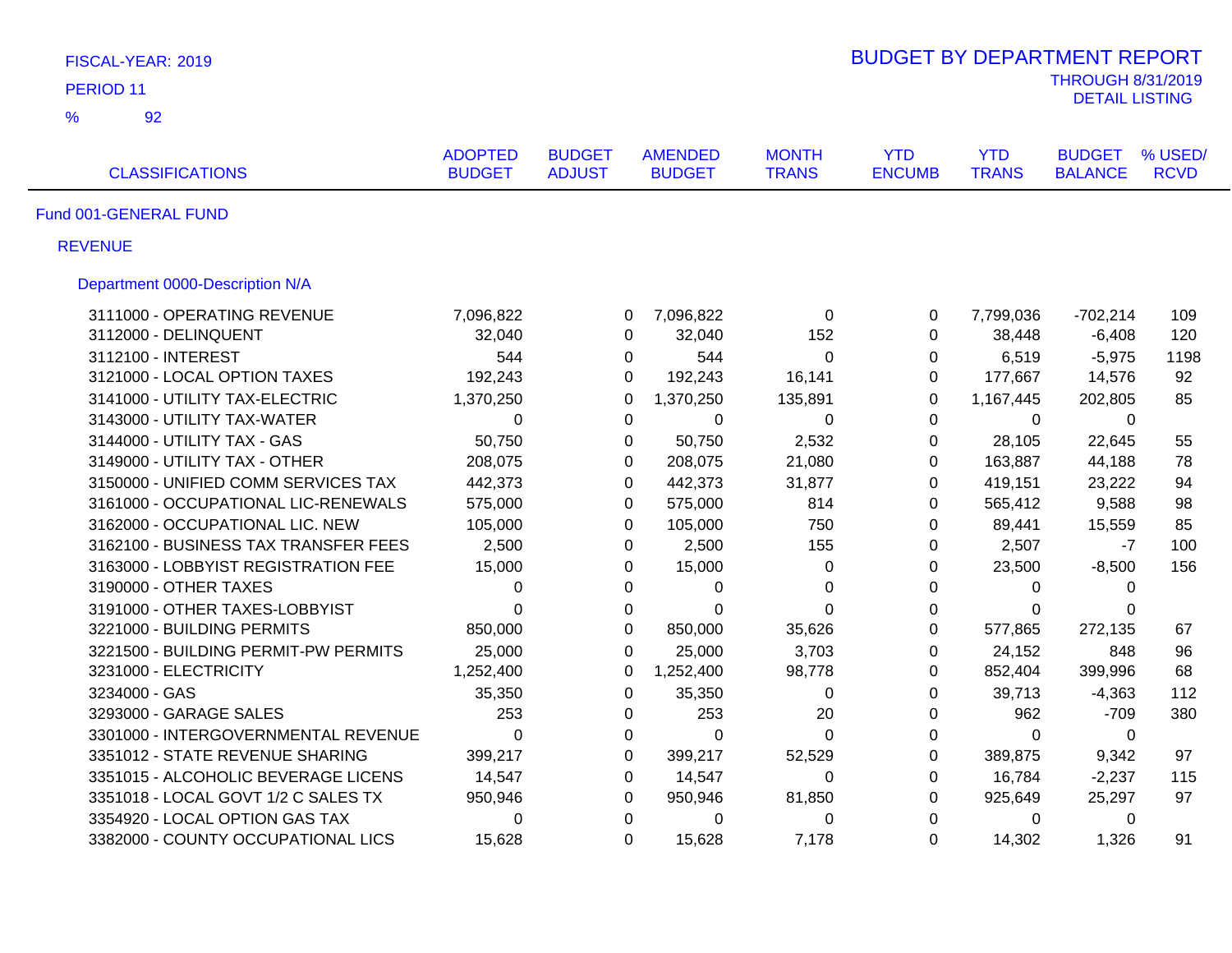|                                      | <b>ADOPTED</b> | <b>BUDGET</b>  | <b>AMENDED</b> | <b>MONTH</b> | <b>YTD</b>    | <b>YTD</b>   | <b>BUDGET</b>  | % USED/         |
|--------------------------------------|----------------|----------------|----------------|--------------|---------------|--------------|----------------|-----------------|
| <b>CLASSIFICATIONS</b>               | <b>BUDGET</b>  | <b>ADJUST</b>  | <b>BUDGET</b>  | <b>TRANS</b> | <b>ENCUMB</b> | <b>TRANS</b> | <b>BALANCE</b> | <b>RCVD</b>     |
| 3412000 - ZONING HEARING FEES        | 32,960         | $\overline{0}$ | 32,960         | 1,500        | $\Omega$      | 18,625       | 14,335         | $\overline{56}$ |
| 3413000 - PLANNING & ZONING FEES     | 41,200         | 0              | 41,200         | 4,610        | 0             | 45,016       | $-3,816$       | 109             |
| 3413001 - LIEN SEARCH FEES           | 14,412         | 0              | 14,412         | 1,255        | 0             | 14,920       | $-508$         | 103             |
| 3413002 - SPECIAL EVENTS APP         | 3,390          | 0              | 3,390          | 380          | 0             | 4,750        | $-1,360$       | 140             |
| 3414000 - MICROFILM SALES            | 1,315          | $\Omega$       | 1,315          | 75           | 0             | 1,538        | $-222$         | 116             |
| 3419010 - BLDG & ZON REINSPECT FEES  | 300            | 0              | 300            | 0            | 0             | 350          | $-50$          | 116             |
| 3419030 - CERT OF USE/OCCUPANCY      | 22,000         | $\Omega$       | 22,000         | 2,500        | 0             | 18,400       | 3,600          | 83              |
| 3419040 - CODE ENFORCEMENT FINES     | 109,844        | $\Omega$       | 109,844        | 5,260        | 0             | 57,259       | 52,586         | 52              |
| 3419051 - BACKGROUND, NOTARY, COPIES | 21,124         | 0              | 21,124         | 1,601        | 0             | 17,656       | 3,469          | 83              |
| 3421010 - POLICE SERVICES            | 38,360         | 0              | 38,360         | 3,726        | 0             | 35,450       | 2,910          | 92              |
| 3421021 - TOWING ADMIN FEE           | 5,558          | 0              | 5,558          | 0            | 0             | 3,090        | 2,468          | 55              |
| 3421025 - SCHL CRSNG GRDS- CTY REIM  | 25,000         | 0              | 25,000         | 6,265        | 0             | 18,848       | 6,152          | 75              |
| 3434100 - SOLID WASTE CHARGES        | 21,512         | 0              | 21,512         | 2,433        | $\Omega$      | 33,616       | $-12,104$      | 156             |
| 3434200 - PRIVATE HAULERS PERMIT FE  | 607,289        | 0              | 607,289        | 50,237       | 0             | 591,724      | 15,565         | 97              |
| 3445100 - PARKING PERMITS            | 113,506        | 0              | 113,506        | 5,185        | 0             | 106,891      | 6,615          | 94              |
| 3445200 - PARKING METERS FRANCHISE   | 1,778,925      | 0              | 1,778,925      | 161,043      | 0             | 1,708,837    | 70,088         | 96              |
| 3445210 - VALET PARKING              | 20,000         | 0              | 20,000         | 1,650        | 0             | 16,575       | 3,425          | 82              |
| 3445220 - PARKING FUND REVENUE       | 36,750         | 0              | 36,750         | $\Omega$     | 0             | 9,656        | 27,094         | 26              |
| 3445300 - PARKING VIOLATIONS         | 762,020        | 0              | 762,020        | 51,124       | 0             | 560,771      | 201,248        | 73              |
| 3445400 - PARKING METER CASH KEY     | $\Omega$       | 0              | 0              | 0            | 0             | $\mathbf 0$  | $\mathbf 0$    |                 |
| 3472620 - TENNIS COURT FEES          | 450,000        | $\Omega$       | 450,000        | 37,681       | 0             | 386,590      | 63,410         | 85              |
| 3472630 - RECREATION PROGRAM FEES    | 46,658         | 0              | 46,658         | 14,210       | $\Omega$      | 90,413       | $-43,755$      | 193             |
| 3472631 - MULTIPURPOSE CNTR-RENTAL   | 18,682         | 0              | 18,682         | 1,264        | 0             | 16,623       | 2,058          | 88              |
| 3472632 - MULTIPRPOSE CNTR-MEMBSHIP  | 12,500         | 0              | 12,500         | 1,700        | 0             | 20,529       | $-8,029$       | 164             |
| 3472635 - REC FEES/ MURRAY PARK POOL | 6,000          | 0              | 6,000          | 2,401        | 0             | 25,349       | -19,349        | 422             |
| 3472650 - S MIAMI PARK - RENTAL      | 40,000         | $\Omega$       | 40,000         | 21,000       | 0             | 41,036       | $-1,036$       | 102             |
| 3472660 - CONCESSION STANDS          | 3,000          | 0              | 3,000          | 0            | 0             | 3,255        | $-255$         | 108             |
| 3511200 - METRO COURT FINES          | 58,421         | 0              | 58,421         | 5,967        | 0             | 78,283       | $-19,862$      | 133             |
| 3511210 - RED LIGHT CAMERAS          | 480,000        | 0              | 480,000        | 32,646       | 0             | 313,287      | 166,713        | 65              |
| 3540000 - VIOLATIONS LOCAL ORD.      | 49,616         | $\Omega$       | 49,616         | 356          | $\Omega$      | 20,862       | 28,754         | 42              |
| 3541000 - BURGLAR ALARM FINES        | 33,685         | 0              | 33,685         | 3,025        | $\Omega$      | 24,789       | 8,896          | 73              |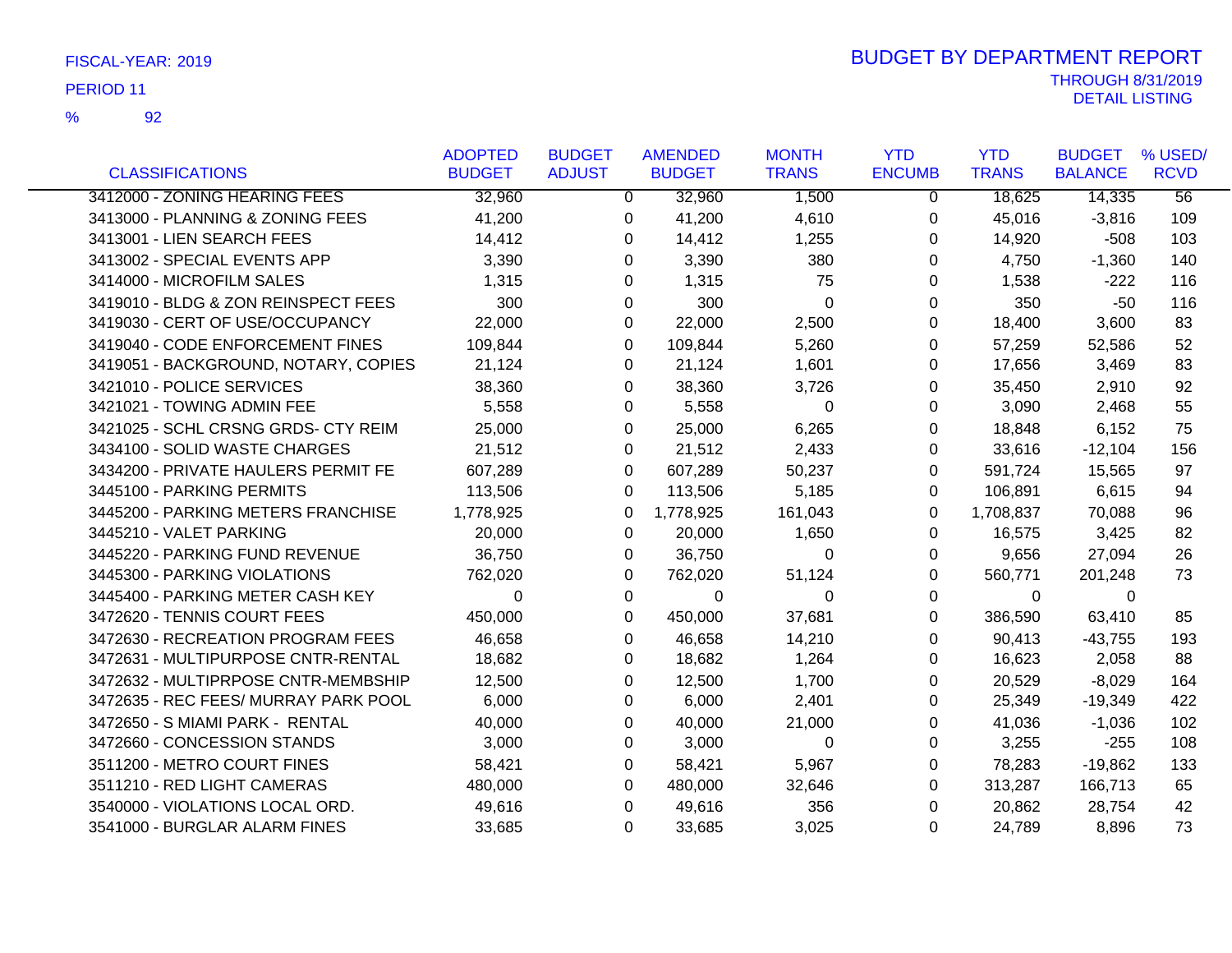|                                         | <b>ADOPTED</b> | <b>BUDGET</b>  | <b>AMENDED</b>            | <b>MONTH</b> | <b>YTD</b>     | <b>YTD</b>   | <b>BUDGET</b>  | % USED/          |
|-----------------------------------------|----------------|----------------|---------------------------|--------------|----------------|--------------|----------------|------------------|
| <b>CLASSIFICATIONS</b>                  | <b>BUDGET</b>  | <b>ADJUST</b>  | <b>BUDGET</b>             | <b>TRANS</b> | <b>ENCUMB</b>  | <b>TRANS</b> | <b>BALANCE</b> | <b>RCVD</b>      |
| 3541050 - ALARM REGISTRATION CHG        | 29,682         | $\overline{0}$ | 29,682                    | 450          | $\overline{0}$ | 35,050       | $-5,368$       | $\overline{118}$ |
| 3612000 - INTEREST INCOME               | 95,790         | 0              | 95,790                    | 6,296        | 0              | 105,573      | $-9,783$       | 110              |
| 3614000 - DIVIDENDS INCOME              | 0              | 0              | 0                         | 0            | 0              | 0            | $\Omega$       |                  |
| 3621100 - PARKING GARAGE RENT           | 72,625         | 0              | 72,625                    | 12,666       | 0              | 58,234       | 14,391         | 80               |
| 3622000 - FASCELL PARK                  | 25,000         | 0              | 25,000                    | 1,475        | 0              | 21,243       | 3,758          | 84               |
| 3623000 - BUS BENCH ADS                 | 16,939         | 0              | 16,939                    | $\Omega$     | 0              | 13,392       | 3,547          | 79               |
| 3625000 - RENT C.A.A.                   | 26,227         | 0              | 26,227                    | 0            | 0              | 28,091       | $-1,864$       | 107              |
| 3627500 - SOUTH MIAMI MIDDLE SCHOOL     | 21,168         | 0              | 21,168                    | 0            | 0              | 22,320       | $-1,152$       | 105              |
| 3629000 - PALMER PARK RENTALS           | 26,212         | 0              | 26,212                    | $\Omega$     | 0              | 24,216       | 1,997          | 92               |
| 3669000 - HOSPITAL LANDSCAPE REVENU     | 4,754          | 0              | 4,754                     | 0            | 0              | 4,754        | $\Omega$       | 100              |
| 3669100 - DONATION                      | 0              | 0              | 0                         | $\Omega$     | 0              | 36,533       | $-36,533$      |                  |
| 3695000 - REIMB WORKERS COMP.           | 0              | 0              | 0                         | $\Omega$     | 0              | 173          | $-173$         |                  |
| 3695400 - REIMBSMNT-PUB WORKS LABOR     | 0              | $\Omega$       | $\Omega$                  | 6,360        | $\Omega$       | 24,842       | $-24,842$      |                  |
| 3697000 - GAIN/LOSS ON ASSET SALE       | 0              | 0              | $\Omega$                  | 0            | 0              | 4,876        | $-4,876$       |                  |
| 3699201 - MISC. OTHERS                  | 15,300         | 0              | 15,300                    | 3,804        | 0              | 42,033       | $-26,733$      | 274              |
| 3699225 - SUNSET DR MTCE-FDOT REIMB     | 3,980          | 0              | 3,980                     | 0            | 0              | 3,980        | 0              | 100              |
| 3699250 - INSURANCE CLAIMS RECOVERY     | $\Omega$       | 0              | 0                         | 2,248        | 0              | 61,825       | $-61,825$      |                  |
| 3699501 - SECTION 185 STATE CONTRIB     | 106,000        | 0              | 106,000                   | 0            | 0              | $\mathbf{0}$ | 106,000        |                  |
| 3811000 - CONTRIB. FROM OTHER FUNDS     | 25,000         | 0              | 25,000                    | 0            | 0              | 25,000       | 0              | 100              |
| 3811500 - TRANSFER WATER/SEWER FUND     | 150,000        | $\Omega$       | 150,000                   | $\Omega$     | $\Omega$       | 150,000      | $\Omega$       | 100              |
| 3811700 - TRANSFER FROM CRA             | 110,965        | 0              | 110,965                   | $\Omega$     | 0              | 110,965      | 0              | 100              |
| Department 0000-Description N/A TOTAL   | 19,217,607     |                | $\overline{0}$ 19,217,607 | 941,469      | $\Omega$       | 18,380,912   | 836,698        | 95               |
| <b>REVENUE TOTAL</b>                    | 19,217,607     |                | 0 19,217,607              | 941,469      | 0              | 18,380,912   | 836,698        | 95               |
| <b>EXPENSE</b>                          |                |                |                           |              |                |              |                |                  |
| Department 1100-MAYOR & CITY COMMISSION |                |                |                           |              |                |              |                |                  |
| 5111110 - EXECUTIVE SALARIES            | 62,000         | 0              | 62,000                    | 5,167        | 0              | 56,833       | 5,167          | 91               |
| 5112110 - F.I.C.A.                      | 4,743          | 0              | 4,743                     | 480          | 0              | 5,283        | $-540$         | 111              |
| 5112310 - GROUP HEALTH INSURANCE        | 38,192         | 0              | 38,192                    | 2,221        | $\Omega$       | 24,473       | 13,719         | 64               |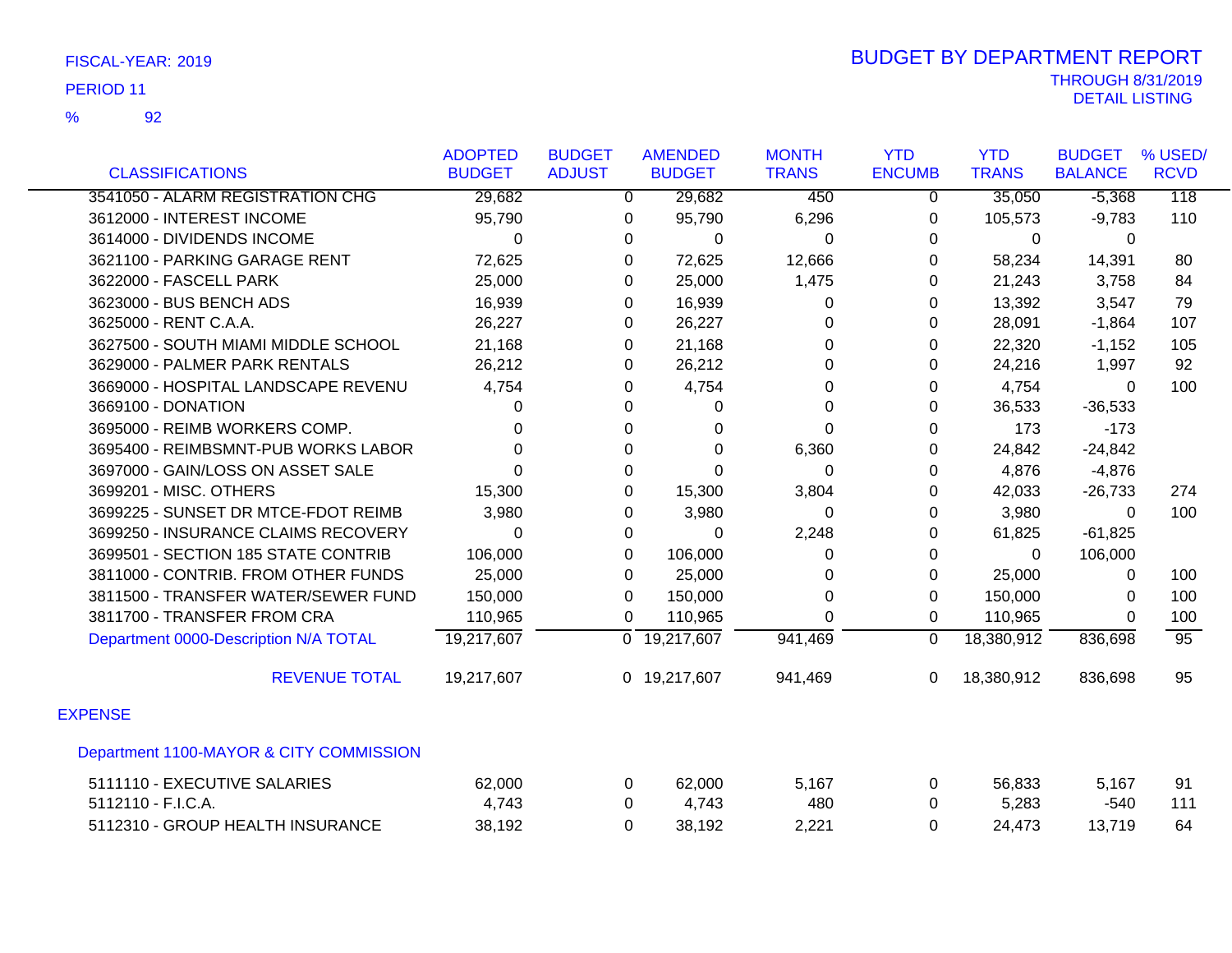92 %

|                                         | <b>ADOPTED</b> | <b>BUDGET</b>  | <b>AMENDED</b> | <b>MONTH</b>   | <b>YTD</b>     | <b>YTD</b>   | <b>BUDGET</b>   | % USED/         |
|-----------------------------------------|----------------|----------------|----------------|----------------|----------------|--------------|-----------------|-----------------|
| <b>CLASSIFICATIONS</b>                  | <b>BUDGET</b>  | <b>ADJUST</b>  | <b>BUDGET</b>  | <b>TRANS</b>   | <b>ENCUMB</b>  | <b>TRANS</b> | <b>BALANCE</b>  | <b>RCVD</b>     |
| 5112410 - WORKERS' COMPENSATION         | 186            | $\overline{0}$ | 186            | $\overline{0}$ | $\Omega$       | 147          | $\overline{39}$ | 79              |
| 5114010 - MAYOR'S EXPENSE               | 2,000          | 0              | 2,000          | 100            | 0              | 485          | 1,515           | 24              |
| 5114020 - COMMISSIONER'S EXP -ONE       | 1,500          | 0              | 1,500          | 379            | 0              | 759          | 741             | 50              |
| 5114030 - COMMISSIONER'S EXP-FOUR       | 1,500          | 0              | 1,500          | 30             | $\Omega$       | 1,494        | 6               | 99              |
| 5114040 - COMMISSIONER'S EXP-THREE      | 1,500          | 0              | 1,500          | 100            | 0              | 550          | 950             | 36              |
| 5114050 - COMMISSIONER'S EXP TWO        | 1,500          | 0              | 1,500          | 100            | 0              | 201          | 1,299           | 13              |
| 5114060 - AUTO ALLOWANCE                | 500            | 0              | 500            | 42             | 0              | 458          | 42              | 91              |
| 5114071 - MAYOR                         | 1,200          | 0              | 1,200          | 0              | 0              | 798          | 402             | 66              |
| 5114072 - COMM. ONE                     | 1,200          | 0              | 1,200          | 274            | 0              | 579          | 621             | 48              |
| 5114073 - COMM. TWO                     | 1,200          | 0              | 1,200          | 0              | 0              | 79           | 1,121           | 6               |
| 5114074 - COMM. THREE                   | 1,200          | 0              | 1,200          | $\Omega$       | 0              | 4            | 1,196           |                 |
| 5114075 - COMM. FOUR                    | 1,200          | $\Omega$       | 1,200          | 60             | $\Omega$       | 160          | 1,040           | 13              |
| 5114120 - TELEPHONE SERVICE             | 5,000          | 0              | 5,000          | 336            | 0              | 4,232        | 768             | 84              |
| 5114830 - KEYS AND FLOWERS              | 750            | 0              | 750            | $\Omega$       | 0              | 750          | $\mathbf{0}$    | 100             |
| 5115210 - SUPPLIES                      | 4,750          | 0              | 4,750          | 90             | 0              | 258          | 4,492           | 5               |
| 5115410 - MEMBER. & SUBSCRIPTIONS       | 6,217          | 0              | 6,217          | 0              | 0              | 3,395        | 2,822           | 54              |
| Department 1100-MAYOR & CITY COMMISSION | 136,338        | 0              | 136,338        | 9,379          | $\overline{0}$ | 100,938      | 35,400          | $\overline{74}$ |
| Department 1200-CITY CLERK              |                |                |                |                |                |              |                 |                 |
| 5121210 - REGULAR                       | 189,501        | 0              | 189,501        | 21,011         | 0              | 162,408      | 27,093          | 85              |
| 5122110 - F.I.C.A.                      | 14,497         | $\Omega$       | 14,497         | 1,595          | 0              | 12,289       | 2,208           | 84              |
| 5122210 - PENSION PLAN-CONTRIBUTION     | 8,293          | $\Omega$       | 8,293          | $\Omega$       | 0              | 7,906        | 387             | 95              |
| 5122220 - DEFERRED COMP CONTRIB.        | 4,025          | 0              | 4,025          | 444            | 0              | 3,213        | 812             | 79              |
| 5122310 - GROUP HEALTH INSURANCE        | 22,915         | 0              | 22,915         | 1,739          | 0              | 18,536       | 4,379           | 80              |
| 5122410 - WORKERS' COMPENSATION         | 569            | 0              | 569            | 0              | 0              | 451          | 118             | 79              |
| 5123450 - CONTRACTUAL SERVICES          | 48,850         | 0              | 48,850         | 4,071          | 12,212         | 48,850       | 0               | 100             |
| 5123480 - DIGITIZING                    | 45,000         | 0              | 45,000         | 0              | 0              | $\Omega$     | 45,000          |                 |
| 5124070 - TRAVEL & CONFERENCE           | 7,400          | 0              | 7,400          | 417            | 0              | 2,527        | 4,873           | 34              |
| 5124110 - POSTAGE                       | 500            | 0              | 500            | 0              | 0              | 303          | 197             | 60              |
| 5124120 - TELEPHONE SERVICES            | 360            | 0              | 360            | 90             | 0              | 945          | $-585$          | 262             |
| 5124632 - INTERNET SERVICES             | $\Omega$       | 0              | $\Omega$       | $\Omega$       | 0              | 0            | 0               |                 |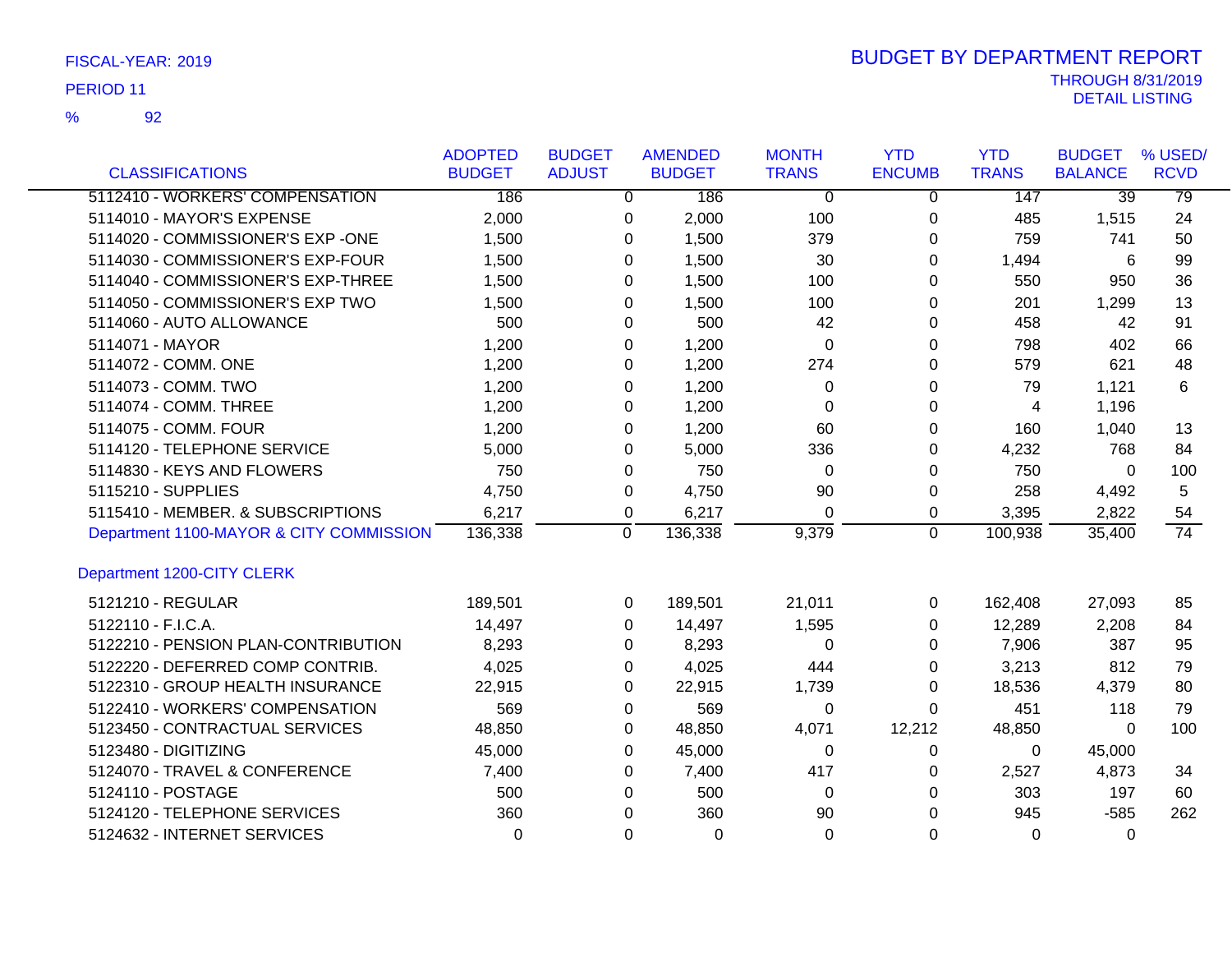92

%

|                                     | <b>ADOPTED</b> | <b>BUDGET</b> | <b>AMENDED</b> | <b>MONTH</b> | <b>YTD</b>    | <b>YTD</b>   | <b>BUDGET</b>  | % USED/         |
|-------------------------------------|----------------|---------------|----------------|--------------|---------------|--------------|----------------|-----------------|
| <b>CLASSIFICATIONS</b>              | <b>BUDGET</b>  | <b>ADJUST</b> | <b>BUDGET</b>  | <b>TRANS</b> | <b>ENCUMB</b> | <b>TRANS</b> | <b>BALANCE</b> | <b>RCVD</b>     |
| 5124710 - PRINTING MATERIAL-INFRAST | 1,230          | 0             | 1,230          | $\Omega$     | 0             | 1,115        | 115            | $\overline{90}$ |
| 5124910 - LEGAL ADS/COMP PLAN ATTON | 90,000         | 0             | 90,000         | 2,655        | 0             | 39,856       | 50,144         | 44              |
| 5124920 - ELECTIONS                 | 0              | 0             | 0              | 0            | 0             | 0            | 0              |                 |
| 5124950 - CODIFICATIONS             | 5,000          | 0             | 5,000          | 0            | 0             | 350          | 4,650          | 7               |
| 5125210 - SUPPLIES                  | 2,180          | 0             | 2,180          | 0            | 0             | 1,785        | 395            | 81              |
| 5125410 - MEMBER. & SUBSCRIPTIONS   | 835            | 0             | 835            | 0            | 0             | 725          | 110            | 86              |
| 5129920 - GENERAL CONTINGENCY       | 5,000          | 0             | 5,000          | 0            | 0             | 1,763        | 3,237          | 35              |
| Department 1200-CITY CLERK TOTAL    | 446,155        | 0             | 446,155        | 32,022       | 12,212        | 303,022      | 143,133        | 67              |
| Department 1310-CITY MANAGER        |                |               |                |              |               |              |                |                 |
| 5131210 - REGULAR                   | 463,568        | 0             | 463,568        | 52,810       | 0             | 420,676      | 42,892         | 90              |
| 5131310 - PART-TIME                 | $\Omega$       | 0             | 0              | 0            | 0             | $\Omega$     | 0              |                 |
| 5132110 - F.I.C.A.                  | 34,411         | 0             | 34,411         | 2,561        | 0             | 26,457       | 7,954          | 76              |
| 5132210 - PENSION PLAN CONTRIBUTION | 29,237         | 0             | 29,237         | 554          | 0             | 28,425       | 812            | 97              |
| 5132220 - DEFERRED COMP CONTRIB.    | 0              | 0             | 0              | 0            | 0             | 0            | 0              |                 |
| 5132310 - GROUP HEALTH INSURANCE    | 40,480         | 0             | 40,480         | 2,638        | 0             | 27,761       | 12,719         | 68              |
| 5132410 - WORKERS' COMPENSATION     | 1,349          | 0             | 1,349          | 0            | 0             | 1,068        | 281            | 79              |
| 5133450 - CONTRACTUAL SERVCS-INFRA  | 150,000        | 21,490        | 171,490        | 4,167        | 54,300        | 150,179      | 21,311         | 87              |
| 5134060 - AUTO ALLOWANCE            | 11,002         | 0             | 11,002         | 968          | 0             | 10,311       | 691            | 93              |
| 5134065 - CITY MANAGER'S EXPENSE    | 7,000          | 0             | 7,000          | 0            | 0             | 6,277        | 723            | 89              |
| 5134070 - TRAVEL & CONFERENCE       | 10,000         | 5,000         | 15,000         | 0            | 0             | 13,193       | 1,807          | 87              |
| 5134080 - EMPLOYEE EDUCATION        | 5,000          | 0             | 5,000          | 0            | 0             | 0            | 5,000          |                 |
| 5134110 - POSTAGE                   | 1,500          | 0             | 1,500          | 0            | 0             | 569          | 931            | 37              |
| 5134120 - TELEPHONE SERVICE         | 3,912          | 0             | 3,912          | 230          | 0             | 2,942        | 970            | 75              |
| 5134515 - AUTO INSURANCE            | 750            | 0             | 750            | 0            | 0             | 493          | 257            | 65              |
| 5134634 - MAINTENANCE-INTERNET SFTW | 0              | 0             | 0              | 0            | 0             | 0            | 0              |                 |
| 5134710 - PRINTING MATERIALS-INFRAS | 2,000          | 0             | 2,000          | 0            | 0             | 1,236        | 764            | 61              |
| 5135205 - COMPUTER EQUIPMENT        | 0              | 0             | 0              | 0            | 0             | 0            | 0              |                 |
| 5135210 - SUPPLIES                  | 10,000         | 0             | 10,000         | 1,240        | 0             | 7,381        | 2,619          | 73              |
| 5135230 - FUEL & LUBRICANT          | 750            | 0             | 750            | 45           | 0             | 556          | 194            | 74              |
| 5135410 - MEMBER. & SUBSCRIPTIONS   | 12,000         | 0             | 12,000         | 1,740        | 0             | 9,086        | 2,914          | 75              |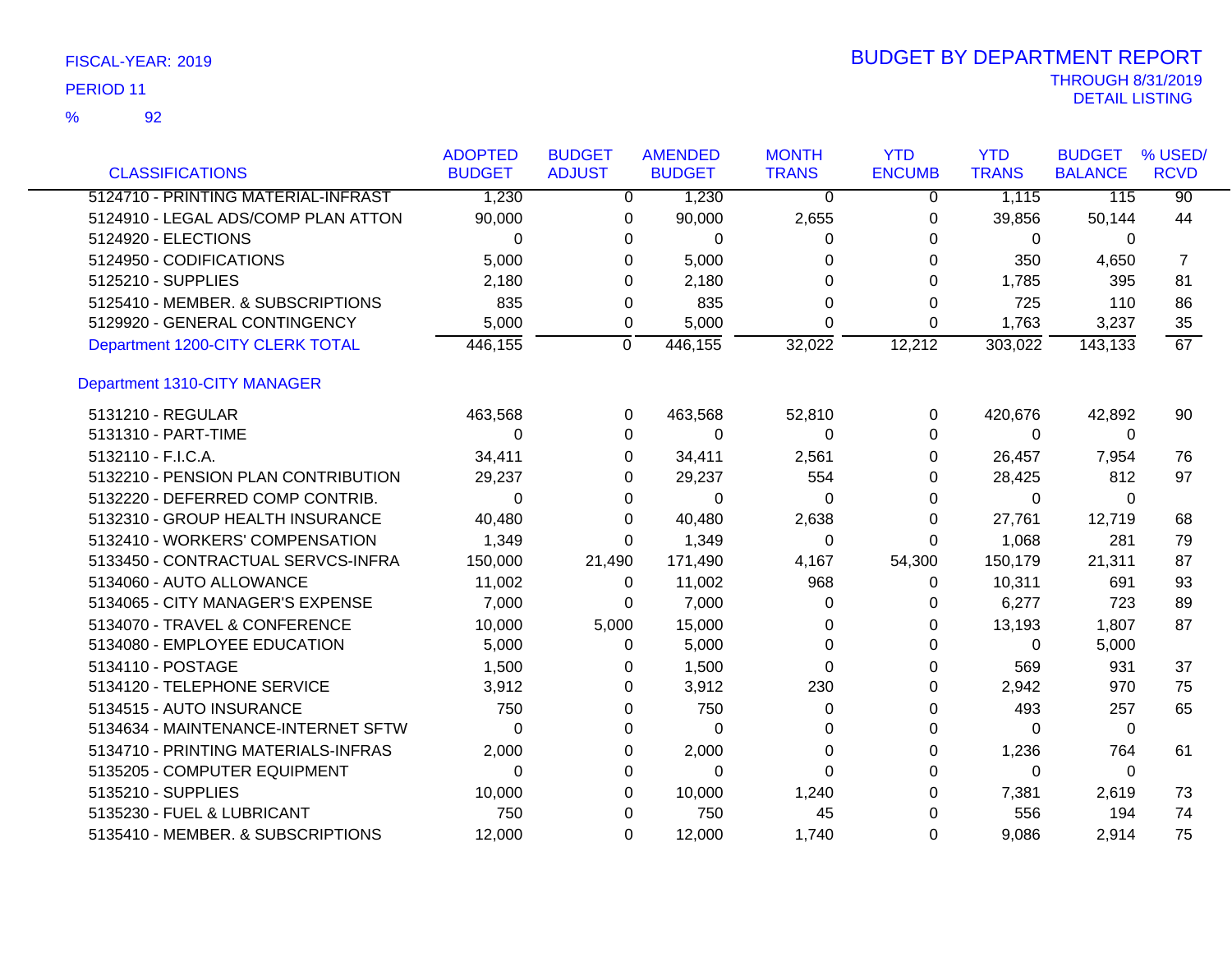| <b>CLASSIFICATIONS</b>                             | <b>ADOPTED</b><br><b>BUDGET</b> | <b>BUDGET</b><br><b>ADJUST</b> | <b>AMENDED</b><br><b>BUDGET</b> | <b>MONTH</b><br><b>TRANS</b> | <b>YTD</b><br><b>ENCUMB</b> | <b>YTD</b><br><b>TRANS</b> | <b>BUDGET</b><br><b>BALANCE</b> | % USED/<br><b>RCVD</b> |
|----------------------------------------------------|---------------------------------|--------------------------------|---------------------------------|------------------------------|-----------------------------|----------------------------|---------------------------------|------------------------|
| 5139920 - GENERAL CONTINGENCY                      | 100,000                         | $-5,000$                       | 95,000                          | 850                          | $\overline{0}$              | 3,598                      | 91,402                          | $\overline{3}$         |
| Department 1310-CITY MANAGER TOTAL                 | 882,959                         | 21,490                         | 904,449                         | 67,803                       | 54,300                      | 710,208                    | 194,241                         | $\overline{78}$        |
| Department 1320-PROCUREMENT DIVISION               |                                 |                                |                                 |                              |                             |                            |                                 |                        |
| 5131210 - REGULAR                                  | 121,868                         | $\Omega$                       | 121,868                         | 14,008                       | $\Omega$                    | 110,375                    | 11,493                          | 90                     |
| 5131310 - PART-TIME                                | 0                               | 0                              | $\mathbf 0$                     | 0                            | 0                           | 0                          | 0                               |                        |
| 5131410 - OVERTIME                                 | 7,445                           | 0                              | 7,445                           | 485                          | 0                           | 3,933                      | 3,512                           | 52                     |
| 5132110 - F.I.C.A.                                 | 9,893                           | 0                              | 9,893                           | 1,179                        | 0                           | 9,411                      | 482                             | 95                     |
| 5132210 - PENSION PLAN CONTRIBUTION                | 8,405                           | 0                              | 8,405                           | 0                            | 0                           | 8,012                      | 393                             | 95                     |
| 5132220 - DEFERRED COMP CONTRIB.                   | $\Omega$                        | 0                              | $\Omega$                        | 0                            | 0                           | 0                          | $\Omega$                        |                        |
| 5132310 - GROUP HEALTH INSURANCE                   | 15,277                          | 0                              | 15,277                          | 1,159                        | 0                           | 12,193                     | 3,084                           | 79                     |
| 5132410 - WORKERS' COMPENSATION                    | 366                             | $\Omega$                       | 366                             | $\Omega$                     | 0                           | 290                        | 76                              | 79                     |
| 5133450 - CONTRACTUAL SERVCS-INFRA                 | 6,100                           | 0                              | 6,100                           | 6,100                        | $\Omega$                    | 6,100                      | $\Omega$                        | 100                    |
| 5134110 - POSTAGE                                  | 3,000                           | 0                              | 3,000                           | $-196$                       | 0                           | 1,090                      | 1,910                           | 36                     |
| 5134120 - TELEPHONE SERVICE                        | 1,080                           | $\Omega$                       | 1,080                           | 46                           | 0                           | 1,016                      | 64                              | 94                     |
| 5134125 - TELEPHONE                                | 40,520                          | 5,000                          | 45,520                          | 3,257                        | 0                           | 43,061                     | 2,459                           | 94                     |
| 5134420 - LEASE PURCH-POSTAGE MACHN                | 2,904                           | 0                              | 2,904                           | 242                          | 0                           | 2,420                      | 484                             | 83                     |
| 5134615 - REPAIR & MAINT. OFFC EQUI                | 1,020                           | 0                              | 1,020                           | $\Omega$                     | 0                           | 1,020                      | $\Omega$                        | 100                    |
| 5134620 - REPAIR & MAINT. OPER EQUI                | 250                             | 0                              | 250                             | 0                            | 0                           | 0                          | 250                             |                        |
| 5134634 - MAINTENANCE-INTERNET SFTW                | 0                               | 0                              | $\Omega$                        | 0                            | 0                           | $\Omega$                   | $\Omega$                        |                        |
| 5134710 - PRINTING MATERIALS-INFRAS                | 2,461                           | 0                              | 2,461                           | 0                            | 0                           | 1,361                      | 1,100                           | 55                     |
| 5134720 - PRINTING - CONTRACTUAL                   | 2,000                           | 0                              | 2,000                           | 0                            | 0                           | 1,064                      | 936                             | 53                     |
| 5135210 - SUPPLIES                                 | 16,150                          | 0                              | 16,150                          | 445                          | 0                           | 8,893                      | 7,257                           | 55                     |
| 5135410 - MEMBER. & SUBSCRIPTIONS                  | 330                             | 0                              | 330                             | 0                            | 0                           | 273                        | 57                              | 82                     |
| 5139920 - GENERAL CONTINGENCY                      | 5,000                           | $-5,000$                       | 0                               | 0                            | 0                           | 0                          | $\Omega$                        |                        |
| Department 1320-PROCUREMENT DIVISION TOTAL 244,069 |                                 | $\Omega$                       | 244,069                         | 26,725                       | $\overline{0}$              | 210,512                    | 33,557                          | 86                     |
| Department 1330-PERSONNEL DIVISION                 |                                 |                                |                                 |                              |                             |                            |                                 |                        |
| 5131210 - REGULAR                                  | 134,574                         | 0                              | 134,574                         | 15,521                       | 0                           | 119,731                    | 14,843                          | 88                     |
| 5131310 - PART-TIME                                | 0                               | 0                              | 0                               | 0                            | 0                           | 0                          | 0                               |                        |
| 5132110 - F.I.C.A.                                 | 10,295                          | $\Omega$                       | 10,295                          | 1,187                        | $\Omega$                    | 9,148                      | 1,147                           | 88                     |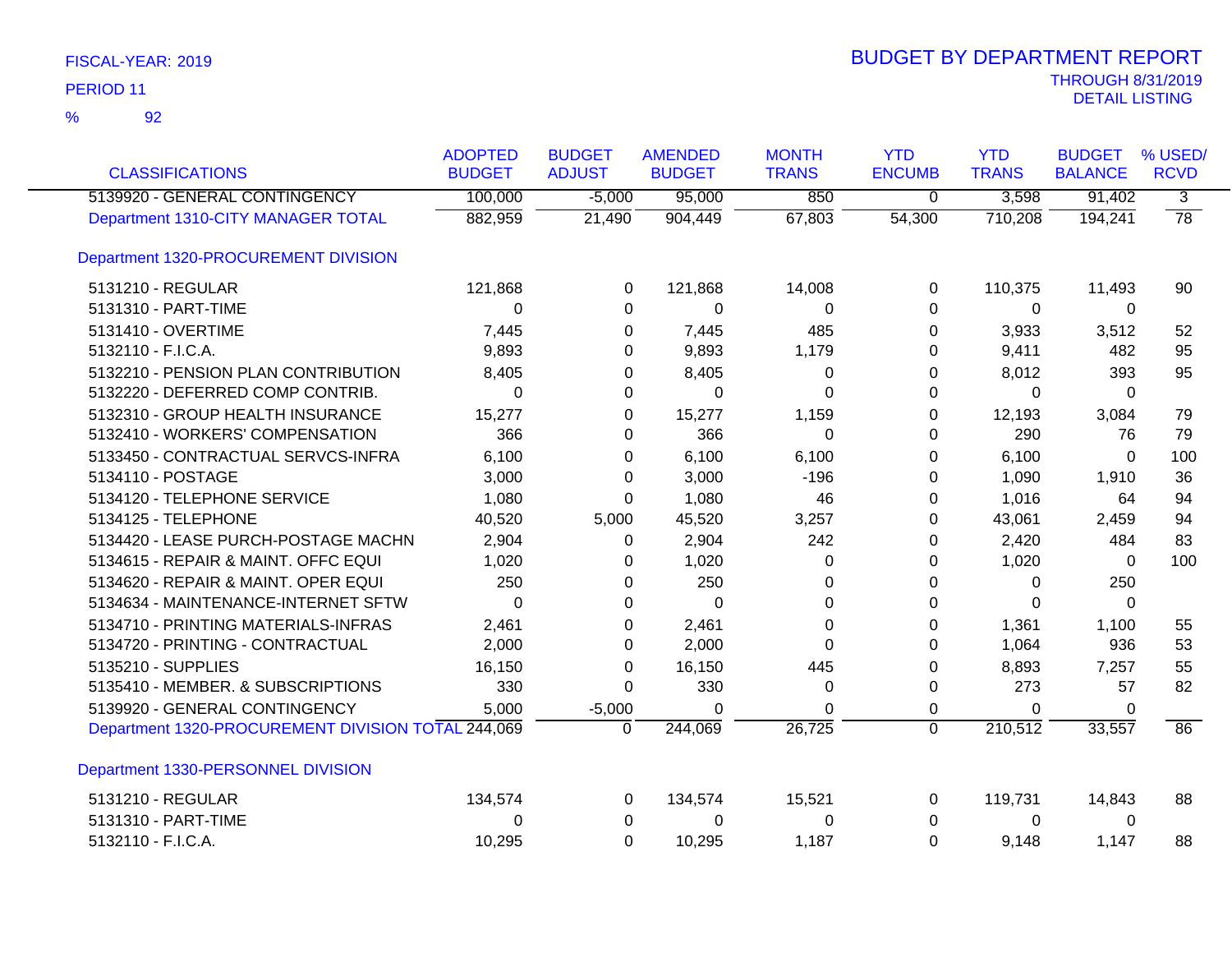| FISCAL-YEAR: 2019 |  |
|-------------------|--|
|-------------------|--|

92

%

|                                          | <b>ADOPTED</b> | <b>BUDGET</b> | <b>AMENDED</b>         | <b>MONTH</b> | <b>YTD</b>    | <b>YTD</b>   | <b>BUDGET</b>  | % USED/         |
|------------------------------------------|----------------|---------------|------------------------|--------------|---------------|--------------|----------------|-----------------|
| <b>CLASSIFICATIONS</b>                   | <b>BUDGET</b>  | <b>ADJUST</b> | <b>BUDGET</b>          | <b>TRANS</b> | <b>ENCUMB</b> | <b>TRANS</b> | <b>BALANCE</b> | <b>RCVD</b>     |
| 5132210 - PENSION PLAN CONTRIBUTION      | 5,401          |               | 5,401<br>0             | 0            | 0             | 5,149        | 252            | $\overline{95}$ |
| 5132220 - DEFERRED COMP CONTRIB.         | 3,604          |               | 3,604<br>0             | 435          | 0             | 3,341        | 263            | 92              |
| 5132310 - GROUP HEALTH INSURANCE         | 15,277         |               | 15,277<br>0            | 1,166        | 0             | 12,271       | 3,006          | 80              |
| 5132410 - WORKERS' COMPENSATION          | 404            |               | 404<br>0               | $\Omega$     | 0             | 320          | 84             | 79              |
| 5132510 - UNEMPLOYMENT COMPENSATION      | 20,000         |               | 20,000<br>0            | 0            | 0             | 4,574        | 15,426         | 22              |
| 5132610 - EMPLOYEE ASSISTANCE PROGR      | 10,000         |               | 10,000<br>0            | $-738$       | 0             | 3,793        | 6,207          | 37              |
| 5133160 - RANDOM & PRE=EMPLOY TESTING    | 15,000         |               | 15,000<br>0            | 765          | 0             | 7,800        | 7,200          | 52              |
| 5133450 - CONTRACTUAL SERVCS-INFRA       | 63,000         |               | 63,000<br>0            | 9,342        | 2,083         | 62,589       | 411            | 99              |
| 5134080 - EMPLOYEE EDUCATION             | 10,000         |               | 10,000<br>0            | 0            | 1,000         | 6,982        | 3,019          | 69              |
| 5134110 - POSTAGE                        | 300            |               | 300<br>$\Omega$        | $\Omega$     | 0             | 114          | 186            | 38              |
| 5134120 - TELEPHONE SERVICE              | 1,080          |               | 1,080<br>0             | 46           | 0             | 752          | 328            | 69              |
| 5134510 - EXCESS LIABILITY COVERAGE      | 500,000        |               | 500,000<br>0           | 679          | 0             | 454,406      | 45,595         | 90              |
| 5134634 - MAINTENANCE-INTERNET SFTW      | 0              |               | 0<br>0                 | 0            | 0             | 0            | 0              |                 |
| 5134710 - PRINTING MATERIALS-INFRAS      | 2,460          |               | 2,460<br>0             | 0            | 0             | 1,040        | 1,420          | 42              |
| 5134850 - NON-LEGAL ADVERTISING          | 5,000          |               | 5,000<br>0             | 175          | 0             | 3,106        | 1,894          | 62              |
| 5135205 - COMPUTER EQUIPMENT             | $\Omega$       |               | $\Omega$<br>0          | 0            | 0             | 0            | 0              |                 |
| 5135210 - SUPPLIES                       | 5,000          |               | 5,000<br>0             | 0            | 0             | 1,244        | 3,756          | 24              |
| 5135410 - MEMBER. & SUBSCRIPTIONS        | 1,000          |               | 1,000<br>0             | 0            | 0             | 0            | 1,000          |                 |
| 5139920 - GENERAL CONTINGENCY            | 5,000          |               | 5,000<br>0             | 0            | 0             | 0            | 5,000          |                 |
| Department 1330-PERSONNEL DIVISION TOTAL | 807,395        |               | $\mathbf 0$<br>807,395 | 28,578       | 3,083         | 696,360      | 111,037        | 86              |
| Department 1340-MANAGEMENT INFO. SYSTEMS |                |               |                        |              |               |              |                |                 |
| 5133450 - CONTRACTUAL SERVCS-INFRA       | 246,150        |               | 246,150<br>0           | 0            | 3,900         | 192,132      | 54,018         | 78              |
| 5134632 - INTERNET SERVICE               | 74,171         |               | 74,171<br>0            | 1,340        | 8,618         | 62,985       | 11,186         | 84              |
| 5134634 - MAINTENANCE-INTERNET SFTW      | 108,371        |               | 108,371<br>0           | 1,171        | 0             | 76,706       | 31,665         | 70              |
| 5135205 - COMPUTER EQUIPMENT             | 22,375         |               | 22,375<br>$\Omega$     | 0            | 0             | 14,144       | 8,231          | 63              |
| 5135210 - SUPPLIES                       | 2,055          |               | 2,055<br>0             | 431          | 0             | 810          | 1,245          | 39              |
| 5136430 - EQUIPMENT-OPERATING            | 0              |               | 0<br>$\Omega$          | 0            | 0             | 0            | 0              |                 |
| Department 1340-MANAGEMENT INFO. SYSTEMS | 453,122        |               | $\mathbf 0$<br>453,122 | 2,942        | 12,518        | 346,777      | 106,345        | $\overline{76}$ |

Department 1410-FINANCE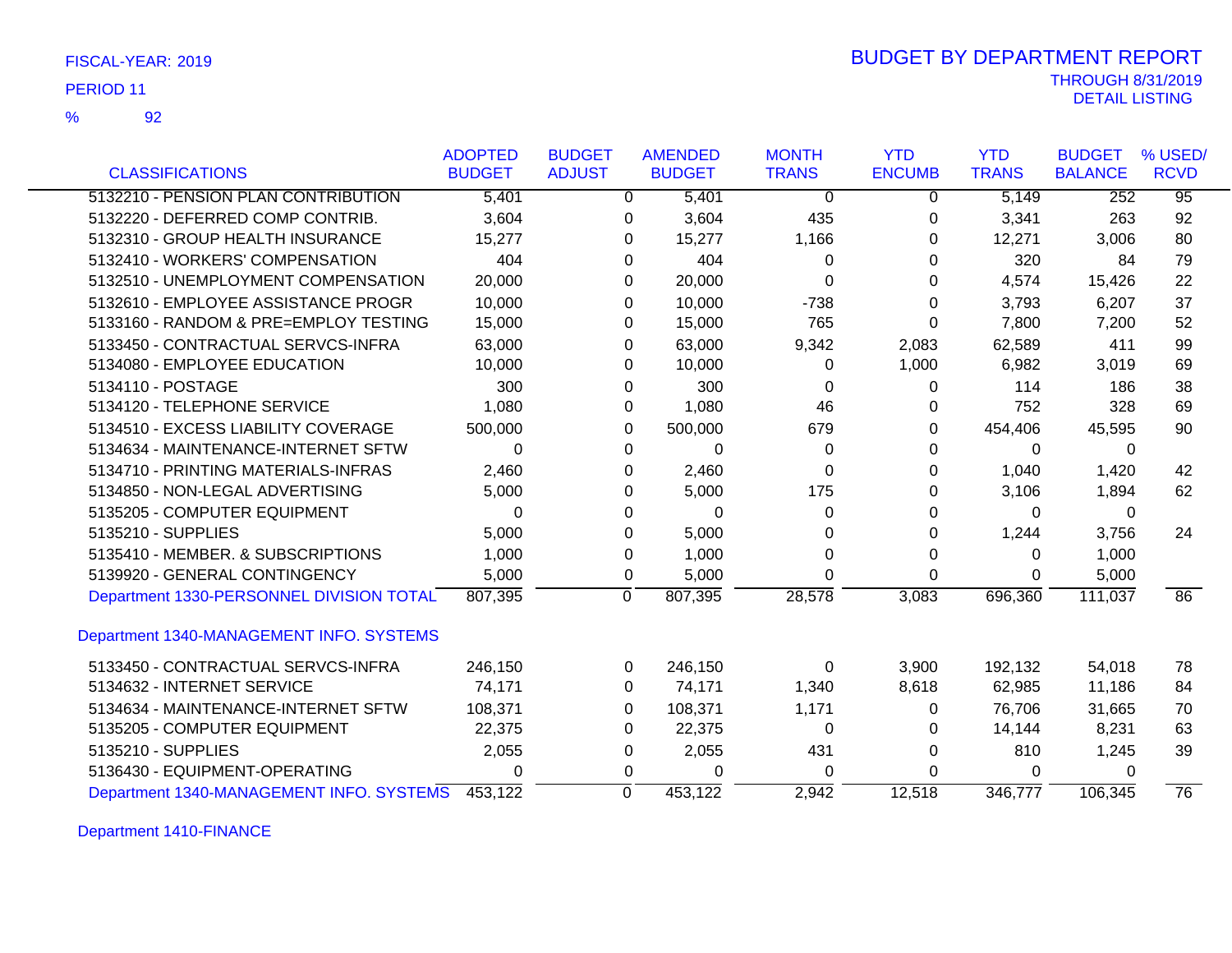92

|                                                  | <b>ADOPTED</b> | <b>BUDGET</b> | <b>AMENDED</b> | <b>MONTH</b> | <b>YTD</b>    | <b>YTD</b>   | <b>BUDGET</b>  | % USED/         |
|--------------------------------------------------|----------------|---------------|----------------|--------------|---------------|--------------|----------------|-----------------|
| <b>CLASSIFICATIONS</b>                           | <b>BUDGET</b>  | <b>ADJUST</b> | <b>BUDGET</b>  | <b>TRANS</b> | <b>ENCUMB</b> | <b>TRANS</b> | <b>BALANCE</b> | <b>RCVD</b>     |
| 5131210 - REGULAR                                | 410,390        | $\Omega$      | 410,390        | 54,604       | $\Omega$      | 391,855      | 18,535         | $\overline{95}$ |
| 5131310 - PART-TIME                              | 16,045         | 0             | 16,045         | 1,286        | 0             | 13,140       | 2,905          | 81              |
| 5132110 - F.I.C.A.                               | 32,622         | 0             | 32,622         | 4,270        | 0             | 29,361       | 3,261          | 90              |
| 5132210 - PENSION PLAN CONTRIBUTION              | 23,321         | 0             | 23,321         | 0            | 0             | 22,232       | 1,089          | 95              |
| 5132220 - DEFERRED COMP CONTRIB.                 | 3,612          | 0             | 3,612          | 379          | 0             | 3,216        | 396            | 89              |
| 5132310 - GROUP HEALTH INSURANCE                 | 38,192         | 0             | 38,192         | 2,363        | 0             | 30,693       | 7,499          | 80              |
| 5132410 - WORKERS' COMPENSATION                  | 1,279          | 0             | 1,279          | 0            | 0             | 1,013        | 266            | 79              |
| 5133100 - PROFESSIONAL SERVICES                  | 10,000         | 0             | 10,000         | 0            | 0             | 9,986        | 14             | 99              |
| 5133210 - AUDITOR'S FEE                          | 79,000         | 0             | 79,000         | 0            | 8,928         | 62,928       | 16,072         | 79              |
| 5133450 - CONTRACTUAL SERVCS-INFRA               | 17,860         | 0             | 17,860         | 440          | 320           | 9,164        | 8,696          | 51              |
| 5133459 - CONTRACTUAL SERVCS-PARKING             | 532,627        | 27,035        | 559,662        | 36,261       | 107,984       | 537,586      | 22,076         | 96              |
| 5134070 - TRAVEL & CONFERENCE                    | 3,710          | 0             | 3,710          | $\Omega$     | 0             | 3,279        | 431            | 88              |
| 5134110 - POSTAGE                                | 7,030          | 0             | 7,030          | 0            | 0             | 2,668        | 4,362          | 37              |
| 5134120 - TELEPHONE SERVICE                      | 1,080          | 0             | 1,080          | 90           | 0             | 945          | 135            | 87              |
| 5134515 - AUTO INSURANCE                         | 3,084          | 0             | 3,084          | $\Omega$     | 0             | 2,028        | 1,056          | 65              |
| 5134634 - MAINTENANCE-INTERNET SFTW              | 46,437         | 0             | 46,437         | $\Omega$     | $\Omega$      | 42,270       | 4,167          | 91              |
| 5134710 - PRINTING MATERIALS-INFRAS              | 1,230          | 0             | 1,230          | $\Omega$     | $\Omega$      | 1,028        | 202            | 83              |
| 5135205 - COMPUTER EQUIPMENT                     | 1,500          | 0             | 1,500          | 0            | 0             | 1,260        | 240            | 84              |
| 5135210 - SUPPLIES                               | 8,900          | 0             | 8,900          | 296          | 0             | 5,393        | 3,507          | 60              |
| 5135230 - FUEL & LUBRICANT                       | 1,505          | 0             | 1,505          | 90           | 0             | 1,116        | 389            | 74              |
| 5135410 - MEMBER. & SUBSCRIPTIONS                | 1,660          | 0             | 1,660          | 50           | $\Omega$      | 1,270        | 390            | 76              |
| 5137110 - DEBT SERVICE-PRINCIPAL                 | 0              | 0             | 0              | 0            | $\Omega$      | 0            | 0              |                 |
| 5137210 - DEBT SERVICE-INTEREST                  | 0              | 0             | $\Omega$       | 0            | 0             | 0            | 0              |                 |
| 5139920 - GENERAL CONTINGENCY                    | 5,000          | 0             | 5,000          | 0            | 0             | 0            | 5,000          |                 |
| Department 1410-FINANCE TOTAL                    | 1,246,084      | 27,035        | 1,273,119      | 100, 129     | 117,232       | 1,172,431    | 100,688        | $\overline{92}$ |
| Department 1500-CITY ATTORNEY                    |                |               |                |              |               |              |                |                 |
| 5143120 - LEGAL SERVICES- RETAINER               | 243,597        | 0             | 243,597        | 22,372       | 35,500        | 233,222      | 10,375         | 95              |
| 5143410 - OUTSIDE COST                           | 100,000        | 0             | 100,000        | 2,375        | 0             | 26,689       | 73,311         | 26              |
| 5143440 - EMPLOYMENT LAW                         | 60,775         | 0             | 60,775         | 0            | 0             | 4,756        | 56,020         | $\overline{7}$  |
| 5144065 - NON-PROFESSIONAL LEGAL EXPENSE 103,180 |                | 0             | 103,180        | 2,375        | 0             | 26,872       | 76,308         | 26              |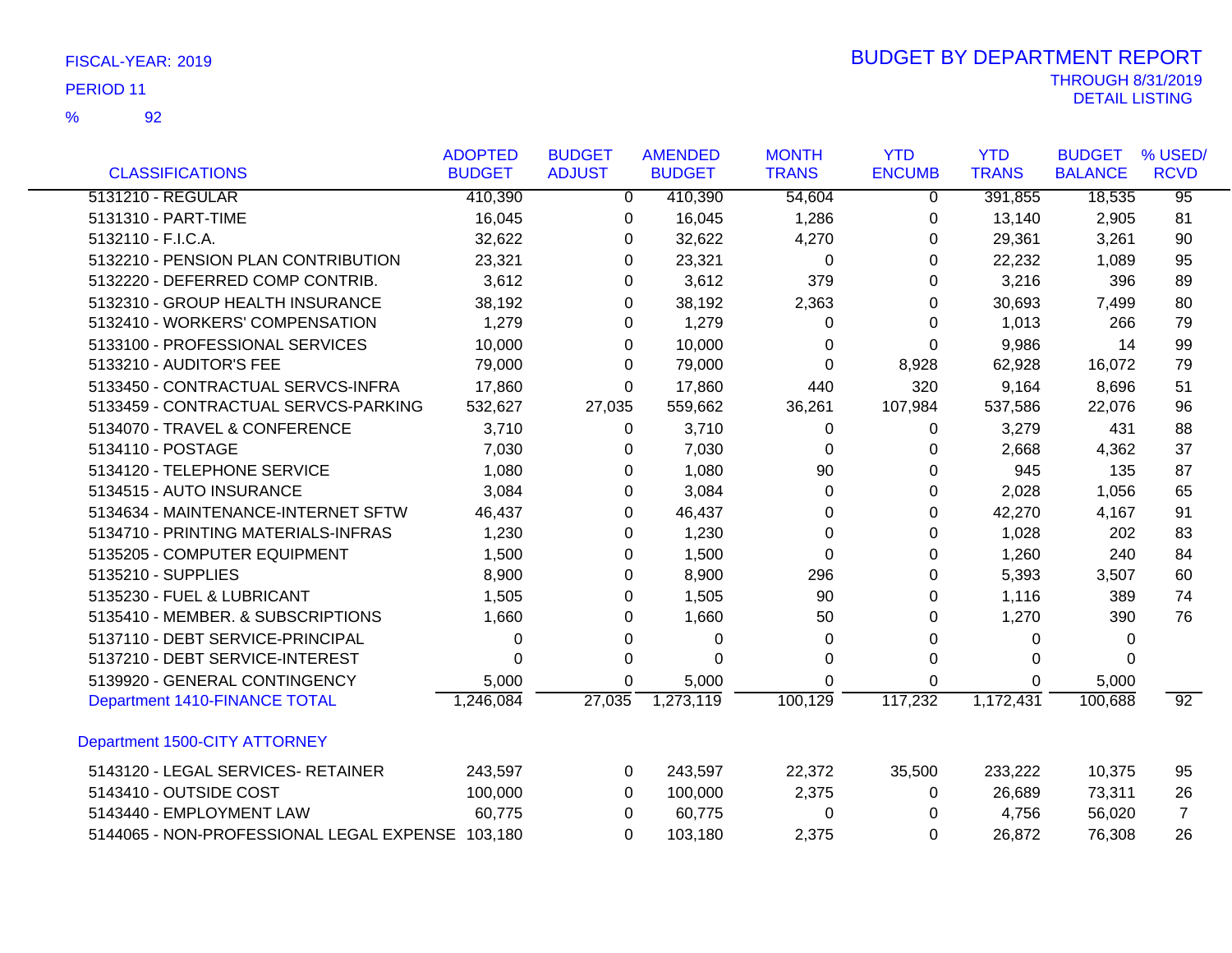| <b>CLASSIFICATIONS</b>              | <b>ADOPTED</b><br><b>BUDGET</b> | <b>BUDGET</b><br><b>ADJUST</b> | <b>AMENDED</b><br><b>BUDGET</b> | <b>MONTH</b><br><b>TRANS</b> | <b>YTD</b><br><b>ENCUMB</b> | <b>YTD</b><br><b>TRANS</b> | <b>BUDGET</b><br><b>BALANCE</b> | % USED/<br><b>RCVD</b> |
|-------------------------------------|---------------------------------|--------------------------------|---------------------------------|------------------------------|-----------------------------|----------------------------|---------------------------------|------------------------|
| Department 1500-CITY ATTORNEY TOTAL | 507,552                         |                                | $\overline{0}$<br>507,552       | 27,122                       | 35,500                      | 291,539                    | 216,014                         | $\overline{57}$        |
| Department 1610-BUILDING            |                                 |                                |                                 |                              |                             |                            |                                 |                        |
| 5241210 - REGULAR                   | 269,496                         |                                | 269,496<br>0                    | 31,444                       | 0                           | 247,671                    | 21,825                          | 91                     |
| 5241310 - PART-TIME                 | 142,311                         |                                | 142,311<br>0                    | 16,358                       | $\Omega$                    | 128,060                    | 14,251                          | 89                     |
| 5242110 - F.I.C.A.                  | 31,503                          |                                | 31,503<br>0                     | 3,658                        | 0                           | 28,829                     | 2,674                           | 91                     |
| 5242210 - PENSION PLAN CONTRIBUTION | 4,932                           |                                | 4,932<br>0                      | $\Omega$                     | 0                           | 4,702                      | 230                             | 95                     |
| 5242220 - DEFERRED COMP CONTRIB.    | 13,554                          |                                | 13,554<br>0                     | 1,399                        | 0                           | 10,845                     | 2,709                           | 80                     |
| 5242310 - GROUP HEALTH INSURANCE    | 30,554                          |                                | 30,554<br>0                     | 2,315                        | $\Omega$                    | 24,348                     | 6,206                           | 79                     |
| 5242410 - WORKERS' COMPENSATION     | 8,815                           |                                | 8,815<br>0                      | 0                            | 0                           | 6,980                      | 1,835                           | 79                     |
| 5243150 - CONTRACT INSPECT/ENGINEER | 3,000                           |                                | 3,000<br>0                      | 800                          | 0                           | 2,700                      | 300                             | 90                     |
| 5243450 - CONTRACTUAL SERVICES      | 1,000                           |                                | 1,000<br>0                      | 0                            | 0                           | $\Omega$                   | 1,000                           |                        |
| 5244110 - POSTAGE                   | 200                             |                                | 200<br>0                        | 0                            | $\pmb{0}$                   | 76                         | 124                             | 38                     |
| 5244120 - TELEPHONE SERVICES        | 4,020                           |                                | 4,020<br>0                      | $\Omega$                     | $\Omega$                    | 1,863                      | 2,157                           | 46                     |
| 5244515 - AUTO INSURANCE            | 767                             |                                | 767<br>0                        | $\Omega$                     | 0                           | 504                        | 263                             | 65                     |
| 5244710 - PRINTING MATERIALS-INFRAS | 1,640                           |                                | 1,640<br>0                      | $\Omega$                     | 0                           | 1,128                      | 512                             | 68                     |
| 5245206 - COMPUTER-SOFTWARE         | 7,000                           |                                | 7,000<br>0                      | $\Omega$                     | 0                           | 1,316                      | 5,684                           | 18                     |
| 5245210 - SUPPLIES                  | 5,000                           |                                | 5,000<br>0                      | 356                          | 0                           | 1,403                      | 3,597                           | 28                     |
| 5245220 - UNIFORMS                  | 1,840                           |                                | 1,840<br>0                      | $\Omega$                     | 0                           | 1,297                      | 543                             | 70                     |
| 5245230 - FUEL                      | 1,204                           |                                | 1,204<br>0                      | 72                           | $\Omega$                    | 893                        | 311                             | 74                     |
| 5245410 - MEMBER. & SUBSCRIPTIONS   | 160                             |                                | 160<br>0                        | 12                           | $\pmb{0}$                   | 126                        | 34                              | 78                     |
| 5249920 - GENERAL CONTINGENCY       | 5,000                           |                                | 5,000<br>0                      | $\Omega$                     | 0                           | $\Omega$                   | 5,000                           |                        |
| Department 1610-BUILDING TOTAL      | 531,996                         | $\overline{0}$                 | 531,996                         | 56,414                       | $\mathbf 0$                 | 462,741                    | 69,255                          | 86                     |
| Department 1620-PLANNING & ZONING   |                                 |                                |                                 |                              |                             |                            |                                 |                        |
| 5241210 - REGULAR                   | 324,078                         |                                | 0<br>324,078                    | 38,129                       | 0                           | 294,010                    | 30,068                          | 90                     |
| 5241310 - PART-TIME                 | $\Omega$                        |                                | 0<br>0                          | $\Omega$                     | 0                           | $\Omega$                   | 0                               |                        |
| 5242110 - F.I.C.A.                  | 24,792                          |                                | 24,792<br>0                     | 3,041                        | 0                           | 23,814                     | 978                             | 96                     |
| 5242210 - PENSION PLAN CONTRIBUTION | 17,803                          |                                | 17,803<br>0                     | 0                            | 0                           | 16,971                     | 832                             | 95                     |
| 5242220 - DEFERRED COMP CONTRIB.    | 3,513                           |                                | 3,513<br>0                      | 437                          | 0                           | 3,189                      | 324                             | 90                     |
| 5242310 - GROUP HEALTH INSURANCE    | 38,192                          |                                | 38,192<br>0                     | 3,467                        | 0                           | 30,889                     | 7,303                           | 80                     |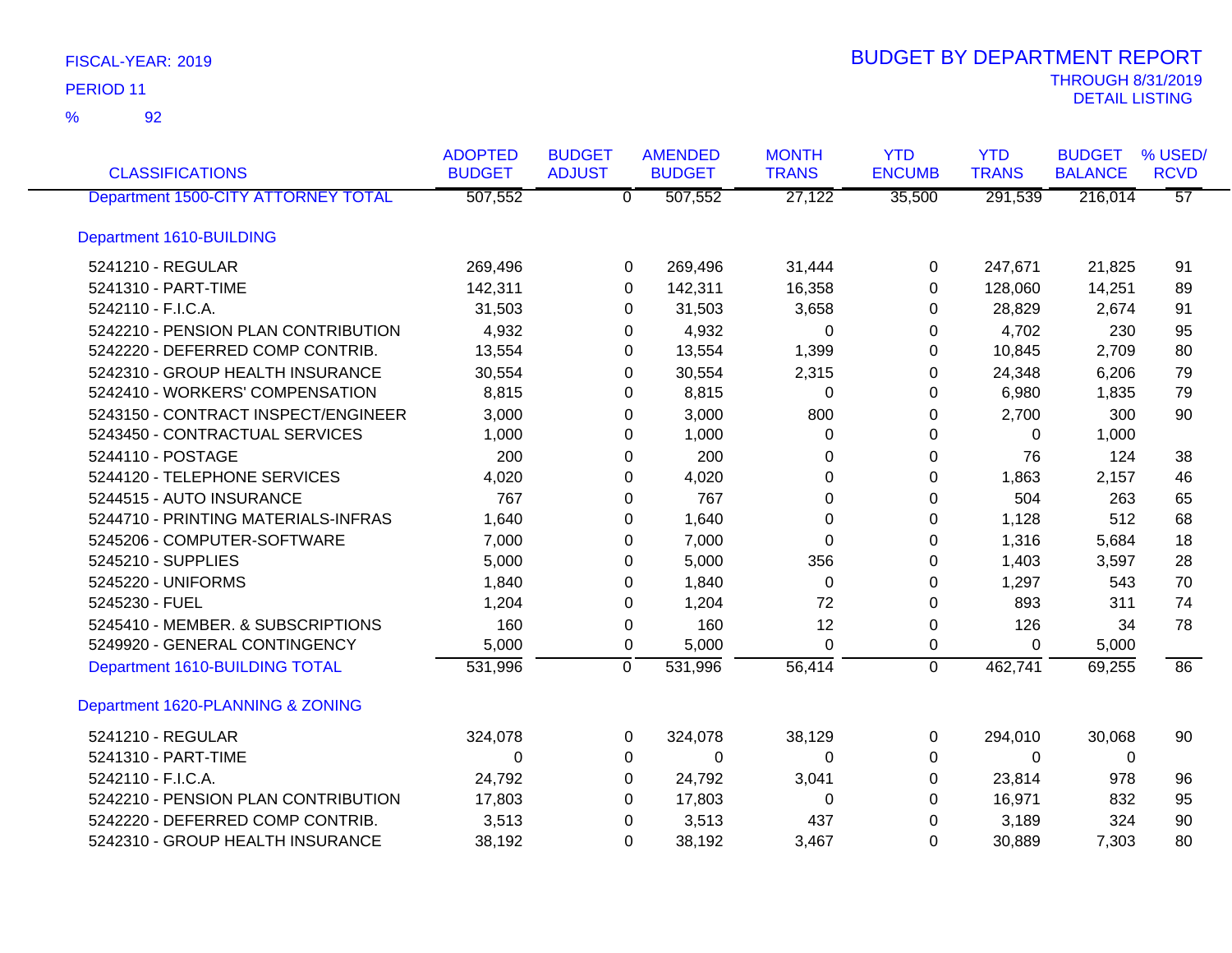92 %

| <b>CLASSIFICATIONS</b>                  | <b>ADOPTED</b><br><b>BUDGET</b> | <b>BUDGET</b><br><b>ADJUST</b> | <b>AMENDED</b><br><b>BUDGET</b> | <b>MONTH</b><br><b>TRANS</b> | <b>YTD</b><br><b>ENCUMB</b> | <b>YTD</b><br><b>TRANS</b> | <b>BUDGET</b><br><b>BALANCE</b> | % USED/<br><b>RCVD</b> |
|-----------------------------------------|---------------------------------|--------------------------------|---------------------------------|------------------------------|-----------------------------|----------------------------|---------------------------------|------------------------|
| 5242410 - WORKERS' COMPENSATION         | $\overline{972}$                | $\Omega$                       | $\overline{972}$                | 0                            | $\Omega$                    | 770                        | $\overline{202}$                | 79                     |
| 5243100 - PROFESSIONAL SERVICES         | 1,290                           | 0                              | 1,290                           | 0                            | 0                           | 0                          | 1,290                           |                        |
| 5243450 - CONTRACTUAL SERVICES          | 148,400                         | 58,096                         | 206,496                         | 0                            | 61,374                      | 151,993                    | 54,503                          | 73                     |
| 5243480 - DIGITIZING                    | 0                               | 0                              | 0                               | 0                            | 0                           | 0                          | 0                               |                        |
| 5244070 - TRAVEL & CONFERENCE           | 1,400                           | 0                              | 1,400                           | $\Omega$                     | 0                           | 0                          | 1,400                           |                        |
| 5244110 - POSTAGE                       | 2,500                           | 0                              | 2,500                           | 0                            | 0                           | 949                        | 1,551                           | 37                     |
| 5244120 - TELEPHONE SERVICES            | 1,620                           | 0                              | 1,620                           | 46                           | $\Omega$                    | 948                        | 672                             | 58                     |
| 5244515 - AUTO INSURANCE                | 477                             | 0                              | 477                             | 0                            | 0                           | 333                        | 144                             | 69                     |
| 5244620 - MAINT.&REP.OPER. EQUIPMNT     | 5,500                           | 0                              | 5,500                           | $\Omega$                     | 0                           | 950                        | 4,550                           | 17                     |
| 5244634 - PLANNING- INTERNET            | 4,000                           | 0                              | 4,000                           | 0                            | 0                           | 0                          | 4,000                           |                        |
| 5244710 - PRINTING MATERIALS-INFRAS     | 1,640                           | 0                              | 1,640                           | 0                            | 0                           | 983                        | 657                             | 59                     |
| 5244910 - LEGAL ADS                     | 7,000                           | 0                              | 7,000                           | 0                            | 0                           | 3,564                      | 3,436                           | 50                     |
| 5245205 - COMPUTERS                     | 1,000                           | 0                              | 1,000                           | $\Omega$                     | $\Omega$                    | 0                          | 1,000                           |                        |
| 5245210 - SUPPLIES                      | 2,750                           | 0                              | 2,750                           | 86                           | 0                           | 885                        | 1,865                           | 32                     |
| 5245230 - FUEL                          | 108                             | 0                              | 108                             | 6                            | 0                           | 80                         | 28                              | 74                     |
| 5245410 - MEMBER. & SUBSCRIPTIONS       | 1,749                           | 0                              | 1,749                           | 380                          | 0                           | 1,124                      | 625                             | 64                     |
| 5249920 - GENERAL CONTINGENCY           | 5,000                           | 0                              | 5,000                           | 0                            | 0                           | 0                          | 5,000                           |                        |
| Department 1620-PLANNING & ZONING TOTAL | 593,784                         | 58,096                         | 651,880                         | 45,592                       | 61,374                      | 531,452                    | 120,428                         | 81                     |
| Department 1640-CODE ENFORCEMENT        |                                 |                                |                                 |                              |                             |                            |                                 |                        |
| 5241210 - REGULAR                       | 250,487                         | $\Omega$                       | 250,487                         | 28,468                       | 0                           | 223,737                    | 26,750                          | 89                     |
| 5241310 - PART-TIME                     | 0                               | 0                              | 0                               | 0                            | 0                           | 0                          | 0                               |                        |
| 5241410 - OVERTIME                      | 0                               | 0                              | 0                               | 0                            | 0                           | 0                          | 0                               |                        |
| 5242110 - F.I.C.A.                      | 19,162                          | 0                              | 19,162                          | 2,174                        | 0                           | 17,076                     | 2,086                           | 89                     |
| 5242210 - PENSION PLAN CONTRIBUTION     | 16,230                          | 0                              | 16,230                          | 0                            | 0                           | 15,472                     | 758                             | 95                     |
| 5242220 - DEFERRED COMP CONTRIB.        | $\Omega$                        | 0                              | $\Omega$                        | 0                            | 0                           | $\Omega$                   | $\mathbf{0}$                    |                        |
| 5242310 - GROUP HEALTH INSURANCE        | 30,554                          | 0                              | 30,554                          | 2,329                        | 0                           | 24,505                     | 6,049                           | 80                     |
| 5242410 - WORKERS' COMPENSATION         | 7,790                           | 0                              | 7,790                           | 0                            | 0                           | 6,168                      | 1,622                           | 79                     |
| 5243111 - SPECIAL MASTERS               | 3,600                           | 0                              | 3,600                           | 300                          | 0                           | 2,950                      | 650                             | 81                     |
| 5243450 - CONTRACTUAL SERVICES          | 10,000                          | 0                              | 10,000                          | 0                            | 0                           | 1,790                      | 8,210                           | 17                     |
| 5244070 - TRAVEL & CONFERENCE           | 1,200                           | 0                              | 1,200                           | 0                            | 0                           | 0                          | 1,200                           |                        |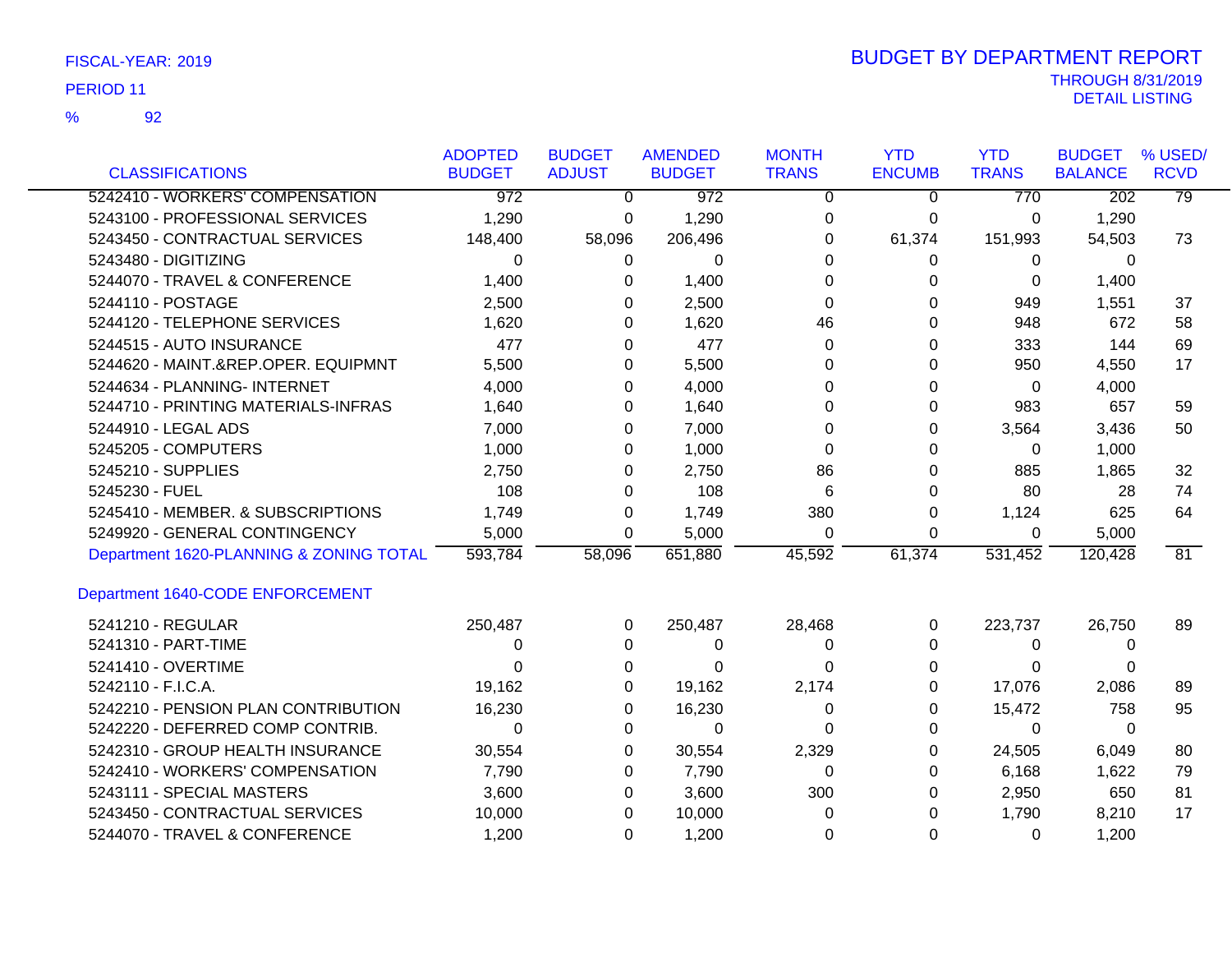92 %

|                                        | <b>ADOPTED</b> | <b>BUDGET</b>  | <b>AMENDED</b> | <b>MONTH</b>   | <b>YTD</b>     | <b>YTD</b>     | <b>BUDGET</b>  | % USED/     |
|----------------------------------------|----------------|----------------|----------------|----------------|----------------|----------------|----------------|-------------|
| <b>CLASSIFICATIONS</b>                 | <b>BUDGET</b>  | <b>ADJUST</b>  | <b>BUDGET</b>  | <b>TRANS</b>   | <b>ENCUMB</b>  | <b>TRANS</b>   | <b>BALANCE</b> | <b>RCVD</b> |
| 5244080 - EMPLOYEE EDUCATION           | 2,500          | $\overline{0}$ | 2,500          | $\overline{0}$ | $\overline{0}$ | $\overline{0}$ | 2,500          |             |
| 5244110 - POSTAGE                      | 7,000          | 0              | 7,000          | $\mathbf 0$    | 0              | 2,657          | 4,343          | 37          |
| 5244120 - TELEPHONE SERVICES           | 2,670          | 0              | 2,670          | $\Omega$       | 0              | 2,432          | 238            | 91          |
| 5244515 - AUTO INSURANCE               | 3,030          | 0              | 3,030          | 0              | $\Omega$       | 1,992          | 1,038          | 65          |
| 5244710 - PRINTING MATERIALS-INFRAS    | 1,640          | $\Omega$       | 1,640          | $\Omega$       | $\Omega$       | 983            | 657            | 59          |
| 5244920 - LIENS                        | 1,640          | 0              | 1,640          | 356            | 0              | 356            | 1,285          | 21          |
| 5245205 - COMPUTERS                    | 1,000          | 0              | 1,000          | 0              | 0              | $\Omega$       | 1,000          |             |
| 5245210 - SUPPLIES                     | 3,500          | $\Omega$       | 3,500          | 150            | 0              | 1,858          | 1,642          | 53          |
| 5245220 - UNIFORMS                     | 2,000          | 0              | 2,000          | 0              | 0              | 390            | 1,610          | 19          |
| 5245230 - FUEL                         | 2,065          | 0              | 2,065          | 124            | 0              | 1,531          | 534            | 74          |
| 5245410 - MEMBER. & SUBSCRIPTIONS      | 600            | 0              | 600            | 0              | 0              | 155            | 445            | 25          |
| 5249920 - GENERAL CONTINGENCY          | 5,000          | 0              | 5,000          | 0              | 0              | 0              | 5,000          |             |
| Department 1640-CODE ENFORCEMENT TOTAL | 371,668        | 0              | 371,668        | 33,901         | $\mathbf 0$    | 304,052        | 67,617         | 81          |
| Department 1710-BUILDING MAINTENANCE   |                |                |                |                |                |                |                |             |
| 5191210 - FULL-TIME                    | 91,300         | $\Omega$       | 91,300         | 10,572         | 0              | 82,492         | 8,808          | 90          |
| 5191410 - OVERTIME                     | 4,000          | $\Omega$       | 4,000          | $\Omega$       | $\Omega$       | 2,413          | 1,587          | 60          |
| 5192110 - F.I.C.A.                     | 7,290          | $\Omega$       | 7,290          | 890            | $\Omega$       | 7,350          | $-60$          | 100         |
| 5192210 - PENSION PLAN CONTRIBUTION    | 6,169          | 0              | 6,169          | $\Omega$       | 0              | 5,881          | 288            | 95          |
| 5192310 - GROUP HEALTH INSURANCE       | 15,277         | 0              | 15,277         | 1,143          | 0              | 12,015         | 3,262          | 78          |
| 5192410 - WORKERS' COMPENSATION        | 4,275          | $\Omega$       | 4,275          | $\Omega$       | $\Omega$       | 3,385          | 890            | 79          |
| 5193450 - CONT. SVCS.                  | 87,960         | 0              | 87,960         | 5,543          | 19,751         | 71,102         | 16,858         | 80          |
| 5194070 - TRAVEL                       | 0              | 0              | 0              | 0              | 0              | 0              | 0              |             |
| 5194080 - EMPLOYEE EDUCATION           | 250            | 0              | 250            | 0              | 0              | 0              | 250            |             |
| 5194120 - TELEPHONE SERVICE            | 780            | 0              | 780            | 46             | 0              | 93             | 687            | 11          |
| 5194310 - ELECTRICITY-FACILITIES       | 115,000        | 0              | 115,000        | 6,984          | 53,168         | 110,441        | 4,559          | 96          |
| 5194320 - WATER                        | 45,000         | 0              | 45,000         | 4,084          | 7,098          | 37,589         | 7,411          | 83          |
| 5194620 - REPAIR & MAINT. OPER EQUI    | 2,500          | 0              | 2,500          | 0              | 0              | 515            | 1,985          | 20          |
| 5194670 - MAINT & REP - STRUCTURES     | 66,000         | 0              | 66,000         | 9,509          | 1,500          | 47,246         | 18,754         | 71          |
| 5195210 - SUPPLIES                     | 20,000         | 0              | 20,000         | 653            | 0              | 10,243         | 9,757          | 51          |
| 5195220 - UNIFORMS                     | 1,000          | $\Omega$       | 1,000          | 285            | 0              | 934            | 66             | 93          |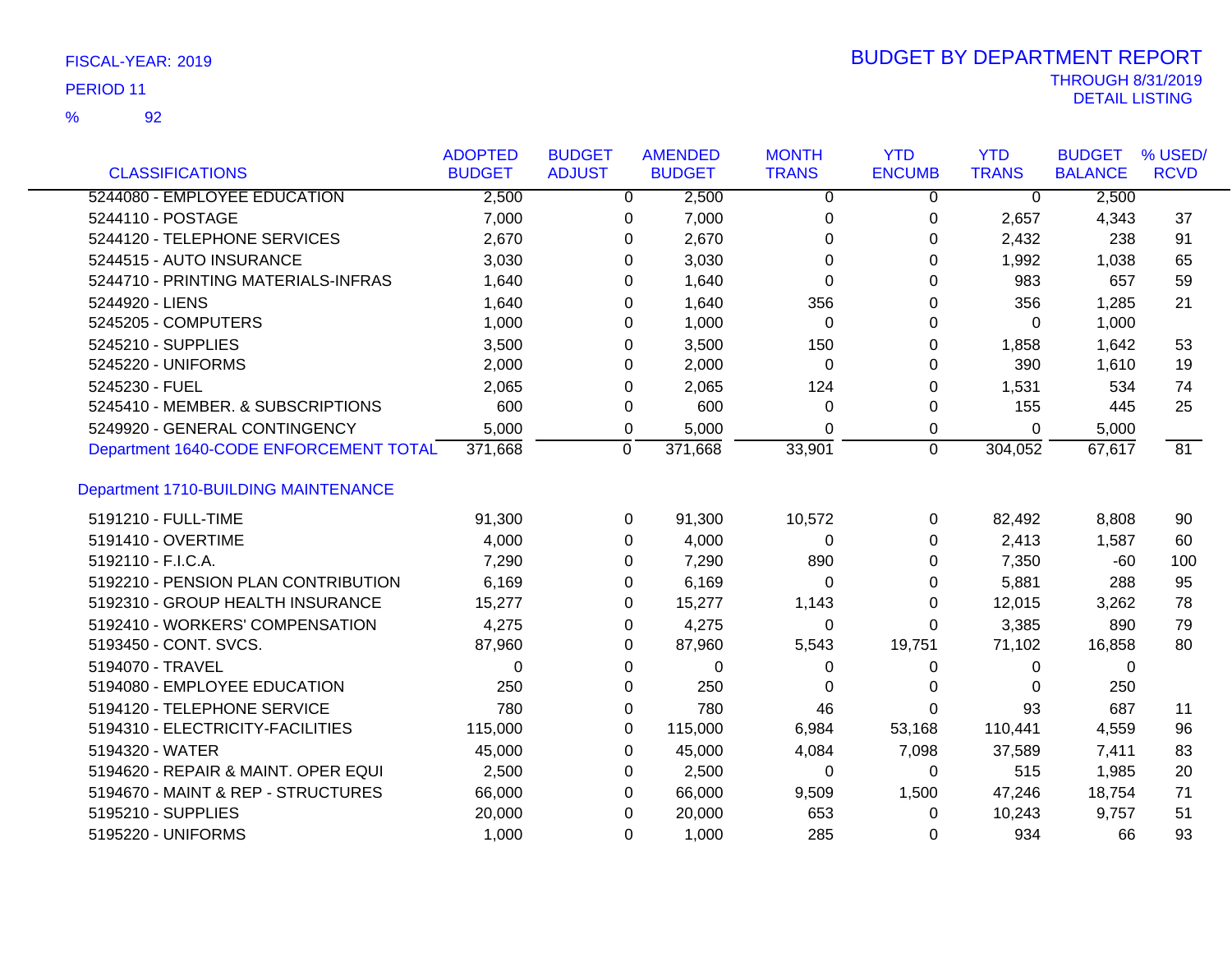92 %

| <b>CLASSIFICATIONS</b>                             | <b>ADOPTED</b><br><b>BUDGET</b> | <b>BUDGET</b><br><b>ADJUST</b> | <b>AMENDED</b><br><b>BUDGET</b> | <b>MONTH</b><br><b>TRANS</b> | <b>YTD</b><br><b>ENCUMB</b> | <b>YTD</b><br><b>TRANS</b> | <b>BUDGET</b><br><b>BALANCE</b> | % USED/<br><b>RCVD</b> |
|----------------------------------------------------|---------------------------------|--------------------------------|---------------------------------|------------------------------|-----------------------------|----------------------------|---------------------------------|------------------------|
| 5199920 - GENERAL CONTINGENCY                      | 5,000                           | $\overline{0}$                 | 5,000                           | $\overline{0}$               | $\overline{0}$              | $\overline{\mathfrak{o}}$  | 5,000                           |                        |
| Department 1710-BUILDING MAINTENANCE TOTAL 471,801 |                                 | $\Omega$                       | 471,801                         | 39,709                       | 81,517                      | 391,699                    | 80,102                          | 83                     |
| Department 1720-SOLID WASTE                        |                                 |                                |                                 |                              |                             |                            |                                 |                        |
| 5341210 - REGULAR                                  | 362,017                         | 0                              | 362,017                         | 27,592                       | $\mathbf 0$                 | 278,563                    | 83,454                          | 76                     |
| 5341410 - OVERTIME                                 | 8,000                           | 0                              | 8,000                           | 0                            | 0                           | 7,934                      | 66                              | 99                     |
| 5342110 - F.I.C.A.                                 | 29,684                          | 0                              | 29,684                          | 2,125                        | 0                           | 21,757                     | 7,927                           | 73                     |
| 5342210 - PENSION PLAN CONTRIBUTION                | 23,414                          | 0                              | 23,414                          | 0                            | 0                           | 22,320                     | 1,094                           | 95                     |
| 5342220 - ICMA                                     | 0                               | 0                              | 0                               | 0                            | $\Omega$                    | $\Omega$                   | $\Omega$                        |                        |
| 5342310 - GROUP HEALTH INSURANCE                   | 68,746                          | 0                              | 68,746                          | 4,008                        | 0                           | 46,910                     | 21,836                          | 68                     |
| 5342410 - WORKERS' COMPENSATION                    | 31,591                          | 0                              | 31,591                          | 0                            | 0                           | 25,013                     | 6,578                           | 79                     |
| 5343470 - INTERLCL AGREE-RECYCLING                 | 93,000                          | 0                              | 93,000                          | 7,776                        | 30,795                      | 93,000                     | $\mathbf{0}$                    | 100                    |
| 5344070 - TRAVEL & CONFERENCE                      | 0                               | 0                              | 0                               | 0                            | 0                           | 0                          | 0                               |                        |
| 5344080 - EMPLOYEE EDUCATION                       | 250                             | 0                              | 250                             | $\Omega$                     | $\Omega$                    | $\Omega$                   | 250                             |                        |
| 5344340 - REFUSE DISPOSAL FEE                      | 769,000                         | 0                              | 769,000                         | 58,476                       | 230,448                     | 769,000                    | 0                               | 100                    |
| 5345210 - SUPPLIES                                 | 68,500                          | 0                              | 68,500                          | 13,675                       | 0                           | 16,014                     | 52,486                          | 23                     |
| 5345220 - UNIFORMS                                 | 4,000                           | 0                              | 4,000                           | 128                          | 0                           | 3,833                      | 167                             | 95                     |
| 5347110 - DEBT SERVICE-PRINCIPAL                   | 0                               | 0                              | 0                               | 0                            | 0                           | 0                          | $\mathbf{0}$                    |                        |
| 5347210 - DEBT SERVICE-INTEREST                    | 0                               | 0                              | 0                               | $\Omega$                     | 0                           | $\Omega$                   | $\mathbf{0}$                    |                        |
| Department 1720-SOLID WASTE TOTAL                  | 1,458,202                       | $\overline{0}$                 | 1,458,202                       | 113,780                      | 261,243                     | 1,284,344                  | 173,858                         | 88                     |
| Department 1730-STREET MAINTENANCE                 |                                 |                                |                                 |                              |                             |                            |                                 |                        |
| 5411210 - REGULAR                                  | 277,022                         | 0                              | 277,022                         | 36,794                       | 0                           | 261,845                    | 15,177                          | 94                     |
| 5411310 - PART TIME                                | $\Omega$                        | 0                              | 0                               | 0                            | 0                           | 0                          | 0                               |                        |
| 5411410 - OVERTIME                                 | 5,000                           | 0                              | 5,000                           | 77                           | 0                           | 6,913                      | $-1,913$                        | 138                    |
| 5412110 - F.I.C.A.                                 | 21,575                          | 0                              | 21,575                          | 2,866                        | 0                           | 21,092                     | 483                             | 97                     |
| 5412210 - PENSION PLAN CONTRIBUTION                | 16,106                          | 0                              | 16,106                          | 0                            | 0                           | 15,354                     | 752                             | 95                     |
| 5412220 - DEFERRED COMP CONTRIB                    | 1,949                           | 0                              | 1,949                           | 254                          | 0                           | 1,835                      | 114                             | 94                     |
| 5412310 - GROUP HEALTH INSURANCE                   | 53,469                          | 0                              | 53,469                          | 4,566                        | 0                           | 43,387                     | 10,082                          | 81                     |
| 5412410 - WORKERS' COMPENSATION                    | 19,211                          | 0                              | 19,211                          | 0                            | 0                           | 15,211                     | 4,000                           | 79                     |
| 5413450 - CONTRACTUAL SERVICES                     | 65,000                          | 0                              | 65,000                          | 3,405                        | $\Omega$                    | 24,131                     | 40,869                          | 37                     |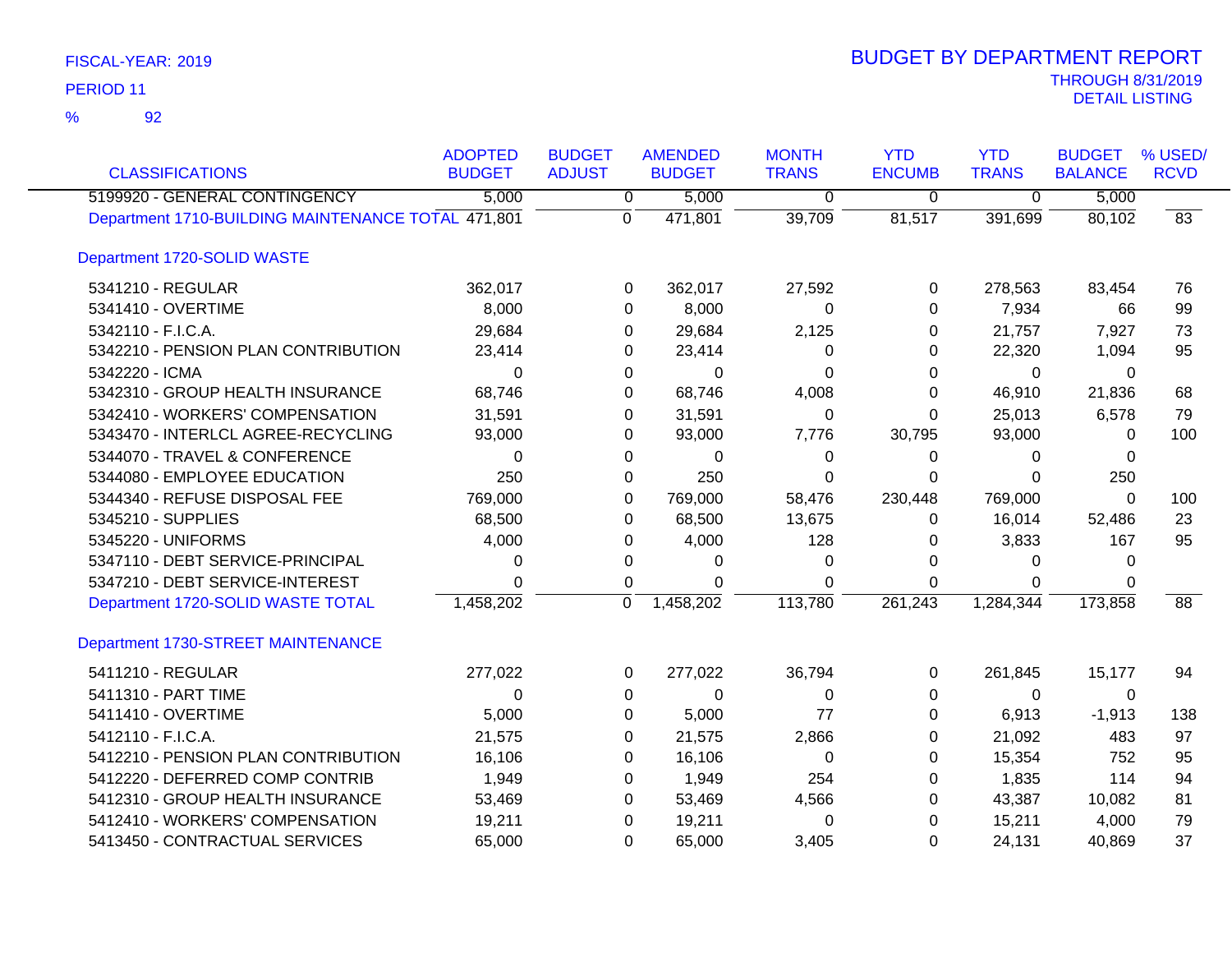| FISCAL-YEAR: 2019 |
|-------------------|
|                   |

92 %

|                                          | <b>ADOPTED</b> | <b>BUDGET</b> | <b>AMENDED</b> | <b>MONTH</b> | <b>YTD</b>    | <b>YTD</b>   | <b>BUDGET</b>  | % USED/         |
|------------------------------------------|----------------|---------------|----------------|--------------|---------------|--------------|----------------|-----------------|
| <b>CLASSIFICATIONS</b>                   | <b>BUDGET</b>  | <b>ADJUST</b> | <b>BUDGET</b>  | <b>TRANS</b> | <b>ENCUMB</b> | <b>TRANS</b> | <b>BALANCE</b> | <b>RCVD</b>     |
| 5414070 - TRAVEL & CONFERENCE            | 250            | 0             | 250            | $\Omega$     | 0             | 120          | 130            | $\overline{48}$ |
| 5414080 - EMPLOYEE EDUCATION             | 500            | 0             | 500            | 0            | 0             | 0            | 500            |                 |
| 5414120 - TRAVEL & CONFERENCE            | 1,080          | 0             | 1,080          | 0            | 0             | 532          | 548            | 49              |
| 5414625 - LANDSCAPE MAINTENANCE          | 50,000         |               | 50,000<br>0    | 1,997        | 0             | 30,731       | 19,269         | 61              |
| 5414640 - MAINT & REP STRS & PARKWY      | 20,000         | 0             | 20,000         | 951          | 0             | 12,394       | 7,606          | 61              |
| 5414650 - ELECTRICITY-STREET LIGHTS      | 140,000        | 0             | 140,000        | 11,507       | 12,816        | 130,188      | 9,812          | 92              |
| 5414670 - MAINT & REP-GRDS & STRUCT      | 10,000         | 0             | 10,000         | 0            | 0             | 4,222        | 5,778          | 42              |
| 5415210 - SUPPLIES                       | 4,000          | 0             | 4,000          | 357          | $\Omega$      | 3,123        | 877            | 78              |
| 5415220 - UNIFORMS                       | 3,500          | 0             | 3,500          | 474          | 0             | 3,383        | 117            | 96              |
| 5415245 - TOOLS                          | 500            | 0             | 500            | 0            | 0             | 335          | 165            | 67              |
| 5417110 - DEBT SERVICE- PRINCIPAL        | 0              | 0             | 0              | 0            | 0             | 0            | 0              |                 |
| 5417210 - DEBT SERVICE-INTEREST          | 0              | 0             | 0              | 0            | 0             | 0            | 0              |                 |
| Department 1730-STREET MAINTENANCE TOTAL | 689,162        | $\mathbf 0$   | 689,162        | 63,248       | 12,816        | 574,796      | 114,366        | 83              |
| Department 1750-LANSCAPE MAINTENANCE     |                |               |                |              |               |              |                |                 |
| 5191210 - FULL-TIME                      | 139,752        | 0             | 139,752        | 16,014       | 0             | 128,399      | 11,353         | 91              |
| 5191410 - OVERTIME                       | 4,000          | 0             | 4,000          | 226          | 0             | 1,177        | 2,823          | 29              |
| 5192110 - F.I.C.A.                       | 10,997         | 0             | 10,997         | 1,238        | 0             | 9,857        | 1,140          | 89              |
| 5192210 - PENSION PLAN CONTRIBUTION      | 9,497          | 0             | 9,497          | 0            | 0             | 9,053        | 444            | 95              |
| 5192220 - DEFERRED COMP CONTRIB.         | 0              | 0             | 0              | 0            | 0             | 0            | $\Omega$       |                 |
| 5192310 - GROUP HEALTH INSURANCE         | 22,915         | 0             | 22,915         | 1,727        | 0             | 18,163       | 4,752          | 79              |
| 5192410 - WORKERS' COMPENSATION          | 5,691          | 0             | 5,691          | 0            | 0             | 4,506        | 1,185          | 79              |
| 5193450 - CONT. SVCS.                    | 176,138        | 23,702        | 199,840        | 22,218       | 44,818        | 179,510      | 20,330         | 89              |
| 5194070 - TRAVEL                         | 355            | 0             | 355            | 0            | 0             | 165          | 190            | 46              |
| 5194120 - TELEPHONE SERVICE              | 780            | 0             | 780            | 46           | 0             | 483          | 297            | 61              |
| 5194350 - ELECTRICITY-CITY PARKS         | 50,000         | 0             | 50,000         | 3,741        | 15,340        | 50,000       | 0              | 100             |
| 5194420 - OUTSIDE SERV RENTAL            | 1,000          | 0             | 1,000          | 0            | 0             | 0            | 1,000          |                 |
| 5194515 - AUTO INSURANCE                 | 1,233          | 0             | 1,233          | 0            | 0             | 811          | 422            | 65              |
| 5194620 - REPAIR & MAINT. OPER EQUI      | 80,000         | 1,977         | 81,977         | 6,604        | 1,977         | 79,059       | 2,918          | 96              |
| 5194670 - MAINT & REP - STRUCTURES       | 0              | 0             | 0              | 0            | 0             | 0            | 0              |                 |
| 5195210 - SUPPLIES                       | 9,348          | 0             | 9,348          | 754          | 0             | 7,004        | 2,344          | 74              |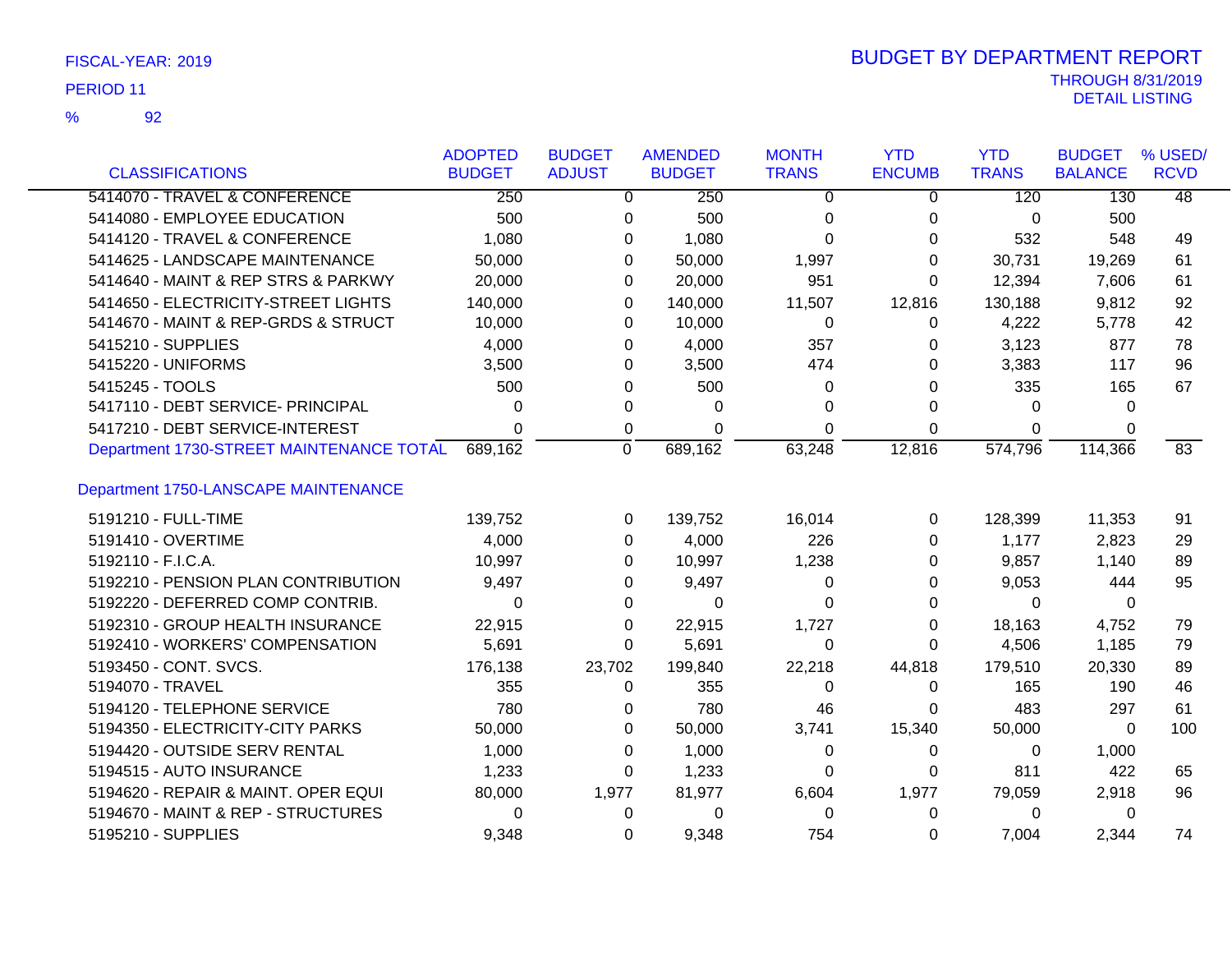|  |  | FISCAL-YEAR: 2019 |  |
|--|--|-------------------|--|
|--|--|-------------------|--|

|                                           | <b>ADOPTED</b> | <b>BUDGET</b>  | <b>AMENDED</b> | <b>MONTH</b> | <b>YTD</b>    | <b>YTD</b>   | <b>BUDGET</b>  | % USED/         |
|-------------------------------------------|----------------|----------------|----------------|--------------|---------------|--------------|----------------|-----------------|
| <b>CLASSIFICATIONS</b>                    | <b>BUDGET</b>  | <b>ADJUST</b>  | <b>BUDGET</b>  | <b>TRANS</b> | <b>ENCUMB</b> | <b>TRANS</b> | <b>BALANCE</b> | <b>RCVD</b>     |
| 5195220 - UNIFORMS                        | 2,475          | $\overline{0}$ | 2,475          | 111          | $\mathbf{0}$  | 2,231        | 244            | $\overline{90}$ |
| 5195230 - FUEL & LUBRICANT                | 8,047          | 0              | 8,047          | 482          | 0             | 5,967        | 2,080          | 74              |
| 5195410 - MEMBER. & SUBSCRIPTIONS         | 365            | 0              | 365            | 250          | 0             | 250          | 115            | 68              |
| Department 1750-LANSCAPE MAINTENANCE      | 522,593        | 25,679         | 548,272        | 53,411       | 62,135        | 496,635      | 51,637         | $\overline{90}$ |
| Department 1760-MOTOR POOL                |                |                |                |              |               |              |                |                 |
| 5191210 - FULL-TIME                       | 143,605        | 0              | 143,605        | 16,437       | 0             | 129,516      | 14,089         | 90              |
| 5191410 - OVERTIME                        | 4,000          | 0              | 4,000          | 0            | $\mathbf 0$   | 19           | 3,981          |                 |
| 5192110 - F.I.C.A.                        | 11,292         | 0              | 11,292         | 1,201        | 0             | 9,301        | 1,991          | 82              |
| 5192210 - PENSION PLAN CONTRIBUTION       | 9,555          | 0              | 9,555          | $\Omega$     | 0             | 9,109        | 446            | 95              |
| 5192220 - DEFERRED COMP CONTRIB.          | 0              | 0              | 0              | 0            | 0             | 0            | 0              |                 |
| 5192310 - GROUP HEALTH INSURANCE          | 22,915         | 0              | 22,915         | 1,730        | 0             | 18,197       | 4,718          | 79              |
| 5192410 - WORKERS' COMPENSATION           | 5,091          | 0              | 5,091          | 0            | $\Omega$      | 4,031        | 1,060          | 79              |
| 5194070 - TRAVEL                          | 0              | 0              | 0              | 0            | 0             | 0            | 0              |                 |
| 5194080 - EMPLOYEE EDUCATION              | 250            | 0              | 250            | 99           | $\Omega$      | 99           | 151            | 39              |
| 5194120 - TELEPHONE SERVICE               | 780            | 0              | 780            | 46           | 0             | 358          | 422            | 45              |
| 5194515 - AUTO INSURANCE                  | 40,000         | 0              | 40,000         | 0            | 0             | 26,303       | 13,697         | 65              |
| 5194620 - REPAIR & MAINT. OPER EQUI       | 25,000         | 0              | 25,000         | 6,103        | 2,800         | 10,200       | 14,800         | 40              |
| 5194680 - MAINT & REP-OUTSIDE SVCS        | 75,000         | 0              | 75,000         | 2,826        | 1,595         | 51,825       | 23,175         | 69              |
| 5195220 - UNIFORMS                        | 3,000          | 0              | 3,000          | 180          | $\mathbf 0$   | 2,780        | 220            | 92              |
| 5195230 - FUEL & LUBRICANT                | 150,000        | 0              | 150,000        | 15,891       | 8,434         | 107,995      | 42,005         | 71              |
| 5195240 - PARTS                           | 60,000         | 0              | 60,000         | 245          | $\Omega$      | 59,996       | 4              | 99              |
| 5195245 - OPERATING TOOLS                 | 1,000          | 0              | 1,000          | 0            | 0             | 435          | 565            | 43              |
| 5195250 - TIRES                           | 30,000         | 0              | 30,000         | 750          | 0             | 19,891       | 10,109         | 66              |
| 5195260 - GENERAL                         | 1,800          | 0              | 1,800          | $\Omega$     | $\mathbf 0$   | 1,570        | 230            | 87              |
| Department 1760-MOTOR POOL TOTAL          | 583,288        | 0              | 583,288        | 45,508       | 12,829        | 451,625      | 131,663        | $\overline{77}$ |
| Department 1770-PUBLIC WORKS DIRECTOR OFF |                |                |                |              |               |              |                |                 |
| 5191210 - FULL-TIME                       | 69,497         | 0              | 69,497         | 6,342        | 0             | 47,333       | 22,164         | 68              |
| 5191410 - OVERTIME                        | 0              | 0              | 0              | 0            | $\mathbf 0$   | 0            | 0              |                 |
| 5192110 - F.I.C.A.                        | 5,317          | 0              | 5,317          | 485          | $\mathbf 0$   | 3,574        | 1,743          | 67              |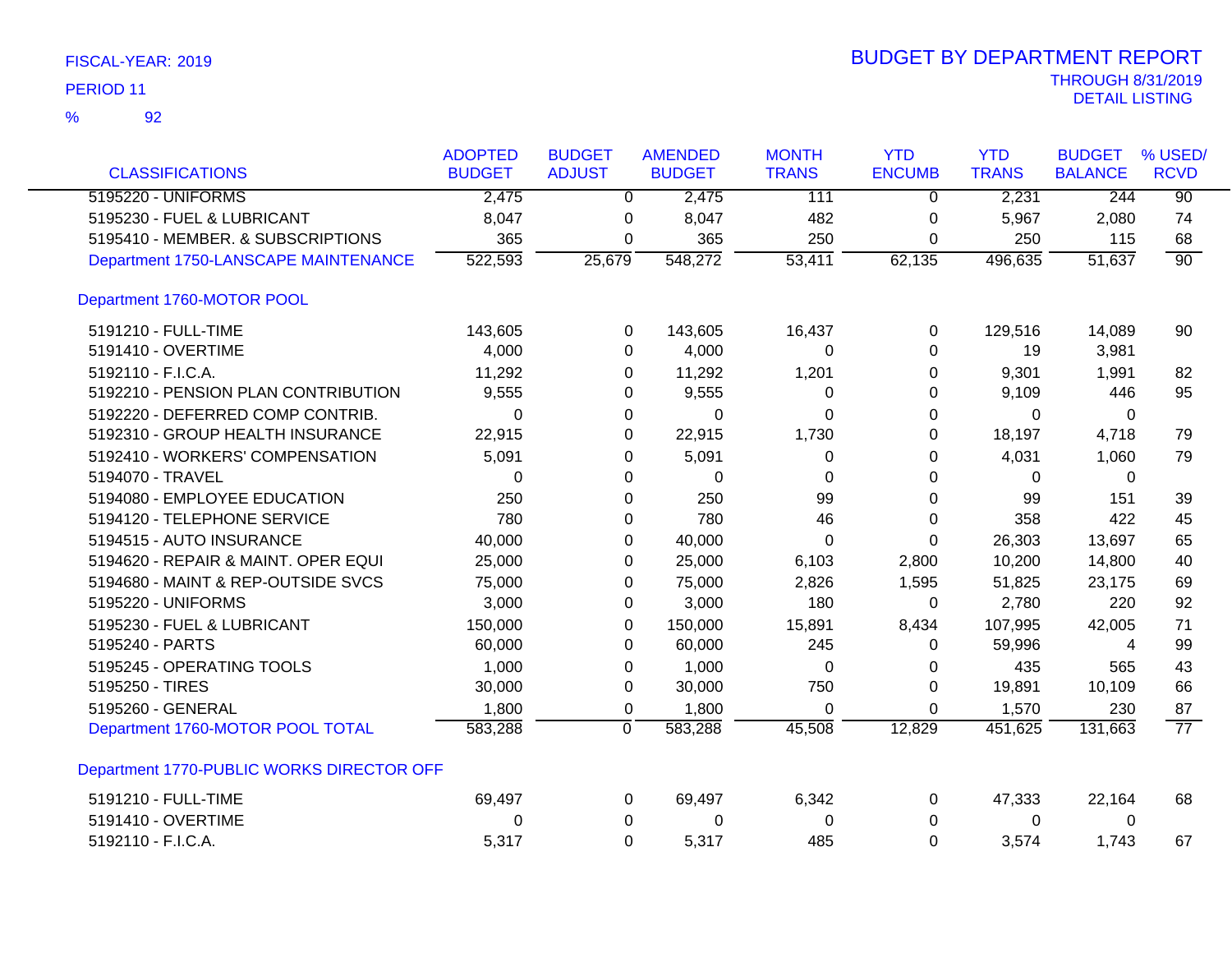92 %

|                                                   | <b>ADOPTED</b> | <b>BUDGET</b> | <b>AMENDED</b>     |       | <b>MONTH</b> | <b>YTD</b>    | <b>YTD</b>   | <b>BUDGET</b>  | % USED/         |
|---------------------------------------------------|----------------|---------------|--------------------|-------|--------------|---------------|--------------|----------------|-----------------|
| <b>CLASSIFICATIONS</b>                            | <b>BUDGET</b>  | <b>ADJUST</b> | <b>BUDGET</b>      |       | <b>TRANS</b> | <b>ENCUMB</b> | <b>TRANS</b> | <b>BALANCE</b> | <b>RCVD</b>     |
| 5192210 - PENSION PLAN CONTRIBUTION               | 2,849          |               | $\Omega$           | 2,849 | $\Omega$     | $\Omega$      | 2,716        | 133            | $\overline{95}$ |
| 5192220 - DEFERRED COMP CONTRIB.                  | 1,797          |               | 0                  | 1,797 | 202          | 0             | 376          | 1,421          | 20              |
| 5192310 - GROUP HEALTH INSURANCE                  | 22,915         |               | 22,915<br>0        |       | 589          | 0             | 9,981        | 12,934         | 43              |
| 5192410 - WORKERS' COMPENSATION                   | 296            |               | 0                  | 296   | 0            | 0             | 234          | 62             | 79              |
| 5194070 - TRAVEL                                  | 250            |               | 0                  | 250   | 0            | 0             | $\Omega$     | 250            |                 |
| 5194080 - EMPLOYEE EDUCATION                      | 250            |               | 0                  | 250   | $\Omega$     | 0             | 66           | 184            | 26              |
| 5194110 - POSTAGE                                 | $\Omega$       |               | 0                  | 0     | $\Omega$     | $\Omega$      | $\Omega$     | $\Omega$       |                 |
| 5194120 - TELEPHONE SERVICE                       | 780            |               | 0                  | 780   | 0            | $\Omega$      | 0            | 780            |                 |
| 5194540 - BOILER & MACHINERY                      | 1,000          |               | 0                  | 1,000 | ∩            | 0             | $\Omega$     | 1,000          |                 |
| 5194710 - COPY MACHINE                            | 5,000          |               | 0                  | 5,000 | 0            | 0             | 2,060        | 2,940          | 41              |
| 5195205 - COMPUTER - EQUIPMENT                    | 1,000          |               | 0                  | 1,000 | $\Omega$     | $\Omega$      | $\mathbf 0$  | 1,000          |                 |
| 5195210 - SUPPLIES                                | 1,000          |               | 0                  | 1,000 | $\Omega$     | 0             | 494          | 506            | 49              |
| 5195270 - PERMITS                                 | 1,000          |               | 0                  | 1,000 | 84           | 0             | 361          | 639            | 36              |
| 5195410 - MEMBER. & SUBSCRIPTIONS                 | 500            |               | 0                  | 500   | 0            | 0             | 0            | 500            |                 |
| Department 1770-PUBLIC WORKS DIRECTOR OFF 113,451 |                |               | 113,451<br>0       |       | 7,702        | $\mathbf 0$   | 67,195       | 46,256         | 59              |
| Department 1790-ENGINEERING & CONSTRUCTN          |                |               |                    |       |              |               |              |                |                 |
|                                                   |                |               |                    |       |              |               |              |                |                 |
| 5191210 - FULL-TIME                               | 160,785        |               | 160,785<br>0       |       | 17,147       | 0             | 134,315      | 26,470         | 83              |
| 5192110 - F.I.C.A.                                | 12,300         |               | 12,300<br>$\Omega$ |       | 1,356        | $\Omega$      | 10,520       | 1,780          | 85              |
| 5192210 - PENSION PLAN CONTRIBUTION               | $\Omega$       |               | 0                  | 0     | 0            | 0             | $\mathbf{0}$ | 0              |                 |
| 5192220 - DEFERRED COMP CONTRIB.                  | 11,227         |               | 11,227<br>0        |       | 1,200        | 0             | 9,402        | 1,825          | 83              |
| 5192310 - GROUP HEALTH INSURANCE                  | 15,277         |               | 15,277<br>0        |       | 1,162        | 0             | 11,131       | 4,146          | 72              |
| 5192410 - WORKERS' COMPENSATION                   | 481            |               | 0                  | 481   | 0            | 0             | 381          | 100            | 79              |
| 5193450 - CONT. SVCS.                             | 0              |               | 0                  | 0     | 0            | 0             | 0            | 0              |                 |
| 5194070 - TRAVEL                                  | 250            |               | 0                  | 250   | 0            | 0             | 0            | 250            |                 |
| 5194080 - EMPLOYEE EDUCATION                      | 1,000          |               | 0                  | 1,000 | $\Omega$     | $\Omega$      | $\mathbf{0}$ | 1,000          |                 |
| 5194120 - TELEPHONE SERVICE                       | 1,560          |               | 0                  | 1,560 | 0            | 0             | 532          | 1,028          | 34              |
| 5195205 - COMPUTER - EQUIPMENT                    | 300            |               | 0                  | 300   | 0            | 0             | $\Omega$     | 300            |                 |
| 5195210 - SUPPLIES                                | 2,500          |               | 0                  | 2,500 | U            | 0             | 1,688        | 812            | 67              |
| 5195410 - MEMBER. & SUBSCRIPTIONS                 | 1,000          |               | 0                  | 1,000 | 0            | $\Omega$      | 310          | 690            | 31              |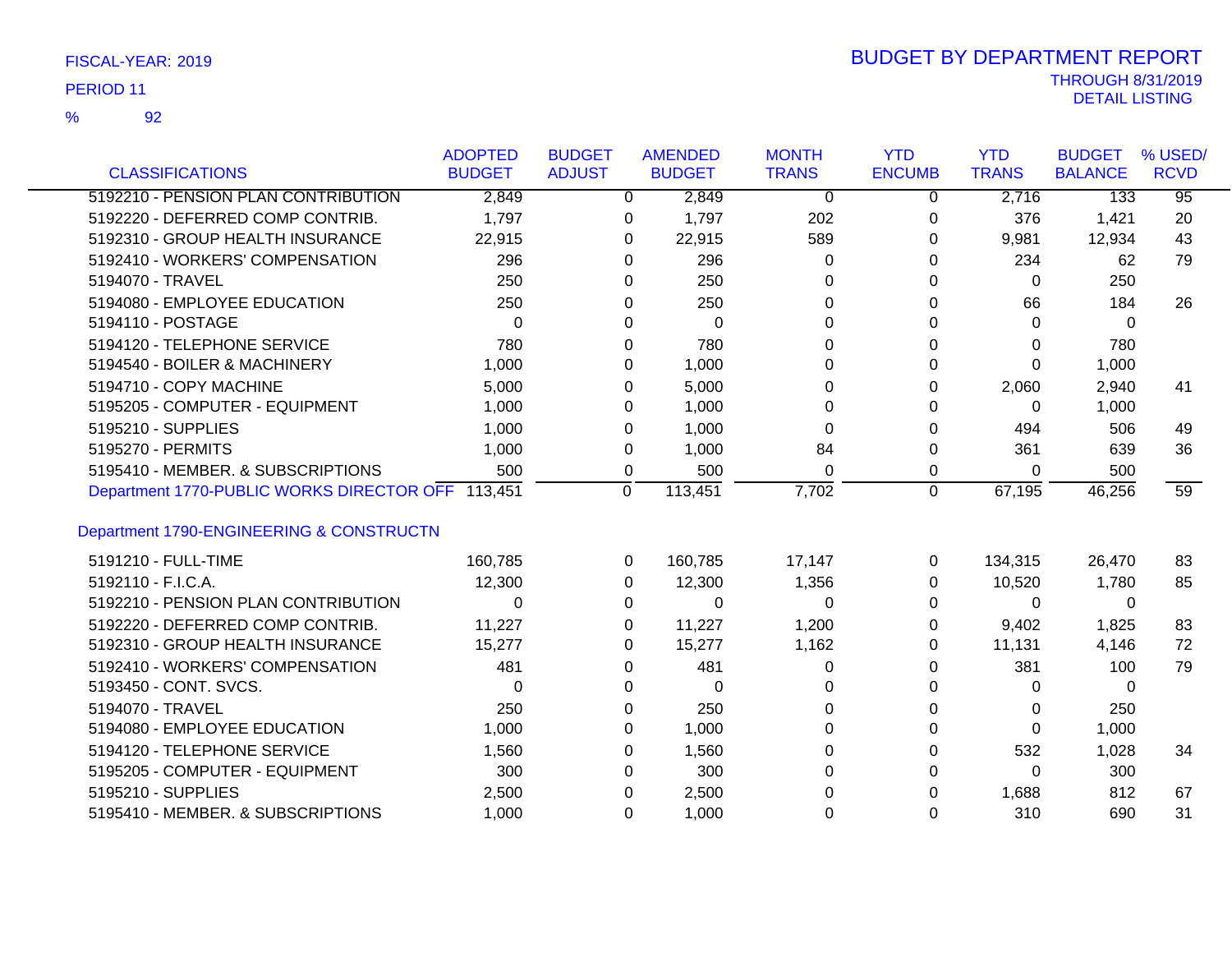92 %

|                                                  | <b>ADOPTED</b> | <b>BUDGET</b>  | <b>AMENDED</b> | <b>MONTH</b> | <b>YTD</b>     | <b>YTD</b>   | <b>BUDGET</b>  | % USED/         |
|--------------------------------------------------|----------------|----------------|----------------|--------------|----------------|--------------|----------------|-----------------|
| <b>CLASSIFICATIONS</b>                           | <b>BUDGET</b>  | <b>ADJUST</b>  | <b>BUDGET</b>  | <b>TRANS</b> | <b>ENCUMB</b>  | <b>TRANS</b> | <b>BALANCE</b> | <b>RCVD</b>     |
| Department 1790-ENGINEERING & CONSTRUCTN 206,680 |                | $\overline{0}$ | 206,680        | 20,865       | $\overline{0}$ | 168,279      | 38,401         | $\overline{81}$ |
| Department 1910-POLICE                           |                |                |                |              |                |              |                |                 |
| 5211210 - REGULAR                                | 3,843,224      | 0              | 3,843,224      | 421,980      | 0              | 3,341,275    | 501,949        | 86              |
| 5211310 - PART-TIME                              | $\Omega$       | 0              | $\Omega$       | $\Omega$     | $\Omega$       | $\mathbf 0$  | 0              |                 |
| 5211410 - OVERTIME                               | 150,000        | $\Omega$       | 150,000        | 14,032       | 0              | 126,267      | 23,733         | 84              |
| 5211411 - OVERTIME- HOLIDAY PAY                  | 62,000         | 0              | 62,000         | 0            | 0              | 63,781       | $-1,781$       | 102             |
| 5211413 - OVERTIME-RED LIGHT CAMERAS             | 10,000         | 0              | 10,000         | 837          | 0              | 6,695        | 3,305          | 66              |
| 5211510 - SPEC PAY - EDUC INCENTIVE              | 31,958         | 0              | 31,958         | 3,485        | 0              | 26,939       | 5,019          | 84              |
| 5211530 - HAZARD PAY                             | 65,250         | 0              | 65,250         | 6,550        | 0              | 54,200       | 11,050         | 83              |
| 5212110 - F.I.C.A.                               | 318,409        | 0              | 318,409        | 35,736       | 0              | 291,798      | 26,611         | 91              |
| 5212210 - PENSION PLAN CONTRIBUTION              | 500,190        | 0              | 500,190        | $\Omega$     | 0              | 511,909      | $-11,719$      | 102             |
| 5212220 - DEFERRED COMP CONTRIB.                 | 25,246         | 0              | 25,246         | 2,431        | 0              | 20,128       | 5,118          | 79              |
| 5212310 - GROUP HEALTH INSURANCE                 | 450,642        | $\Omega$       | 450,642        | 31,831       | 0              | 338,839      | 111,803        | 75              |
| 5212410 - WORKERS' COMPENSATION                  | 88,323         | 0              | 88,323         | 0            | 0              | 69,933       | 18,390         | 79              |
| 5213116 - ANNUAL PHYSICALS                       | 15,340         | 0              | 15,340         | 1,595        | 0              | 6,985        | 8,355          | 45              |
| 5213450 - CONTRACTUAL SERVICES                   | 204,932        | 0              | 204,932        | 570          | 87,110         | 191,206      | 13,726         | 93              |
| 5213452 - RED LIGHT CAMERA                       | 307,440        | $\Omega$       | 307,440        | $\Omega$     | 163,626        | 307,440      | 0              | 100             |
| 5213456 - SCHOOL CROSSING                        | 130,442        | 0              | 130,442        | 0            | 73,505         | 130,442      | $\Omega$       | 100             |
| 5213459 - PARKING                                | $\Omega$       | 0              | 0              | $\Omega$     | 0              | 0            | $\Omega$       |                 |
| 5213490 - CRIME PREVENTION PROGRAMS              | 9,000          | $\Omega$       | 9,000          | 60           | 0              | 3,855        | 5,145          | 42              |
| 5214070 - TRAVEL & CONFERENCE                    | 14,490         | 0              | 14,490         | 157          | 0              | 12,746       | 1,744          | 87              |
| 5214080 - EMPLOYEE EDUCATION                     | 37,494         | $\Omega$       | 37,494         | 8,341        | 0              | 26,733       | 10,761         | 71              |
| 5214110 - POSTAGE                                | 1,800          | 0              | 1,800          | 0            | $\Omega$       | 683          | 1,117          | 37              |
| 5214120 - TELEPHONE SERVICE                      | 61,440         | 0              | 61,440         | 2,302        | 12,584         | 40,289       | 21,151         | 65              |
| 5214450 - LEASE -POL VEHCLE                      | $\Omega$       | $\Omega$       | $\Omega$       | $\Omega$     | $\Omega$       | $\Omega$     | $\mathbf{0}$   |                 |
| 5214515 - AUTO INSURANCE                         | 74,557         | 0              | 74,557         | 0            | 0              | 49,007       | 25,550         | 65              |
| 5214591 - POLICE OFF ACC DTH & DIS.              | 2,000          | 0              | 2,000          | $\Omega$     | $\Omega$       | $\mathbf{0}$ | 2,000          |                 |
| 5214620 - REPAIR & MAINT. OPER EQUI              | 22,500         | $\Omega$       | 22,500         | $\Omega$     | $\Omega$       | 1,029        | 21,471         | 4               |
| 5214630 - MAINT & REP-COMM EQUIP                 | 14,500         | $\Omega$       | 14,500         | 1,888        | 1,232          | 4,200        | 10,300         | 28              |
| 5214632 - INTERNET SERVICES                      | 3,200          | $\Omega$       | 3,200          | $\Omega$     | 0              | $\Omega$     | 3,200          |                 |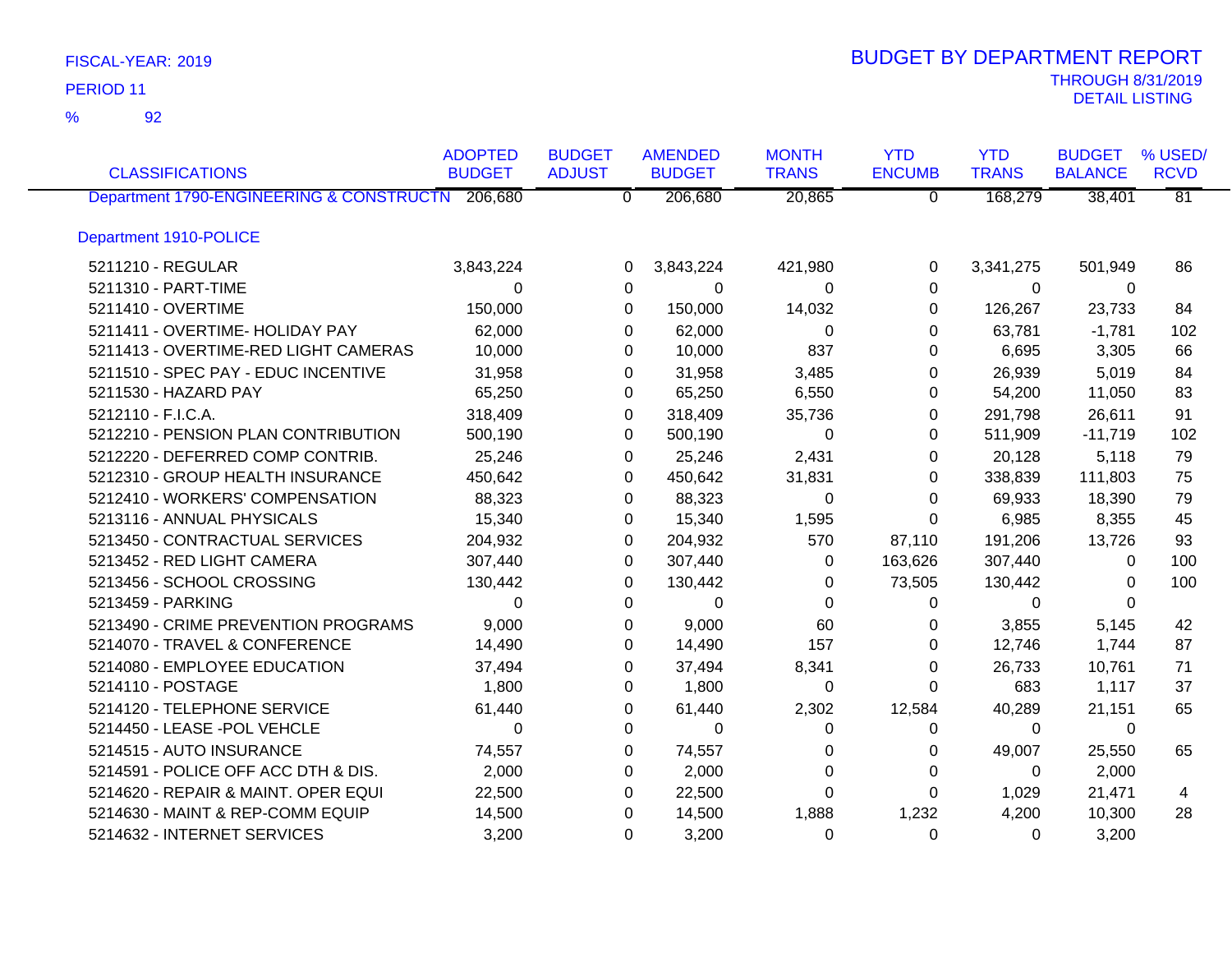92 %

|                                     | <b>ADOPTED</b> | <b>BUDGET</b> | <b>AMENDED</b> | <b>MONTH</b> | <b>YTD</b>    | <b>YTD</b>   | <b>BUDGET</b>  | % USED/     |
|-------------------------------------|----------------|---------------|----------------|--------------|---------------|--------------|----------------|-------------|
| <b>CLASSIFICATIONS</b>              | <b>BUDGET</b>  | <b>ADJUST</b> | <b>BUDGET</b>  | <b>TRANS</b> | <b>ENCUMB</b> | <b>TRANS</b> | <b>BALANCE</b> | <b>RCVD</b> |
| 5214710 - PRINTING MATERIALS-INFRAS | 7,380          | 0             | 7,380          | 0            | 0             | 3,339        | 4,041          | 45          |
| 5214960 - SPECIAL INVESTIGATIONS    | 8,000          | 0             | 8,000          | 0            | 0             | 3,000        | 5,000          | 37          |
| 5214970 - EMPLOYEE TESTING          | 21,890         | 0             | 21,890         | 1,214        | 0             | 4,875        | 17,015         | 22          |
| 5215205 - COMPUTER SUPPLIES         | 6,995          | 0             | 6,995          | 0            | 0             | 2,949        | 4,046          | 42          |
| 5215210 - SUPPLIES                  | 159,248        | 4,963         | 164,211        | 4,581        | 31,148        | 105,391      | 58,819         | 64          |
| 5215212 - PARKING                   | 0              | 0             | 0              | 0            | 0             | 0            | 0              |             |
| 5215220 - UNIFORMS                  | 90,800         | 0             | 90,800         | 3,373        | 3,653         | 59,855       | 30,945         | 65          |
| 5215230 - FUEL & LUBRICANT          | 133,383        | 0             | 133,383        | 8,539        | 0             | 101,571      | 31,812         | 76          |
| 5215410 - MEMBER. & SUBSCRIPTIONS   | 7,815          | 0             | 7,815          | 375          | 0             | 3,440        | 4,375          | 44          |
| 5215940 - PRISONER DETENTION        | 0              | 0             | 0              | 0            | 0             | 0            | 0              |             |
| 5217110 - DEBT SERVICE- PRINCIPAL   | 0              | 0             | 0              | 0            | 0             | 0            | $\Omega$       |             |
| 5217210 - DEBT SERVICE- INTEREST    | 0              | 0             | 0              | 0            | 0             | 0            | 0              |             |
| 5219920 - GENERAL CONTINGENCY       | 5,000          | 0             | 5,000          | 0            | 0             | $\Omega$     | 5,000          |             |
| Department 1910-POLICE TOTAL        | 6,884,888      | 4,963         | 6,889,851      | 549,877      | 372,858       | 5,910,799    | 979,051        | 85          |
| Department 2000-PARKS & RECREATION  |                |               |                |              |               |              |                |             |
| 5721210 - FULL-TIME                 | 337,237        | 0             | 337,237        | 38,763       | 0             | 310,103      | 27,134         | 91          |
| 5721310 - PART-TIME                 | 0              | 0             | 0              | 0            | 0             | 0            | 0              |             |
| 5721410 - OVERTIME                  | 0              | 0             | 0              | 0            | 0             | 0            | 0              |             |
| 5722110 - F.I.C.A.                  | 25,799         | 0             | 25,799         | 2,978        | 0             | 23,844       | 1,955          | 92          |
| 5722210 - PENSION PLAN CONTRIBUTION | 16,502         | 0             | 16,502         | 0            | 0             | 15,731       | 771            | 95          |
| 5722220 - DEFERRED COMP CONTRIB     | 5,836          | 0             | 5,836          | 671          | 0             | 5,254        | 582            | 90          |
| 5722310 - GROUP HEALTH INSURANCE    | 38,192         | 0             | 38,192         | 2,902        | 0             | 30,531       | 7,661          | 79          |
| 5722410 - WORKERS' COMPENSATION     | 13,793         | 0             | 13,793         | 0            | 0             | 10,921       | 2,872          | 79          |
| 5723450 - CONTRACTUAL               | 32,372         | 0             | 32,372         | 1,455        | 3,450         | 22,844       | 9,528          | 70          |
| 5724070 - TRAVEL & CONFERENCE       | 448            | 0             | 448            | 0            | 0             | 386          | 62             | 86          |
| 5724080 - EMPLOYEE EDUCATION        | 3,925          | 0             | 3,925          | 0            | 0             | 3,883        | 42             | 98          |
| 5724110 - POSTAGE                   | 2,250          | 0             | 2,250          | 0            | 0             | 958          | 1,292          | 42          |
| 5724120 - TELEPHONE SERVICE         | 5,100          | 0             | 5,100          | 139          | 0             | 2,244        | 2,856          | 44          |
| 5724350 - ELECTRIC - CITY PARKS     | 0              | 0             | 0              | 0            | 0             | 0            | 0              |             |
| 5724515 - AUTO INSURANCE            | 8,357          | 0             | 8,357          | 0            | 0             | 5,495        | 2,862          | 65          |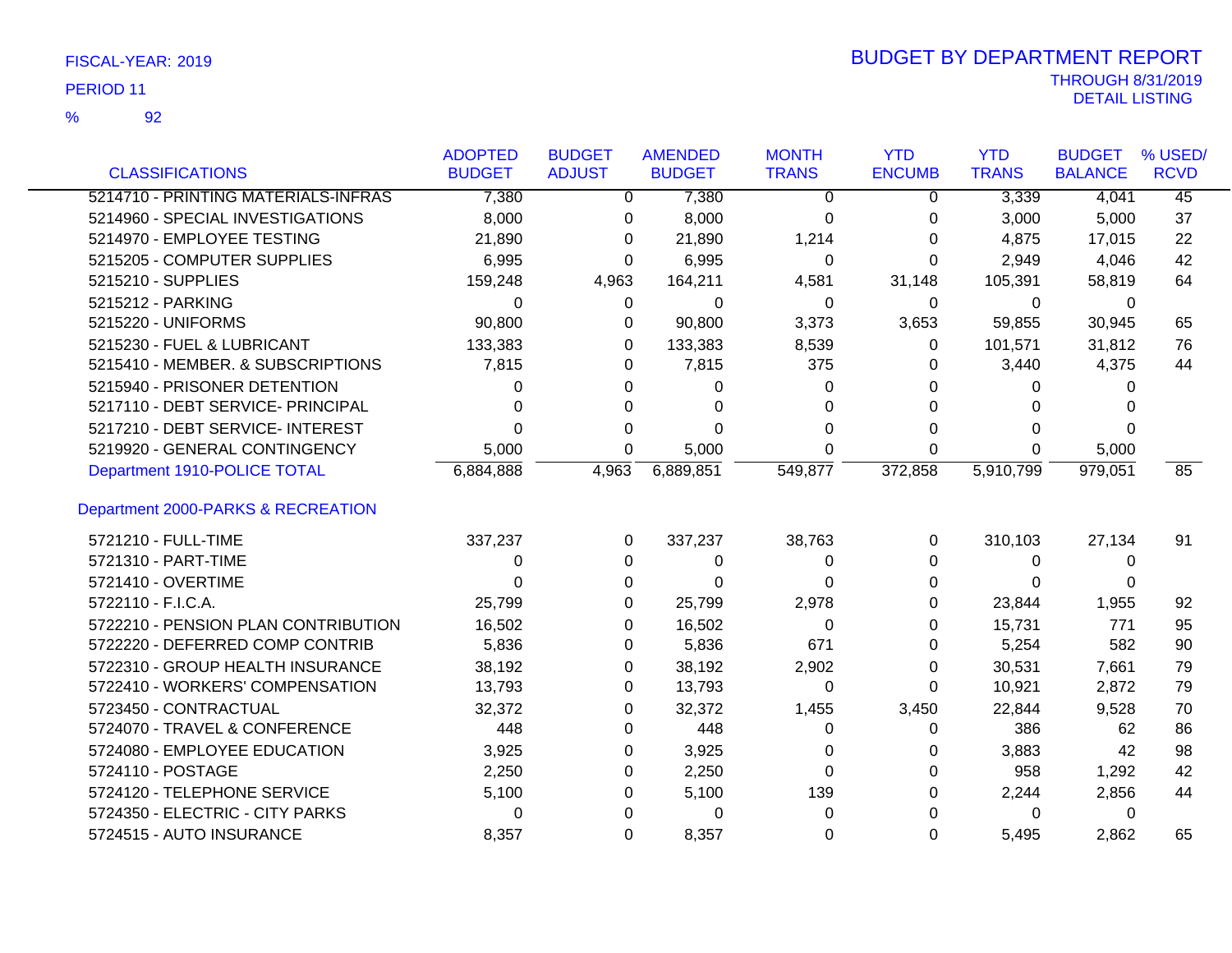92 %

|                                          | <b>ADOPTED</b> | <b>BUDGET</b>  | <b>AMENDED</b> | <b>MONTH</b>   | <b>YTD</b>     | <b>YTD</b>   | <b>BUDGET</b>  | % USED/     |
|------------------------------------------|----------------|----------------|----------------|----------------|----------------|--------------|----------------|-------------|
| <b>CLASSIFICATIONS</b>                   | <b>BUDGET</b>  | <b>ADJUST</b>  | <b>BUDGET</b>  | <b>TRANS</b>   | <b>ENCUMB</b>  | <b>TRANS</b> | <b>BALANCE</b> | <b>RCVD</b> |
| 5724632 - INTERNET SERVICES              | $\overline{0}$ | $\overline{0}$ | $\overline{0}$ | $\overline{0}$ | $\overline{0}$ | 0            | $\overline{0}$ |             |
| 5724634 - INTERNET MAINTENANCE           | $\Omega$       | 0              | 0              | 0              | 0              | 0            | $\Omega$       |             |
| 5724670 - MAINT & REP - PARK FACIL       | $\Omega$       | 0              | $\Omega$       | 0              | 0              | $-41$        | 41             |             |
| 5724690 - MAINT & REP-TENNIS FACLTY      | U              | $\Omega$       | $\Omega$       | $\Omega$       | 0              | 0            | $\Omega$       |             |
| 5724710 - COPY MACHINE                   | 5,003          | 0              | 5,003          | $\Omega$       | $\Omega$       | 1,747        | 3,256          | 34          |
| 5724820 - SPECIAL EVENTS                 | 53,400         | 8,783          | 62,183         | 3,854          | 1,810          | 53,994       | 8,189          | 86          |
| 5725205 - COMPUTER EQUIPMENT             | 8,780          | 0              | 8,780          | 341            | 0              | 2,604        | 6,176          | 29          |
| 5725210 - SUPPLIES                       | 5,900          | 0              | 5,900          | $-39$          | 0              | 3,543        | 2,357          | 60          |
| 5725220 - UNIFORMS                       | 4,490          | 0              | 4,490          | 0              | 0              | 2,366        | 2,124          | 52          |
| 5725230 - FUEL                           | 9,378          | $\Omega$       | 9,378          | 562            | 0              | 6,954        | 2,424          | 74          |
| 5725410 - MEMBER. & SUBSCRIPTIONS        | 1,000          | 0              | 1,000          | 0              | 0              | 350          | 650            | 35          |
| 5725630 - FOOTBALL                       | 54,885         | 6,025          | 60,910         | 7,223          | 17,302         | 58,628       | 2,282          | 96          |
| 5725631 - CHEERLEADERS                   | 18,186         | 6,075          | 24,261         | 1,878          | 0              | 12,997       | 11,264         | 53          |
| 5725635 - DANCE/MODELING                 | 0              | 0              | 0              | 0              | 0              | 0            | 0              |             |
| 5725650 - SOCCER                         | $\Omega$       | 0              | $\Omega$       | $\Omega$       | 0              | 0            | 0              |             |
| 5725670 - SPECIAL RECREATION PROG.       | 18,620         | 2,000          | 20,620         | 1,111          | 0              | 20,388       | 232            | 98          |
| 5725680 - SENIOR CITIZENS PROGRAM        | 47,317         | 0              | 47,317         | 3,464          | 5,524          | 37,117       | 10,200         | 78          |
| 5729920 - GENERAL CONTINGENCY            | 5,000          | 0              | 5,000          | 0              | 0              | 0            | 5,000          |             |
| Department 2000-PARKS & RECREATION TOTAL | 721,770        | 22,883         | 744,653        | 65,302         | 28,086         | 632,841      | 111,812        | 84          |
| Department 2010-RECREATION-TENNIS        |                |                |                |                |                |              |                |             |
| 5721210 - FULL-TIME                      | 128,439        | 0              | 128,439        | 11,493         | 0              | 110,028      | 18,411         | 85          |
| 5721310 - PART-TIME                      | 36,222         | 0              | 36,222         | 1,141          | 0              | 15,579       | 20,643         | 43          |
| 5721410 - OVERTIME                       | 0              | 0              | 0              | 179            | 0              | 518          | $-518$         |             |
| 5722110 - F.I.C.A.                       | 12,597         | $\Omega$       | 12,597         | 980            | 0              | 9,643        | 2,954          | 76          |
| 5722210 - PENSION PLAN CONTRIBUTION      | 1,804          | 0              | 1,804          | 0              | 0              | 1,720        | 84             | 95          |
| 5722220 - DEFERRED COMP CONTRIB          | 7,048          | 0              | 7,048          | 581            | 0              | 5,953        | 1,095          | 84          |
| 5722310 - GROUP HEALTH INSURANCE         | 15,277         | 0              | 15,277         | 1,155          | 0              | 12,151       | 3,126          | 79          |
| 5722410 - WORKERS' COMPENSATION          | 6,735          | 0              | 6,735          | 0              | 0              | 5,333        | 1,402          | 79          |
| 5723450 - CONTRACTUAL                    | 162,000        | 0              | 162,000        | 14,115         | 20,188         | 150,258      | 11,743         | 92          |
| 5724120 - TELEPHONE SERVICE              | 1,020          | 0              | 1,020          | 0              | 0              | 266          | 754            | 26          |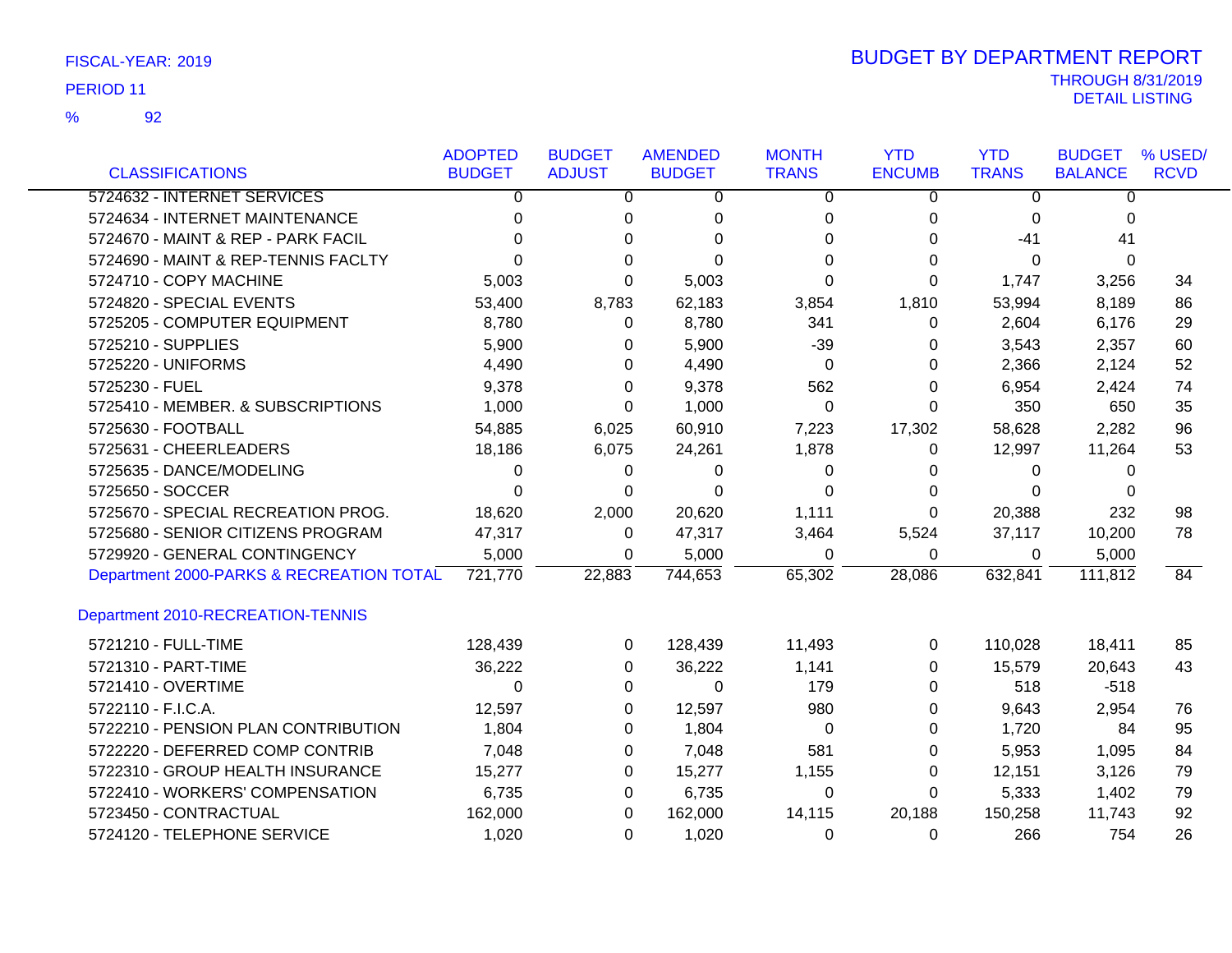| FISCAL-YEAR: 2019 |  |
|-------------------|--|
|-------------------|--|

|                                         | <b>ADOPTED</b> | <b>BUDGET</b>  | <b>AMENDED</b> | <b>MONTH</b> | <b>YTD</b>    | <b>YTD</b>   | <b>BUDGET</b>  | % USED/     |
|-----------------------------------------|----------------|----------------|----------------|--------------|---------------|--------------|----------------|-------------|
| <b>CLASSIFICATIONS</b>                  | <b>BUDGET</b>  | <b>ADJUST</b>  | <b>BUDGET</b>  | <b>TRANS</b> | <b>ENCUMB</b> | <b>TRANS</b> | <b>BALANCE</b> | <b>RCVD</b> |
| 5724125 - TELEPHONE SERVICES            | 2,280          |                | 2,280<br>0     | 14           | 0             | 919          | 1,361          | 40          |
| 5724620 - REPAIR & MAINT. OPER EQUI     | 7,145          | 0              | 7,145          | 0            | 0             | 0            | 7,145          |             |
| 5724634 - INTERNET MAINTENANCE          | 0              | 0              | 0              | $\Omega$     | 0             | 0            | 0              |             |
| 5724670 - MAINT & REP - PARK FACIL      | 10,700         |                | 0<br>10,700    | 67           | 0             | 5,500        | 5,200          | 51          |
| 5725205 - COMPUTER EQUIPMENT            | 2,189          | $\Omega$       | 2,189          | $\Omega$     | 0             | 0            | 2,189          |             |
| 5725210 - SUPPLIES                      | 4,650          | 0              | 4,650          | 65           | 0             | 3,400        | 1,250          | 73          |
| 5725220 - UNIFORMS                      | 1,300          | 0              | 1,300          | $\Omega$     | 0             | 735          | 565            | 56          |
| Department 2010-RECREATION-TENNIS TOTAL | 399,406        | $\overline{0}$ | 399,406        | 29,790       | 20,188        | 322,003      | 77,404         | 80          |
| Department 2020-MULTI PURPOSE CENTER    |                |                |                |              |               |              |                |             |
| 5721210 - FULL-TIME                     | 183,035        |                | 183,035<br>0   | 17,923       | 0             | 155,041      | 27,994         | 84          |
| 5721310 - PART-TIME                     | 266,831        | $\Omega$       | 266,831        | 33,659       | 0             | 211,333      | 55,498         | 79          |
| 5721410 - OVERTIME                      | $\Omega$       |                | 0<br>0         | 0            | 0             | 0            | 0              |             |
| 5722110 - F.I.C.A.                      | 34,415         | 0              | 34,415         | 3,909        | 0             | 27,515       | 6,900          | 79          |
| 5722210 - PENSION PLAN CONTRIBUTION     | 3,923          |                | 3,923<br>0     | 0            | 0             | 3,740        | 183            | 95          |
| 5722220 - DEFERRED COMP CONTRIB         | 8,588          | 0              | 8,588          | 701          | 0             | 5,690        | 2,898          | 66          |
| 5722310 - GROUP HEALTH INSURANCE        | 38,192         |                | 38,192<br>0    | 2,290        | $\Omega$      | 28,365       | 9,827          | 74          |
| 5722410 - WORKERS' COMPENSATION         | 18,400         | 0              | 18,400         | 0            | $\Omega$      | 14,569       | 3,831          | 79          |
| 5723450 - CONTRACTUAL                   | 18,025         |                | 18,025<br>0    | 0            | 2,635         | 7,125        | 10,900         | 39          |
| 5724125 - TELEPHONE SERVICES            | $\Omega$       | $\Omega$       | $\Omega$       | $\Omega$     | 0             | $\Omega$     | 0              |             |
| 5724310 - UTILITIES- ELECTRICITY        | 60,000         |                | 60,000<br>0    | 4,752        | 4,438         | 60,000       | 0              | 100         |
| 5724320 - UTILITIES- WATER              | $\Omega$       | $\Omega$       | 0              | $\Omega$     | 0             | $\Omega$     | 0              |             |
| 5724670 - MAINT & REP - PARK FACIL      | 15,524         |                | 0<br>15,524    | $-642$       | 0             | 14,782       | 742            | 95          |
| 5724710 - COPY MACHINE                  | 2,460          | 0              | 2,460          | $\Omega$     | 0             | 1,000        | 1,460          | 40          |
| 5725205 - COMPUTER EQUIPMENT            | 4,000          |                | 4,000<br>0     | $\Omega$     | $\Omega$      | 4,000        | 0              | 100         |
| 5725210 - SUPPLIES                      | 6,400          | $\Omega$       | 6,400          | 296          | $\Omega$      | 1,780        | 4,620          | 27          |
| 5725550 - SCHOOL PROGRAM                | 18,000         | 0              | 18,000         | 3,131        | 1,500         | 10,095       | 7,905          | 56          |
| 5725640 - BASKETBALL                    | 4,350          | $\Omega$       | 4,350          | 1,500        | 0             | 2,250        | 2,100          | 51          |
| 5725660 - SUMMER PROGRAMS               | 13,700         | 5,000          | 18,700         | 8,897        | 530           | 15,962       | 2,738          | 85          |
| 5725670 - SPECIAL RECREATION PROG.      | 0              | $\Omega$       | $\Omega$       | $\Omega$     | 0             | 0            | 0              |             |
| 5726410 - EQPT LESS THAN \$500 VALUE    | $\Omega$       | $\Omega$       | $\Omega$       | $\Omega$     | $\Omega$      | 0            | 0              |             |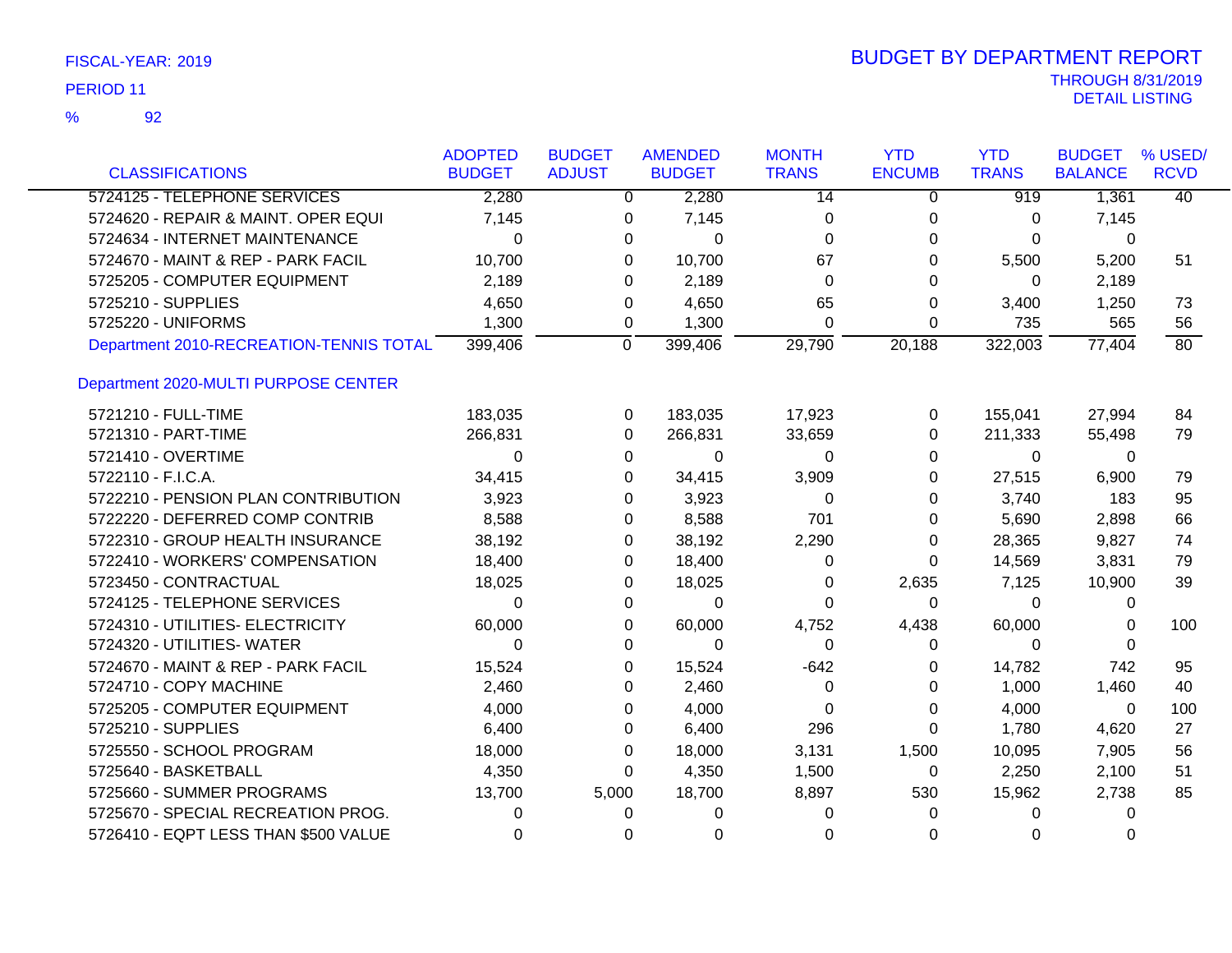92 %

| <b>CLASSIFICATIONS</b>                             | <b>ADOPTED</b><br><b>BUDGET</b> | <b>BUDGET</b><br><b>ADJUST</b> | <b>AMENDED</b><br><b>BUDGET</b> | <b>MONTH</b><br><b>TRANS</b> | <b>YTD</b><br><b>ENCUMB</b> | <b>YTD</b><br><b>TRANS</b> | <b>BUDGET</b><br><b>BALANCE</b> | % USED/<br><b>RCVD</b> |
|----------------------------------------------------|---------------------------------|--------------------------------|---------------------------------|------------------------------|-----------------------------|----------------------------|---------------------------------|------------------------|
| 5726430 - EQUIPMENT-OPERATING                      | 0                               | $\overline{0}$                 | $\overline{0}$                  | $\overline{0}$               | $\overline{\mathfrak{o}}$   | $\overline{0}$             | $\overline{0}$                  |                        |
| Department 2020-MULTI PURPOSE CENTER TOTAL 695,843 |                                 | 5,000                          | 700,843                         | 76,416                       | 9,103                       | 563,247                    | 137,596                         | 80                     |
| Department 2030-Community Pool                     |                                 |                                |                                 |                              |                             |                            |                                 |                        |
| 5721210 - FULL-TIME                                | $\Omega$                        | 0                              | $\Omega$                        | $\Omega$                     | $\mathbf{0}$                | $\Omega$                   | $\Omega$                        |                        |
| 5721310 - PART-TIME                                | 53,056                          | 0                              | 53,056                          | 12,103                       | $\Omega$                    | 39,121                     | 13,935                          | 73                     |
| 5722110 - F.I.C.A.                                 | 4,059                           | 0                              | 4,059                           | 926                          | 0                           | 2,993                      | 1,066                           | 73                     |
| 5722220 - DEFERRED COMP CONTRIB                    | 0                               | 0                              | 0                               | 0                            | 0                           | $\Omega$                   | 0                               |                        |
| 5722310 - GROUP HEALTH INSURANCE                   | 0                               | 0                              | 0                               | 0                            | 0                           | $\Omega$                   | 0                               |                        |
| 5722410 - WORKERS' COMPENSATION                    | 2,170                           | 0                              | 2,170                           | $\Omega$                     | 0                           | 1,718                      | 452                             | 79                     |
| 5723450 - CONTRACTUAL                              | 23,795                          | 0                              | 23,795                          | 3,589                        | 4,099                       | 16,077                     | 7,718                           | 67                     |
| 5724080 - EMPLOYEE EDUCATION                       | 2,065                           | 0                              | 2,065                           | 525                          | 0                           | 650                        | 1,415                           | 31                     |
| 5724120 - TELEPHONE SERVICE                        | $\Omega$                        | 0                              | $\Omega$                        | $\Omega$                     | 0                           | $\Omega$                   | $\mathbf{0}$                    |                        |
| 5724320 - UTILITIES- WATER                         | 25,000                          | 0                              | 25,000                          | 2,298                        | 4,274                       | 25,000                     | $\mathbf{0}$                    | 100                    |
| 5724350 - ELECTRIC - CITY PARKS                    | 9,600                           | 0                              | 9,600                           | 736                          | 0                           | 5,138                      | 4,462                           | 53                     |
| 5724632 - INTERNET SERVICES                        | 0                               | 0                              | 0                               | 0                            | $\Omega$                    | 0                          | 0                               |                        |
| 5724634 - INTERNET MAINTENANCE                     | $\Omega$                        | 0                              | $\Omega$                        | 0                            | 0                           | 0                          | 0                               |                        |
| 5724670 - MAINT & REP - PARK FACIL                 | 10,000                          | 0                              | 10,000                          | $\Omega$                     | 0                           | 6,464                      | 3,536                           | 64                     |
| 5724820 - SPECIAL EVENTS                           | 1,500                           | 0                              | 1,500                           | $\Omega$                     | 0                           | 759                        | 741                             | 50                     |
| 5725205 - COMPUTER EQUIPMENT                       | 0                               | 0                              | $\Omega$                        | $\Omega$                     | $\Omega$                    | $\Omega$                   | $\mathbf{0}$                    |                        |
| 5725210 - SUPPLIES                                 | 11,000                          | 0                              | 11,000                          | 690                          | 0                           | 6,382                      | 4,618                           | 58                     |
| 5725220 - UNIFORMS                                 | 885                             | 0                              | 885                             | 0                            | 0                           | 230                        | 655                             | 25                     |
| Department 2030-Community Pool TOTAL               | 143,130                         | $\overline{0}$                 | 143,130                         | 20,867                       | 8,373                       | 104,532                    | 38,598                          | $\overline{73}$        |
| Department 2100-NON-DEPARTMENTAL                   |                                 |                                |                                 |                              |                             |                            |                                 |                        |
| 5192210 - PENSION PLAN CONTRIBUTION                | $\Omega$                        | 0                              | $\mathbf 0$                     | $\Omega$                     | 0                           | $\mathbf 0$                | 0                               |                        |
| 5192250 - SECTION 185 CONTRIBUTION                 | 106,000                         | 0                              | 106,000                         | 0                            | 0                           | 110,419                    | $-4,419$                        | 104                    |
| 5199120 - DEBT SERVICE                             | 0                               | 0                              | 0                               | $\Omega$                     | 0                           | 0                          | 0                               |                        |
| 5199140 - CIP FUND                                 | 0                               | 0                              | 0                               | $\Omega$                     | $\Omega$                    | $\Omega$                   | $\Omega$                        |                        |
| 5199150 - CRA FUND                                 |                                 | 0                              |                                 | 0                            | 0                           | $\Omega$                   | 0                               |                        |
| 5199924 - SETTLEMENTS                              | $\Omega$                        | $\Omega$                       | $\Omega$                        | $\Omega$                     | $\Omega$                    | $\Omega$                   | $\Omega$                        |                        |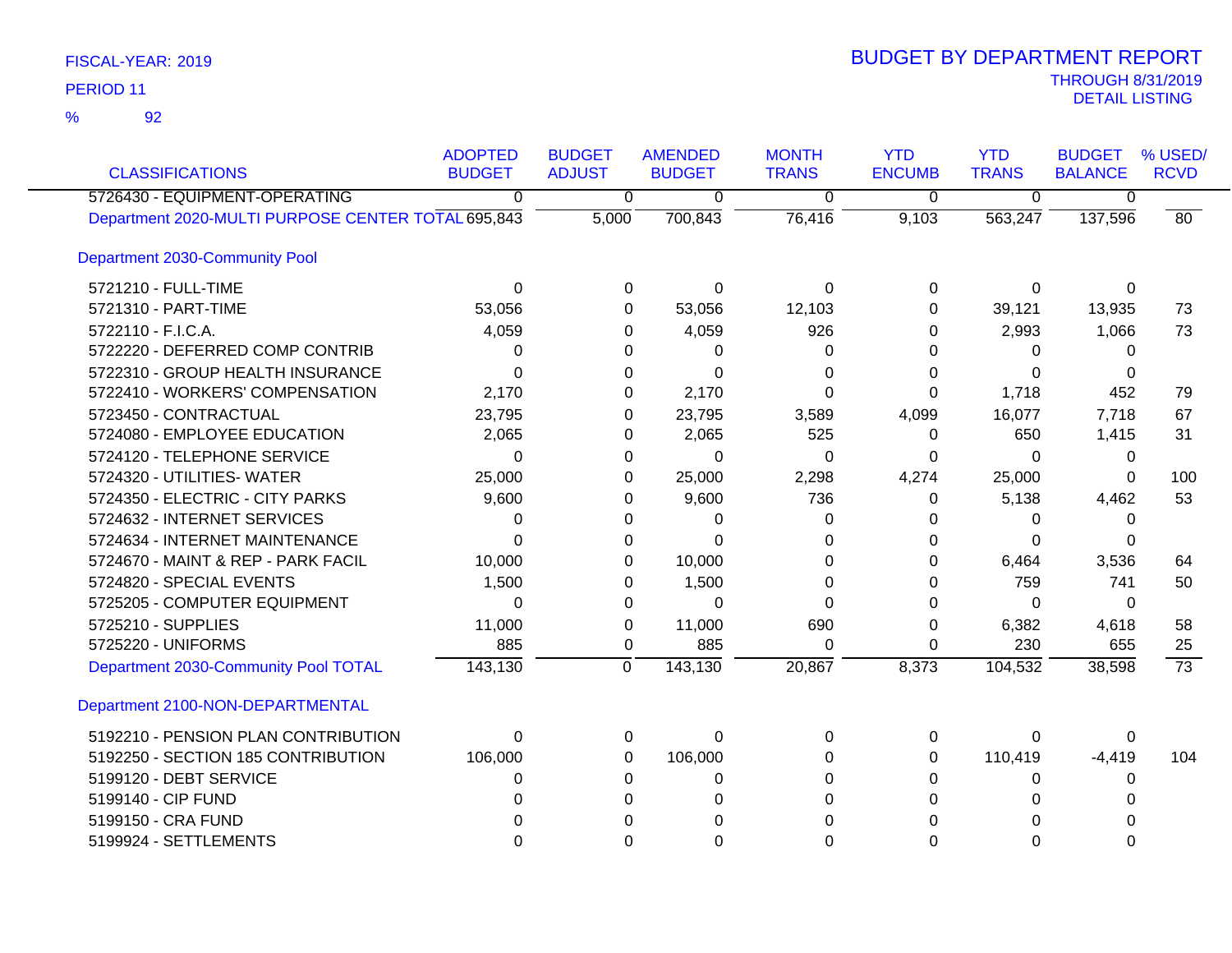92 %

|                                                  | <b>ADOPTED</b> | <b>BUDGET</b>  | <b>AMENDED</b>     | <b>MONTH</b> | <b>YTD</b>    | <b>YTD</b>   | <b>BUDGET</b>  | % USED/         |
|--------------------------------------------------|----------------|----------------|--------------------|--------------|---------------|--------------|----------------|-----------------|
| <b>CLASSIFICATIONS</b>                           | <b>BUDGET</b>  | <b>ADJUST</b>  | <b>BUDGET</b>      | <b>TRANS</b> | <b>ENCUMB</b> | <b>TRANS</b> | <b>BALANCE</b> | <b>RCVD</b>     |
| 5819120 - INTRA-GOV TRANSFER-TO GF               | 329,345        | $\overline{0}$ | 329,345            | 0            | 0             | 329,345      | 0              | 100             |
| 5819130 - INTRA-GOV EMERG RESERVES FUND          | 222,800        | 0              | 222,800            | 0            | 0             | 0            | 222,800        |                 |
| 5819140 - INTRA GOV-CAPITAL IMP PROJ FUN         | 1,319,392      | 0              | 1,319,392          | 0            | 0             | 0            | 1,319,392      |                 |
| 5819150 - INTRA-GOV CRA                          | 0              | 0              | 0                  | 0            | 0             | 0            | 0              |                 |
| 5819160 - INTRA-GOV REVENUE STABILIZATIO         |                | 0              | 0                  | 0            | 0             | 0            |                |                 |
| 5819161 - INTRA-GOV GRANT MATCH                  |                | 0              | 0                  | 0            | 0             | 0            | 0              |                 |
| 5819162 - INTRA-GOV INS RESERVE                  |                | 0              | 0                  | 0            | 0             |              | 0              |                 |
| 5819163 - INTRA-GOV TAX EQUALIZATION             |                | 0              | 0                  | 0            | 0             | 0            | 0              |                 |
| 5819164 - INTRA-GOV BLDG CAPITAL RESERVE         | 0              | 0              | 0                  | 0            | 0             |              | 0              |                 |
| 5819165 - INTRA-GOV PARKS ACQUISITION DE         | 0              | 0              | 0                  | 0            | 0             |              |                |                 |
| Department 2100-NON-DEPARTMENTAL TOTAL 1,977,537 |                | 0              | 1,977,537          | 0            | $\Omega$      | 439,764      | 1,537,773      | $\overline{22}$ |
| <b>EXPENSE TOTAL</b>                             | 21,088,873     |                | 165,146 21,254,019 | 1,517,082    | 1,165,367     | 16,537,791   | 4,716,232      | 77              |
| Fund 001-GENERAL FUND TOTAL                      |                |                |                    |              |               |              |                |                 |
| <b>REVENUE</b>                                   | 19,217,607     | 0              | 19,217,607         | 941,469      | 0             | 18,380,912   | 836,698        | 95              |
| <b>EXPENSE</b>                                   | 21,088,873     | 165,146        | 21,254,019         | 1,517,082    | 1,165,367     | 16,537,791   | 4,716,232      | 77              |
| Fund 001-GENERAL FUND TOTAL                      | $-1,871,266$   | $-165, 146$    | $-2,036,412$       | $-575,613$   | $-1,165,367$  | 1,843,121    | $-3,879,534$   |                 |
| Fund 051-EMERGENCY RESERVE FUND                  |                |                |                    |              |               |              |                |                 |
| <b>REVENUE</b>                                   |                |                |                    |              |               |              |                |                 |
| Department 0000-Description N/A                  |                |                |                    |              |               |              |                |                 |
|                                                  |                |                |                    |              |               |              |                |                 |

| 3612000 - INTEREST INCOME                         | 36,000   | 36,000    | 3.535 | 36.254  | -254     | 100 |
|---------------------------------------------------|----------|-----------|-------|---------|----------|-----|
| 3694605 - FEMA HURRICANE IRMA REIMBURSEM1.065.810 |          | .065.810  |       | 170.838 | 894.972  | 16  |
| 3699201 - MISC. OTHERS                            |          |           |       | 195.224 | -195.224 |     |
| 3811000 - CONTRIB. FROM OTHER FUNDS               | 222,800  | 222.800   |       |         | 222.800  |     |
| Department 0000-Description N/A TOTAL             | .324.610 | l.324.610 | 3.535 | 402.316 | 922.294  | 30  |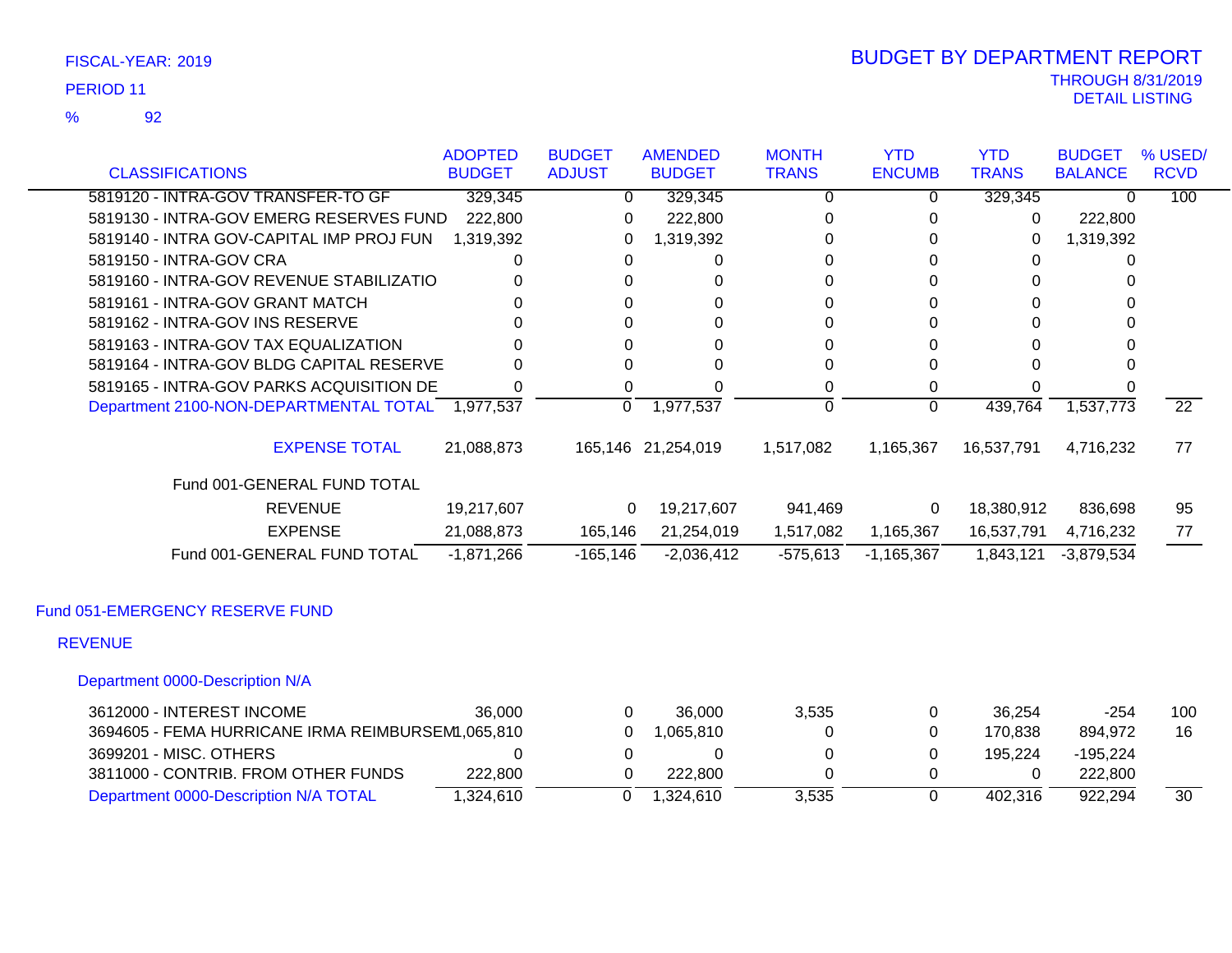| <b>CLASSIFICATIONS</b>                    | <b>ADOPTED</b><br><b>BUDGET</b> | <b>BUDGET</b><br><b>ADJUST</b> | <b>AMENDED</b><br><b>BUDGET</b> | <b>MONTH</b><br><b>TRANS</b> | <b>YTD</b><br><b>ENCUMB</b> | <b>YTD</b><br><b>TRANS</b> | <b>BUDGET</b><br><b>BALANCE</b> | % USED/<br><b>RCVD</b> |
|-------------------------------------------|---------------------------------|--------------------------------|---------------------------------|------------------------------|-----------------------------|----------------------------|---------------------------------|------------------------|
| <b>REVENUE TOTAL</b>                      | 1,324,610                       | $\overline{0}$                 | 1,324,610                       | 3,535                        | $\overline{0}$              | 402,316                    | 922,294                         | $\overline{30}$        |
| <b>EXPENSE</b>                            |                                 |                                |                                 |                              |                             |                            |                                 |                        |
| <b>Department 1310-CITY MANAGER</b>       |                                 |                                |                                 |                              |                             |                            |                                 |                        |
| 5131210 - REGULAR                         | 0                               | 0                              | 0                               | 0                            | 0                           | 0                          | $\Omega$                        |                        |
| 5133450 - CONTRACTUAL SERVCS-INFRA        | 0                               | 0                              | $\mathbf 0$                     | 30,000                       | 0                           | 30,000                     | $-30,000$                       |                        |
| Department 1310-CITY MANAGER TOTAL        | $\Omega$                        | $\Omega$                       | $\Omega$                        | 30,000                       | $\overline{0}$              | 30,000                     | $-30,000$                       |                        |
| Department 1410-FINANCE                   |                                 |                                |                                 |                              |                             |                            |                                 |                        |
| 5135210 - SUPPLIES                        | 0                               | $\pmb{0}$                      | $\pmb{0}$                       | 0                            | 0                           | $\mathbf 0$                | 0                               |                        |
| Department 1410-FINANCE TOTAL             | $\overline{0}$                  | $\Omega$                       | $\Omega$                        | $\overline{0}$               | $\Omega$                    | $\Omega$                   | $\Omega$                        |                        |
| <b>Department 1730-STREET MAINTENANCE</b> |                                 |                                |                                 |                              |                             |                            |                                 |                        |
| 5413450 - CONTRACTUAL SERVICES            | $\pmb{0}$                       | 0                              | $\pmb{0}$                       | $\pmb{0}$                    | $\overline{0}$              | $\mathbf 0$                | $\pmb{0}$                       |                        |
| Department 1730-STREET MAINTENANCE TOTAL  | $\Omega$                        | 0                              | $\Omega$                        | $\Omega$                     | $\Omega$                    | $\Omega$                   | $\Omega$                        |                        |
| Department 1790-ENGINEERING & CONSTRUCTN  |                                 |                                |                                 |                              |                             |                            |                                 |                        |
| 5193450 - CONT. SVCS.                     | 0                               | 0                              | 0                               | 0                            | 0                           | 0                          | 0                               |                        |
| Department 1790-ENGINEERING & CONSTRUCTN  | $\Omega$                        | $\Omega$                       | $\Omega$                        | $\overline{0}$               | $\Omega$                    | $\Omega$                   | $\Omega$                        |                        |
| Department 1910-POLICE                    |                                 |                                |                                 |                              |                             |                            |                                 |                        |
| 5215210 - SUPPLIES                        | 0                               | 0                              | 0                               | 0                            | 0                           | $\mathbf 0$                | 0                               |                        |
| Department 1910-POLICE TOTAL              | $\overline{0}$                  | $\overline{0}$                 | $\Omega$                        | ō                            | $\Omega$                    | $\overline{0}$             | $\Omega$                        |                        |
| Department 2000-PARKS & RECREATION        |                                 |                                |                                 |                              |                             |                            |                                 |                        |
| 5725210 - SUPPLIES                        | 0                               | 0                              | 0                               | 0                            | 0                           | $\Omega$                   | 0                               |                        |
| Department 2000-PARKS & RECREATION TOTAL  | $\mathbf 0$                     | $\Omega$                       | $\Omega$                        | $\overline{0}$               | $\Omega$                    | $\Omega$                   | $\Omega$                        |                        |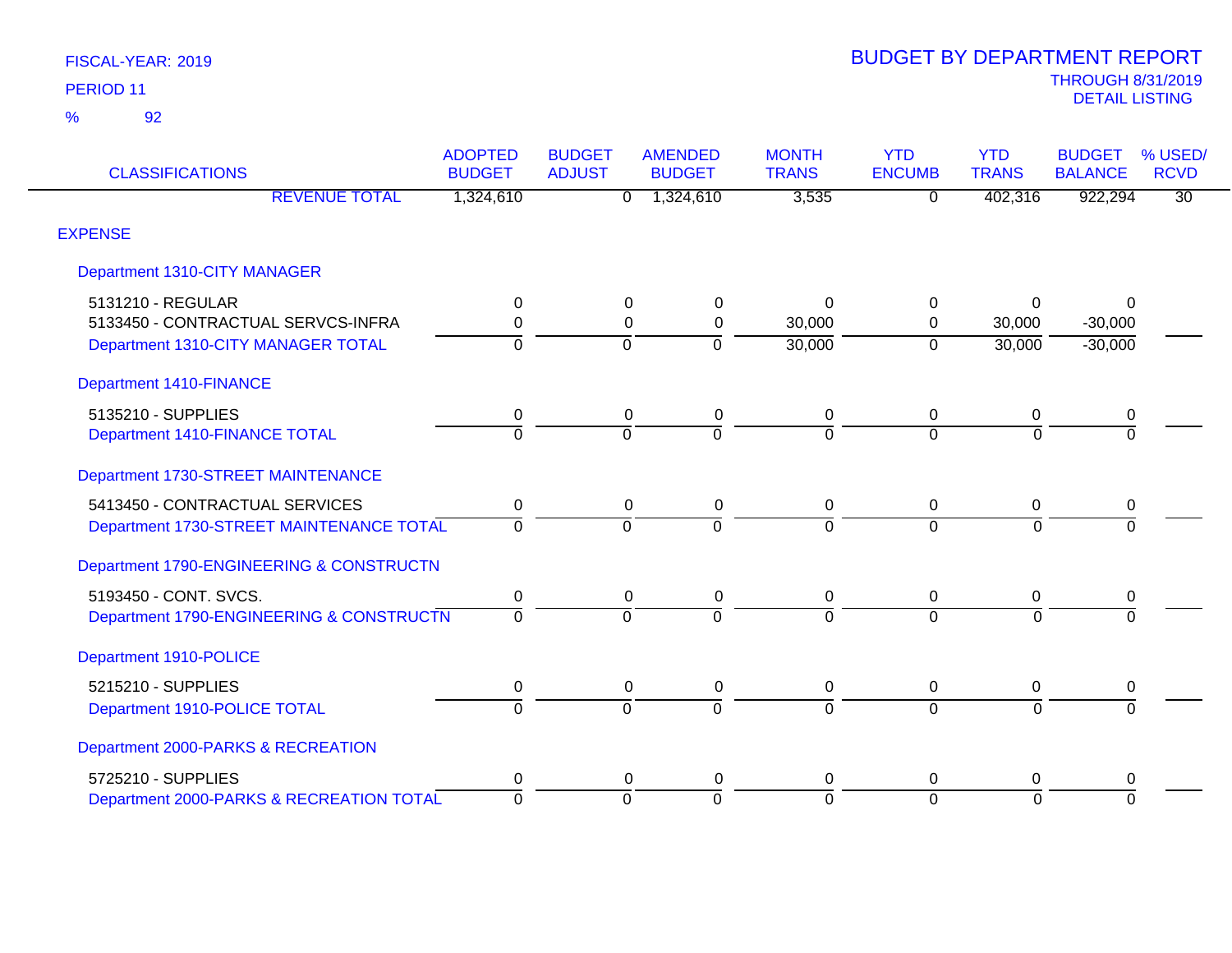92 %

| <b>CLASSIFICATIONS</b>                   | <b>ADOPTED</b><br><b>BUDGET</b> | <b>BUDGET</b><br><b>ADJUST</b> |                           | <b>AMENDED</b><br><b>BUDGET</b> | <b>MONTH</b><br><b>TRANS</b> | <b>YTD</b><br><b>ENCUMB</b> | <b>YTD</b><br><b>TRANS</b> | <b>BUDGET</b><br><b>BALANCE</b> | % USED/<br><b>RCVD</b> |
|------------------------------------------|---------------------------------|--------------------------------|---------------------------|---------------------------------|------------------------------|-----------------------------|----------------------------|---------------------------------|------------------------|
| <b>EXPENSE TOTAL</b>                     | $\overline{0}$                  |                                | $\overline{\mathfrak{o}}$ | $\overline{0}$                  | 30,000                       | $\overline{0}$              | 30,000                     | $-30,000$                       |                        |
| Fund 051-EMERGENCY RESERVE FUND TOTAL    |                                 |                                |                           |                                 |                              |                             |                            |                                 |                        |
| <b>REVENUE</b>                           | 1,324,610                       |                                | 0                         | 1,324,610                       | 3,535                        | 0                           | 402,316                    | 922,294                         | 30                     |
| <b>EXPENSE</b>                           | $\Omega$                        |                                | 0                         | $\Omega$                        | 30,000                       | 0                           | 30,000                     | $-30,000$                       | 77                     |
| Fund 051-EMERGENCY RESERVE FUND TOTAL    | 1,324,610                       |                                | 0                         | 1,324,610                       | $-26,465$                    | $\mathbf 0$                 | 372,316                    | 952,294                         |                        |
| Fund 106-STATE GRANT FUND                |                                 |                                |                           |                                 |                              |                             |                            |                                 |                        |
| <b>REVENUE</b>                           |                                 |                                |                           |                                 |                              |                             |                            |                                 |                        |
| Department 0000-Description N/A          |                                 |                                |                           |                                 |                              |                             |                            |                                 |                        |
| 3371000 - GENERAL GOVERNMENT             | $\Omega$                        |                                | $\Omega$                  | $\mathbf{0}$                    | $\Omega$                     | 0                           | $\Omega$                   | $\Omega$                        |                        |
| 3612000 - INTEREST INCOME                | 0                               |                                | 0                         | 0                               | 484                          | 0                           | 4,531                      | $-4,531$                        |                        |
| 3699201 - MISC. OTHERS                   | 0                               |                                | 0                         | 0                               | 0                            | 0                           | $\Omega$                   | $\Omega$                        |                        |
| Department 0000-Description N/A TOTAL    | 0                               |                                | $\overline{0}$            | ō                               | 484                          | $\overline{0}$              | 4,531                      | $-4,531$                        |                        |
| Department 2001-FRDAP FUCHS PARK PROJECT |                                 |                                |                           |                                 |                              |                             |                            |                                 |                        |
| 3311000 - REVENUE                        | 0                               |                                | 0                         | $\mathbf 0$                     | $\mathbf 0$                  | 0                           | 0                          | 0                               |                        |
| 3341000 - REVENUE                        | 0                               |                                | $\Omega$                  | 0                               | 0                            | 0                           | 0                          | 0                               |                        |
| Department 2001-FRDAP FUCHS PARK PROJECT | $\overline{0}$                  |                                | $\overline{0}$            | $\overline{0}$                  | $\overline{0}$               | $\overline{0}$              | $\mathbf 0$                | $\overline{0}$                  |                        |
| Department 2002-FRDAP-DANTE FASCELL PARK |                                 |                                |                           |                                 |                              |                             |                            |                                 |                        |
| 3341000 - REVENUE                        | 0                               |                                | 0                         | $\mathbf 0$                     | $\mathbf 0$                  | 0                           | 0                          | 0                               |                        |
| Department 2002-FRDAP-DANTE FASCELL PARK | $\overline{0}$                  |                                | $\overline{0}$            | $\overline{0}$                  | ō                            | $\overline{0}$              | $\overline{0}$             | $\Omega$                        |                        |
| Department 2003-FRDAP-PALMER PARK        |                                 |                                |                           |                                 |                              |                             |                            |                                 |                        |
| 3341000 - REVENUE                        | 0                               |                                | 0                         | 0                               | $\boldsymbol{0}$             | 0                           | $\Omega$                   | $\mathbf 0$                     |                        |
| Department 2003-FRDAP-PALMER PARK        | $\overline{0}$                  |                                | $\overline{0}$            | $\mathbf 0$                     | $\overline{0}$               | $\mathbf 0$                 | $\Omega$                   | $\mathbf 0$                     |                        |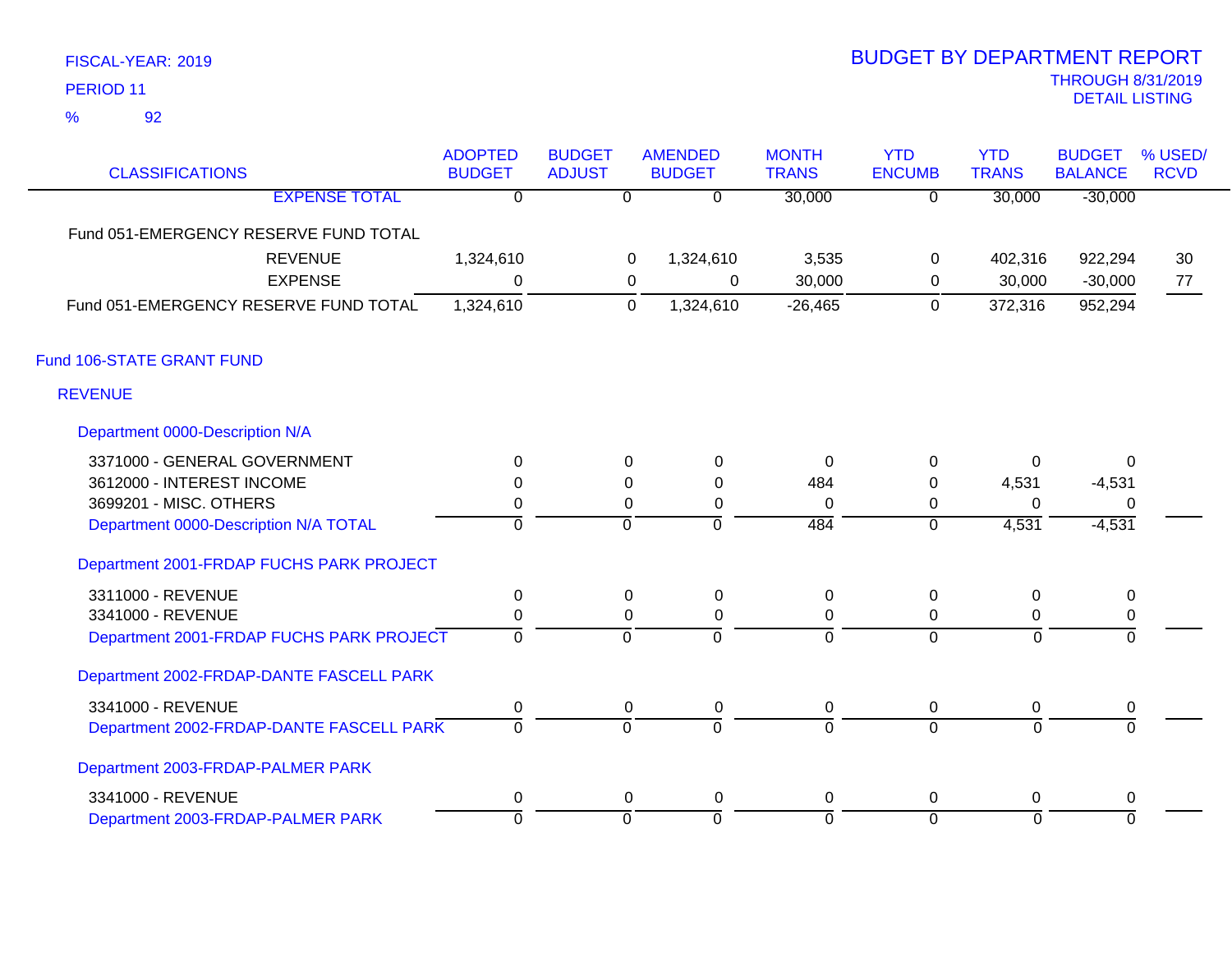## 92 %

| <b>CLASSIFICATIONS</b>                       | <b>ADOPTED</b><br><b>BUDGET</b> | <b>BUDGET</b><br><b>ADJUST</b> | <b>AMENDED</b><br><b>BUDGET</b> | <b>MONTH</b><br><b>TRANS</b> | <b>YTD</b><br><b>ENCUMB</b> | <b>YTD</b><br><b>TRANS</b> | <b>BUDGET</b><br><b>BALANCE</b> | % USED/<br><b>RCVD</b> |
|----------------------------------------------|---------------------------------|--------------------------------|---------------------------------|------------------------------|-----------------------------|----------------------------|---------------------------------|------------------------|
| Department 3802-ADA FY 2011                  |                                 |                                |                                 |                              |                             |                            |                                 |                        |
| 3371000 - GENERAL GOVERNMENT                 | 0                               | 0                              | 0                               | 0                            | $\Omega$                    | 0                          | 0                               |                        |
| Department 3802-ADA FY 2011 TOTAL            | $\overline{0}$                  | $\overline{0}$                 | $\Omega$                        | $\overline{0}$               | $\Omega$                    | $\overline{0}$             | $\overline{0}$                  |                        |
| Department 3901-FDEP-TWIN LAKES GRANT        |                                 |                                |                                 |                              |                             |                            |                                 |                        |
| 3341000 - REVENUE                            | 0                               | 0                              | 0                               | $\mathbf 0$                  | $\mathbf 0$                 | $\mathbf 0$                | 0                               |                        |
| Department 3901-FDEP-TWIN LAKES GRANT TOTAL  | $\Omega$                        | $\Omega$                       | $\Omega$                        | $\mathbf 0$                  | $\Omega$                    | $\overline{0}$             | $\overline{0}$                  |                        |
| Department 3902-FDEP Drainage Phase VI       |                                 |                                |                                 |                              |                             |                            |                                 |                        |
| 3341000 - REVENUE                            | 0                               | 100,000                        | 100,000                         | 0                            | 0                           | 0                          | 100,000                         |                        |
| Department 3902-FDEP Drainage Phase VI TOTAL | $\Omega$                        | 100,000                        | 100,000                         | $\Omega$                     | $\Omega$                    | $\Omega$                   | 100,000                         |                        |
| Department 7001-FDOT-USF-BICYCLE SAFETY      |                                 |                                |                                 |                              |                             |                            |                                 |                        |
| 3341000 - REVENUE                            | 0                               | 0                              | 0                               | $\mathbf 0$                  | $\mathbf{0}$                | 0                          | 0                               |                        |
| Department 7001-FDOT-USF-BICYCLE SAFETY      | $\Omega$                        | $\Omega$                       | $\Omega$                        | $\Omega$                     | $\Omega$                    | $\Omega$                   | $\Omega$                        |                        |
| Department 7002-FDOT-USF-BICYCLE SAFETY      |                                 |                                |                                 |                              |                             |                            |                                 |                        |
| 3341000 - REVENUE                            | $\pmb{0}$                       | 0                              | $\mathbf 0$                     | 0                            | $\mathbf 0$                 | 0                          | 0                               |                        |
| Department 7002-FDOT-USF-BICYCLE SAFETY      | $\Omega$                        | $\Omega$                       | $\Omega$                        | 7                            | $\Omega$                    | $\Omega$                   | $\overline{0}$                  |                        |
| <b>REVENUE TOTAL</b>                         | $\Omega$                        | 100,000                        | 100,000                         | 484                          | $\Omega$                    | 4,531                      | 95,469                          | 4                      |
| <b>EXPENSE</b>                               |                                 |                                |                                 |                              |                             |                            |                                 |                        |
| Department 2001-FRDAP FUCHS PARK PROJECT     |                                 |                                |                                 |                              |                             |                            |                                 |                        |
| 5723450 - CONTRACTUAL                        | 0                               | 0                              | 0                               | 0                            | $\mathbf{0}$                | 0                          | 0                               |                        |
| Department 2001-FRDAP FUCHS PARK PROJECT     | $\Omega$                        | $\Omega$                       | $\Omega$                        | $\Omega$                     | $\Omega$                    | $\Omega$                   | $\overline{0}$                  |                        |

Department 2002-FRDAP-DANTE FASCELL PARK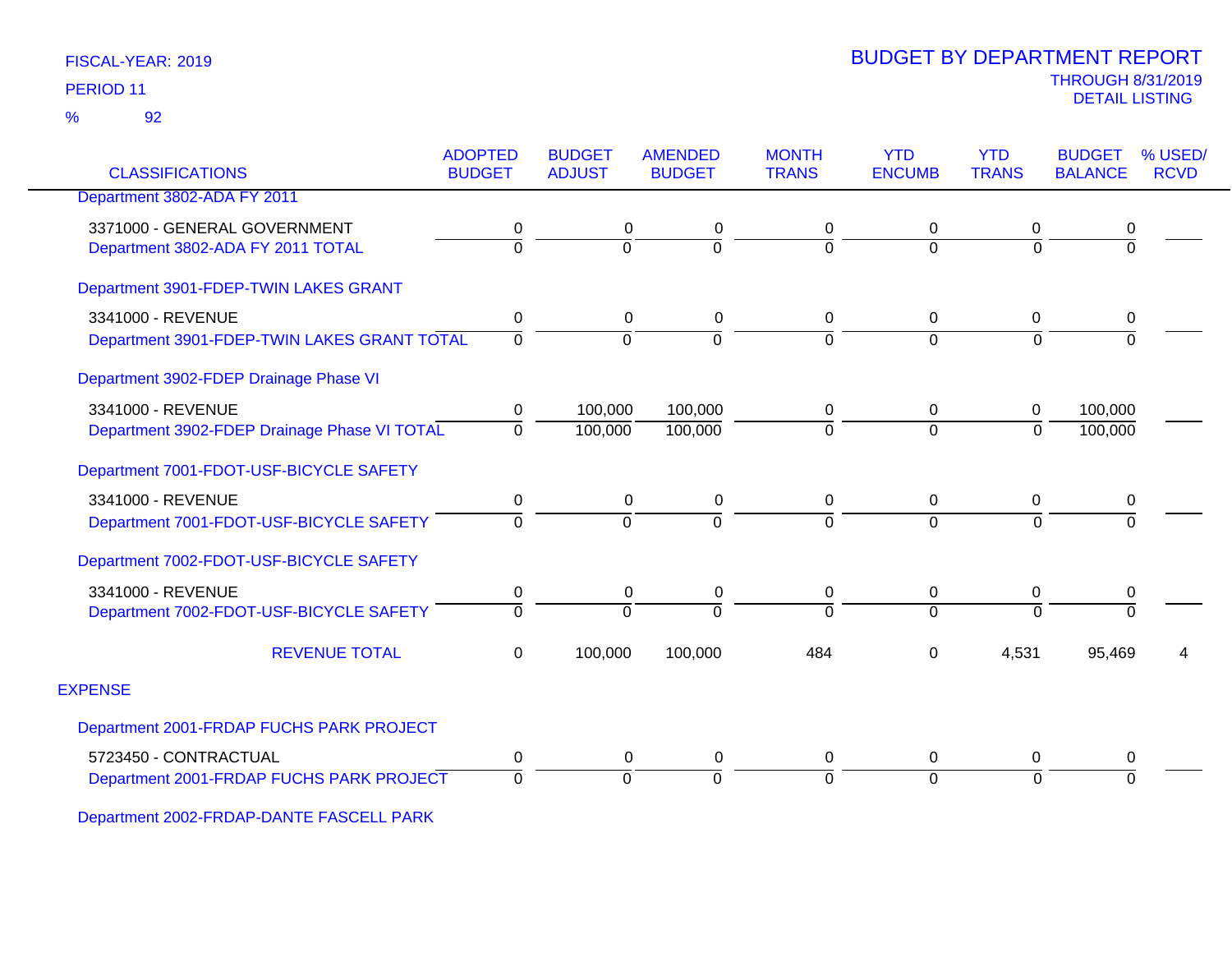| <b>CLASSIFICATIONS</b>                       | <b>ADOPTED</b><br><b>BUDGET</b> | <b>BUDGET</b><br><b>ADJUST</b> | <b>AMENDED</b><br><b>BUDGET</b> | <b>MONTH</b><br><b>TRANS</b> | <b>YTD</b><br><b>ENCUMB</b> | <b>YTD</b><br><b>TRANS</b> | <b>BUDGET</b><br><b>BALANCE</b> | % USED/<br><b>RCVD</b> |
|----------------------------------------------|---------------------------------|--------------------------------|---------------------------------|------------------------------|-----------------------------|----------------------------|---------------------------------|------------------------|
| 5726450 - MATCHING CONTRIBUTION              | 0                               | 0                              | 0                               | 0                            | 0                           | $\mathbf 0$                | $\overline{0}$                  |                        |
| Department 2002-FRDAP-DANTE FASCELL PARK     | $\mathbf 0$                     | $\mathbf{0}$                   | $\Omega$                        | $\Omega$                     | $\Omega$                    | $\Omega$                   | $\Omega$                        |                        |
| Department 2003-FRDAP-PALMER PARK            |                                 |                                |                                 |                              |                             |                            |                                 |                        |
| 5726450 - MATCHING CONTRIBUTION              | 0                               | $\mathbf 0$                    | $\pmb{0}$                       | 0                            | 0                           | 0                          | 0                               |                        |
| Department 2003-FRDAP-PALMER PARK            | $\Omega$                        | $\overline{0}$                 | $\Omega$                        | $\overline{0}$               | $\Omega$                    | $\Omega$                   | $\Omega$                        |                        |
| Department 3303-CDBG SW 66 ST IMPROV PHASE   |                                 |                                |                                 |                              |                             |                            |                                 |                        |
| 5416440 - CAPITAL IMPROVEMENTS               | 0                               | $\mathbf 0$                    | $\pmb{0}$                       | 0                            | $\mathbf 0$                 | 0                          | 0                               |                        |
| Department 3303-CDBG SW 66 ST IMPROV PHASE   | $\overline{0}$                  | $\overline{0}$                 | $\overline{0}$                  | $\overline{0}$               | $\overline{0}$              | $\Omega$                   | $\Omega$                        |                        |
| Department 3901-FDEP-TWIN LAKES GRANT        |                                 |                                |                                 |                              |                             |                            |                                 |                        |
| 5413100 - PROFESSIONAL SERVICES              | 0                               | 0                              | $\pmb{0}$                       | $\Omega$                     | 0                           | 0                          | 0                               |                        |
| 5413450 - CONTRACTUAL SERVICES               | 0                               | 0                              | $\pmb{0}$                       | $\mathbf 0$                  | $\mathbf 0$                 | $\pmb{0}$                  | 0                               |                        |
| Department 3901-FDEP-TWIN LAKES GRANT TOTAL  | $\mathbf 0$                     | $\mathbf 0$                    | $\mathbf 0$                     | $\mathbf 0$                  | $\mathbf 0$                 | $\Omega$                   | $\Omega$                        |                        |
| Department 3902-FDEP Drainage Phase VI       |                                 |                                |                                 |                              |                             |                            |                                 |                        |
| 5416490 - CONSTRUCTIONS PROJECTS             | 0                               | 100,000                        | 100,000                         | 0                            | 17,228                      | 100,000                    | 0                               | 100                    |
| Department 3902-FDEP Drainage Phase VI TOTAL | $\Omega$                        | 100,000                        | 100,000                         | $\overline{0}$               | 17,228                      | 100,000                    | 0                               | $\overline{100}$       |
| Department 7001-FDOT-USF-BICYCLE SAFETY      |                                 |                                |                                 |                              |                             |                            |                                 |                        |
| 5211410 - OVERTIME                           | 0                               | 0                              | 0                               | 0                            | 0                           | 0                          | 0                               |                        |
| Department 7001-FDOT-USF-BICYCLE SAFETY      | $\overline{0}$                  | $\overline{0}$                 | $\overline{0}$                  | $\overline{0}$               | $\overline{0}$              | $\Omega$                   | 0                               |                        |
| Department 7002-FDOT-USF-BICYCLE SAFETY      |                                 |                                |                                 |                              |                             |                            |                                 |                        |
| 5211410 - OVERTIME                           | 0                               | 0                              | $\pmb{0}$                       | 0                            | $\mathbf 0$                 | 0                          | 0                               |                        |
| Department 7002-FDOT-USF-BICYCLE SAFETY      | $\Omega$                        | $\overline{0}$                 | $\overline{0}$                  | $\overline{0}$               | $\overline{0}$              | $\Omega$                   | $\overline{0}$                  |                        |
| <b>EXPENSE TOTAL</b>                         | 0                               | 100,000                        | 100,000                         | 0                            | 17,228                      | 100,000                    | 0                               | 100                    |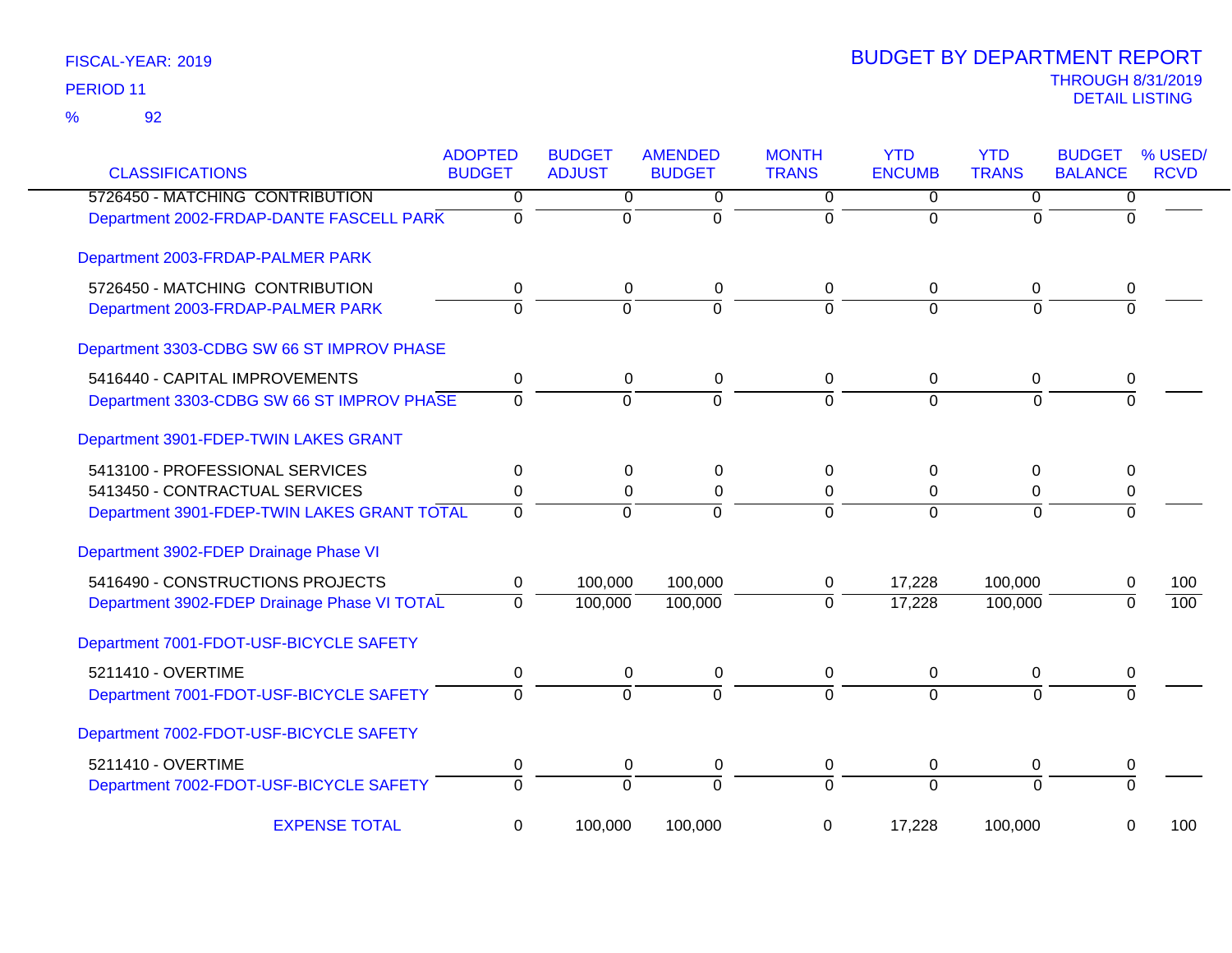| PERIOD <sub>11</sub> |                                       |                                 |                                |                                 |                              |                             |                            | <b>THROUGH 8/31/2019</b><br><b>DETAIL LISTING</b> |                        |
|----------------------|---------------------------------------|---------------------------------|--------------------------------|---------------------------------|------------------------------|-----------------------------|----------------------------|---------------------------------------------------|------------------------|
| $\frac{9}{6}$        | 92                                    |                                 |                                |                                 |                              |                             |                            |                                                   |                        |
|                      | <b>CLASSIFICATIONS</b>                | <b>ADOPTED</b><br><b>BUDGET</b> | <b>BUDGET</b><br><b>ADJUST</b> | <b>AMENDED</b><br><b>BUDGET</b> | <b>MONTH</b><br><b>TRANS</b> | <b>YTD</b><br><b>ENCUMB</b> | <b>YTD</b><br><b>TRANS</b> | <b>BUDGET</b><br><b>BALANCE</b>                   | % USED/<br><b>RCVD</b> |
|                      | Fund 106-STATE GRANT FUND TOTAL       |                                 |                                |                                 |                              |                             |                            |                                                   |                        |
|                      | <b>REVENUE</b>                        | 0                               | 100,000                        | 100,000                         | 484                          | 0                           | 4,531                      | 95,469                                            | 4                      |
|                      | <b>EXPENSE</b>                        | $\pmb{0}$                       | 100,000                        | 100,000                         | $\mathbf 0$                  | 17,228                      | 100,000                    | 0                                                 | 100                    |
|                      | Fund 106-STATE GRANT FUND TOTAL       | $\mathbf 0$                     | $\mathbf 0$                    | $\mathbf 0$                     | 484                          | $-17,228$                   | $-95,469$                  | 95,469                                            |                        |
|                      | Fund 111-STORM WATER DRAIN TRUST      |                                 |                                |                                 |                              |                             |                            |                                                   |                        |
| <b>REVENUE</b>       |                                       |                                 |                                |                                 |                              |                             |                            |                                                   |                        |
|                      | Department 0000-Description N/A       |                                 |                                |                                 |                              |                             |                            |                                                   |                        |
|                      | 3143000 - UTILITY TAX-WATER           | 10,000                          | $\mathbf 0$                    | 10,000                          | $\mathbf 0$                  | 0                           | 239                        | 9,761                                             | $\overline{2}$         |
|                      | 3301000 - INTERGOVERNMENTAL REVENUE   | 375,000                         | $\mathbf 0$                    | 375,000                         | $\mathbf 0$                  | 0                           | 403,298                    | $-28,298$                                         | 107                    |
|                      | 3612000 - INTEREST INCOME             | 4,000                           | $\boldsymbol{0}$               | 4,000                           | 467                          | 0                           | 8,438                      | $-4,438$                                          | 210                    |
|                      | 3699201 - MISC. OTHERS                | 0                               | $\mathbf 0$                    | $\mathbf 0$                     | $\mathbf 0$                  | 0                           | $\Omega$                   | $\Omega$                                          |                        |
|                      | Department 0000-Description N/A TOTAL | 389,000                         | $\overline{0}$                 | 389,000                         | 467                          | $\overline{0}$              | 411,975                    | $-22,975$                                         | 105                    |
|                      | <b>REVENUE TOTAL</b>                  | 389,000                         | $\mathbf 0$                    | 389,000                         | 467                          | 0                           | 411,975                    | $-22,975$                                         | 105                    |
| <b>EXPENSE</b>       |                                       |                                 |                                |                                 |                              |                             |                            |                                                   |                        |
|                      | Department 1730-STREET MAINTENANCE    |                                 |                                |                                 |                              |                             |                            |                                                   |                        |
|                      | 5411210 - REGULAR                     | 39,099                          | $\mathbf 0$                    | 39,099                          | 4,470                        | 0                           | 35,420                     | 3,679                                             | 90                     |
|                      | 5411410 - OVERTIME                    | $\mathbf 0$                     | 0                              | $\mathbf 0$                     | 0                            | 0                           | 0                          | $\mathbf 0$                                       |                        |
|                      | 5412110 - F.I.C.A.                    | 2,991                           | $\boldsymbol{0}$               | 2,991                           | 341                          | 0                           | 2,724                      | 267                                               | 91                     |
|                      | 5412210 - PENSION PLAN CONTRIBUTION   | 2,101                           | $\mathbf 0$                    | 2,101                           | $\mathbf 0$                  | $\Omega$                    | 2,003                      | 98                                                | 95                     |
|                      | 5412310 - GROUP HEALTH INSURANCE      | 7,638                           | 0                              | 7,638                           | 572                          | 0                           | 5,996                      | 1,642                                             | 78                     |
|                      | 5412410 - WORKERS' COMPENSATION       | 5,150                           | 0                              | 5,150                           | 0                            | 0                           | 4,078                      | 1,072                                             | 79                     |
|                      | 5413450 - CONTRACTUAL SERVICES        | 149,045                         | 45,356                         | 194,401                         | 10,200                       | 49,164                      | 146,894                    | 47,507                                            | 75                     |
|                      | 5416490 - CONSTRUCTIONS PROJECTS      | 50,000                          | 105,115                        | 155,115                         | 0                            | 17,228                      | 105,115                    | 50,000                                            | 67                     |
|                      | 5417100 - BOND SERVICE- PRINCIPAL     | 27,039                          | $\mathbf 0$                    | 27,039                          | 0                            | 0                           | $\mathbf 0$                | 27,039                                            |                        |
|                      | 5417200 - INTEREST EXPENSE            | 1,500                           | 0                              | 1,500                           | 0                            | 0                           | 0                          | 1,500                                             |                        |

BUDGET BY DEPARTMENT REPORT

FISCAL-YEAR: 2019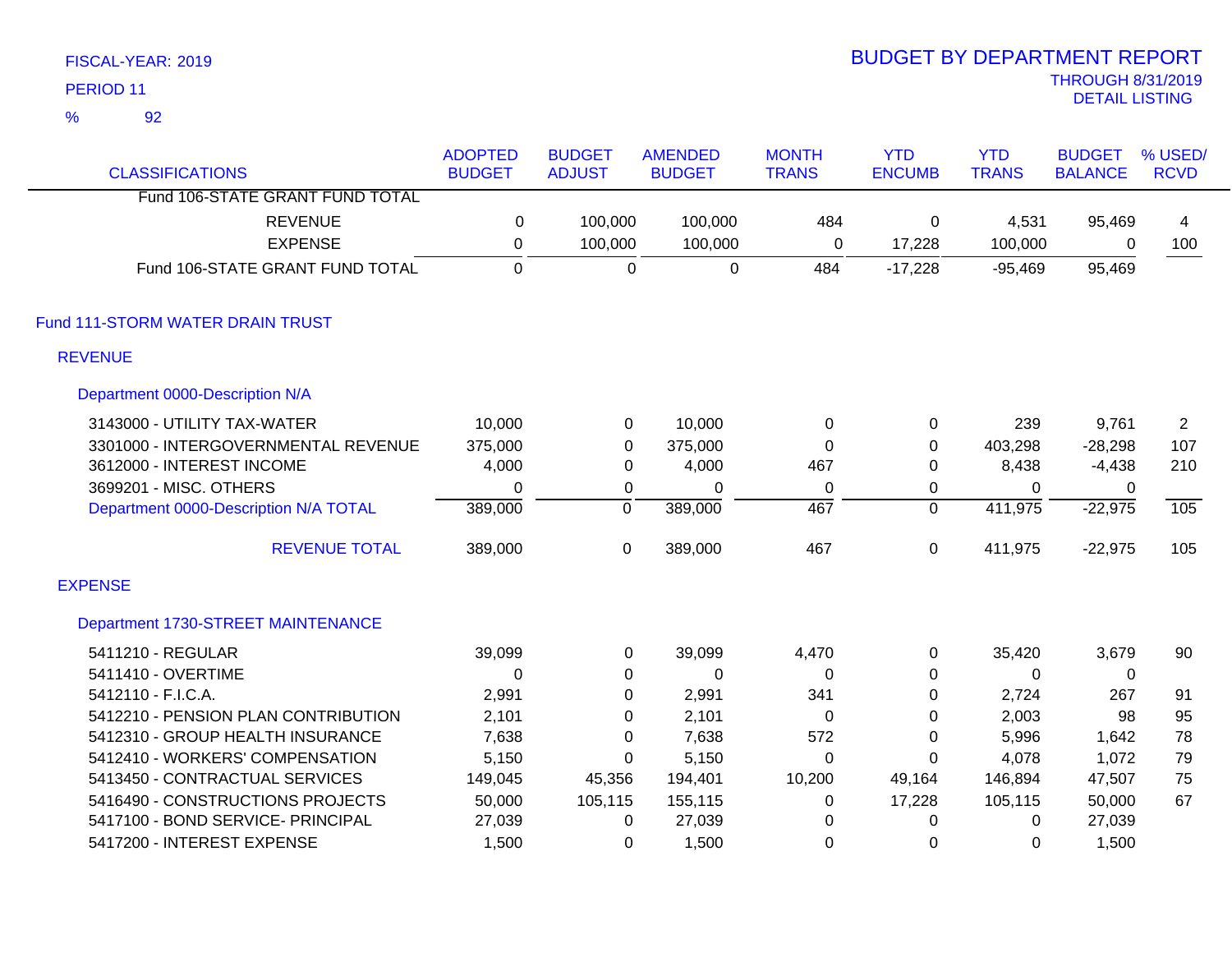|                                          | <b>ADOPTED</b> | <b>BUDGET</b>  | <b>AMENDED</b> | <b>MONTH</b>   | <b>YTD</b>    | <b>YTD</b>   | <b>BUDGET</b>  | % USED/         |
|------------------------------------------|----------------|----------------|----------------|----------------|---------------|--------------|----------------|-----------------|
| <b>CLASSIFICATIONS</b>                   | <b>BUDGET</b>  | <b>ADJUST</b>  | <b>BUDGET</b>  | <b>TRANS</b>   | <b>ENCUMB</b> | <b>TRANS</b> | <b>BALANCE</b> | <b>RCVD</b>     |
| 5819120 - INTRA-GOV TRANSFER-TO GF       | 150,000        | 0              | 150,000        | 0              | 0             | 150,000      | 0              | 100             |
| Department 1730-STREET MAINTENANCE TOTAL | 434,563        | 150,471        | 585,034        | 15,583         | 66,392        | 452,230      | 132,804        | $\overline{77}$ |
| <b>EXPENSE TOTAL</b>                     | 434,563        | 150,471        | 585,034        | 15,583         | 66,392        | 452,230      | 132,804        | 77              |
| Fund 111-STORM WATER DRAIN TRUST TOTAL   |                |                |                |                |               |              |                |                 |
| <b>REVENUE</b>                           | 389,000        | 0              | 389,000        | 467            | 0             | 411,975      | $-22,975$      | 105             |
| <b>EXPENSE</b>                           | 434,563        | 150,471        | 585,034        | 15,583         | 66,392        | 452,230      | 132,804        | 77              |
| Fund 111-STORM WATER DRAIN TRUST TOTAL   | $-45,563$      | $-150,471$     | $-196,034$     | $-15,116$      | $-66,392$     | $-40,255$    | $-155,779$     |                 |
| Fund 112-2ND LOCAL OPTION GAS TRST       |                |                |                |                |               |              |                |                 |
| <b>REVENUE</b>                           |                |                |                |                |               |              |                |                 |
| Department 0000-Description N/A          |                |                |                |                |               |              |                |                 |
| 3121000 - LOCAL OPTION TAXES             | 73,686         | $\Omega$       | 73,686         | 6,019          | 0             | 68,401       | 5,285          | 92              |
| 3301000 - INTERGOVERNMENTAL REVENUE      | 0              | 0              | 0              | 0              | 0             | 0            | 0              |                 |
| 3612000 - INTEREST INCOME                | 1,500          | 0              | 1,500          | 171            | 0             | 1,733        | $-233$         | 115             |
| Department 0000-Description N/A TOTAL    | 75,186         | $\overline{0}$ | 75,186         | 6,190          | $\mathbf 0$   | 70,134       | 5,052          | $\overline{93}$ |
| <b>REVENUE TOTAL</b>                     | 75,186         | $\pmb{0}$      | 75,186         | 6,190          | $\pmb{0}$     | 70,134       | 5,052          | 93              |
| <b>EXPENSE</b>                           |                |                |                |                |               |              |                |                 |
| Department 1730-STREET MAINTENANCE       |                |                |                |                |               |              |                |                 |
| 5416210 - INFRASTRUCTURE PROJECTS        | 85,000         | 83,128         | 168,128        | $\mathbf 0$    | 36,620        | 168,128      | 0              | 100             |
| Department 1730-STREET MAINTENANCE TOTAL | 85,000         | 83,128         | 168,128        | $\overline{0}$ | 36,620        | 168,128      | $\overline{0}$ | 100             |
| <b>EXPENSE TOTAL</b>                     | 85,000         | 83,128         | 168,128        | $\mathbf 0$    | 36,620        | 168,128      | 0              | 100             |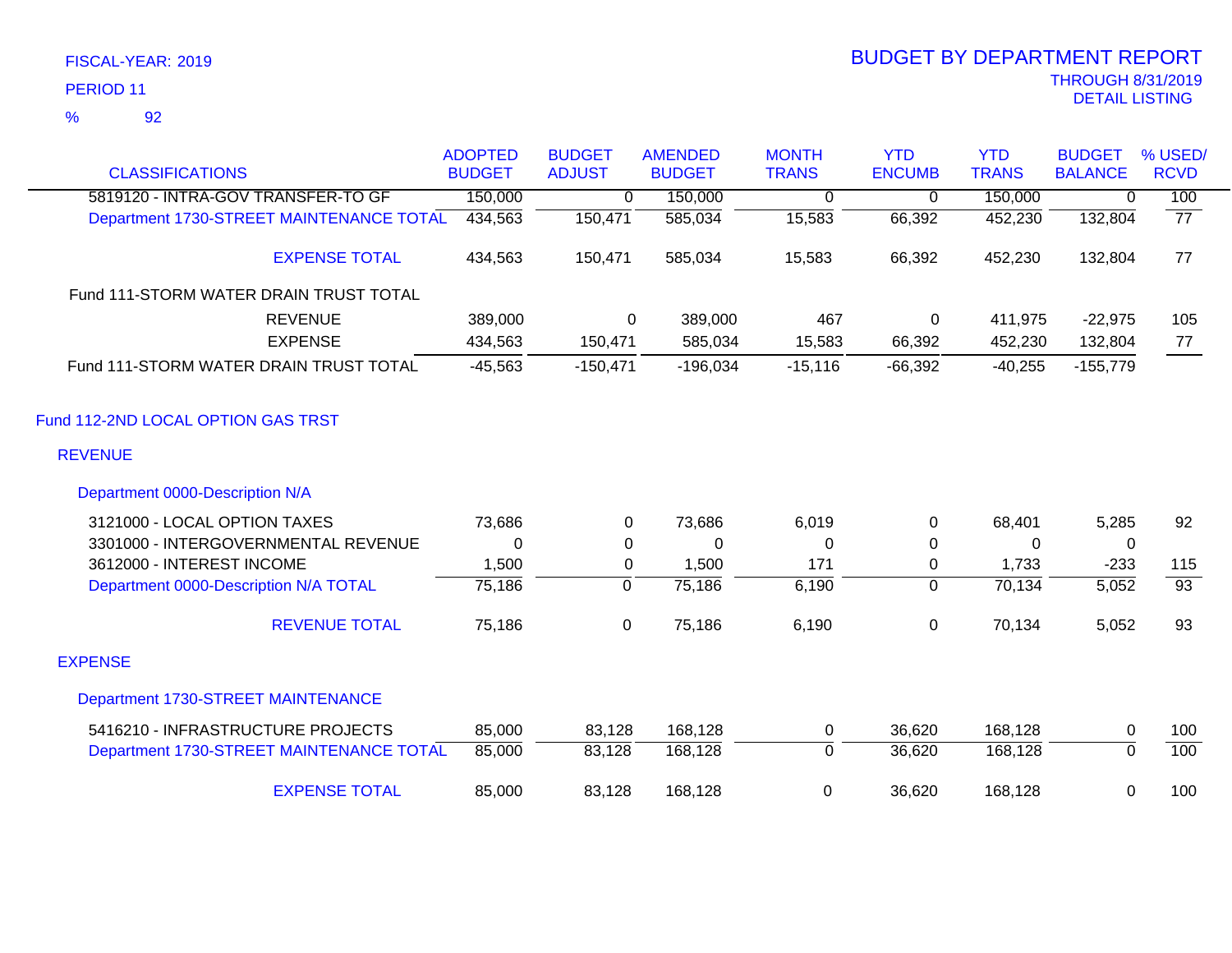| FISCAL-YEAR: 2019 | <b>BUDGET BY DEPARTMENT REPORT</b> |
|-------------------|------------------------------------|
| PERIOD 11         | <b>THROUGH 8/31/2019</b>           |
| $\%$              | DETAIL LISTING                     |
|                   |                                    |

# BUDGET BY DEPARTMENT REPORT

| <b>CLASSIFICATIONS</b>                       | <b>ADOPTED</b><br><b>BUDGET</b> | <b>BUDGET</b><br><b>ADJUST</b> | <b>AMENDED</b><br><b>BUDGET</b> | <b>MONTH</b><br><b>TRANS</b> | <b>YTD</b><br><b>ENCUMB</b> | <b>YTD</b><br><b>TRANS</b> | <b>BUDGET</b><br><b>BALANCE</b> | % USED/<br><b>RCVD</b> |
|----------------------------------------------|---------------------------------|--------------------------------|---------------------------------|------------------------------|-----------------------------|----------------------------|---------------------------------|------------------------|
| Fund 112-2ND LOCAL OPTION GAS TRST TOTAL     |                                 |                                |                                 |                              |                             |                            |                                 |                        |
| <b>REVENUE</b>                               | 75,186                          | 0                              | 75,186                          | 6,190                        | 0                           | 70,134                     | 5,052                           | 93                     |
| <b>EXPENSE</b>                               | 85,000                          | 83,128                         | 168,128                         | 0                            | 36,620                      | 168,128                    | 0                               | 100                    |
| Fund 112-2ND LOCAL OPTION GAS TRST TOTAL     | $-9,814$                        | $-83,128$                      | $-92,942$                       | 6,190                        | $-36,620$                   | $-97,994$                  | 5,052                           |                        |
| Fund 114-LOCAL GRANTS FUND                   |                                 |                                |                                 |                              |                             |                            |                                 |                        |
| <b>REVENUE</b>                               |                                 |                                |                                 |                              |                             |                            |                                 |                        |
| Department 0000-Description N/A              |                                 |                                |                                 |                              |                             |                            |                                 |                        |
| 3371000 - GENERAL GOVERNMENT                 | $\pmb{0}$                       | 0                              | $\pmb{0}$                       | $\mathbf 0$                  | $\mathbf 0$                 | $\mathbf 0$                | $\pmb{0}$                       |                        |
| Department 0000-Description N/A TOTAL        | $\Omega$                        | $\Omega$                       | $\Omega$                        | $\Omega$                     | $\Omega$                    | $\Omega$                   |                                 |                        |
| Department 3001-SNP-MURRAY PARK POOL         |                                 |                                |                                 |                              |                             |                            |                                 |                        |
| 3371000 - GENERAL GOVERNMENT                 | $\pmb{0}$                       | 0                              | 0                               | 0                            | $\overline{0}$              | 0                          | 0                               |                        |
| Department 3001-SNP-MURRAY PARK POOL TOTAL   | $\overline{0}$                  | $\overline{0}$                 | $\Omega$                        | $\Omega$                     | $\Omega$                    | $\Omega$                   |                                 |                        |
| Department 3101-HFSF-Complete Streets Policy |                                 |                                |                                 |                              |                             |                            |                                 |                        |
| 3661000 - REVENUE                            | $\mathbf 0$                     | 0                              | 0                               | $\mathsf 0$                  | $\overline{0}$              | $\mathbf 0$                | $\pmb{0}$                       |                        |
| Department 3101-HFSF-Complete Streets Policy | $\Omega$                        | $\overline{0}$                 | $\Omega$                        | $\overline{0}$               | $\Omega$                    | $\Omega$                   |                                 |                        |
| Department 3604-MDC SCHOOL & SR MEALS        |                                 |                                |                                 |                              |                             |                            |                                 |                        |
| 3371000 - GENERAL GOVERNMENT                 | $\boldsymbol{0}$                | 0                              | 0                               | 0                            | $\mathbf 0$                 | 0                          | 0                               |                        |
| Department 3604-MDC SCHOOL & SR MEALS        | $\overline{0}$                  | ō                              | $\overline{0}$                  | $\overline{0}$               | $\overline{0}$              | $\Omega$                   | $\Omega$                        |                        |
| Department 3605-MDC SCHOOL & SR MEALS        |                                 |                                |                                 |                              |                             |                            |                                 |                        |
| 3371000 - GENERAL GOVERNMENT                 | $\mathbf 0$                     | 0                              | 0                               | $\mathbf 0$                  | $\mathbf 0$                 | 0                          | $\pmb{0}$                       |                        |
| Department 3605-MDC SCHOOL & SR MEALS        | $\overline{0}$                  | $\mathbf 0$                    | $\overline{0}$                  | $\overline{0}$               | $\mathbf 0$                 | $\overline{0}$             | $\Omega$                        |                        |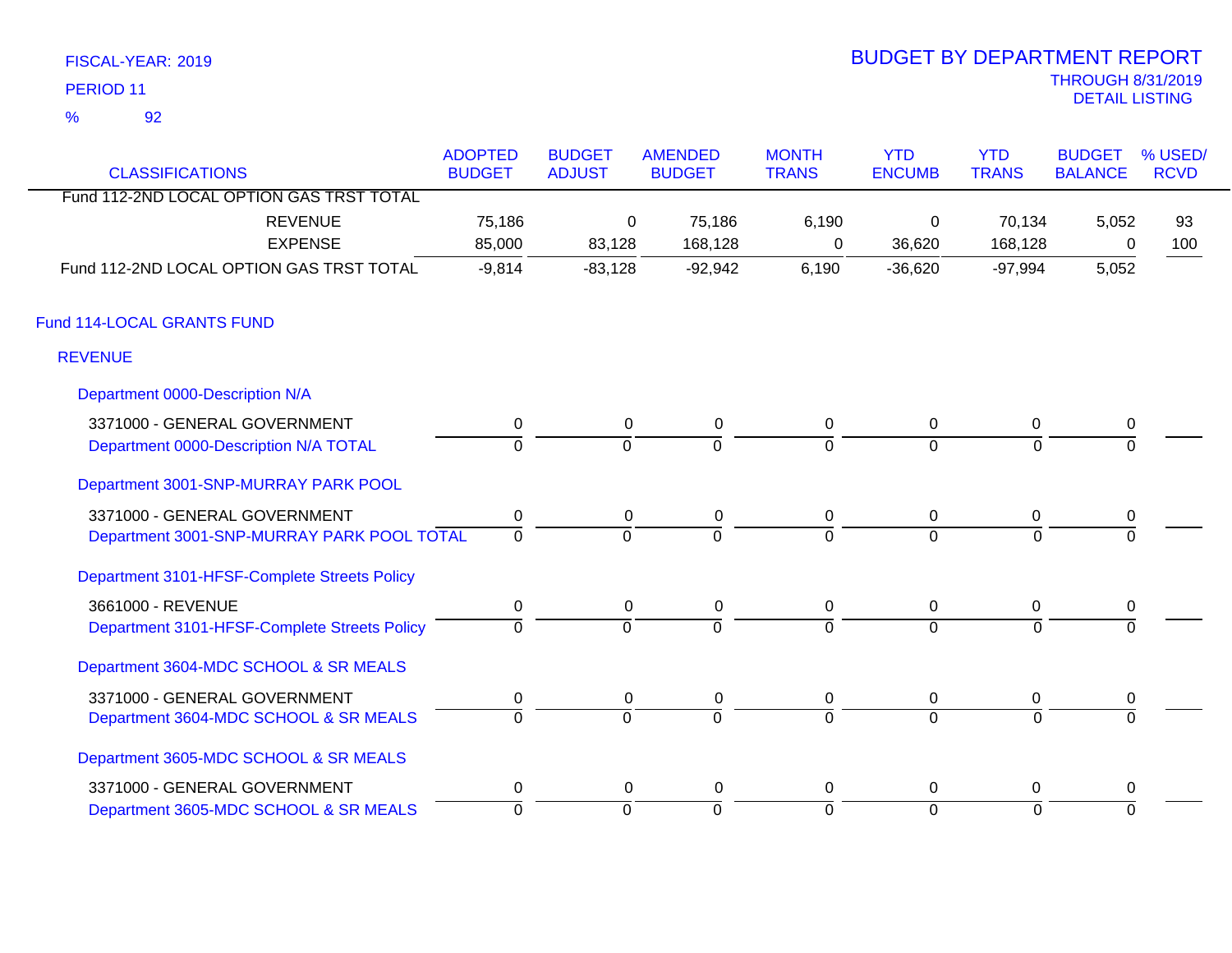|                                           | <b>ADOPTED</b> | <b>BUDGET</b>  | <b>AMENDED</b> | <b>MONTH</b>   | <b>YTD</b>     | <b>YTD</b>     | <b>BUDGET</b>  | % USED/     |
|-------------------------------------------|----------------|----------------|----------------|----------------|----------------|----------------|----------------|-------------|
| <b>CLASSIFICATIONS</b>                    | <b>BUDGET</b>  | <b>ADJUST</b>  | <b>BUDGET</b>  | <b>TRANS</b>   | <b>ENCUMB</b>  | <b>TRANS</b>   | <b>BALANCE</b> | <b>RCVD</b> |
| Department 3606-MDC SCHOOL & SR MEALS     |                |                |                |                |                |                |                |             |
| 3371000 - GENERAL GOVERNMENT              | 0              | 0              | 0              | 0              | 0              | 0              | 0              |             |
| Department 3606-MDC SCHOOL & SR MEALS     | $\overline{0}$ | $\overline{0}$ | $\overline{0}$ | $\Omega$       | $\Omega$       | $\Omega$       | $\overline{0}$ |             |
| Department 3607-SR MEAL AMENDMENT TO JUNE |                |                |                |                |                |                |                |             |
| 3371000 - GENERAL GOVERNMENT              | 0              | $\mathbf 0$    | $\mathbf 0$    | 0              | 0              | 0              | 0              |             |
| Department 3607-SR MEAL AMENDMENT TO JUNE | $\mathbf 0$    | $\overline{0}$ | $\overline{0}$ | $\overline{0}$ | $\overline{0}$ | $\Omega$       | 0              |             |
|                                           |                |                |                |                |                |                |                |             |
| Department 3608-SR MEAL & AFTER SCHOOL    |                |                |                |                |                |                |                |             |
| 3371000 - GENERAL GOVERNMENT              | 0              | 0              | 0              | 0              | 0              | 0              |                |             |
| Department 3608-SR MEAL & AFTER SCHOOL    | $\Omega$       | $\Omega$       | $\overline{0}$ | $\Omega$       | $\Omega$       | $\Omega$       | 0              |             |
| Department 3609-SR MEAL&AFTER SCH #2 JUL- |                |                |                |                |                |                |                |             |
|                                           |                |                |                |                |                |                |                |             |
| 3371000 - GENERAL GOVERNMENT              | 0              | $\mathbf 0$    | 0              | 0              | $\mathbf 0$    | 0              | 0              |             |
| Department 3609-SR MEAL&AFTER SCH #2 JUL- | $\Omega$       | $\Omega$       | $\overline{0}$ | $\Omega$       | $\Omega$       | $\overline{0}$ | $\overline{0}$ |             |
| Department 3610-SR MEAL&AFTER SCH         |                |                |                |                |                |                |                |             |
| 3371000 - GENERAL GOVERNMENT              | 0              | $\mathbf 0$    | $\mathbf 0$    | $\mathbf 0$    | $\pmb{0}$      | 0              | 0              |             |
| Department 3610-SR MEAL&AFTER SCH         | $\Omega$       | $\Omega$       | $\overline{0}$ | $\Omega$       | $\Omega$       | $\Omega$       | $\Omega$       |             |
| Department 3801-ADA-FY2010                |                |                |                |                |                |                |                |             |
| 3371000 - GENERAL GOVERNMENT              | 0              | 0              | $\mathbf 0$    | 0              | 0              | 0              | 0              |             |
| Department 3801-ADA-FY2010 TOTAL          | $\Omega$       | $\mathbf 0$    | $\overline{0}$ | $\Omega$       | $\overline{0}$ | $\Omega$       | $\Omega$       |             |
|                                           |                |                |                |                |                |                |                |             |
| Department 3802-ADA FY 2011               |                |                |                |                |                |                |                |             |
| 3371000 - GENERAL GOVERNMENT              | 0              | $\mathbf 0$    | $\mathbf 0$    | 0              | 0              | 0              | 0              |             |
| Department 3802-ADA FY 2011 TOTAL         | $\Omega$       | $\Omega$       | $\overline{0}$ | $\Omega$       | $\overline{0}$ | $\Omega$       | $\overline{0}$ |             |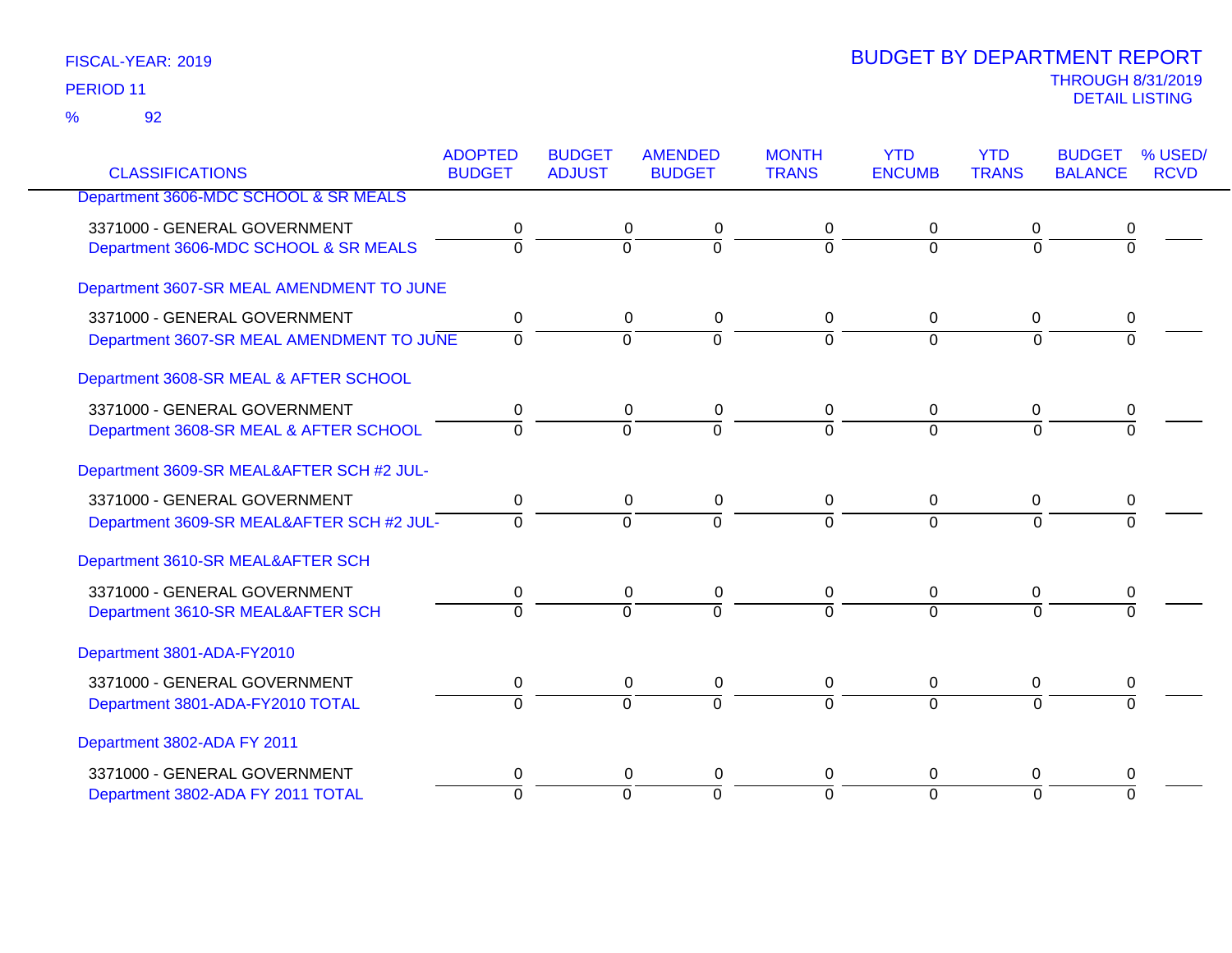|                                   | <b>ADOPTED</b> | <b>BUDGET</b>  | <b>AMENDED</b> | <b>MONTH</b>   | <b>YTD</b>     | <b>YTD</b>     | <b>BUDGET</b>    | % USED/     |
|-----------------------------------|----------------|----------------|----------------|----------------|----------------|----------------|------------------|-------------|
| <b>CLASSIFICATIONS</b>            | <b>BUDGET</b>  | <b>ADJUST</b>  | <b>BUDGET</b>  | <b>TRANS</b>   | <b>ENCUMB</b>  | <b>TRANS</b>   | <b>BALANCE</b>   | <b>RCVD</b> |
| Department 3803-ADA FY 2012       |                |                |                |                |                |                |                  |             |
| 3371000 - GENERAL GOVERNMENT      | 0              | 0              | 0              | 0              | $\mathbf 0$    | 0              | $\boldsymbol{0}$ |             |
| Department 3803-ADA FY 2012 TOTAL | $\overline{0}$ | $\overline{0}$ | $\overline{0}$ | $\overline{0}$ | $\Omega$       | $\overline{0}$ | $\overline{0}$   |             |
| Department 3804-ADA FY 2013       |                |                |                |                |                |                |                  |             |
| 3371000 - GENERAL GOVERNMENT      | 0              | $\mathbf 0$    | $\pmb{0}$      | 0              | 0              | 0              | 0                |             |
| Department 3804-ADA FY 2013 TOTAL | $\overline{0}$ | $\overline{0}$ | $\overline{0}$ | $\overline{0}$ | $\overline{0}$ | $\overline{0}$ | $\overline{0}$   |             |
| Department 3805-ADA FY 2013       |                |                |                |                |                |                |                  |             |
| 3371000 - GENERAL GOVERNMENT      | 0              | 0              | $\pmb{0}$      | 0              | 0              | 0              | 0                |             |
| Department 3805-ADA FY 2013 TOTAL | $\overline{0}$ | $\overline{0}$ | $\overline{0}$ | $\overline{0}$ | $\overline{0}$ | $\overline{0}$ | $\overline{0}$   |             |
| Department 3806-ADA FY 2015       |                |                |                |                |                |                |                  |             |
| 3371000 - GENERAL GOVERNMENT      | 0              | 0              | $\pmb{0}$      | $\mathbf 0$    | 0              | 0              | 0                |             |
| Department 3806-ADA FY 2015 TOTAL | $\overline{0}$ | $\overline{0}$ | $\overline{0}$ | $\overline{0}$ | $\overline{0}$ | $\overline{0}$ | $\overline{0}$   |             |
| Department 3807-ADA FY 2016       |                |                |                |                |                |                |                  |             |
| 3371000 - GENERAL GOVERNMENT      | 0              | 0              | $\pmb{0}$      | 0              | 0              | 0              | 0                |             |
| Department 3807-ADA FY 2016 TOTAL | $\overline{0}$ | $\overline{0}$ | $\overline{0}$ | $\overline{0}$ | $\overline{0}$ | $\overline{0}$ | $\overline{0}$   |             |
| Department 3808-ADA FY 2017       |                |                |                |                |                |                |                  |             |
| 3371000 - GENERAL GOVERNMENT      | $\pmb{0}$      | 0              | $\pmb{0}$      | 0              | $\mathbf 0$    | $\mathbf 0$    | $\pmb{0}$        |             |
| Department 3808-ADA FY 2017 TOTAL | $\overline{0}$ | $\overline{0}$ | $\overline{0}$ | $\overline{0}$ | $\overline{0}$ | $\overline{0}$ | $\overline{0}$   |             |
| Department 4010-GOB-WATER & SEWER |                |                |                |                |                |                |                  |             |
| 3311000 - REVENUE                 | 0              | 0              | $\mathbf 0$    | $\Omega$       | 0              | $\Omega$       | 0                |             |
| 3371000 - GENERAL GOVERNMENT      | 0              | $\mathbf 0$    | $\pmb{0}$      | $\mathbf 0$    | 0              | 0              | 0                |             |
| Department 4010-GOB-WATER & SEWER | $\overline{0}$ | $\overline{0}$ | $\overline{0}$ | $\overline{0}$ | $\overline{0}$ | $\overline{0}$ | $\Omega$         |             |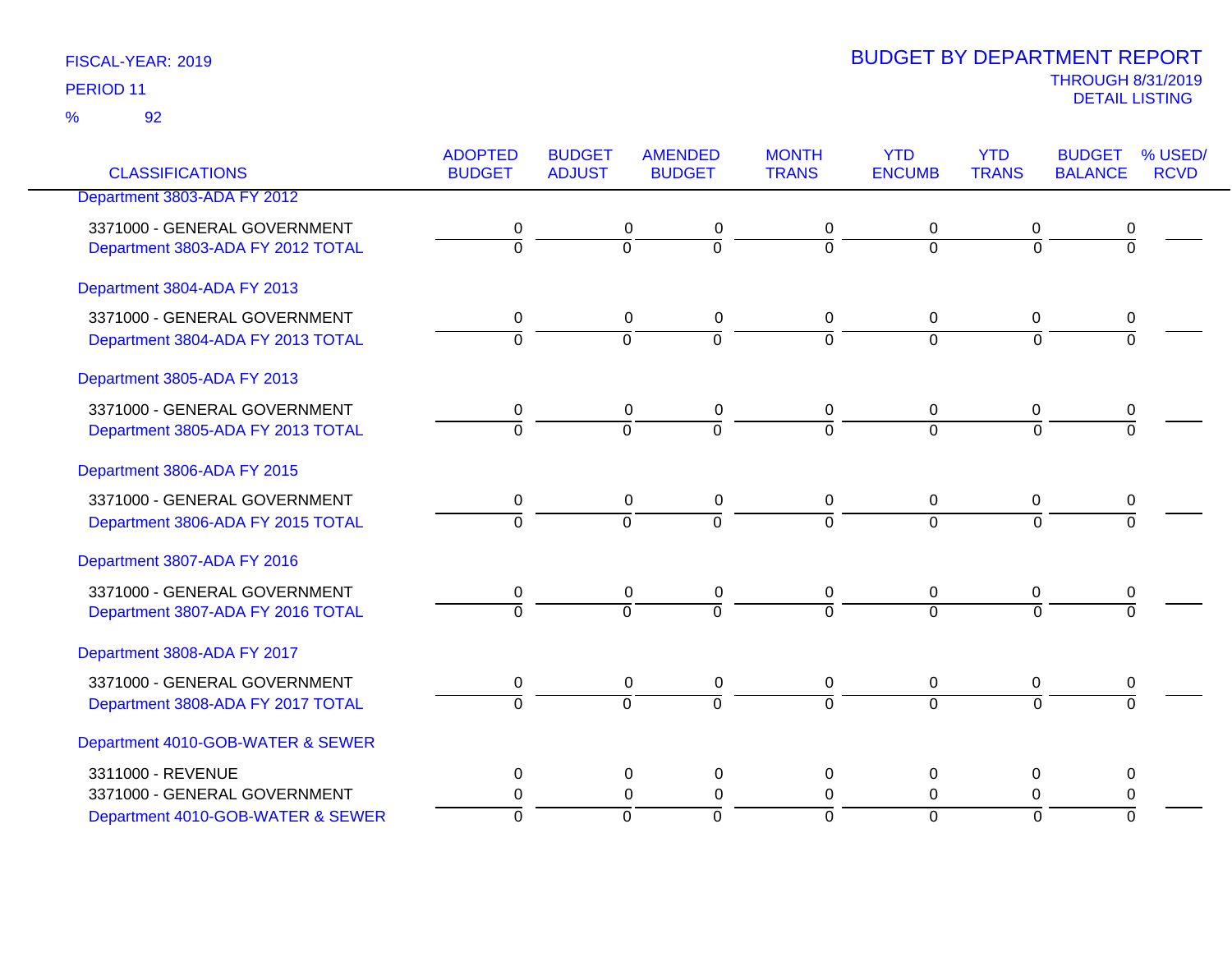|                                                  | <b>ADOPTED</b> | <b>BUDGET</b>  | <b>AMENDED</b> | <b>MONTH</b>   | <b>YTD</b>     | <b>YTD</b>   | <b>BUDGET</b>  | % USED/     |
|--------------------------------------------------|----------------|----------------|----------------|----------------|----------------|--------------|----------------|-------------|
| <b>CLASSIFICATIONS</b>                           | <b>BUDGET</b>  | <b>ADJUST</b>  | <b>BUDGET</b>  | <b>TRANS</b>   | <b>ENCUMB</b>  | <b>TRANS</b> | <b>BALANCE</b> | <b>RCVD</b> |
| Department 4011-GOB-Sanitary Sewer Master Plan   |                |                |                |                |                |              |                |             |
| 3371000 - GENERAL GOVERNMENT                     | 0              | 0              | 0              | 0              | 0              | 0            | 0              |             |
| Department 4011-GOB-Sanitary Sewer Master Plan   | $\overline{0}$ | $\mathbf 0$    | ō              | $\Omega$       | $\mathbf{0}$   | $\Omega$     | 0              |             |
| Department 4100-VILLAGERS GRANT-                 |                |                |                |                |                |              |                |             |
| 3371000 - GENERAL GOVERNMENT                     | 0              | $\mathbf 0$    | $\pmb{0}$      | 0              | $\mathbf 0$    | $\mathbf 0$  | 0              |             |
| Department 4100-VILLAGERS GRANT-                 | $\mathbf 0$    | $\overline{0}$ | $\overline{0}$ | $\overline{0}$ | $\mathbf 0$    | $\mathbf 0$  | $\overline{0}$ |             |
| Department 4101-VILLAGERS GRANT-                 |                |                |                |                |                |              |                |             |
| 3371000 - GENERAL GOVERNMENT                     | 0              | 0              | 0              | 0              | 0              | 0            | 0              |             |
| Department 4101-VILLAGERS GRANT-                 | $\Omega$       | $\Omega$       | $\overline{0}$ | $\Omega$       | $\Omega$       | $\Omega$     | $\Omega$       |             |
| Department 4200-MPO                              |                |                |                |                |                |              |                |             |
| 3371000 - GENERAL GOVERNMENT                     | $\pmb{0}$      | $\mathbf 0$    | $\pmb{0}$      | $\overline{0}$ | 0              | $\mathbf 0$  | 0              |             |
| Department 4200-MPO TOTAL                        | $\Omega$       | $\Omega$       | $\overline{0}$ | $\Omega$       | $\Omega$       | $\Omega$     | $\Omega$       |             |
| Department 4201-MPO-Complete Street Policy       |                |                |                |                |                |              |                |             |
| 3371000 - GENERAL GOVERNMENT                     | 0              | $\mathbf 0$    | $\pmb{0}$      | $\mathbf 0$    | 0              | $\mathbf 0$  | 0              |             |
| Department 4201-MPO-Complete Street Policy TOTAL | $\mathbf 0$    | $\Omega$       | $\Omega$       | $\Omega$       | $\Omega$       | $\Omega$     | $\Omega$       |             |
| Department 4300-MDC-NEAT STREETS-CRA TREE        |                |                |                |                |                |              |                |             |
| 3371000 - GENERAL GOVERNMENT                     | 0              | $\mathbf 0$    | $\pmb{0}$      | 0              | 0              | $\mathbf 0$  | 0              |             |
| Department 4300-MDC-NEAT STREETS-CRA TREE        | $\overline{0}$ | $\overline{0}$ | $\overline{0}$ | $\Omega$       | $\overline{0}$ | $\Omega$     | $\overline{0}$ |             |
| Department 4301-MDC Neat Streets-Tree Planting   |                |                |                |                |                |              |                |             |
| 3371000 - GENERAL GOVERNMENT                     | 0              |                | 0<br>0         | 0              | 0              | 0            | 0              |             |
| Department 4301-MDC Neat Streets-Tree Planting   | $\mathbf 0$    | $\mathbf 0$    | $\Omega$       | $\Omega$       | $\Omega$       | $\Omega$     | $\Omega$       |             |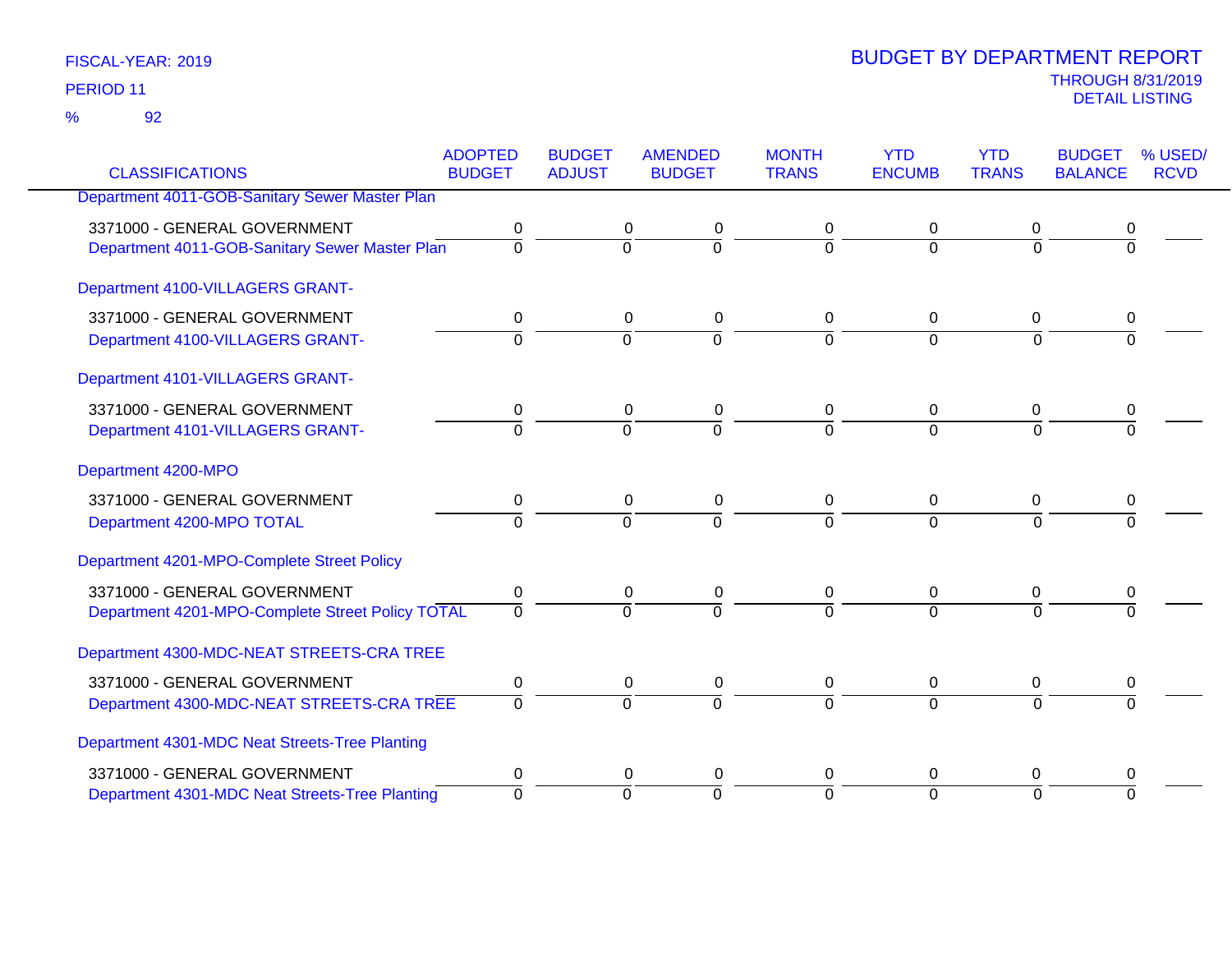|                                               | <b>ADOPTED</b> | <b>BUDGET</b>  | <b>AMENDED</b> | <b>MONTH</b>   | <b>YTD</b>    | <b>YTD</b>     | <b>BUDGET</b>  | % USED/          |
|-----------------------------------------------|----------------|----------------|----------------|----------------|---------------|----------------|----------------|------------------|
| <b>CLASSIFICATIONS</b>                        | <b>BUDGET</b>  | <b>ADJUST</b>  | <b>BUDGET</b>  | <b>TRANS</b>   | <b>ENCUMB</b> | <b>TRANS</b>   | <b>BALANCE</b> | <b>RCVD</b>      |
| Department 4400-South Miami Garden Club       |                |                |                |                |               |                |                |                  |
| 3661000 - REVENUE                             | 0              | 3,000          | 3,000          | 0              | 0             | 3,000          | 0              | 100              |
| Department 4400-South Miami Garden Club TOTAL | 0              | 3,000          | 3,000          | $\mathbf 0$    | $\Omega$      | 3,000          | $\overline{0}$ | $\overline{100}$ |
| Department 4501-ORANGE BOWL YOUTH SPORTS,     |                |                |                |                |               |                |                |                  |
| 3661000 - REVENUE                             | 0              | 0              | 0              | 0              | 0             | 0              | 0              |                  |
| Department 4501-ORANGE BOWL YOUTH SPORTS,     | $\Omega$       | $\overline{0}$ | $\Omega$       | $\overline{0}$ | $\Omega$      | $\mathbf 0$    | $\overline{0}$ |                  |
| Department 4601-USA Swimming FY18             |                |                |                |                |               |                |                |                  |
| 3661000 - REVENUE                             | 0              | 0              | 0              | 0              | 0             | 0              | 0              |                  |
| Department 4601-USA Swimming FY18 TOTAL       | $\Omega$       | $\Omega$       | $\Omega$       | $\Omega$       | $\Omega$      | $\Omega$       | $\overline{0}$ |                  |
| <b>REVENUE TOTAL</b>                          | 0              | 3,000          | 3,000          | 0              | 0             | 3,000          | $\Omega$       | 100              |
| <b>EXPENSE</b>                                |                |                |                |                |               |                |                |                  |
| Department 3001-SNP-MURRAY PARK POOL          |                |                |                |                |               |                |                |                  |
| 5413100 - PROFESSIONAL SERVICES               | 0              | 0              | 0              | 0              | $\Omega$      | $\Omega$       | 0              |                  |
| 5413450 - CONTRACTUAL SERVICES                | 0              | 0              | 0              | 0              | 0             | 0              | 0              |                  |
| Department 3001-SNP-MURRAY PARK POOL TOTAL    | $\Omega$       | $\Omega$       |                | $\Omega$       | $\Omega$      | $\Omega$       | $\Omega$       |                  |
| Department 3101-HFSF-Complete Streets Policy  |                |                |                |                |               |                |                |                  |
| 5413450 - CONTRACTUAL SERVICES                | 0              | 0              | 0              | 0              | 0             | 0              | 0              |                  |
| Department 3101-HFSF-Complete Streets Policy  | $\Omega$       | $\overline{0}$ | $\Omega$       | 0              | $\Omega$      | $\overline{0}$ | $\Omega$       |                  |
| Department 3603-12-SMIA-CB OCT11-SEP12        |                |                |                |                |               |                |                |                  |
| 5413450 - CONTRACTUAL SERVICES                | 0              | 0              | 0              | 0              | $\Omega$      | 0              | 0              |                  |
| Department 3603-12-SMIA-CB OCT11-SEP12 TOTAL  | $\overline{0}$ | $\Omega$       | $\Omega$       | $\overline{0}$ | $\Omega$      | $\Omega$       | $\Omega$       |                  |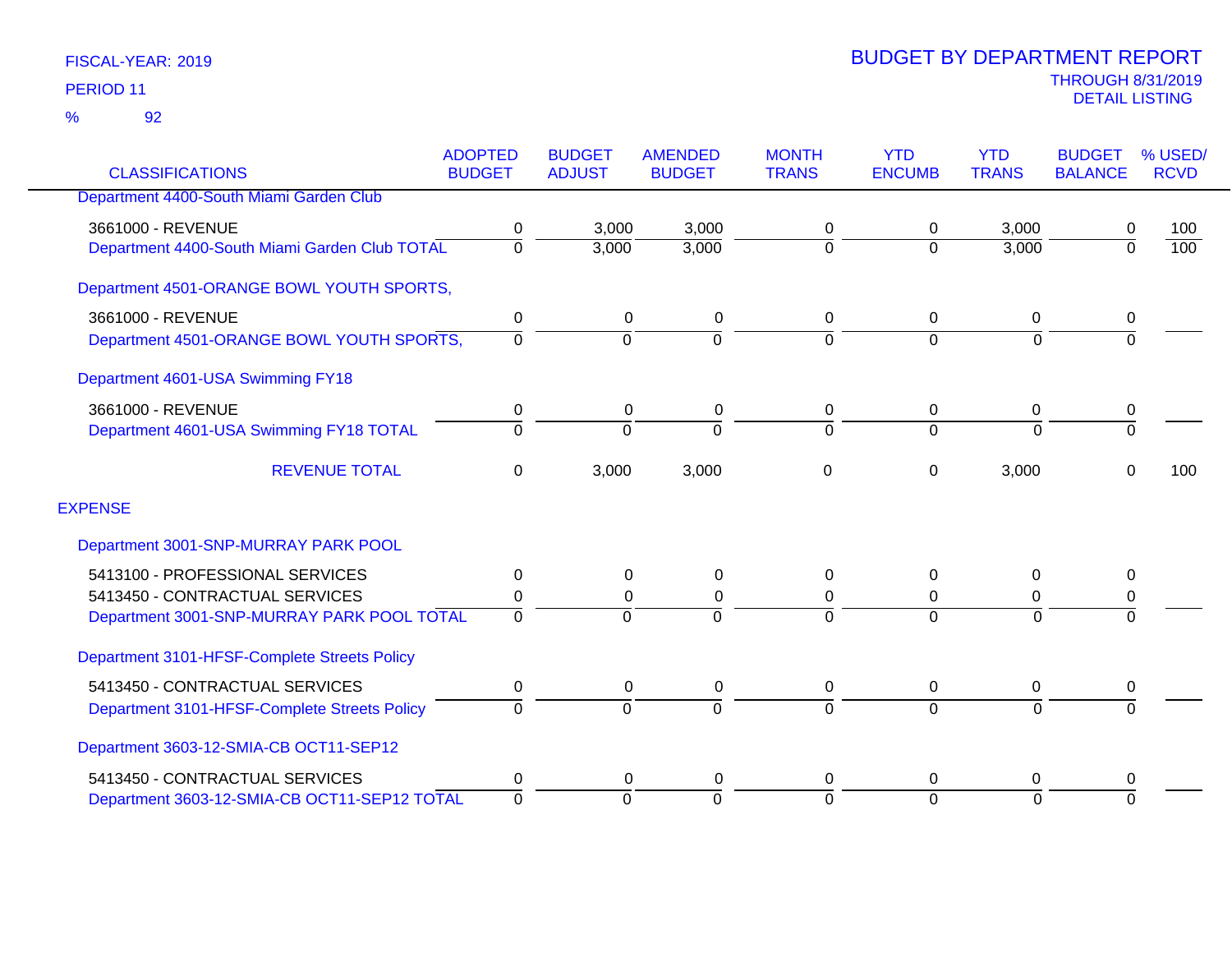92 %

|                                           | <b>ADOPTED</b> | <b>BUDGET</b>  | <b>AMENDED</b>       | <b>MONTH</b>   | <b>YTD</b>     | <b>YTD</b>     | <b>BUDGET</b>  | % USED/     |
|-------------------------------------------|----------------|----------------|----------------------|----------------|----------------|----------------|----------------|-------------|
| <b>CLASSIFICATIONS</b>                    | <b>BUDGET</b>  | <b>ADJUST</b>  | <b>BUDGET</b>        | <b>TRANS</b>   | <b>ENCUMB</b>  | <b>TRANS</b>   | <b>BALANCE</b> | <b>RCVD</b> |
| Department 3604-MDC SCHOOL & SR MEALS     |                |                |                      |                |                |                |                |             |
| 5411310 - PART TIME                       | 0              |                | 0<br>$\pmb{0}$       | $\Omega$       | 0              | 0              | 0              |             |
| 5413450 - CONTRACTUAL SERVICES            | 0              |                | $\Omega$<br>0        | 0              | $\Omega$       | 0              | 0              |             |
| Department 3604-MDC SCHOOL & SR MEALS     | 0              | $\overline{0}$ | $\overline{0}$       | $\overline{0}$ | $\overline{0}$ | $\overline{0}$ | $\overline{0}$ |             |
| Department 3605-MDC SCHOOL & SR MEALS     |                |                |                      |                |                |                |                |             |
| 5411310 - PART TIME                       | 0              |                | 0<br>$\pmb{0}$       | 0              | 0              | 0              | 0              |             |
| 5413450 - CONTRACTUAL SERVICES            | 0              |                | $\pmb{0}$<br>0       | $\mathbf 0$    | 0              | 0              | 0              |             |
| Department 3605-MDC SCHOOL & SR MEALS     | $\Omega$       | $\Omega$       | $\Omega$             | $\mathbf 0$    | $\mathbf 0$    | $\Omega$       | $\Omega$       |             |
| Department 3606-MDC SCHOOL & SR MEALS     |                |                |                      |                |                |                |                |             |
| 5411310 - PART TIME                       | 0              |                | 0<br>$\pmb{0}$       | 0              | 0              | 0              | 0              |             |
| 5413450 - CONTRACTUAL SERVICES            | 0              |                | 0<br>$\Omega$        | $\Omega$       | 0              | $\mathbf 0$    | 0              |             |
| Department 3606-MDC SCHOOL & SR MEALS     | $\Omega$       | $\Omega$       | $\overline{0}$       | $\Omega$       | $\overline{0}$ | $\Omega$       | $\overline{0}$ |             |
| Department 3607-SR MEAL AMENDMENT TO JUNE |                |                |                      |                |                |                |                |             |
| 5411310 - PART TIME                       | $\Omega$       |                | $\Omega$<br>$\Omega$ | $\Omega$       | $\Omega$       | $\mathbf{0}$   | $\Omega$       |             |
| 5413450 - CONTRACTUAL SERVICES            | 0              |                | 0<br>$\Omega$        | $\Omega$       | 0              | 0              | 0              |             |
| Department 3607-SR MEAL AMENDMENT TO JUNE | $\Omega$       | $\Omega$       | $\Omega$             | $\Omega$       | $\Omega$       | $\Omega$       | $\Omega$       |             |
| Department 3608-SR MEAL & AFTER SCHOOL    |                |                |                      |                |                |                |                |             |
| 5411310 - PART TIME                       | 0              |                | 0<br>0               | 0              | 0              | 0              | 0              |             |
| 5413450 - CONTRACTUAL SERVICES            | 0              |                | 0<br>$\pmb{0}$       | 0              | 0              | 0              | 0              |             |
| Department 3608-SR MEAL & AFTER SCHOOL    | $\Omega$       | $\overline{0}$ | $\overline{0}$       | $\Omega$       | $\overline{0}$ | $\Omega$       | $\Omega$       |             |
| Department 3609-SR MEAL&AFTER SCH #2 JUL- |                |                |                      |                |                |                |                |             |
| 5411310 - PART TIME                       | $\mathbf 0$    |                | $\Omega$<br>$\Omega$ | 0              | $\mathbf{0}$   | 0              | $\mathbf 0$    |             |
| 5413450 - CONTRACTUAL SERVICES            | $\Omega$       |                | $\Omega$<br>$\Omega$ | $\Omega$       | 0              | $\Omega$       | $\Omega$       |             |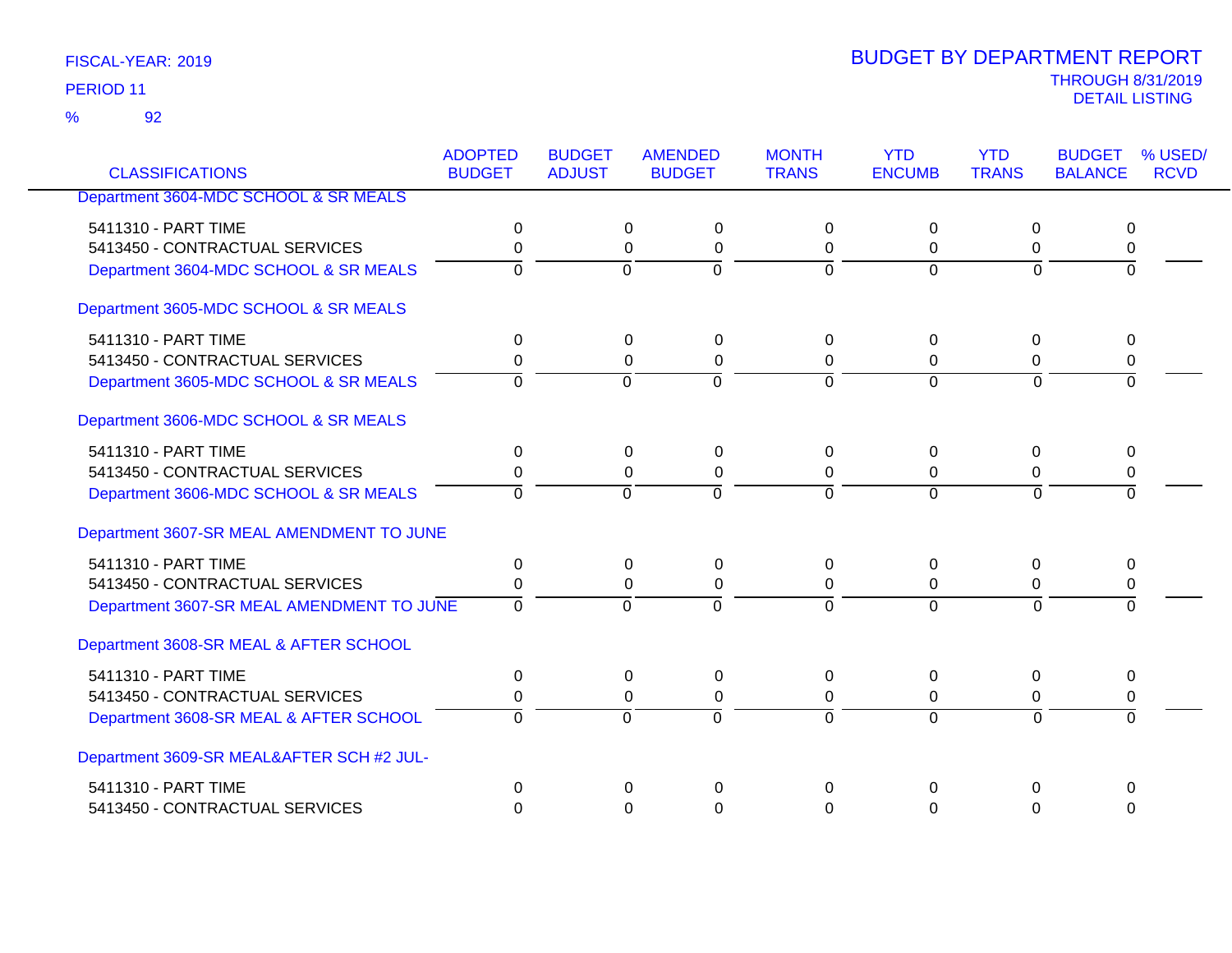92 %

| <b>CLASSIFICATIONS</b>                    | <b>ADOPTED</b><br><b>BUDGET</b> | <b>BUDGET</b><br><b>ADJUST</b> | <b>AMENDED</b><br><b>BUDGET</b> | <b>MONTH</b><br><b>TRANS</b> | <b>YTD</b><br><b>ENCUMB</b> | <b>YTD</b><br><b>TRANS</b> | <b>BUDGET</b><br><b>BALANCE</b> | % USED/<br><b>RCVD</b> |
|-------------------------------------------|---------------------------------|--------------------------------|---------------------------------|------------------------------|-----------------------------|----------------------------|---------------------------------|------------------------|
| Department 3609-SR MEAL&AFTER SCH #2 JUL- | $\Omega$                        | $\overline{0}$                 | $\overline{0}$                  | $\overline{0}$               | $\overline{0}$              | $\overline{0}$             | $\overline{0}$                  |                        |
| Department 3610-SR MEAL&AFTER SCH         |                                 |                                |                                 |                              |                             |                            |                                 |                        |
| 5411310 - PART TIME                       | 0                               | 0                              | 0                               | 0                            | $\Omega$                    | $\mathbf 0$                | 0                               |                        |
| 5413450 - CONTRACTUAL SERVICES            | 0                               | 0                              | $\pmb{0}$                       | 0                            | 0                           | 0                          | 0                               |                        |
| Department 3610-SR MEAL&AFTER SCH         | $\overline{0}$                  | $\Omega$                       | $\overline{0}$                  | $\Omega$                     | $\Omega$                    | $\Omega$                   | $\overline{0}$                  |                        |
| Department 3801-ADA-FY2010                |                                 |                                |                                 |                              |                             |                            |                                 |                        |
| 5453450 - CONTRACTUAL                     | 0                               | $\pmb{0}$                      | $\pmb{0}$                       | $\mathbf 0$                  | $\mathbf 0$                 | $\mathbf 0$                | 0                               |                        |
| Department 3801-ADA-FY2010 TOTAL          | $\Omega$                        | $\overline{0}$                 | $\overline{0}$                  | $\Omega$                     | $\overline{0}$              | $\Omega$                   | $\Omega$                        |                        |
| Department 3802-ADA FY 2011               |                                 |                                |                                 |                              |                             |                            |                                 |                        |
| 5453450 - CONTRACTUAL                     | $\mathbf 0$                     | $\mathbf 0$                    | $\pmb{0}$                       | $\mathbf 0$                  | $\mathbf 0$                 | $\mathbf 0$                | $\pmb{0}$                       |                        |
| Department 3802-ADA FY 2011 TOTAL         | $\overline{0}$                  | $\overline{0}$                 | $\overline{0}$                  | 7                            | $\overline{0}$              | $\overline{0}$             | $\overline{0}$                  |                        |
| Department 3803-ADA FY 2012               |                                 |                                |                                 |                              |                             |                            |                                 |                        |
| 5453450 - CONTRACTUAL                     | $\pmb{0}$                       | $\mathbf 0$                    | $\pmb{0}$                       | $\mathbf 0$                  | $\mathbf 0$                 | $\mathbf 0$                | 0                               |                        |
| Department 3803-ADA FY 2012 TOTAL         | $\overline{0}$                  | $\overline{0}$                 | $\overline{0}$                  | $\overline{0}$               | $\Omega$                    | $\overline{0}$             | $\overline{0}$                  |                        |
| Department 3804-ADA FY 2013               |                                 |                                |                                 |                              |                             |                            |                                 |                        |
| 5453450 - CONTRACTUAL                     | 0                               | $\mathbf 0$                    | $\pmb{0}$                       | $\mathbf 0$                  | 0                           | 0                          | 0                               |                        |
| Department 3804-ADA FY 2013 TOTAL         | $\overline{0}$                  | $\Omega$                       | $\overline{0}$                  | $\overline{0}$               | $\overline{0}$              | $\Omega$                   | $\overline{0}$                  |                        |
| Department 3805-ADA FY 2013               |                                 |                                |                                 |                              |                             |                            |                                 |                        |
| 5453450 - CONTRACTUAL                     | 0                               | $\mathbf 0$                    | $\pmb{0}$                       | $\mathbf 0$                  | $\mathbf 0$                 | 0                          | $\pmb{0}$                       |                        |
| Department 3805-ADA FY 2013 TOTAL         | $\overline{0}$                  | $\overline{0}$                 | $\overline{0}$                  | $\overline{0}$               | $\overline{0}$              | $\overline{0}$             | $\overline{0}$                  |                        |
| Department 3806-ADA FY 2015               |                                 |                                |                                 |                              |                             |                            |                                 |                        |
| 5453450 - CONTRACTUAL                     | $\mathbf 0$                     | 0                              | $\mathbf 0$                     | $\mathbf 0$                  | $\overline{0}$              | $\mathbf 0$                | 0                               |                        |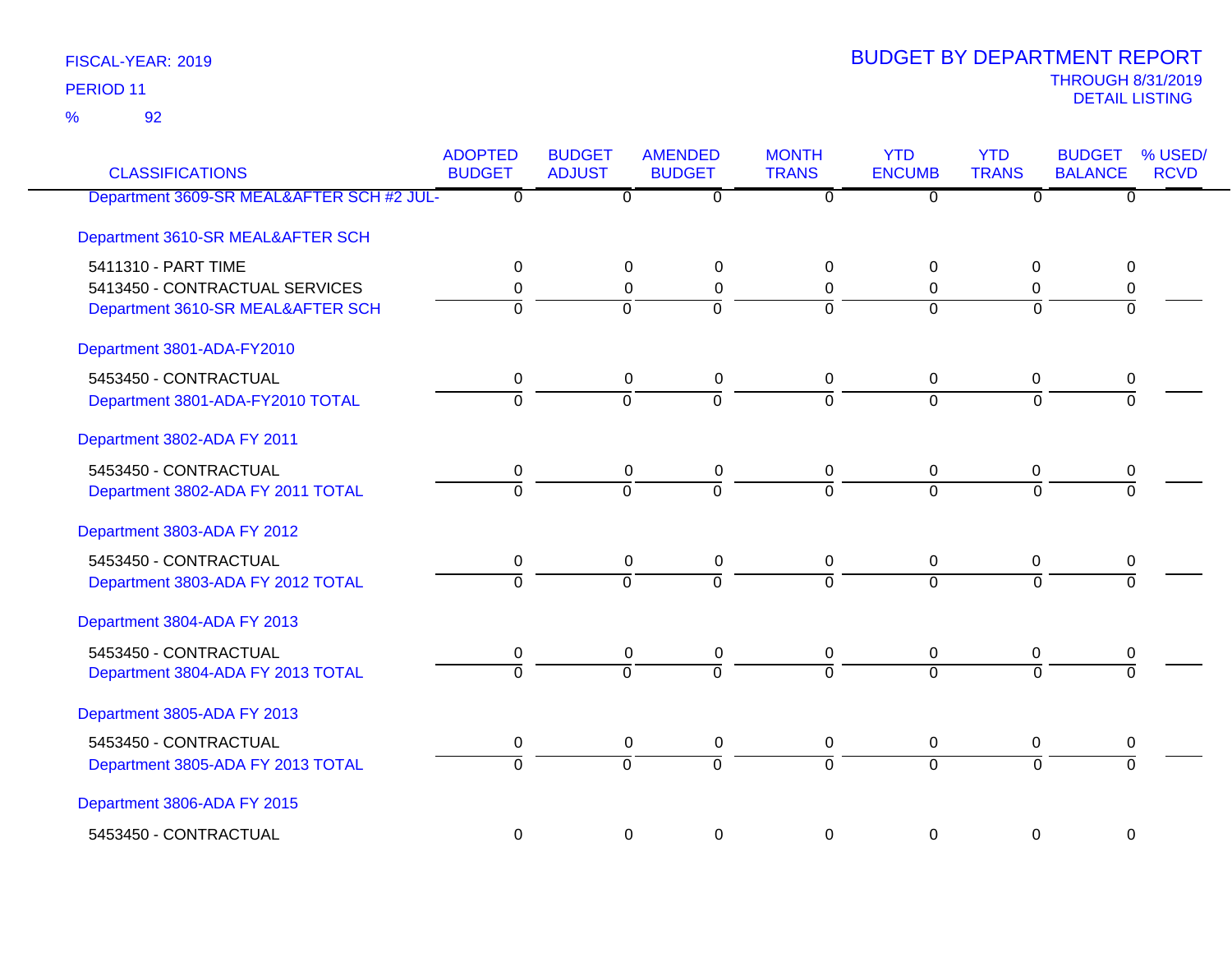## 92 %

| <b>CLASSIFICATIONS</b>                         | <b>ADOPTED</b><br><b>BUDGET</b> | <b>BUDGET</b><br><b>ADJUST</b> | <b>AMENDED</b><br><b>BUDGET</b>  | <b>MONTH</b><br><b>TRANS</b> | <b>YTD</b><br><b>ENCUMB</b> | <b>YTD</b><br><b>TRANS</b> | <b>BUDGET</b><br><b>BALANCE</b> | % USED/<br><b>RCVD</b> |
|------------------------------------------------|---------------------------------|--------------------------------|----------------------------------|------------------------------|-----------------------------|----------------------------|---------------------------------|------------------------|
| Department 3806-ADA FY 2015 TOTAL              | $\overline{0}$                  |                                | $\overline{0}$<br>$\overline{0}$ | $\overline{0}$               | $\overline{0}$              | $\overline{0}$             | $\overline{0}$                  |                        |
| Department 3807-ADA FY 2016                    |                                 |                                |                                  |                              |                             |                            |                                 |                        |
| 5453450 - CONTRACTUAL                          | 0                               |                                | $\mathbf 0$<br>$\mathbf 0$       | 0                            | 0                           | 0                          | 0                               |                        |
| Department 3807-ADA FY 2016 TOTAL              | $\overline{0}$                  |                                | $\overline{0}$<br>$\overline{0}$ | $\Omega$                     | $\Omega$                    | $\Omega$                   | 0                               |                        |
| Department 3808-ADA FY 2017                    |                                 |                                |                                  |                              |                             |                            |                                 |                        |
| 5453450 - CONTRACTUAL                          | 0                               |                                | $\mathbf 0$<br>$\mathbf 0$       | 0                            | $\pmb{0}$                   | 0                          | 0                               |                        |
| Department 3808-ADA FY 2017 TOTAL              | $\Omega$                        |                                | $\Omega$<br>$\Omega$             | $\Omega$                     | $\Omega$                    | $\Omega$                   | $\Omega$                        |                        |
| Department 4000-WATER DIST SYS EXTENSION       |                                 |                                |                                  |                              |                             |                            |                                 |                        |
| 5416490 - CONSTRUCTIONS PROJECTS               | 0                               |                                | $\mathbf 0$<br>$\mathbf 0$       | $\mathbf 0$                  | 0                           | 0                          | 0                               |                        |
| Department 4000-WATER DIST SYS EXTENSION       | $\Omega$                        |                                | $\overline{0}$<br>$\overline{0}$ | $\overline{0}$               | $\overline{0}$              | $\overline{0}$             | $\overline{0}$                  |                        |
| Department 4010-GOB-WATER & SEWER              |                                 |                                |                                  |                              |                             |                            |                                 |                        |
| 5413100 - PROFESSIONAL SERVICES                | 0                               |                                | 0<br>0                           | 0                            | 0                           | 0                          | 0                               |                        |
| 5413450 - CONTRACTUAL SERVICES                 | 0                               |                                | $\boldsymbol{0}$<br>0            | $\mathbf 0$                  | 0                           | 0                          | 0                               |                        |
| Department 4010-GOB-WATER & SEWER              | $\overline{0}$                  |                                | $\overline{0}$<br>$\Omega$       | $\Omega$                     | $\Omega$                    | $\Omega$                   | 0                               |                        |
| Department 4011-GOB-Sanitary Sewer Master Plan |                                 |                                |                                  |                              |                             |                            |                                 |                        |
| 5413100 - PROFESSIONAL SERVICES                | 0                               |                                | $\mathbf 0$<br>$\mathbf 0$       | $\mathbf 0$                  | $\mathbf 0$                 | 0                          | 0                               |                        |
| Department 4011-GOB-Sanitary Sewer Master Plan | $\Omega$                        |                                | $\overline{0}$<br>$\Omega$       | $\overline{0}$               | $\overline{0}$              | $\Omega$                   | $\Omega$                        |                        |
| Department 4100-VILLAGERS GRANT-               |                                 |                                |                                  |                              |                             |                            |                                 |                        |
| 5196450 - CAPITAL OUTLAY                       | 0                               |                                | $\mathbf 0$<br>$\mathbf 0$       | $\mathbf 0$                  | $\pmb{0}$                   | 0                          | 0                               |                        |
| Department 4100-VILLAGERS GRANT-               | $\overline{0}$                  |                                | $\overline{0}$<br>$\overline{0}$ | $\overline{0}$               | $\Omega$                    | $\Omega$                   | $\overline{0}$                  |                        |
| Department 4101-VILLAGERS GRANT-               |                                 |                                |                                  |                              |                             |                            |                                 |                        |
| 5196450 - CAPITAL OUTLAY                       | $\overline{0}$                  |                                | $\mathbf 0$<br>$\mathbf 0$       | $\mathbf 0$                  | 0                           | $\mathbf 0$                | 0                               |                        |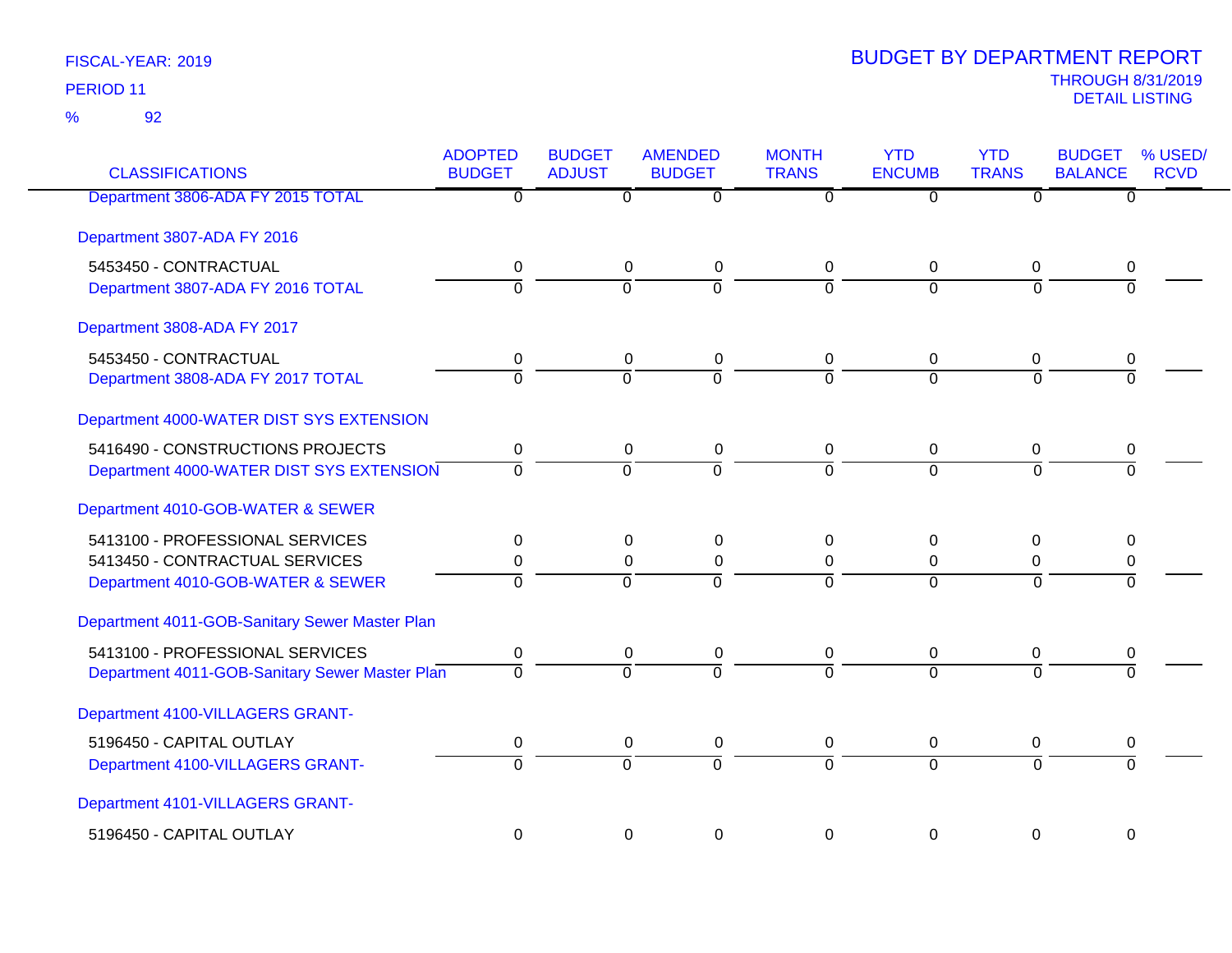| <b>CLASSIFICATIONS</b>                           | <b>ADOPTED</b><br><b>BUDGET</b> | <b>BUDGET</b><br><b>ADJUST</b> | <b>AMENDED</b><br><b>BUDGET</b> | <b>MONTH</b><br><b>TRANS</b> | <b>YTD</b><br><b>ENCUMB</b> | <b>YTD</b><br><b>TRANS</b> | <b>BUDGET</b><br><b>BALANCE</b> | % USED/<br><b>RCVD</b> |
|--------------------------------------------------|---------------------------------|--------------------------------|---------------------------------|------------------------------|-----------------------------|----------------------------|---------------------------------|------------------------|
| <b>Department 4101-VILLAGERS GRANT-</b>          | 0                               | $\Omega$                       | 0                               | $\Omega$                     | $\overline{0}$              | $\Omega$                   | 0                               |                        |
| Department 4200-MPO                              |                                 |                                |                                 |                              |                             |                            |                                 |                        |
| 5416490 - CONSTRUCTIONS PROJECTS                 | 0                               | $\mathbf 0$                    | $\mathbf 0$                     | 0                            | 0                           | $\mathbf 0$                | 0                               |                        |
| Department 4200-MPO TOTAL                        | $\mathbf 0$                     | $\overline{0}$                 | ō                               | $\Omega$                     | $\Omega$                    | $\Omega$                   | $\overline{0}$                  |                        |
| Department 4201-MPO-Complete Street Policy       |                                 |                                |                                 |                              |                             |                            |                                 |                        |
| 5413450 - CONTRACTUAL SERVICES                   | 0                               | $\mathbf 0$                    | $\mathbf 0$                     | 0                            | 0                           | $\mathbf 0$                | 0                               |                        |
| Department 4201-MPO-Complete Street Policy TOTAL | $\overline{0}$                  | $\overline{0}$                 | $\overline{0}$                  | $\overline{0}$               | $\Omega$                    | $\Omega$                   | $\Omega$                        |                        |
| Department 4300-MDC-NEAT STREETS-CRA TREE        |                                 |                                |                                 |                              |                             |                            |                                 |                        |
| 5413450 - CONTRACTUAL SERVICES                   | 0                               | $\mathbf 0$                    | $\mathbf 0$                     | $\mathbf 0$                  | $\mathbf 0$                 | $\mathbf 0$                | 0                               |                        |
| Department 4300-MDC-NEAT STREETS-CRA TREE        | $\mathbf 0$                     | $\overline{0}$                 | $\overline{0}$                  | $\Omega$                     | $\Omega$                    | $\Omega$                   | $\Omega$                        |                        |
| Department 4301-MDC Neat Streets-Tree Planting   |                                 |                                |                                 |                              |                             |                            |                                 |                        |
| 5413450 - CONTRACTUAL SERVICES                   | $\mathbf 0$                     | $\mathbf 0$                    | $\mathbf 0$                     | 0                            | 0                           | $\mathbf 0$                | 0                               |                        |
| Department 4301-MDC Neat Streets-Tree Planting   | $\mathbf 0$                     | $\overline{0}$                 | ō                               | $\overline{0}$               | $\Omega$                    | $\Omega$                   | $\overline{0}$                  |                        |
| Department 4400-South Miami Garden Club          |                                 |                                |                                 |                              |                             |                            |                                 |                        |
| 5193450 - CONT. SVCS.                            | 0                               | 3,000                          | 3,000                           | 0                            | 0                           | 600                        | 2,400                           | 20                     |
| Department 4400-South Miami Garden Club TOTAL    | $\overline{0}$                  | 3,000                          | 3,000                           | $\overline{0}$               | $\overline{0}$              | 600                        | 2,400                           | $\overline{20}$        |
| Department 4501-ORANGE BOWL YOUTH SPORTS,        |                                 |                                |                                 |                              |                             |                            |                                 |                        |
| 5723450 - CONTRACTUAL                            | 0                               | 0                              | $\boldsymbol{0}$                | 0                            | 0                           | 0                          | 0                               |                        |
| Department 4501-ORANGE BOWL YOUTH SPORTS,        | $\overline{0}$                  | $\overline{0}$                 | $\overline{0}$                  | $\overline{0}$               | $\overline{0}$              | $\overline{0}$             | $\overline{0}$                  |                        |
| Department 4601-USA Swimming FY18                |                                 |                                |                                 |                              |                             |                            |                                 |                        |
| 5723450 - CONTRACTUAL                            | 0                               | 0                              | 0                               | $\Omega$                     | 0                           | 0                          | 0                               |                        |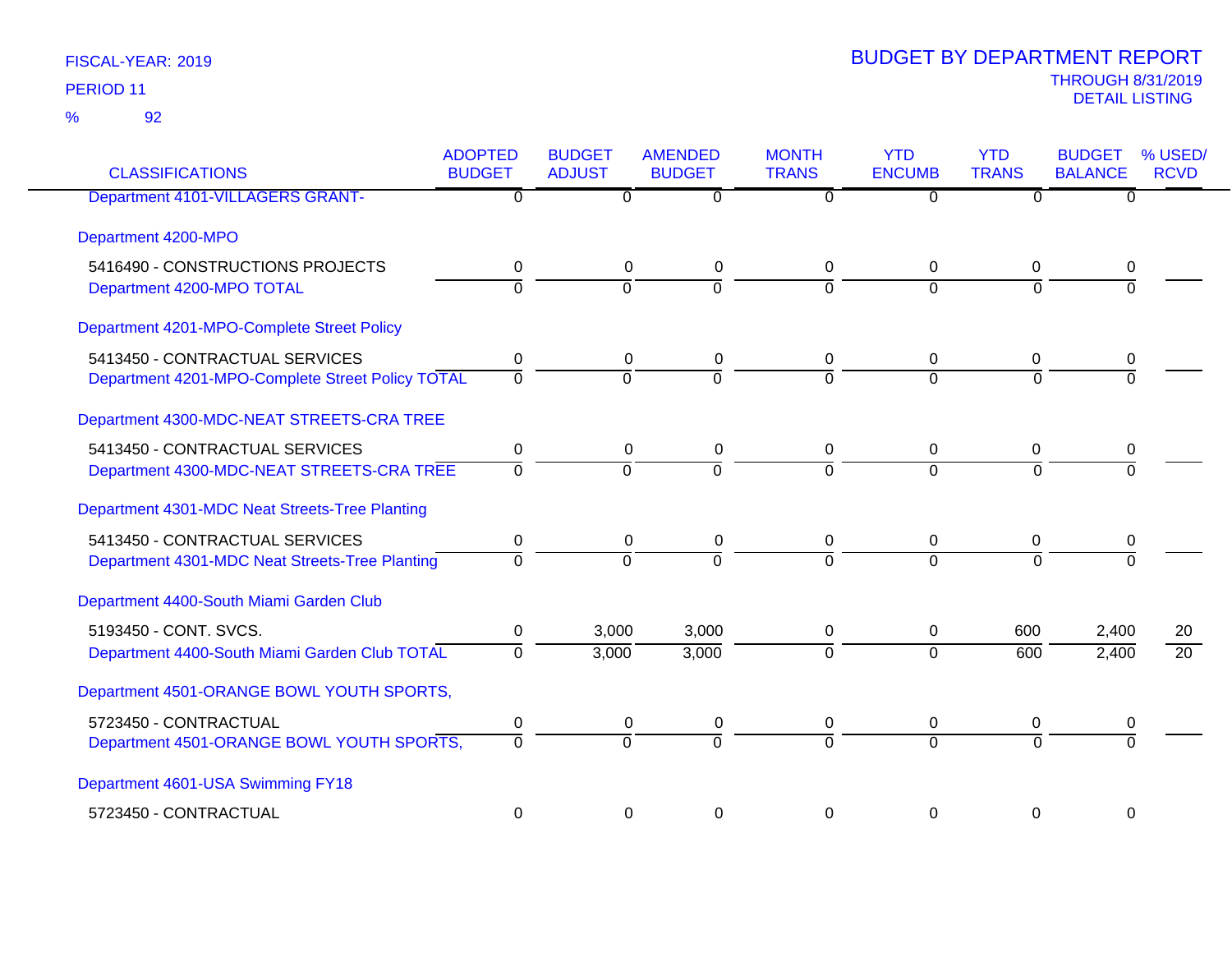92 %

| <b>CLASSIFICATIONS</b>                  | <b>ADOPTED</b><br><b>BUDGET</b> | <b>BUDGET</b><br><b>ADJUST</b> | <b>AMENDED</b><br><b>BUDGET</b> | <b>MONTH</b><br><b>TRANS</b> | <b>YTD</b><br><b>ENCUMB</b> | <b>YTD</b><br><b>TRANS</b> | <b>BUDGET</b><br><b>BALANCE</b> | % USED/<br><b>RCVD</b> |
|-----------------------------------------|---------------------------------|--------------------------------|---------------------------------|------------------------------|-----------------------------|----------------------------|---------------------------------|------------------------|
| Department 4601-USA Swimming FY18 TOTAL | $\overline{0}$                  | $\Omega$                       | $\overline{0}$                  | $\overline{0}$               | $\Omega$                    | $\overline{0}$             | $\Omega$                        |                        |
| <b>EXPENSE TOTAL</b>                    | $\mathbf 0$                     | 3,000                          | 3,000                           | $\pmb{0}$                    | $\pmb{0}$                   | 600                        | 2,400                           | 20                     |
| Fund 114-LOCAL GRANTS FUND TOTAL        |                                 |                                |                                 |                              |                             |                            |                                 |                        |
| <b>REVENUE</b>                          | $\Omega$                        | 3,000                          | 3,000                           | $\mathbf 0$                  | 0                           | 3,000                      | $\mathbf{0}$                    | 100                    |
| <b>EXPENSE</b>                          | 0                               | 3,000                          | 3,000                           | 0                            | $\mathbf 0$                 | 600                        | 2,400                           | 20                     |
| Fund 114-LOCAL GRANTS FUND TOTAL        | $\mathbf 0$                     | $\mathbf 0$                    | $\mathbf 0$                     | 0                            | $\mathbf 0$                 | 2,400                      | $-2,400$                        |                        |
| Fund 116-HOMETOWN DIST. IMPROVMENT      |                                 |                                |                                 |                              |                             |                            |                                 |                        |
| <b>REVENUE</b>                          |                                 |                                |                                 |                              |                             |                            |                                 |                        |
| Department 0000-Description N/A         |                                 |                                |                                 |                              |                             |                            |                                 |                        |
| 3419060 - PARKING EXCEPTION             | 28,000                          | $\mathbf 0$                    | 28,000                          | $\mathbf 0$                  | $\mathbf 0$                 | 4,250                      | 23,750                          | 15                     |
| 3612000 - INTEREST INCOME               | 100                             | $\mathbf 0$                    | 100                             | $\mathbf 0$                  | 0                           | $\Omega$                   | 100                             |                        |
| Department 0000-Description N/A TOTAL   | 28,100                          | 0                              | 28,100                          | $\overline{0}$               | $\overline{0}$              | 4,250                      | 23,850                          | $\overline{15}$        |
| <b>REVENUE TOTAL</b>                    | 28,100                          | $\mathbf 0$                    | 28,100                          | $\boldsymbol{0}$             | $\pmb{0}$                   | 4,250                      | 23,850                          | 15                     |
| <b>EXPENSE</b>                          |                                 |                                |                                 |                              |                             |                            |                                 |                        |
| <b>Department 1410-FINANCE</b>          |                                 |                                |                                 |                              |                             |                            |                                 |                        |
| 5819120 - INTRA-GOV TRANSFER-TO GF      | 25,000                          | $\mathbf 0$                    | 25,000                          | 0                            | $\mathbf 0$                 | 25,000                     | 0                               | 100                    |
| Department 1410-FINANCE TOTAL           | 25,000                          | $\mathbf 0$                    | 25,000                          | $\mathbf 0$                  | $\overline{0}$              | 25,000                     | $\Omega$                        | 100                    |
| <b>EXPENSE TOTAL</b>                    | 25,000                          | 0                              | 25,000                          | $\boldsymbol{0}$             | 0                           | 25,000                     | 0                               | 100                    |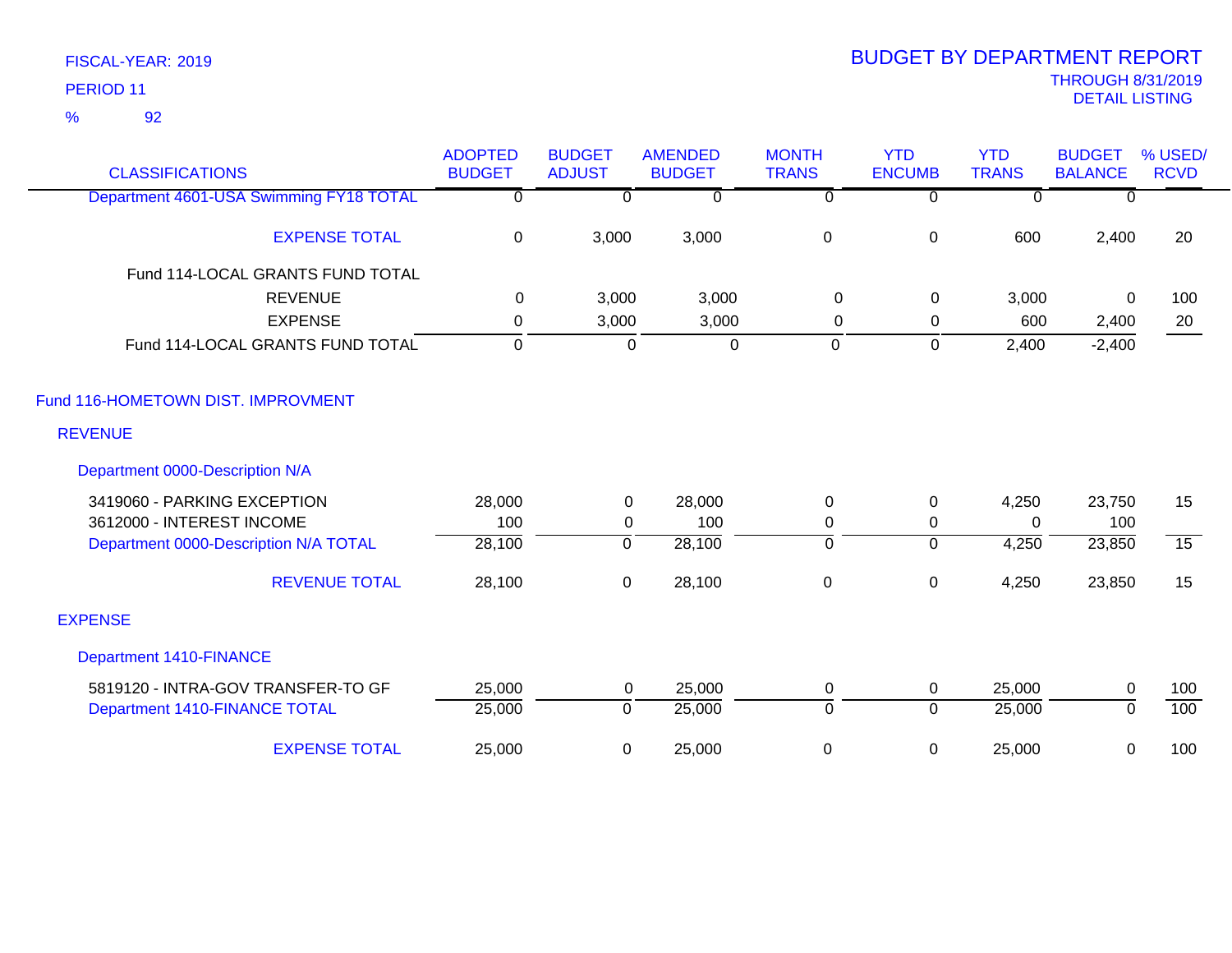| PERIOD <sub>11</sub>                         |                                 |                                |                  |                                 |                              |                             |                            | <b>THROUGH 8/31/2019</b><br><b>DETAIL LISTING</b> |                        |
|----------------------------------------------|---------------------------------|--------------------------------|------------------|---------------------------------|------------------------------|-----------------------------|----------------------------|---------------------------------------------------|------------------------|
| 92<br>$\frac{9}{6}$                          |                                 |                                |                  |                                 |                              |                             |                            |                                                   |                        |
| <b>CLASSIFICATIONS</b>                       | <b>ADOPTED</b><br><b>BUDGET</b> | <b>BUDGET</b><br><b>ADJUST</b> |                  | <b>AMENDED</b><br><b>BUDGET</b> | <b>MONTH</b><br><b>TRANS</b> | <b>YTD</b><br><b>ENCUMB</b> | <b>YTD</b><br><b>TRANS</b> | <b>BUDGET</b><br><b>BALANCE</b>                   | % USED/<br><b>RCVD</b> |
| Fund 116-HOMETOWN DIST. IMPROVMENT TOTAL     |                                 |                                |                  |                                 |                              |                             |                            |                                                   |                        |
| <b>REVENUE</b>                               | 28,100                          |                                | 0                | 28,100                          | 0                            | 0                           | 4,250                      | 23,850                                            | 15                     |
| <b>EXPENSE</b>                               | 25,000                          |                                | 0                | 25,000                          | $\Omega$                     | 0                           | 25,000                     | $\Omega$                                          | 100                    |
| Fund 116-HOMETOWN DIST. IMPROVMENT TOTAL     | 3,100                           |                                | $\mathbf 0$      | 3,100                           | $\Omega$                     | $\mathbf 0$                 | $-20,750$                  | 23,850                                            |                        |
| <b>Fund 117-Parks Facilities Impact Fees</b> |                                 |                                |                  |                                 |                              |                             |                            |                                                   |                        |
| <b>REVENUE</b>                               |                                 |                                |                  |                                 |                              |                             |                            |                                                   |                        |
| Department 0000-Description N/A              |                                 |                                |                  |                                 |                              |                             |                            |                                                   |                        |
| 3246100 - Impact Fees-Residential            | $\mathbf 0$                     |                                | $\Omega$         | 0                               | $\pmb{0}$                    | 0                           | 30,742                     | $-30,742$                                         |                        |
| 3246200 - Impact Fees-Commercial             | 0                               |                                | 0                | 0                               | $\mathbf 0$                  | 0                           | $\mathbf 0$                | 0                                                 |                        |
| 3612000 - INTEREST INCOME                    | 0                               |                                | $\boldsymbol{0}$ | $\pmb{0}$                       | 248                          | 0                           | 2,306                      | $-2,306$                                          |                        |
| Department 0000-Description N/A TOTAL        | $\overline{0}$                  |                                | 0                | $\overline{0}$                  | $\frac{1}{248}$              | $\overline{0}$              | 33,048                     | $-33,048$                                         |                        |
| <b>REVENUE TOTAL</b>                         | $\mathbf 0$                     |                                | $\mathbf 0$      | $\pmb{0}$                       | 248                          | 0                           | 33,048                     | $-33,048$                                         |                        |
| <b>EXPENSE</b>                               |                                 |                                |                  |                                 |                              |                             |                            |                                                   |                        |
| Department 2000-PARKS & RECREATION           |                                 |                                |                  |                                 |                              |                             |                            |                                                   |                        |
| 5726110 - LAND ACQUISITION                   | 206,093                         |                                | 0                | 206,093                         | 0                            | $\mathbf 0$                 | 25,000                     | 181,093                                           | 12                     |
| Department 2000-PARKS & RECREATION TOTAL     | 206,093                         |                                | $\overline{0}$   | 206,093                         | $\overline{0}$               | $\overline{0}$              | 25,000                     | 181,093                                           | $\overline{12}$        |
| <b>EXPENSE TOTAL</b>                         | 206,093                         |                                | $\pmb{0}$        | 206,093                         | $\pmb{0}$                    | 0                           | 25,000                     | 181,093                                           | 12                     |
| Fund 117-Parks Facilities Impact Fees TOTAL  |                                 |                                |                  |                                 |                              |                             |                            |                                                   |                        |
| <b>REVENUE</b>                               | $\Omega$                        |                                | 0                | $\mathbf 0$                     | 248                          | 0                           | 33,048                     | $-33,048$                                         | 12                     |
| <b>EXPENSE</b>                               | 206,093                         |                                | 0                | 206,093                         | $\mathbf 0$                  | 0                           | 25,000                     | 181,093                                           | 12                     |
| Fund 117-Parks Facilities Impact Fees TOTAL  | $-206,093$                      |                                | $\Omega$         | $-206,093$                      | 248                          | $\mathbf{0}$                | 8,048                      | $-214,141$                                        |                        |

BUDGET BY DEPARTMENT REPORT

FISCAL-YEAR: 2019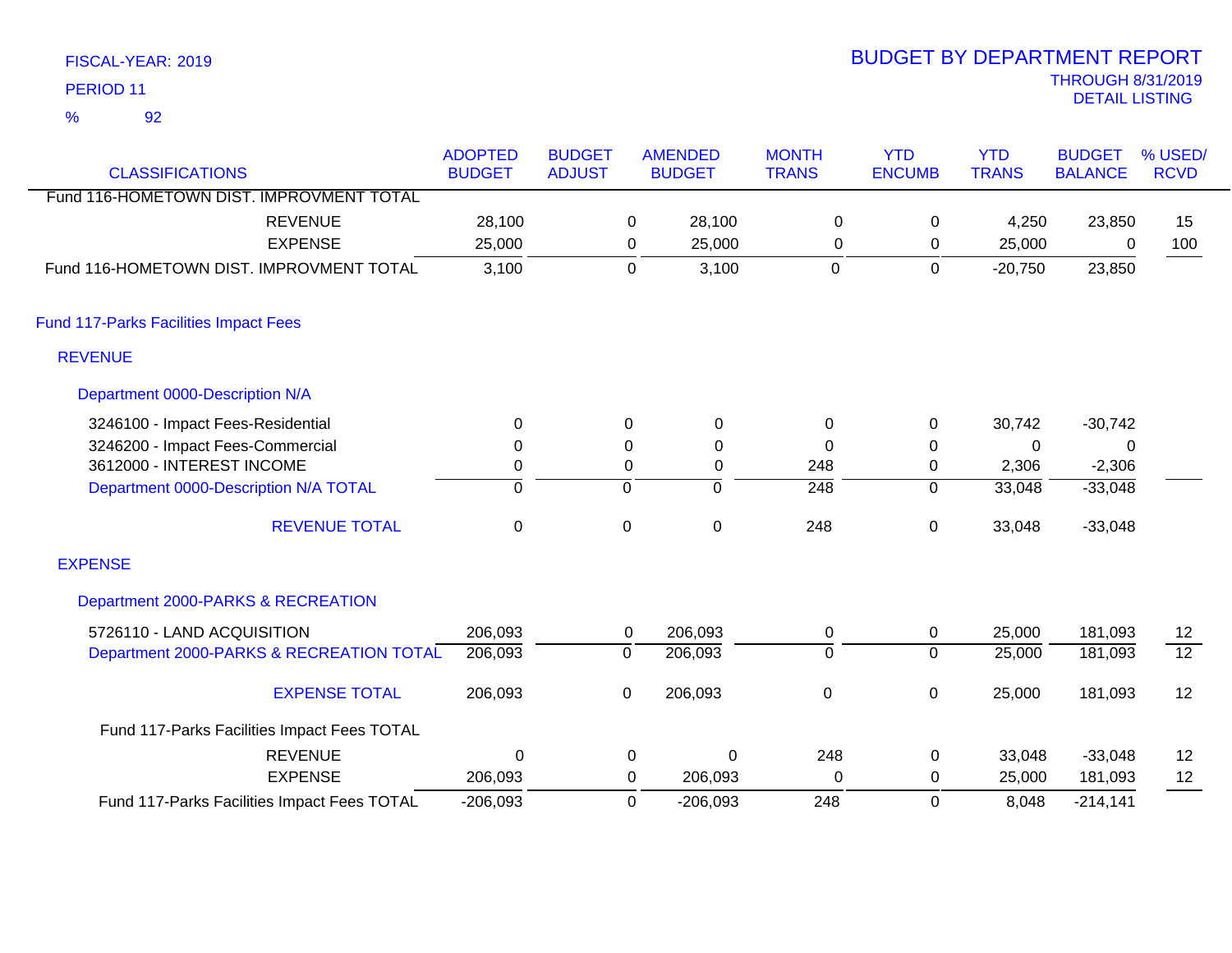| FISCAL-YEAR: 2019 |  |
|-------------------|--|
| <b>PERIOD 11</b>  |  |

| <b>CLASSIFICATIONS</b>                | <b>ADOPTED</b><br><b>BUDGET</b> | <b>BUDGET</b><br><b>ADJUST</b> |                  | <b>AMENDED</b><br><b>BUDGET</b> | <b>MONTH</b><br><b>TRANS</b> | <b>YTD</b><br><b>ENCUMB</b> | <b>YTD</b><br><b>TRANS</b> | <b>BUDGET</b><br><b>BALANCE</b> | % USED/<br><b>RCVD</b> |
|---------------------------------------|---------------------------------|--------------------------------|------------------|---------------------------------|------------------------------|-----------------------------|----------------------------|---------------------------------|------------------------|
| Fund 118-TREE TRUST FUND              |                                 |                                |                  |                                 |                              |                             |                            |                                 |                        |
| <b>REVENUE</b>                        |                                 |                                |                  |                                 |                              |                             |                            |                                 |                        |
| Department 0000-Description N/A       |                                 |                                |                  |                                 |                              |                             |                            |                                 |                        |
| 3430000 - Tree Trust Fund             | $\pmb{0}$                       |                                | $\pmb{0}$        | $\pmb{0}$                       | 4,000                        | 0                           | 6,395                      | $-6,395$                        |                        |
| 3437000 - CONSERV & RESC MGMT FEES    | 0                               |                                | 0                | 0                               | 0                            | 0                           | 0                          | 0                               |                        |
| Department 0000-Description N/A TOTAL | $\overline{0}$                  |                                | $\overline{0}$   | $\overline{0}$                  | 4,000                        | $\overline{0}$              | 6,395                      | $-6,395$                        |                        |
| <b>REVENUE TOTAL</b>                  | $\pmb{0}$                       |                                | $\boldsymbol{0}$ | 0                               | 4,000                        | $\boldsymbol{0}$            | 6,395                      | $-6,395$                        |                        |
| <b>EXPENSE</b>                        |                                 |                                |                  |                                 |                              |                             |                            |                                 |                        |
| Department 1750-LANSCAPE MAINTENANCE  |                                 |                                |                  |                                 |                              |                             |                            |                                 |                        |
| 5193450 - CONT. SVCS.                 | 20,000                          |                                | $\mathbf 0$      | 20,000                          | $\pmb{0}$                    | $\pmb{0}$                   | $\pmb{0}$                  | 20,000                          |                        |
| Department 1750-LANSCAPE MAINTENANCE  | 20,000                          |                                | $\overline{0}$   | 20,000                          | $\mathbf 0$                  | $\overline{0}$              | $\overline{0}$             | 20,000                          |                        |
| <b>EXPENSE TOTAL</b>                  | 20,000                          |                                | 0                | 20,000                          | $\pmb{0}$                    | $\boldsymbol{0}$            | $\pmb{0}$                  | 20,000                          |                        |
| Fund 118-TREE TRUST FUND TOTAL        |                                 |                                |                  |                                 |                              |                             |                            |                                 |                        |
| <b>REVENUE</b>                        | 0                               |                                | $\pmb{0}$        | 0                               | 4,000                        | 0                           | 6,395                      | $-6,395$                        |                        |
| <b>EXPENSE</b>                        | 20,000                          |                                | 0                | 20,000                          | $\Omega$                     | 0                           | 0                          | 20,000                          |                        |
| Fund 118-TREE TRUST FUND TOTAL        | $-20,000$                       |                                | $\mathbf 0$      | $-20,000$                       | 4,000                        | 0                           | 6,395                      | $-26,395$                       |                        |
| Fund 120-FEDERAL GRANT FUND           |                                 |                                |                  |                                 |                              |                             |                            |                                 |                        |
| <b>REVENUE</b>                        |                                 |                                |                  |                                 |                              |                             |                            |                                 |                        |
| Department 0000-Description N/A       |                                 |                                |                  |                                 |                              |                             |                            |                                 |                        |
| 3311000 - REVENUE                     | 0                               |                                | 0                | 0                               | 0                            | 0                           | 0                          | 0                               |                        |
|                                       |                                 |                                |                  |                                 |                              |                             |                            |                                 |                        |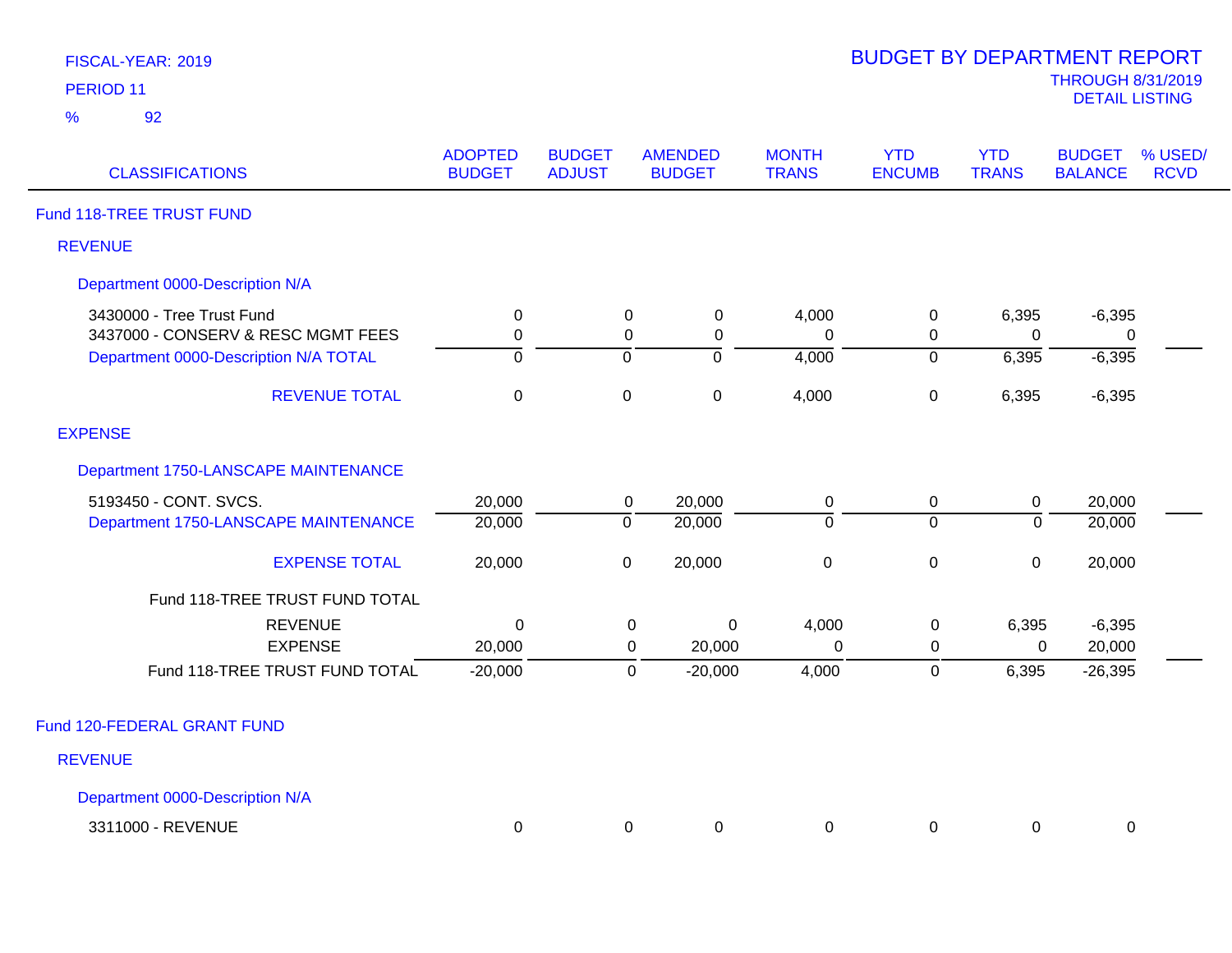| <b>CLASSIFICATIONS</b>                        | <b>ADOPTED</b><br><b>BUDGET</b> | <b>BUDGET</b><br><b>ADJUST</b> | <b>AMENDED</b><br><b>BUDGET</b> | <b>MONTH</b><br><b>TRANS</b> | <b>YTD</b><br><b>ENCUMB</b> | <b>YTD</b><br><b>TRANS</b> | <b>BUDGET</b><br><b>BALANCE</b> | % USED/<br><b>RCVD</b> |
|-----------------------------------------------|---------------------------------|--------------------------------|---------------------------------|------------------------------|-----------------------------|----------------------------|---------------------------------|------------------------|
| 3699201 - MISC. OTHERS                        | $\overline{0}$                  | $\overline{0}$                 | $\overline{0}$                  | $\overline{0}$               | $\overline{0}$              | $\overline{0}$             | $\overline{0}$                  |                        |
| 3699294 - PRIOR YEAR ENCUMBRANCES             | 0                               | 0                              | $\mathbf 0$                     | 0                            | $\pmb{0}$                   | 0                          |                                 |                        |
| Department 0000-Description N/A TOTAL         | $\Omega$                        | $\Omega$                       | $\Omega$                        | $\overline{0}$               | $\Omega$                    | $\Omega$                   |                                 |                        |
| Department 3301-CDBG MURRAY PARK POOL         |                                 |                                |                                 |                              |                             |                            |                                 |                        |
| 3311000 - REVENUE                             | 0                               | 0                              | 0                               | 0                            | 0                           | 0                          | 0                               |                        |
| Department 3301-CDBG MURRAY PARK POOL         | $\Omega$                        | $\overline{0}$                 | $\Omega$                        | $\Omega$                     | $\Omega$                    | $\Omega$                   |                                 |                        |
| Department 3302-CDBG STREET LIGHTING          |                                 |                                |                                 |                              |                             |                            |                                 |                        |
| 3311000 - REVENUE                             | 0                               | 0                              | 0                               | 0                            | 0                           | 0                          | 0                               |                        |
| Department 3302-CDBG STREET LIGHTING TOTAL    | $\overline{0}$                  | $\mathbf 0$                    | $\overline{0}$                  | $\Omega$                     | $\Omega$                    | $\Omega$                   | 0                               |                        |
| Department 3303-CDBG SW 66 ST IMPROV PHASE    |                                 |                                |                                 |                              |                             |                            |                                 |                        |
| 3311000 - REVENUE                             | $\pmb{0}$                       | $\pmb{0}$                      | 0                               | 0                            | $\mathbf 0$                 | 0                          | 0                               |                        |
| Department 3303-CDBG SW 66 ST IMPROV PHASE    | $\overline{0}$                  | $\overline{0}$                 | $\overline{0}$                  | $\overline{0}$               | $\overline{0}$              | $\Omega$                   | $\Omega$                        |                        |
| Department 3304-CDBG MARSHALL WILLIAMSON      |                                 |                                |                                 |                              |                             |                            |                                 |                        |
| 3311000 - REVENUE                             | 0                               | 0                              | 0                               | 0                            | 0                           | 0                          | 0                               |                        |
| Department 3304-CDBG MARSHALL WILLIAMSON      | $\Omega$                        | $\Omega$                       | $\Omega$                        | $\Omega$                     | $\Omega$                    | $\Omega$                   | $\Omega$                        |                        |
| Department 3305-CDBG MURRAY PARK FIELD        |                                 |                                |                                 |                              |                             |                            |                                 |                        |
| 3311000 - REVENUE                             | $\pmb{0}$                       | $\pmb{0}$                      | 0                               | 0                            | 0                           | 0                          | 0                               |                        |
| Department 3305-CDBG MURRAY PARK FIELD        | $\Omega$                        | $\Omega$                       | $\Omega$                        | $\Omega$                     | $\Omega$                    | $\Omega$                   |                                 |                        |
| Department 3306-CDBG SW 64 BIKE LANE & ST IMP |                                 |                                |                                 |                              |                             |                            |                                 |                        |
| 3311000 - REVENUE                             | 0                               | 294,916                        | 294,916                         | 0                            | 0                           | 0                          | 294,916                         |                        |
| Department 3306-CDBG SW 64 BIKE LANE & ST IMP | $\Omega$                        | 294,916                        | 294,916                         | 0                            | $\mathbf 0$                 | 0                          | 294,916                         |                        |

Department 3307-CDBG-AFTER SCHOOL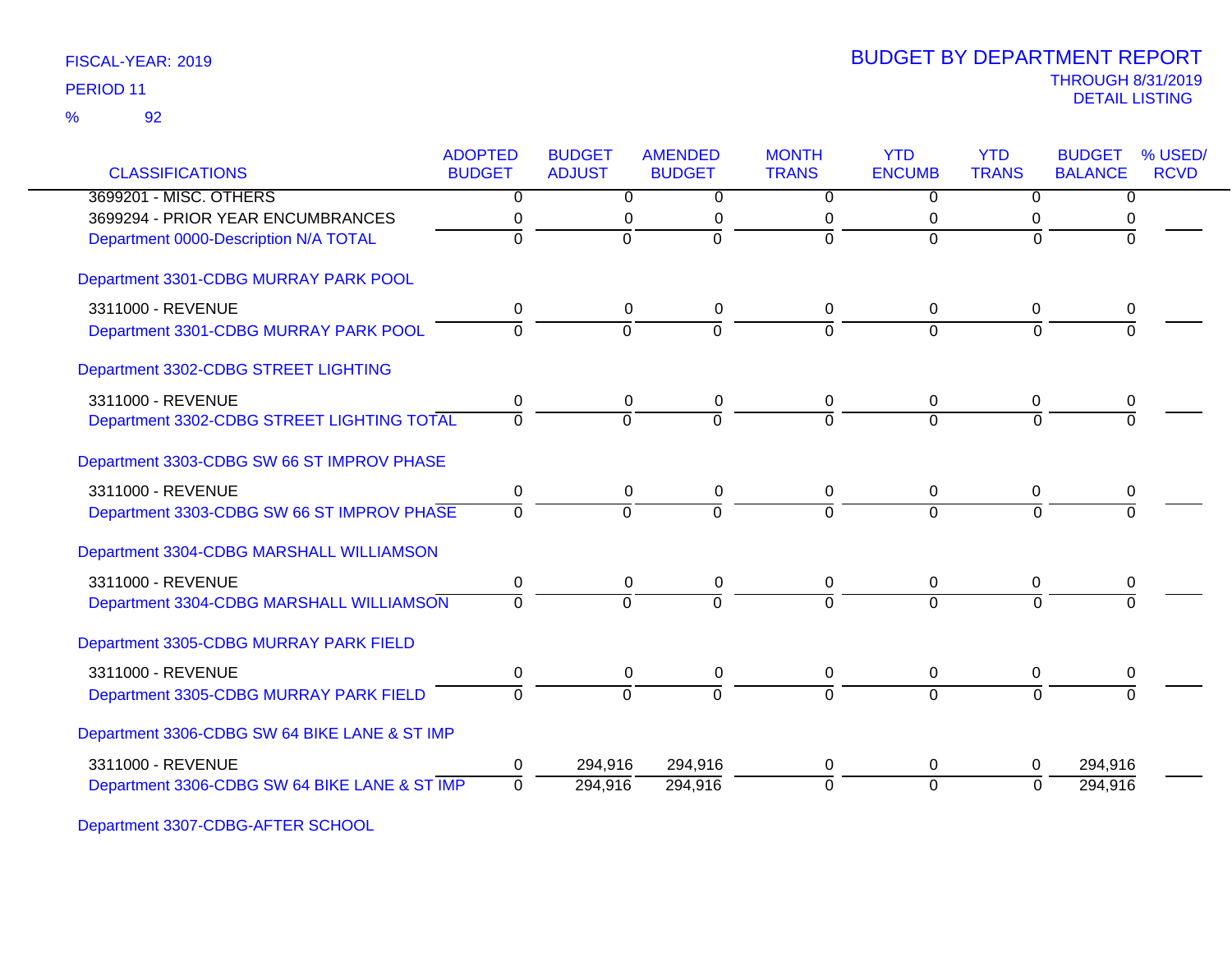| <b>CLASSIFICATIONS</b>                         | <b>ADOPTED</b><br><b>BUDGET</b> | <b>BUDGET</b><br><b>ADJUST</b> | <b>AMENDED</b><br><b>BUDGET</b> | <b>MONTH</b><br><b>TRANS</b> | <b>YTD</b><br><b>ENCUMB</b> | <b>YTD</b><br><b>TRANS</b> | <b>BUDGET</b><br><b>BALANCE</b> | % USED/<br><b>RCVD</b> |
|------------------------------------------------|---------------------------------|--------------------------------|---------------------------------|------------------------------|-----------------------------|----------------------------|---------------------------------|------------------------|
| 3311000 - REVENUE                              | 0                               | $\overline{0}$                 | 0                               | $\overline{0}$               | $\overline{0}$              | 0                          | 0                               |                        |
| Department 3307-CDBG-AFTER SCHOOL              | $\overline{0}$                  | $\overline{0}$                 | $\overline{0}$                  | $\overline{0}$               | $\overline{0}$              | $\mathbf 0$                | $\Omega$                        |                        |
| Department 3308-CDBG-TENNIS LESSONS            |                                 |                                |                                 |                              |                             |                            |                                 |                        |
| 3311000 - REVENUE                              | 0                               | 0                              | 0                               | 0                            | 0                           | 0                          | 0                               |                        |
| Department 3308-CDBG-TENNIS LESSONS TOTAL      | $\overline{0}$                  | $\overline{0}$                 | $\overline{0}$                  | $\overline{0}$               | $\Omega$                    | $\overline{0}$             | $\Omega$                        |                        |
| Department 3309-CDBG BREWER PARK               |                                 |                                |                                 |                              |                             |                            |                                 |                        |
| 3311000 - REVENUE                              | 0                               | 30,659                         | 30,659                          | 0                            | 0                           | 27,400                     | 3,259                           | 89                     |
| Department 3309-CDBG BREWER PARK               | $\overline{0}$                  | 30,659                         | 30,659                          | ō                            | $\overline{0}$              | 27,400                     | 3,259                           | 89                     |
| Department 3310-CDBG COMM CTR RENOVATION       |                                 |                                |                                 |                              |                             |                            |                                 |                        |
| 3311000 - REVENUE                              | 0                               | 220,846                        | 220,846                         | 0                            | 0                           | 0                          | 220,846                         |                        |
| Department 3310-CDBG COMM CTR RENOVATION       | $\overline{0}$                  | 220,846                        | 220,846                         | $\Omega$                     | $\overline{0}$              | $\mathbf{0}$               | 220,846                         |                        |
| Department 3311-CDBG-SENIOR MEALS PROGRAM      |                                 |                                |                                 |                              |                             |                            |                                 |                        |
| 3311000 - REVENUE                              | $\pmb{0}$                       | $\boldsymbol{0}$               | $\pmb{0}$                       | $\pmb{0}$                    | $\pmb{0}$                   | 0                          | 0                               |                        |
| Department 3311-CDBG-SENIOR MEALS PROGRAM      | $\overline{0}$                  | $\Omega$                       | $\overline{0}$                  | $\Omega$                     | $\Omega$                    | $\Omega$                   | $\Omega$                        |                        |
| Department 3312-CDBG-SENIOR MEALS PROGRAM      |                                 |                                |                                 |                              |                             |                            |                                 |                        |
| 3311000 - REVENUE                              | 0                               | 6,932                          | 6,932                           | $\mathbf 0$                  | $\mathbf 0$                 | 6,766                      | 166                             | 97                     |
| Department 3312-CDBG-SENIOR MEALS PROGRAM      | $\Omega$                        | 6,932                          | 6,932                           | $\Omega$                     | $\Omega$                    | 6,766                      | 166                             | $\overline{97}$        |
| Department 3313-CDBG-MARSHALL WILLIAMSON       |                                 |                                |                                 |                              |                             |                            |                                 |                        |
| 3311000 - REVENUE                              | $\mathbf 0$                     | 150,000                        | 150,000                         | $\mathbf 0$                  | $\pmb{0}$                   | 0                          | 150,000                         |                        |
| Department 3313-CDBG-MARSHALL WILLIAMSON       | $\overline{0}$                  | 150,000                        | 150,000                         | $\overline{0}$               | $\overline{0}$              | $\overline{0}$             | 150,000                         |                        |
| Department 3405-2013 JAG A-Form Interface Cont |                                 |                                |                                 |                              |                             |                            |                                 |                        |
| 3311000 - REVENUE                              | 0                               | $\mathbf 0$                    | 0                               | 0                            | $\mathbf 0$                 | $\mathbf 0$                | 0                               |                        |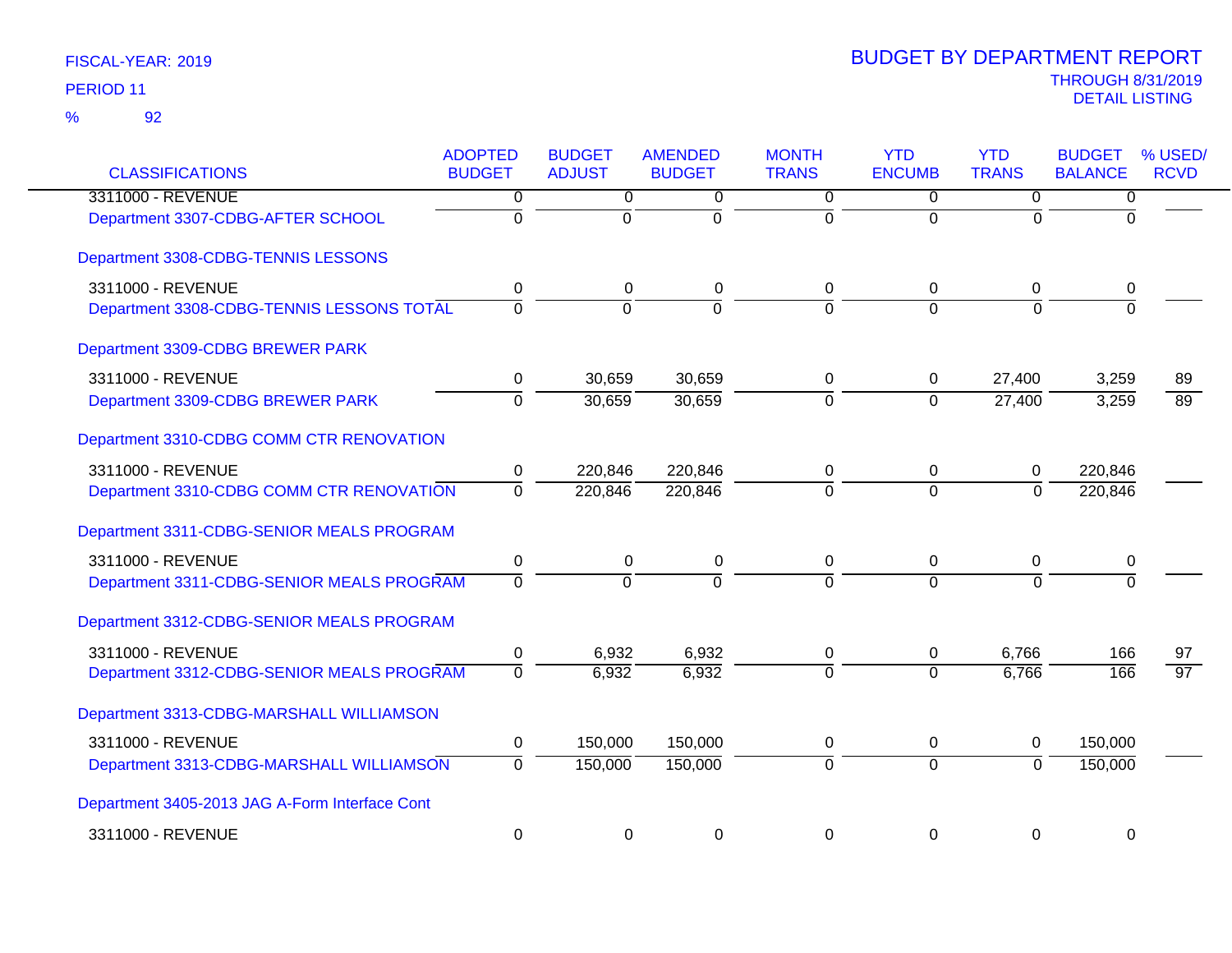92 %

| <b>CLASSIFICATIONS</b>                         | <b>ADOPTED</b><br><b>BUDGET</b> | <b>BUDGET</b><br><b>ADJUST</b> | <b>AMENDED</b><br><b>BUDGET</b> | <b>MONTH</b><br><b>TRANS</b> | <b>YTD</b><br><b>ENCUMB</b> | <b>YTD</b><br><b>TRANS</b> | <b>BUDGET</b><br><b>BALANCE</b> | % USED/<br><b>RCVD</b> |
|------------------------------------------------|---------------------------------|--------------------------------|---------------------------------|------------------------------|-----------------------------|----------------------------|---------------------------------|------------------------|
| Department 3405-2013 JAG A-Form Interface Cont | $\overline{0}$                  | $\overline{0}$                 | $\overline{0}$                  | $\overline{0}$               | $\overline{0}$              | $\overline{0}$             | $\overline{0}$                  |                        |
| Department 3406-BYRNE-JAG 2013                 |                                 |                                |                                 |                              |                             |                            |                                 |                        |
| 3311000 - REVENUE                              | 0                               | 0                              | $\pmb{0}$                       | 0                            | 0                           | 0                          | 0                               |                        |
| Department 3406-BYRNE-JAG 2013 TOTAL           | $\overline{0}$                  | $\overline{0}$                 | $\overline{0}$                  | $\overline{0}$               | $\overline{0}$              | $\overline{0}$             | $\Omega$                        |                        |
| Department 3407-BYRNE-JAG VEH BURGLARY         |                                 |                                |                                 |                              |                             |                            |                                 |                        |
| 3311000 - REVENUE                              | 0                               | 0                              | 0                               | 0                            | 0                           | 0                          | 0                               |                        |
| Department 3407-BYRNE-JAG VEH BURGLARY 2013    | $\overline{0}$                  | $\overline{0}$                 | 0                               | $\overline{0}$               | $\Omega$                    | $\overline{0}$             | $\overline{0}$                  |                        |
| Department 3408-BYRNE-JAG 2014                 |                                 |                                |                                 |                              |                             |                            |                                 |                        |
| 3311000 - REVENUE                              | 0                               | 0                              | 0                               | 0                            | 0                           | 0                          | 0                               |                        |
| Department 3408-BYRNE-JAG 2014 TOTAL           | $\overline{0}$                  | $\overline{0}$                 | $\overline{0}$                  | $\overline{0}$               | $\overline{0}$              | $\overline{0}$             | $\overline{0}$                  |                        |
| Department 3409-BYRNE-JAG 2014                 |                                 |                                |                                 |                              |                             |                            |                                 |                        |
| 3311000 - REVENUE                              | 0                               | 0                              | 0                               | 0                            | 0                           | 0                          | 0                               |                        |
| Department 3409-BYRNE-JAG 2014 TOTAL           | $\overline{0}$                  | $\overline{0}$                 | ក                               | $\overline{0}$               | $\overline{0}$              | $\overline{0}$             | $\overline{0}$                  |                        |
| Department 3410-BYRNE-JAG FY15                 |                                 |                                |                                 |                              |                             |                            |                                 |                        |
| 3311000 - REVENUE                              | 0                               | 0                              | 0                               | 0                            | 0                           | $\mathbf 0$                | 0                               |                        |
| Department 3410-BYRNE-JAG FY15 TOTAL           | $\overline{0}$                  | $\overline{0}$                 | $\overline{0}$                  | $\overline{0}$               | $\overline{0}$              | $\overline{0}$             | $\overline{0}$                  |                        |
| Department 3411-BYRNE-JAG FY15-2               |                                 |                                |                                 |                              |                             |                            |                                 |                        |
| 3311000 - REVENUE                              | 0                               | 0                              | 0                               | 0                            | 0                           | 0                          | 0                               |                        |
| Department 3411-BYRNE-JAG FY15-2 TOTAL         | $\Omega$                        | $\overline{0}$                 | $\overline{0}$                  | $\overline{0}$               | $\overline{0}$              | $\overline{0}$             | $\overline{0}$                  |                        |
| Department 3412-BYRNE-JAG FY16 2 TABLETS       |                                 |                                |                                 |                              |                             |                            |                                 |                        |
| 3311000 - REVENUE                              | $\mathbf 0$                     | $\mathbf 0$                    | $\mathbf 0$                     | $\mathbf 0$                  | $\mathbf 0$                 | $\mathbf 0$                | $\mathbf 0$                     |                        |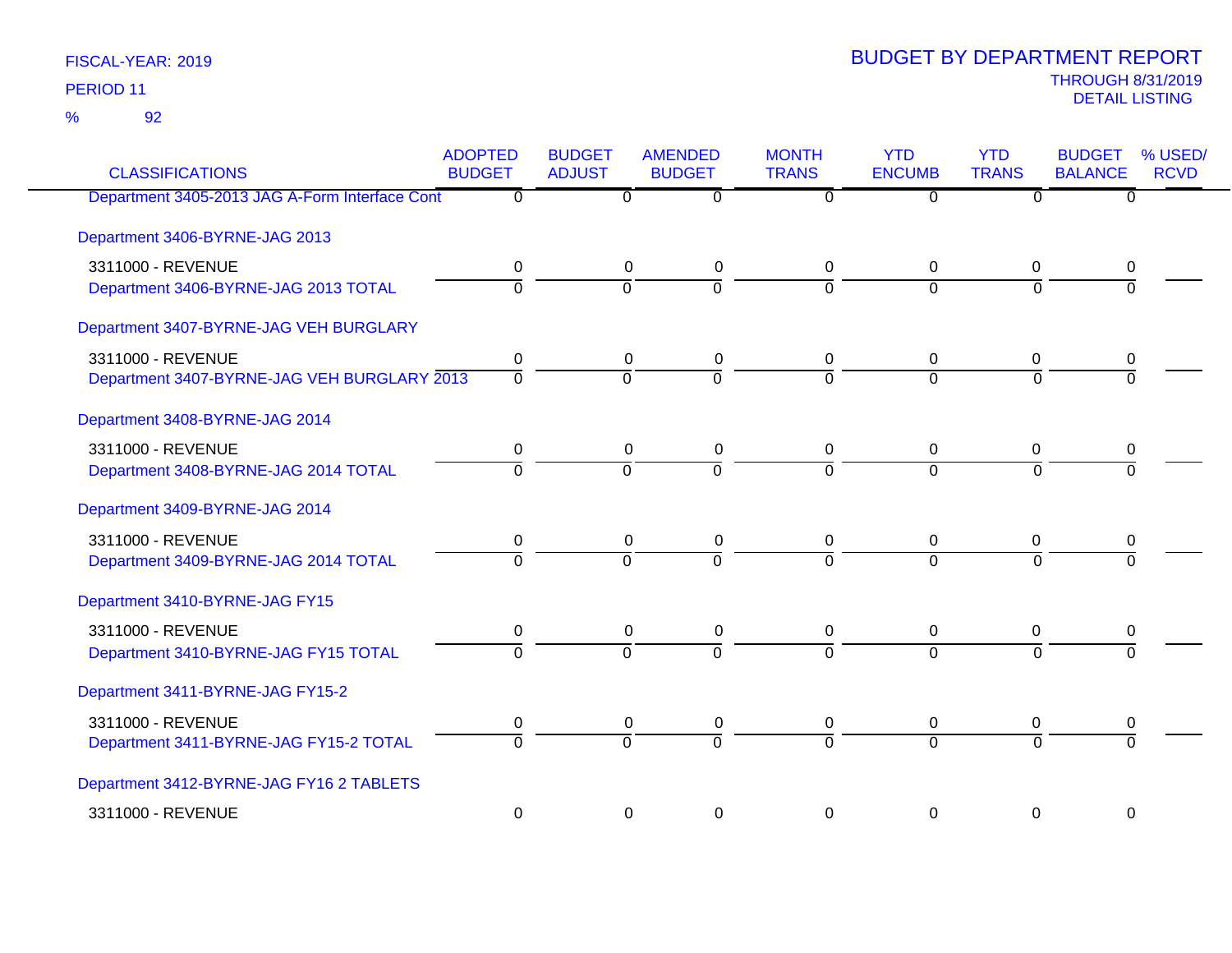92 %

| <b>CLASSIFICATIONS</b>                     | <b>ADOPTED</b> | <b>BUDGET</b>  | <b>AMENDED</b>            | <b>MONTH</b>              | <b>YTD</b>     | <b>YTD</b>     | <b>BUDGET</b>  | % USED/     |
|--------------------------------------------|----------------|----------------|---------------------------|---------------------------|----------------|----------------|----------------|-------------|
|                                            | <b>BUDGET</b>  | <b>ADJUST</b>  | <b>BUDGET</b>             | <b>TRANS</b>              | <b>ENCUMB</b>  | <b>TRANS</b>   | <b>BALANCE</b> | <b>RCVD</b> |
| Department 3412-BYRNE-JAG FY16 2 TABLETS   | $\overline{0}$ | $\overline{0}$ | $\overline{\mathfrak{o}}$ | $\overline{\mathfrak{o}}$ | $\overline{0}$ | ᠊ᠦ             | $\overline{0}$ |             |
| Department 3413-BYRNE-JAG FY16             |                |                |                           |                           |                |                |                |             |
| 3311000 - REVENUE                          | 0              | 0              | $\mathbf 0$               | 0                         | $\mathbf 0$    | 0              | 0              |             |
| Department 3413-BYRNE-JAG FY16 TOTAL       | $\overline{0}$ | $\overline{0}$ | $\overline{0}$            | $\Omega$                  | $\Omega$       | $\Omega$       | $\overline{0}$ |             |
| Department 3414-BYRNE JAG-FY17             |                |                |                           |                           |                |                |                |             |
| 3311000 - REVENUE                          | 0              | $\mathbf 0$    | $\pmb{0}$                 | 0                         | 0              | $\mathbf 0$    | 0              |             |
| Department 3414-BYRNE JAG-FY17 TOTAL       | $\Omega$       | $\Omega$       | $\overline{0}$            | $\Omega$                  | $\Omega$       | $\Omega$       | $\Omega$       |             |
| Department 3415-BYRNE JAG- FY17            |                |                |                           |                           |                |                |                |             |
| 3311000 - REVENUE                          | 0              | $\mathbf 0$    | $\mathbf 0$               | 0                         | 0              | $\mathbf 0$    | 0              |             |
| Department 3415-BYRNE JAG- FY17 TOTAL      | $\overline{0}$ | $\overline{0}$ | $\overline{0}$            | $\overline{0}$            | $\Omega$       | $\overline{0}$ | $\overline{0}$ |             |
| Department 5001-POLICE VESTS GRANT FY11    |                |                |                           |                           |                |                |                |             |
| 3311000 - REVENUE                          | $\mathbf 0$    | 0              | 0                         | 0                         | 0              | 0              | 0              |             |
| Department 5001-POLICE VESTS GRANT FY11    | $\overline{0}$ | $\overline{0}$ | $\overline{0}$            | $\Omega$                  | $\overline{0}$ | $\overline{0}$ | $\overline{0}$ |             |
| Department 5002-POLICE VESTS GRANT FY12    |                |                |                           |                           |                |                |                |             |
| 3311000 - REVENUE                          | $\pmb{0}$      | $\pmb{0}$      | $\pmb{0}$                 | $\overline{0}$            | 0              | 0              | 0              |             |
| Department 5002-POLICE VESTS GRANT FY12    | $\Omega$       | $\overline{0}$ | $\Omega$                  | $\Omega$                  | $\overline{0}$ | $\Omega$       | $\Omega$       |             |
| Department 5003-BVP-POLICE VEST GRANT FY17 |                |                |                           |                           |                |                |                |             |
| 3311000 - REVENUE                          | 0              | 0              | 0                         | 0                         | 0              | 0              | 0              |             |
| Department 5003-BVP-POLICE VEST GRANT FY17 | $\overline{0}$ | $\overline{0}$ | $\overline{0}$            | $\overline{0}$            | $\overline{0}$ | $\overline{0}$ | $\overline{0}$ |             |
| Department 6000-SFLHIDTA-FY12              |                |                |                           |                           |                |                |                |             |
| 3311000 - REVENUE                          | 0              | $\Omega$       | $\Omega$                  | $\Omega$                  | 0              | 0              | $\Omega$       |             |
| 3811000 - CONTRIB. FROM OTHER FUNDS        | 0              | 0              | $\Omega$                  | $\Omega$                  | $\Omega$       | $\Omega$       | $\Omega$       |             |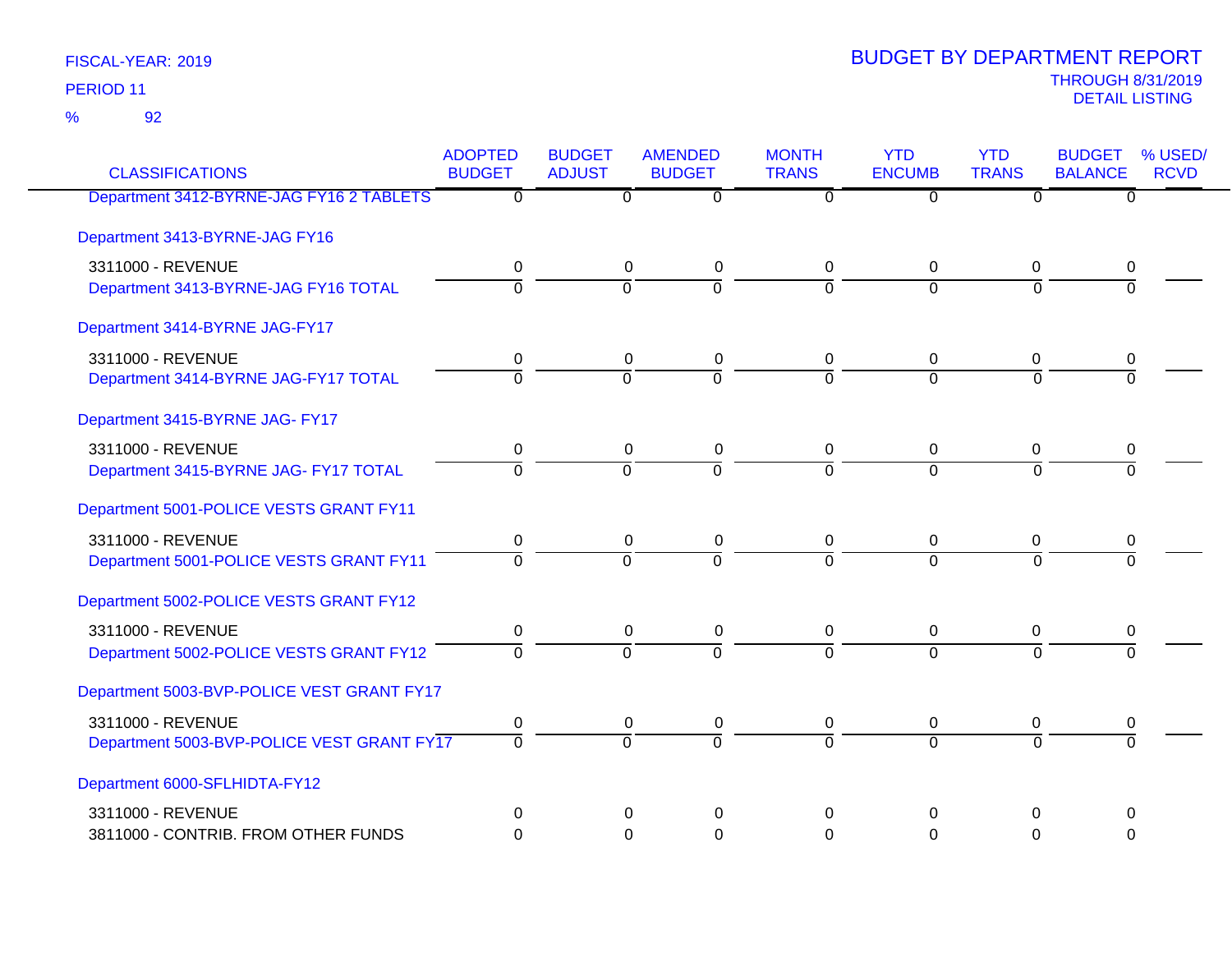92 %

| <b>CLASSIFICATIONS</b>                     | <b>ADOPTED</b><br><b>BUDGET</b> | <b>BUDGET</b><br><b>ADJUST</b> | <b>AMENDED</b><br><b>BUDGET</b> | <b>MONTH</b><br><b>TRANS</b> | <b>YTD</b><br><b>ENCUMB</b> | <b>YTD</b><br><b>TRANS</b> | <b>BUDGET</b><br><b>BALANCE</b> | % USED/<br><b>RCVD</b> |
|--------------------------------------------|---------------------------------|--------------------------------|---------------------------------|------------------------------|-----------------------------|----------------------------|---------------------------------|------------------------|
| Department 6000-SFLHIDTA-FY12 TOTAL        | $\overline{0}$                  | 0                              | $\overline{0}$                  | $\overline{0}$               | $\overline{0}$              | $\Omega$                   | $\overline{0}$                  |                        |
| Department 6001-SFLHIDTA-FY13MAY-SEP       |                                 |                                |                                 |                              |                             |                            |                                 |                        |
| 3311000 - REVENUE                          | $\mathbf 0$                     | 0                              | $\Omega$                        | 0                            | 0                           | 0                          | 0                               |                        |
| 3811000 - CONTRIB. FROM OTHER FUNDS        | $\Omega$                        | $\mathbf 0$                    | $\Omega$                        | 0                            | $\Omega$                    | $\mathbf{0}$               | 0                               |                        |
| Department 6001-SFLHIDTA-FY13MAY-SEP TOTAL | $\Omega$                        | $\Omega$                       | $\Omega$                        | $\Omega$                     | $\Omega$                    | $\Omega$                   | $\Omega$                        |                        |
| <b>REVENUE TOTAL</b>                       | 0                               | 703,353                        | 703,353                         | $\Omega$                     | $\Omega$                    | 34,166                     | 669,187                         | 4                      |
| <b>EXPENSE</b>                             |                                 |                                |                                 |                              |                             |                            |                                 |                        |
| Department 3301-CDBG MURRAY PARK POOL      |                                 |                                |                                 |                              |                             |                            |                                 |                        |
| 5726550 - CONSTRUCTION                     | 0                               | 0                              | $\mathbf 0$                     | 0                            | $\mathbf 0$                 | $\mathbf 0$                | 0                               |                        |
| Department 3301-CDBG MURRAY PARK POOL      | $\Omega$                        | $\Omega$                       |                                 | $\Omega$                     | $\Omega$                    | $\Omega$                   | $\Omega$                        |                        |
| Department 3302-CDBG STREET LIGHTING       |                                 |                                |                                 |                              |                             |                            |                                 |                        |
| 5416550 - CONSTRUCTION                     | 0                               | 0                              | 0                               | 0                            | $\Omega$                    | $\mathbf 0$                | 0                               |                        |
| Department 3302-CDBG STREET LIGHTING TOTAL | 0                               | $\Omega$                       | $\Omega$                        | $\overline{0}$               | $\Omega$                    | $\Omega$                   | $\Omega$                        |                        |
| Department 3303-CDBG SW 66 ST IMPROV PHASE |                                 |                                |                                 |                              |                             |                            |                                 |                        |
| 5411210 - REGULAR                          | $\Omega$                        | 0                              | $\Omega$                        | 0                            | $\Omega$                    | 0                          | <sup>0</sup>                    |                        |
| 5413450 - CONTRACTUAL SERVICES             | 0                               | $\mathbf 0$                    | $\Omega$                        | 0                            | $\Omega$                    | $\mathbf{0}$               | $\Omega$                        |                        |
| 5416440 - CAPITAL IMPROVEMENTS             | 0                               | 0                              | 0                               | 0                            | $\Omega$                    | 0                          | 0                               |                        |
| Department 3303-CDBG SW 66 ST IMPROV PHASE | $\Omega$                        | $\Omega$                       | 0                               | $\Omega$                     | $\Omega$                    | $\Omega$                   | $\overline{0}$                  |                        |
| Department 3304-CDBG MARSHALL WILLIAMSON   |                                 |                                |                                 |                              |                             |                            |                                 |                        |
| 5726550 - CONSTRUCTION                     | 0                               | 0                              | 0                               | 0                            | $\mathbf 0$                 | 0                          | 0                               |                        |
| Department 3304-CDBG MARSHALL WILLIAMSON   | $\Omega$                        | $\Omega$                       | $\Omega$                        | $\Omega$                     | $\Omega$                    | $\Omega$                   | $\Omega$                        |                        |

Department 3305-CDBG MURRAY PARK FIELD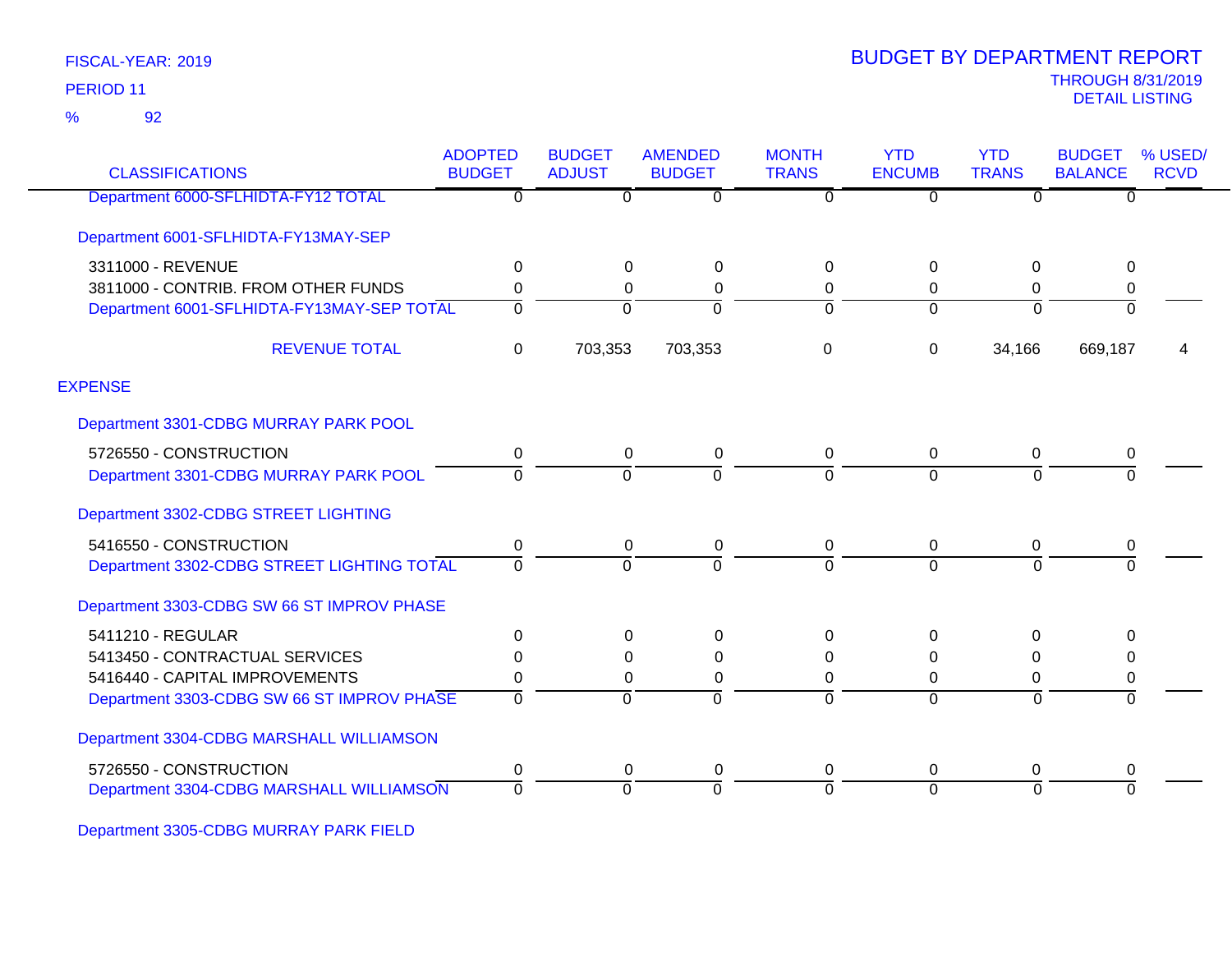| <b>CLASSIFICATIONS</b>                        | <b>ADOPTED</b><br><b>BUDGET</b> | <b>BUDGET</b><br><b>ADJUST</b> | <b>AMENDED</b><br><b>BUDGET</b> | <b>MONTH</b><br><b>TRANS</b> | <b>YTD</b><br><b>ENCUMB</b> | <b>YTD</b><br><b>TRANS</b> | <b>BUDGET</b><br><b>BALANCE</b> | % USED/<br><b>RCVD</b> |
|-----------------------------------------------|---------------------------------|--------------------------------|---------------------------------|------------------------------|-----------------------------|----------------------------|---------------------------------|------------------------|
| 5726302 - IMPROVEMENT OTHER THAN BLDG         | 0                               | 0                              | 0                               | 0                            | 0                           | 0                          | $\overline{0}$                  |                        |
| Department 3305-CDBG MURRAY PARK FIELD        | $\mathbf 0$                     | $\mathbf{0}$                   | $\Omega$                        | $\Omega$                     | $\Omega$                    | $\Omega$                   | $\Omega$                        |                        |
| Department 3306-CDBG SW 64 BIKE LANE & ST IMP |                                 |                                |                                 |                              |                             |                            |                                 |                        |
| 5413120 - PROFESSIONAL SERVS-ST BEA           | 0                               | $\Omega$                       | $\Omega$                        | $\Omega$                     | 0                           | 0                          | $\Omega$                        |                        |
| 5413450 - CONTRACTUAL SERVICES                | $\Omega$                        | 1,000                          | 1,000                           | $\Omega$                     | $\Omega$                    | 0                          | 1,000                           |                        |
| 5416450 - SUNSET DR & ST LIGHTING             | 0                               | 293,916                        | 293,916                         | 0                            | 0                           | $\Omega$                   | 293,916                         |                        |
| Department 3306-CDBG SW 64 BIKE LANE & ST IMP | $\mathbf 0$                     | 294,916                        | 294,916                         | $\Omega$                     | $\Omega$                    | $\Omega$                   | 294,916                         |                        |
| Department 3307-CDBG-AFTER SCHOOL             |                                 |                                |                                 |                              |                             |                            |                                 |                        |
| 5725210 - SUPPLIES                            | 0                               | 0                              | 0                               | 0                            | 0                           | 0                          | 0                               |                        |
| Department 3307-CDBG-AFTER SCHOOL             | $\overline{0}$                  | $\overline{0}$                 | $\overline{0}$                  | $\overline{0}$               | $\overline{0}$              | $\overline{0}$             | $\overline{0}$                  |                        |
| Department 3308-CDBG-TENNIS LESSONS           |                                 |                                |                                 |                              |                             |                            |                                 |                        |
| 5721210 - FULL-TIME                           | 0                               | 0                              | 0                               | $\Omega$                     | 0                           | 0                          | $\Omega$                        |                        |
| 5722110 - F.I.C.A.                            | 0                               | $\Omega$                       | $\Omega$                        | $\Omega$                     | $\Omega$                    | $\Omega$                   | $\Omega$                        |                        |
| 5725205 - COMPUTER EQUIPMENT                  | 0                               | 0                              | $\pmb{0}$                       | 0                            | 0                           | 0                          | 0                               |                        |
| Department 3308-CDBG-TENNIS LESSONS TOTAL     | $\overline{0}$                  | $\Omega$                       | $\overline{0}$                  | $\Omega$                     | $\Omega$                    | $\Omega$                   | $\overline{0}$                  |                        |
| Department 3309-CDBG BREWER PARK              |                                 |                                |                                 |                              |                             |                            |                                 |                        |
| 5726302 - IMPROVEMENT OTHER THAN BLDG         | $\mathbf 0$                     | 30,659                         | 30,659                          | 0                            | $\mathbf 0$                 | 27,400                     | 3,259                           | 89                     |
| Department 3309-CDBG BREWER PARK              | $\overline{0}$                  | 30,659                         | 30,659                          | $\Omega$                     | $\Omega$                    | 27,400                     | 3,259                           | 89                     |
| Department 3310-CDBG COMM CTR RENOVATION      |                                 |                                |                                 |                              |                             |                            |                                 |                        |
| 5726550 - CONSTRUCTION                        | $\mathbf 0$                     | 220,846                        | 220,846                         | 818                          | 176,428                     | 220,792                    | 54                              | 99                     |
| Department 3310-CDBG COMM CTR RENOVATION      | $\overline{0}$                  | 220,846                        | 220,846                         | 818                          | 176,428                     | 220,792                    | $\overline{54}$                 | $\overline{99}$        |
| Department 3311-CDBG-SENIOR MEALS PROGRAM     |                                 |                                |                                 |                              |                             |                            |                                 |                        |
| 5721210 - FULL-TIME                           | 0                               | 0                              | 0                               | 0                            | 0                           | 0                          | 0                               |                        |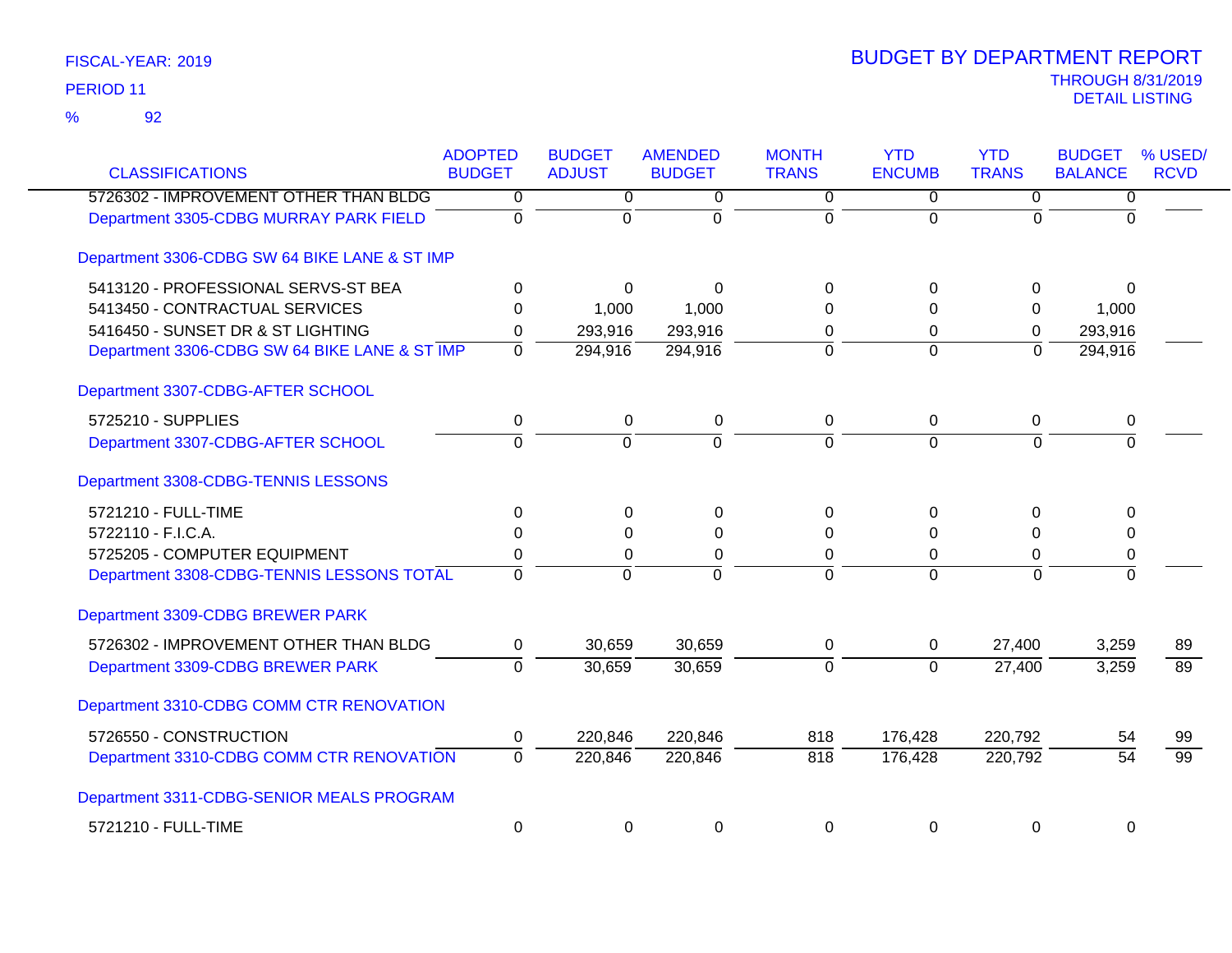| <b>CLASSIFICATIONS</b>                         | <b>ADOPTED</b><br><b>BUDGET</b> | <b>BUDGET</b><br><b>ADJUST</b> | <b>AMENDED</b><br><b>BUDGET</b> | <b>MONTH</b><br><b>TRANS</b> | <b>YTD</b><br><b>ENCUMB</b> | <b>YTD</b><br><b>TRANS</b> | <b>BUDGET</b><br><b>BALANCE</b> | % USED/<br><b>RCVD</b> |
|------------------------------------------------|---------------------------------|--------------------------------|---------------------------------|------------------------------|-----------------------------|----------------------------|---------------------------------|------------------------|
| 5723450 - CONTRACTUAL                          | 0                               | $\overline{0}$                 | 0                               | $\overline{0}$               | 0                           | $\overline{0}$             | $\overline{0}$                  |                        |
| Department 3311-CDBG-SENIOR MEALS PROGRAM      | $\overline{0}$                  | $\overline{0}$                 | $\overline{0}$                  | $\mathbf 0$                  | $\overline{0}$              | 0                          | $\overline{0}$                  |                        |
| Department 3312-CDBG-SENIOR MEALS PROGRAM      |                                 |                                |                                 |                              |                             |                            |                                 |                        |
| 5723450 - CONTRACTUAL                          | 0                               | 6,932                          | 6,932                           | 0                            | 0                           | 6,766                      | 166                             | 97                     |
| Department 3312-CDBG-SENIOR MEALS PROGRAM      | $\overline{0}$                  | 6,932                          | 6,932                           | $\overline{0}$               | $\Omega$                    | 6,766                      | 166                             | $\overline{97}$        |
| Department 3313-CDBG-MARSHALL WILLIAMSON       |                                 |                                |                                 |                              |                             |                            |                                 |                        |
| 5726550 - CONSTRUCTION                         | $\mathbf 0$                     | 150,000                        | 150,000                         | 0                            | $\mathbf 0$                 | $\mathbf 0$                | 150,000                         |                        |
| Department 3313-CDBG-MARSHALL WILLIAMSON       | $\overline{0}$                  | 150,000                        | 150,000                         | $\overline{0}$               | $\overline{0}$              | $\mathbf 0$                | 150,000                         |                        |
| Department 3405-2013 JAG A-Form Interface Cont |                                 |                                |                                 |                              |                             |                            |                                 |                        |
| 5214634 - MAINTENANCE-INTERNET SFTW            | 0                               | $\mathbf 0$                    | $\pmb{0}$                       | 0                            | $\mathbf 0$                 | $\mathbf 0$                | 0                               |                        |
| Department 3405-2013 JAG A-Form Interface Cont | $\Omega$                        | $\Omega$                       | $\Omega$                        | $\Omega$                     | $\Omega$                    | $\Omega$                   | $\Omega$                        |                        |
| Department 3406-BYRNE-JAG 2013                 |                                 |                                |                                 |                              |                             |                            |                                 |                        |
| 5215205 - COMPUTER SUPPLIES                    | $\mathbf 0$                     | $\boldsymbol{0}$               | $\pmb{0}$                       | 0                            | 0                           | $\mathbf 0$                | 0                               |                        |
| Department 3406-BYRNE-JAG 2013 TOTAL           | $\Omega$                        | $\Omega$                       | $\overline{0}$                  | $\overline{0}$               | $\Omega$                    | $\Omega$                   | $\Omega$                        |                        |
| Department 3407-BYRNE-JAG VEH BURGLARY         |                                 |                                |                                 |                              |                             |                            |                                 |                        |
| 5215205 - COMPUTER SUPPLIES                    | $\mathbf 0$                     | 0                              | 0                               | 0                            | 0                           | 0                          | 0                               |                        |
| Department 3407-BYRNE-JAG VEH BURGLARY 2013    | $\Omega$                        | $\Omega$                       | $\overline{0}$                  | $\Omega$                     | $\Omega$                    | $\Omega$                   | $\Omega$                        |                        |
| Department 3408-BYRNE-JAG 2014                 |                                 |                                |                                 |                              |                             |                            |                                 |                        |
| 5215205 - COMPUTER SUPPLIES                    | $\mathbf 0$                     | $\mathbf 0$                    | $\pmb{0}$                       | 0                            | $\mathbf 0$                 | 0                          | 0                               |                        |
| Department 3408-BYRNE-JAG 2014 TOTAL           | $\Omega$                        | $\overline{0}$                 | $\overline{0}$                  | $\overline{0}$               | $\Omega$                    | $\Omega$                   | $\Omega$                        |                        |
| Department 3409-BYRNE-JAG 2014                 |                                 |                                |                                 |                              |                             |                            |                                 |                        |
| 5215205 - COMPUTER SUPPLIES                    | 0                               | 0                              | $\mathbf 0$                     | $\mathbf 0$                  | $\overline{0}$              | $\mathbf 0$                | $\mathbf 0$                     |                        |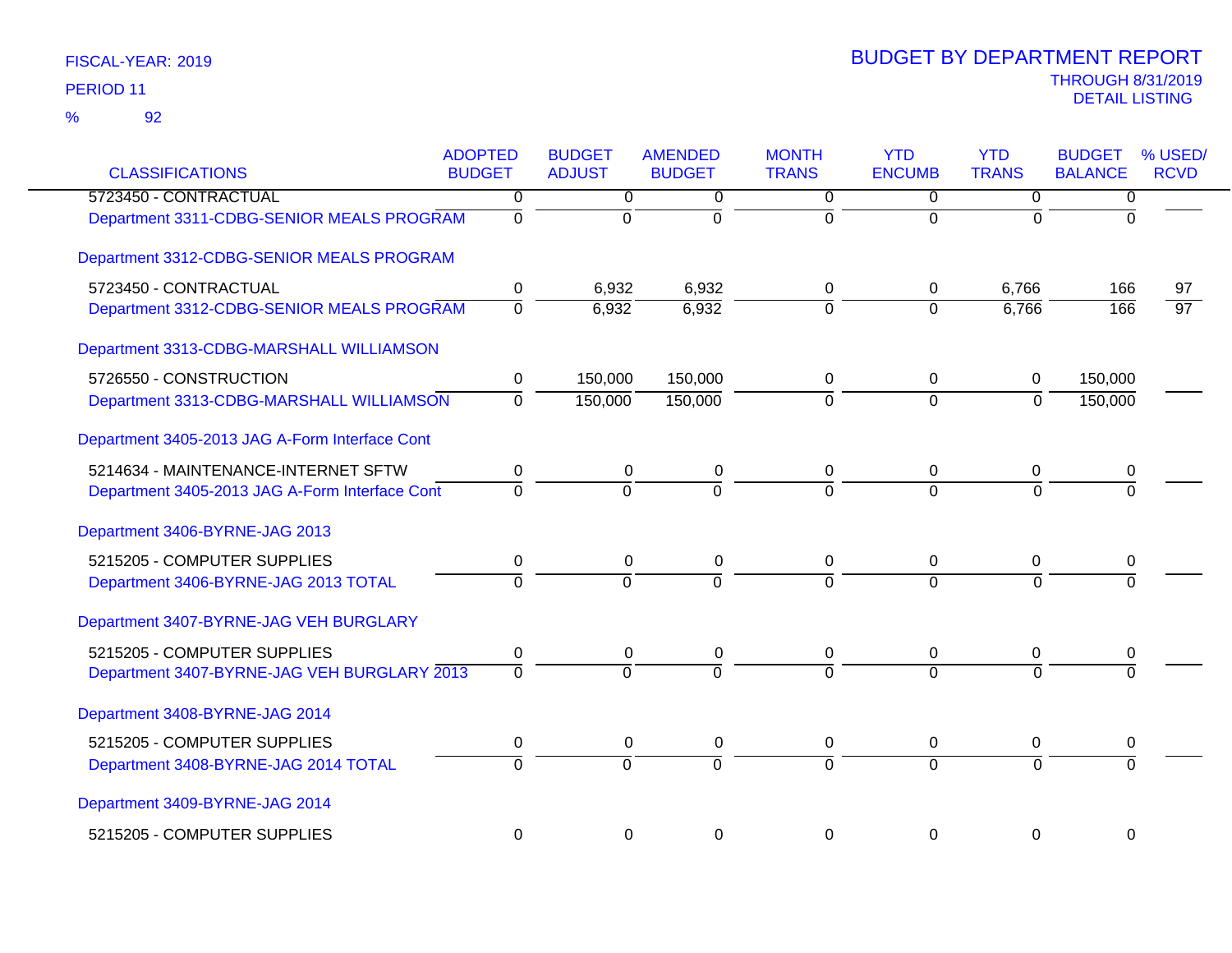92 %

| <b>CLASSIFICATIONS</b>                   | <b>ADOPTED</b><br><b>BUDGET</b> | <b>BUDGET</b><br><b>ADJUST</b> | <b>AMENDED</b><br><b>BUDGET</b> | <b>MONTH</b><br><b>TRANS</b> | <b>YTD</b><br><b>ENCUMB</b> | <b>YTD</b><br><b>TRANS</b> | <b>BUDGET</b><br><b>BALANCE</b> | % USED/<br><b>RCVD</b> |
|------------------------------------------|---------------------------------|--------------------------------|---------------------------------|------------------------------|-----------------------------|----------------------------|---------------------------------|------------------------|
| Department 3409-BYRNE-JAG 2014 TOTAL     | $\overline{0}$                  | $\overline{0}$                 | $\overline{0}$                  | $\overline{0}$               | $\overline{0}$              | $\overline{0}$             | $\overline{0}$                  |                        |
| Department 3410-BYRNE-JAG FY15           |                                 |                                |                                 |                              |                             |                            |                                 |                        |
| 5215205 - COMPUTER SUPPLIES              | 0                               | 0                              | $\pmb{0}$                       | 0                            | 0                           | 0                          | 0                               |                        |
| Department 3410-BYRNE-JAG FY15 TOTAL     | $\overline{0}$                  | $\overline{0}$                 | $\overline{0}$                  | $\Omega$                     | $\overline{0}$              | $\Omega$                   | $\Omega$                        |                        |
| Department 3411-BYRNE-JAG FY15-2         |                                 |                                |                                 |                              |                             |                            |                                 |                        |
| 5215205 - COMPUTER SUPPLIES              | 0                               | $\pmb{0}$                      | $\pmb{0}$                       | $\mathbf 0$                  | 0                           | 0                          | 0                               |                        |
| Department 3411-BYRNE-JAG FY15-2 TOTAL   | $\mathbf{0}$                    | $\overline{0}$                 | $\overline{0}$                  | $\Omega$                     | $\Omega$                    | $\Omega$                   | $\Omega$                        |                        |
| Department 3412-BYRNE-JAG FY16 2 TABLETS |                                 |                                |                                 |                              |                             |                            |                                 |                        |
| 5215205 - COMPUTER SUPPLIES              | 0                               | 0                              | $\mathbf 0$                     | $\mathbf 0$                  | 0                           | 0                          | 0                               |                        |
| Department 3412-BYRNE-JAG FY16 2 TABLETS | $\overline{0}$                  | ō                              | $\overline{0}$                  | $\overline{0}$               | $\overline{0}$              | $\overline{0}$             | $\Omega$                        |                        |
| Department 3413-BYRNE-JAG FY16           |                                 |                                |                                 |                              |                             |                            |                                 |                        |
| 5215205 - COMPUTER SUPPLIES              | 0                               | 0                              | 0                               | 0                            | 0                           | 0                          | 0                               |                        |
| Department 3413-BYRNE-JAG FY16 TOTAL     | $\overline{0}$                  | $\overline{0}$                 | $\overline{0}$                  | $\Omega$                     | $\Omega$                    | $\Omega$                   |                                 |                        |
| Department 3414-BYRNE JAG-FY17           |                                 |                                |                                 |                              |                             |                            |                                 |                        |
| 5215205 - COMPUTER SUPPLIES              | 0                               | 0                              | $\pmb{0}$                       | $\mathbf 0$                  | 0                           | 0                          | 0                               |                        |
| Department 3414-BYRNE JAG-FY17 TOTAL     | $\overline{0}$                  | $\overline{0}$                 | $\overline{0}$                  | $\overline{0}$               | $\Omega$                    | $\overline{0}$             | $\Omega$                        |                        |
| Department 3415-BYRNE JAG- FY17          |                                 |                                |                                 |                              |                             |                            |                                 |                        |
| 5215205 - COMPUTER SUPPLIES              | 0                               | 0                              | 0                               | $\mathbf 0$                  | 0                           | 0                          | 0                               |                        |
| Department 3415-BYRNE JAG- FY17 TOTAL    | $\overline{0}$                  | $\Omega$                       | $\overline{0}$                  | $\Omega$                     | $\Omega$                    | $\Omega$                   | $\Omega$                        |                        |
| Department 5001-POLICE VESTS GRANT FY11  |                                 |                                |                                 |                              |                             |                            |                                 |                        |
| 5215220 - UNIFORMS                       | 0                               | $\Omega$                       | 0                               | $\Omega$                     | $\overline{0}$              | $\mathbf 0$                | $\mathbf 0$                     |                        |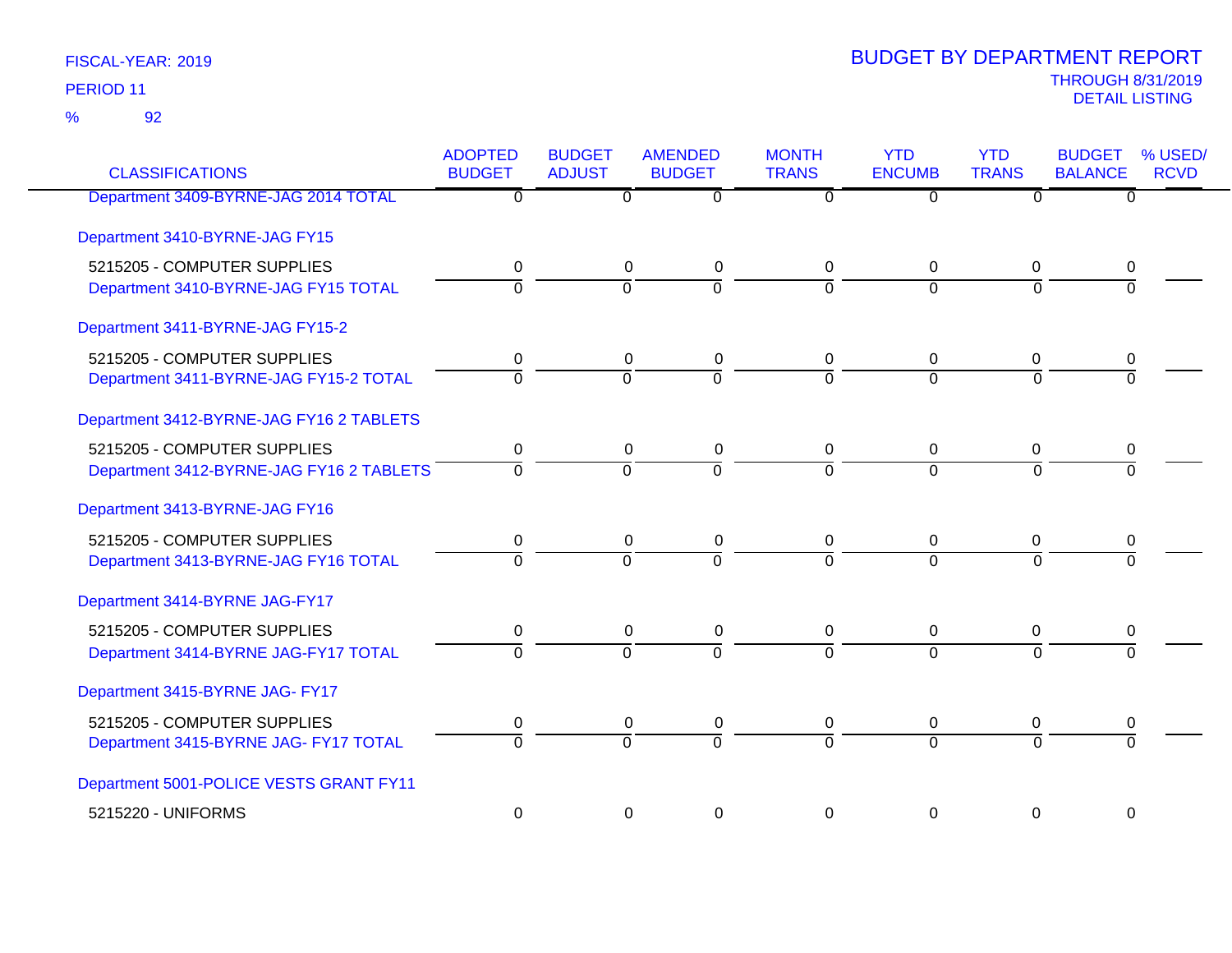92 %

| <b>CLASSIFICATIONS</b>                     | <b>ADOPTED</b><br><b>BUDGET</b> | <b>BUDGET</b><br><b>ADJUST</b> | <b>AMENDED</b><br><b>BUDGET</b> | <b>MONTH</b><br><b>TRANS</b> | <b>YTD</b><br><b>ENCUMB</b> | <b>YTD</b><br><b>TRANS</b> | <b>BUDGET</b><br><b>BALANCE</b> | % USED/<br><b>RCVD</b> |
|--------------------------------------------|---------------------------------|--------------------------------|---------------------------------|------------------------------|-----------------------------|----------------------------|---------------------------------|------------------------|
| Department 5001-POLICE VESTS GRANT FY11    | $\overline{0}$                  | $\overline{0}$                 | $\overline{0}$                  | $\overline{0}$               | $\overline{0}$              | $\overline{0}$             | $\overline{0}$                  |                        |
| Department 5002-POLICE VESTS GRANT FY12    |                                 |                                |                                 |                              |                             |                            |                                 |                        |
| 5215220 - UNIFORMS                         | 0                               | 0                              | 0                               | 0                            | 0                           | 0                          | 0                               |                        |
| Department 5002-POLICE VESTS GRANT FY12    | $\Omega$                        | $\overline{0}$                 | $\overline{0}$                  | $\Omega$                     | $\Omega$                    | $\Omega$                   | $\Omega$                        |                        |
| Department 5003-BVP-POLICE VEST GRANT FY17 |                                 |                                |                                 |                              |                             |                            |                                 |                        |
| 5215220 - UNIFORMS                         | 0                               | 0                              | 0                               | 0                            | 0                           | 0                          | 0                               |                        |
| Department 5003-BVP-POLICE VEST GRANT FY17 | $\Omega$                        | $\mathbf 0$                    | $\mathbf 0$                     | $\Omega$                     | $\Omega$                    | $\Omega$                   | $\Omega$                        |                        |
| Department 6000-SFLHIDTA-FY12              |                                 |                                |                                 |                              |                             |                            |                                 |                        |
| 5213450 - CONTRACTUAL SERVICES             | $\Omega$                        | 0                              | 0                               | 0                            | 0                           | 0                          | 0                               |                        |
| 5214060 - AUTO ALLOWANCE                   | 0                               | 0                              | 0                               | 0                            | 0                           | 0                          | 0                               |                        |
| 5819900 - INTER-FUND TRANSFER              | 0                               | 0                              | 0                               | 0                            | 0                           | $\Omega$                   | 0                               |                        |
| Department 6000-SFLHIDTA-FY12 TOTAL        | $\Omega$                        | $\mathbf 0$                    | $\mathbf 0$                     | 0                            | $\overline{0}$              | $\Omega$                   | $\Omega$                        |                        |
| Department 6001-SFLHIDTA-FY13MAY-SEP       |                                 |                                |                                 |                              |                             |                            |                                 |                        |
| 5213450 - CONTRACTUAL SERVICES             | $\Omega$                        | 0                              | 0                               | 0                            | 0                           | $\Omega$                   | 0                               |                        |
| 5214060 - AUTO ALLOWANCE                   | $\Omega$                        | 0                              | $\Omega$                        | 0                            | 0                           | $\Omega$                   | 0                               |                        |
| 5819900 - INTER-FUND TRANSFER              | 0                               | 0                              | 0                               | 0                            | $\overline{0}$              | 0                          | 0                               |                        |
| Department 6001-SFLHIDTA-FY13MAY-SEP TOTAL | $\Omega$                        | $\Omega$                       | $\Omega$                        | $\Omega$                     | $\Omega$                    | $\Omega$                   | $\Omega$                        |                        |
| <b>EXPENSE TOTAL</b>                       | 0                               | 703,353                        | 703,353                         | 818                          | 176,428                     | 254,958                    | 448,395                         | 36                     |
| Fund 120-FEDERAL GRANT FUND TOTAL          |                                 |                                |                                 |                              |                             |                            |                                 |                        |
| <b>REVENUE</b>                             | 0                               | 703,353                        | 703,353                         | 0                            | $\Omega$                    | 34,166                     | 669,187                         | 4                      |
| <b>EXPENSE</b>                             | 0                               | 703,353                        | 703,353                         | 818                          | 176,428                     | 254,958                    | 448,395                         | 36                     |
| Fund 120-FEDERAL GRANT FUND TOTAL          | 0                               | 0                              | $\mathbf 0$                     | $-818$                       | $-176,428$                  | $-220,792$                 | 220,792                         |                        |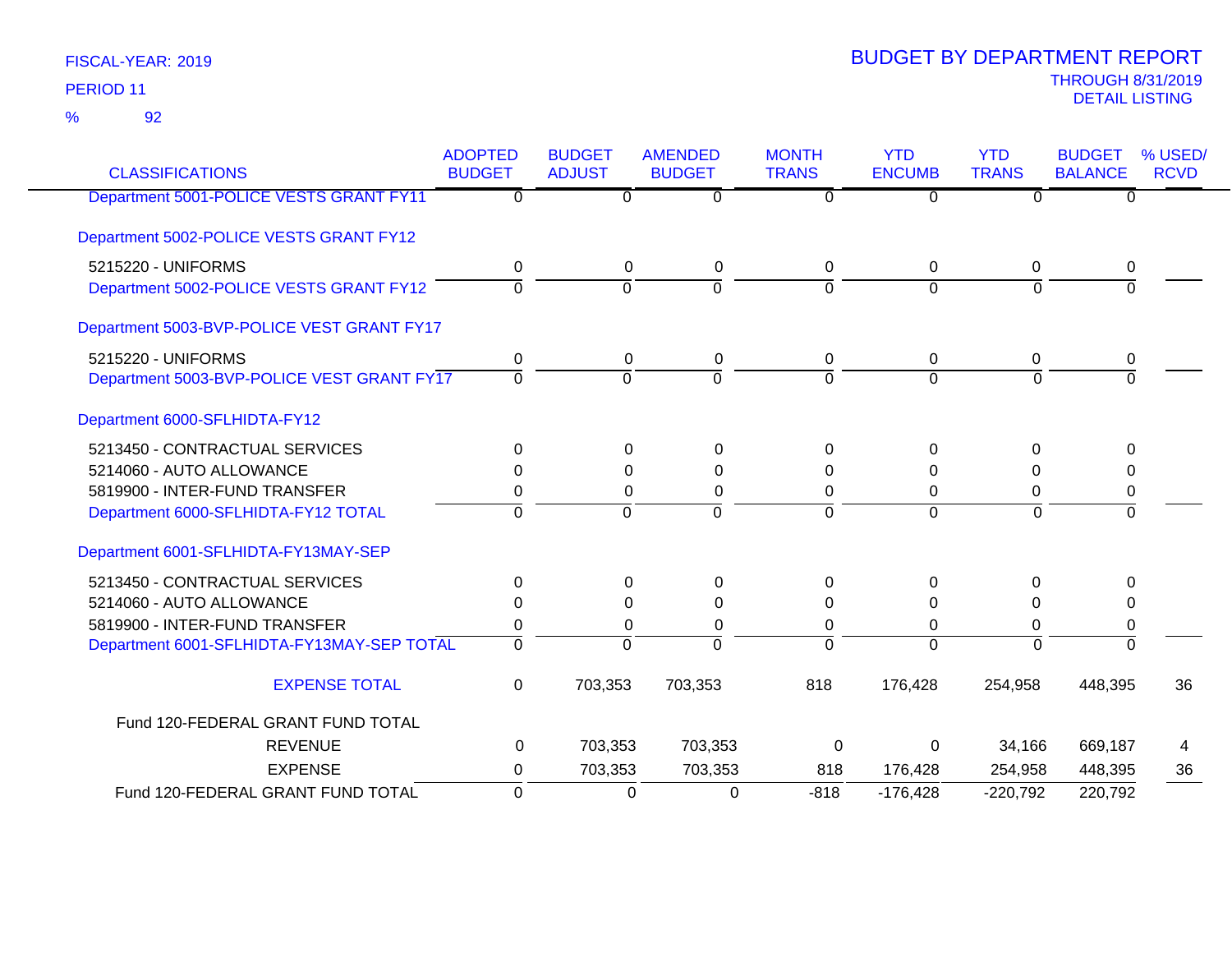| FISCAL-YEAR: 2019                        |                                 |                                |                                 |                              | <b>BUDGET BY DEPARTMENT REPORT</b> |                            |                                                   |                        |
|------------------------------------------|---------------------------------|--------------------------------|---------------------------------|------------------------------|------------------------------------|----------------------------|---------------------------------------------------|------------------------|
| PERIOD <sub>11</sub>                     |                                 |                                |                                 |                              |                                    |                            | <b>THROUGH 8/31/2019</b><br><b>DETAIL LISTING</b> |                        |
| 92<br>%                                  |                                 |                                |                                 |                              |                                    |                            |                                                   |                        |
| <b>CLASSIFICATIONS</b>                   | <b>ADOPTED</b><br><b>BUDGET</b> | <b>BUDGET</b><br><b>ADJUST</b> | <b>AMENDED</b><br><b>BUDGET</b> | <b>MONTH</b><br><b>TRANS</b> | <b>YTD</b><br><b>ENCUMB</b>        | <b>YTD</b><br><b>TRANS</b> | <b>BUDGET</b><br><b>BALANCE</b>                   | % USED/<br><b>RCVD</b> |
| Fund 124-PTP TAX-TRANSPORTATION          |                                 |                                |                                 |                              |                                    |                            |                                                   |                        |
| <b>REVENUE</b>                           |                                 |                                |                                 |                              |                                    |                            |                                                   |                        |
| Department 0000-Description N/A          |                                 |                                |                                 |                              |                                    |                            |                                                   |                        |
| 3126000 - DISCRETIONARY SALES S/TAX      | 440,000                         | 0                              | 440,000                         | 99,511                       | 0                                  | 372,437                    | 67,563                                            | 84                     |
| 3301000 - INTERGOVERNMENTAL REVENUE      | $\Omega$                        | 0                              | 0                               | 0                            | $\mathbf 0$                        | 0                          | 0                                                 |                        |
| 3612000 - INTEREST INCOME                | 10,000                          | $\mathbf 0$                    | 10,000                          | 993                          | $\pmb{0}$                          | 6,528                      | 3,472                                             | 65                     |
| Department 0000-Description N/A TOTAL    | 450,000                         | $\overline{0}$                 | 450,000                         | 100,504                      | $\overline{0}$                     | 378,965                    | 71,035                                            | 84                     |
| <b>REVENUE TOTAL</b>                     | 450,000                         | $\mathbf 0$                    | 450,000                         | 100,504                      | $\boldsymbol{0}$                   | 378,965                    | 71,035                                            | 84                     |
| <b>EXPENSE</b>                           |                                 |                                |                                 |                              |                                    |                            |                                                   |                        |
| Department 1730-STREET MAINTENANCE       |                                 |                                |                                 |                              |                                    |                            |                                                   |                        |
| 5413450 - CONTRACTUAL SERVICES           | $\mathbf{0}$                    | 0                              | $\mathbf 0$                     | 0                            | $\mathbf 0$                        | 0                          | $\mathbf{0}$                                      |                        |
| 5416490 - CONSTRUCTIONS PROJECTS         | 606,500                         | 473,144                        | 1,079,644                       | 340                          | 191,159                            | 546,187                    | 533,457                                           | 50                     |
| Department 1730-STREET MAINTENANCE TOTAL | 606,500                         | 473,144                        | 1,079,644                       | $\overline{340}$             | 191,159                            | 546,187                    | 533,457                                           | 50                     |
| <b>EXPENSE TOTAL</b>                     | 606,500                         | 473,144                        | 1,079,644                       | 340                          | 191,159                            | 546,187                    | 533,457                                           | 50                     |
| Fund 124-PTP TAX-TRANSPORTATION TOTAL    |                                 |                                |                                 |                              |                                    |                            |                                                   |                        |
| <b>REVENUE</b>                           | 450,000                         | 0                              | 450,000                         | 100,504                      | 0                                  | 378,965                    | 71,035                                            | 84                     |
| <b>EXPENSE</b>                           | 606,500                         | 473,144                        | 1,079,644                       | 340                          | 191,159                            | 546,187                    | 533,457                                           | 50                     |
| Fund 124-PTP TAX-TRANSPORTATION TOTAL    | $-156,500$                      | $-473,144$                     | $-629,644$                      | 100,164                      | $-191,159$                         | $-167,222$                 | $-462,422$                                        |                        |

BUDGET BY DEPARTMENT REPORT

Fund 125-PTP TAX FUND-DIRECT TRANSIT

REVENUE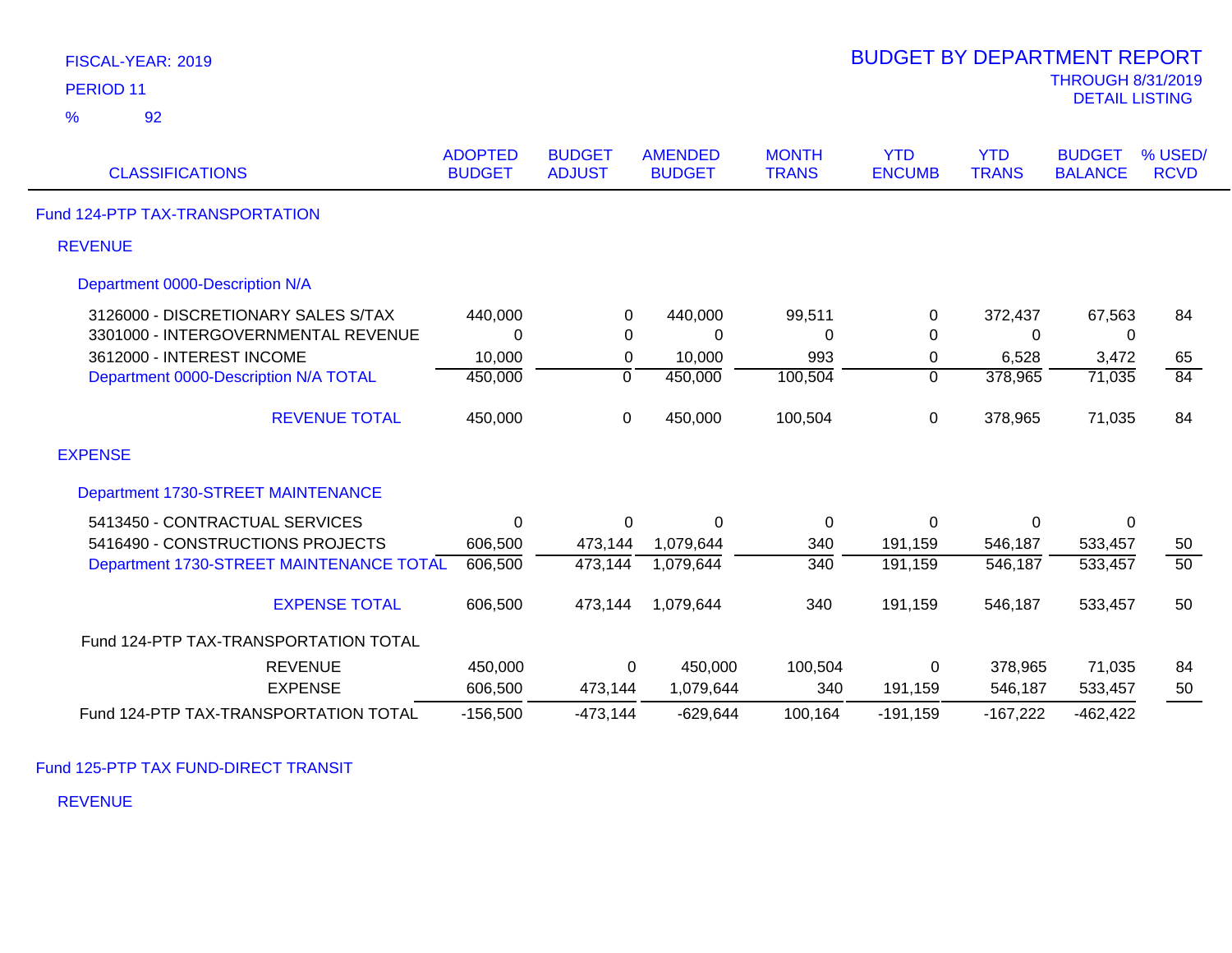## 92 %

| <b>CLASSIFICATIONS</b>                                                       | <b>ADOPTED</b><br><b>BUDGET</b> | <b>BUDGET</b><br><b>ADJUST</b> | <b>AMENDED</b><br><b>BUDGET</b> | <b>MONTH</b><br><b>TRANS</b> | <b>YTD</b><br><b>ENCUMB</b> | <b>YTD</b><br><b>TRANS</b> | <b>BUDGET</b><br><b>BALANCE</b> | % USED/<br><b>RCVD</b> |
|------------------------------------------------------------------------------|---------------------------------|--------------------------------|---------------------------------|------------------------------|-----------------------------|----------------------------|---------------------------------|------------------------|
| Department 0000-Description N/A                                              |                                 |                                |                                 |                              |                             |                            |                                 |                        |
| 3126000 - DISCRETIONARY SALES S/TAX<br>Department 0000-Description N/A TOTAL | 110,000<br>110,000              | 0<br>$\overline{0}$            | 110,000<br>110,000              | 0<br>$\boldsymbol{0}$        | 0<br>$\overline{0}$         | 0<br>$\overline{0}$        | 110,000<br>110,000              |                        |
| <b>REVENUE TOTAL</b>                                                         | 110,000                         | $\mathsf 0$                    | 110,000                         | $\mathbf 0$                  | 0                           | $\pmb{0}$                  | 110,000                         |                        |
| <b>EXPENSE</b>                                                               |                                 |                                |                                 |                              |                             |                            |                                 |                        |
| Department 1730-STREET MAINTENANCE                                           |                                 |                                |                                 |                              |                             |                            |                                 |                        |
| 5413450 - CONTRACTUAL SERVICES<br>5416490 - CONSTRUCTIONS PROJECTS           | 277,748<br>0                    | 0<br>0                         | 277,748<br>$\Omega$             | 21,860<br>0                  | 27,557<br>0                 | 273,120<br>0               | 4,628<br>0                      | 98                     |
| Department 1730-STREET MAINTENANCE TOTAL                                     | 277,748                         | $\overline{0}$                 | 277,748                         | 21,860                       | 27,557                      | 273,120                    | 4,628                           | $\overline{98}$        |
| <b>EXPENSE TOTAL</b>                                                         | 277,748                         | $\mathbf 0$                    | 277,748                         | 21,860                       | 27,557                      | 273,120                    | 4,628                           | 98                     |
| Fund 125-PTP TAX FUND-DIRECT TRANSIT TOTAL                                   |                                 |                                |                                 |                              |                             |                            |                                 |                        |
| <b>REVENUE</b>                                                               | 110,000                         |                                | 110,000<br>0                    | 0                            | 0                           | 0                          | 110,000                         |                        |
| <b>EXPENSE</b>                                                               | 277,748                         |                                | 277,748<br>$\mathbf 0$          | 21,860                       | 27,557                      | 273,120                    | 4,628                           | 98                     |
| Fund 125-PTP TAX FUND-DIRECT TRANSIT TOTAL                                   | $-167,748$                      |                                | $-167,748$<br>0                 | $-21,860$                    | $-27,557$                   | $-273,120$                 | 105,372                         |                        |
| Fund 150-REVENUE STABILIZATION FUND                                          |                                 |                                |                                 |                              |                             |                            |                                 |                        |
| <b>REVENUE</b>                                                               |                                 |                                |                                 |                              |                             |                            |                                 |                        |
| Department 0000-Description N/A                                              |                                 |                                |                                 |                              |                             |                            |                                 |                        |
| 3811000 - CONTRIB. FROM OTHER FUNDS<br>Department 0000-Description N/A TOTAL | 0<br>$\Omega$                   | 0<br>$\Omega$                  | $\boldsymbol{0}$<br>$\Omega$    | $\pmb{0}$<br>$\Omega$        | 0<br>$\Omega$               | 0<br>$\mathbf 0$           | $\pmb{0}$<br>$\Omega$           |                        |
| <b>REVENUE TOTAL</b>                                                         | $\mathbf 0$                     | 0                              | $\mathbf 0$                     | 0                            | 0                           | 0                          | $\mathbf 0$                     |                        |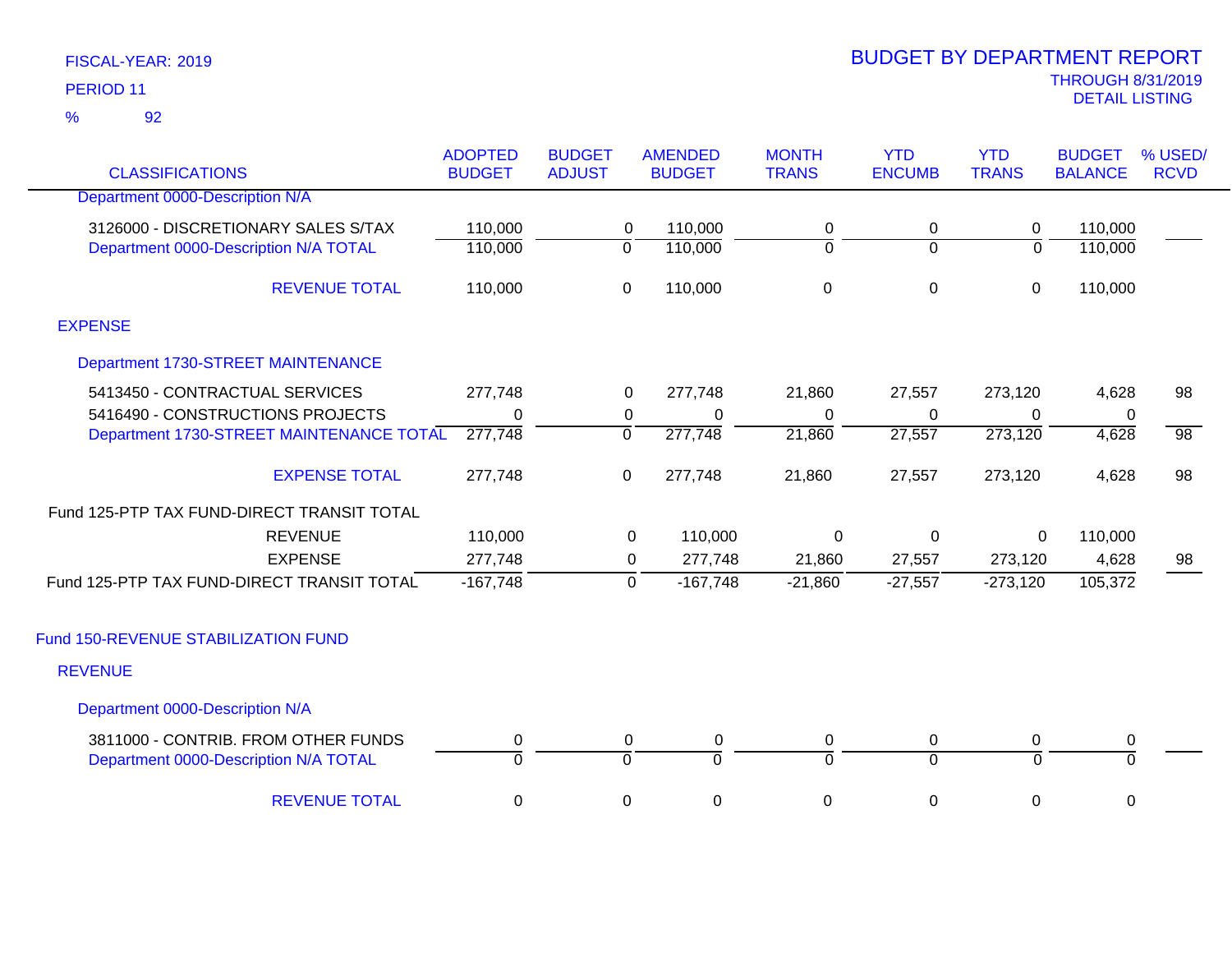| <b>CLASSIFICATIONS</b>                                                       | <b>ADOPTED</b><br><b>BUDGET</b> | <b>BUDGET</b><br><b>ADJUST</b> | <b>AMENDED</b><br><b>BUDGET</b>                      | <b>MONTH</b><br><b>TRANS</b> | <b>YTD</b><br><b>ENCUMB</b>   | <b>YTD</b><br><b>TRANS</b>    | <b>BUDGET</b><br><b>BALANCE</b> | % USED/<br><b>RCVD</b> |
|------------------------------------------------------------------------------|---------------------------------|--------------------------------|------------------------------------------------------|------------------------------|-------------------------------|-------------------------------|---------------------------------|------------------------|
| <b>EXPENSE</b>                                                               |                                 |                                |                                                      |                              |                               |                               |                                 |                        |
| <b>Department 1410-FINANCE</b>                                               |                                 |                                |                                                      |                              |                               |                               |                                 |                        |
| 5819120 - INTRA-GOV TRANSFER-TO GF<br>Department 1410-FINANCE TOTAL          | $\pmb{0}$<br>$\Omega$           |                                | $\overline{0}$<br>0<br>$\Omega$<br>$\Omega$          | $\mathbf 0$<br>$\Omega$      | $\mathbf 0$<br>$\Omega$       | $\mathbf 0$<br>$\Omega$       | $\pmb{0}$<br>$\Omega$           |                        |
| <b>EXPENSE TOTAL</b>                                                         | $\pmb{0}$                       |                                | $\mathbf 0$<br>$\mathbf 0$                           | $\pmb{0}$                    | $\boldsymbol{0}$              | $\mathbf 0$                   | $\Omega$                        |                        |
| Fund 150-REVENUE STABILIZATION FUND TOTAL                                    |                                 |                                |                                                      |                              |                               |                               |                                 |                        |
| <b>REVENUE</b>                                                               | $\mathbf 0$                     |                                | $\pmb{0}$<br>$\pmb{0}$                               | $\pmb{0}$                    | $\mathbf 0$                   | $\pmb{0}$                     | $\pmb{0}$                       |                        |
| <b>EXPENSE</b>                                                               | $\mathbf 0$                     |                                | 0<br>0                                               | $\mathbf 0$                  | 0                             | $\mathbf 0$                   | $\pmb{0}$                       | 98                     |
| Fund 150-REVENUE STABILIZATION FUND TOTAL                                    | $\mathbf 0$                     |                                | $\mathbf 0$<br>$\mathbf 0$                           | $\overline{0}$               | $\mathbf 0$                   | $\mathbf 0$                   | $\mathbf 0$                     |                        |
| Fund 151-GRANT MATCH RESERVE FUND                                            |                                 |                                |                                                      |                              |                               |                               |                                 |                        |
| <b>REVENUE</b>                                                               |                                 |                                |                                                      |                              |                               |                               |                                 |                        |
| Department 0000-Description N/A                                              |                                 |                                |                                                      |                              |                               |                               |                                 |                        |
| 3811000 - CONTRIB. FROM OTHER FUNDS<br>Department 0000-Description N/A TOTAL | 0<br>$\overline{0}$             |                                | 0<br>0<br>$\overline{0}$<br>$\overline{0}$           | 0<br>$\overline{0}$          | $\mathbf 0$<br>$\overline{0}$ | 0<br>$\Omega$                 | 0<br>$\Omega$                   |                        |
| <b>REVENUE TOTAL</b>                                                         | $\pmb{0}$                       |                                | $\pmb{0}$<br>$\pmb{0}$                               | $\pmb{0}$                    | $\mathbf 0$                   | $\mathbf 0$                   | $\pmb{0}$                       |                        |
| <b>EXPENSE</b>                                                               |                                 |                                |                                                      |                              |                               |                               |                                 |                        |
| <b>Department 1410-FINANCE</b>                                               |                                 |                                |                                                      |                              |                               |                               |                                 |                        |
| 5819120 - INTRA-GOV TRANSFER-TO GF<br>Department 1410-FINANCE TOTAL          | $\pmb{0}$<br>$\overline{0}$     |                                | $\mathbf 0$<br>0<br>$\overline{0}$<br>$\overline{0}$ | 0<br>$\overline{0}$          | $\mathbf 0$<br>$\overline{0}$ | $\mathbf 0$<br>$\overline{0}$ | 0<br>$\overline{0}$             |                        |
| <b>EXPENSE TOTAL</b>                                                         | $\pmb{0}$                       |                                | $\mathsf 0$<br>$\pmb{0}$                             | $\mathsf 0$                  | $\mathbf 0$                   | $\mathbf 0$                   | 0                               |                        |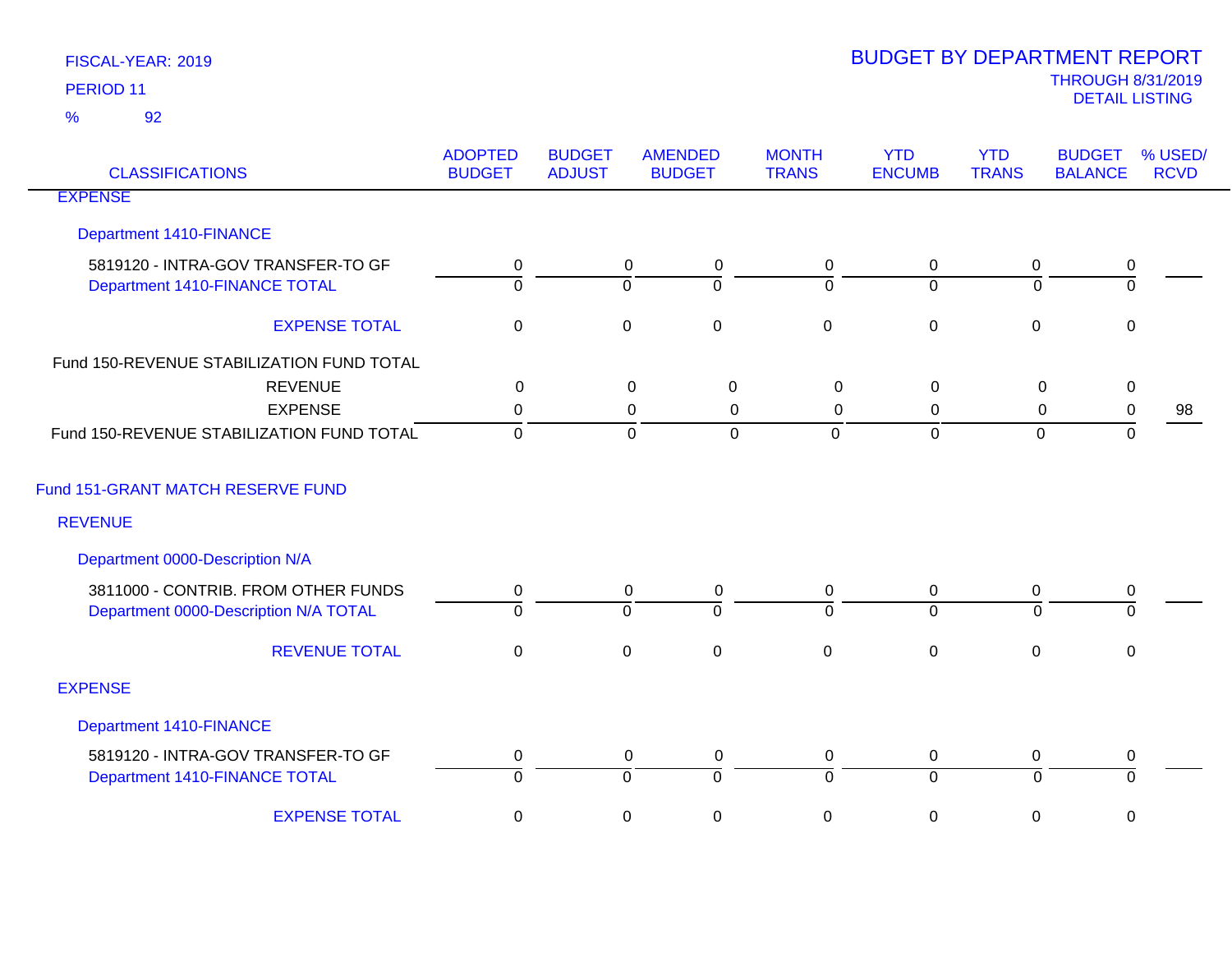92 %

## THROUGH 8/31/2019<br>DETAIL LISTING DETAIL LISTING PERIOD <sup>11</sup> BUDGET BY DEPARTMENT REPORT

| <b>CLASSIFICATIONS</b>                  | <b>ADOPTED</b><br><b>BUDGET</b> | <b>BUDGET</b><br><b>ADJUST</b> |                  | <b>AMENDED</b><br><b>BUDGET</b> | <b>MONTH</b><br><b>TRANS</b> | <b>YTD</b><br><b>ENCUMB</b> | <b>YTD</b><br><b>TRANS</b> | <b>BUDGET</b><br><b>BALANCE</b> | % USED/<br><b>RCVD</b> |
|-----------------------------------------|---------------------------------|--------------------------------|------------------|---------------------------------|------------------------------|-----------------------------|----------------------------|---------------------------------|------------------------|
| Fund 151-GRANT MATCH RESERVE FUND TOTAL |                                 |                                |                  |                                 |                              |                             |                            |                                 |                        |
| <b>REVENUE</b>                          | $\mathbf 0$                     |                                | 0                | 0                               | 0                            | 0                           | 0                          | $\mathbf 0$                     |                        |
| <b>EXPENSE</b>                          | 0                               |                                | 0                | 0                               | 0                            | 0                           | 0                          | $\mathbf 0$                     | 98                     |
| Fund 151-GRANT MATCH RESERVE FUND TOTAL | $\mathbf{0}$                    |                                | $\mathbf 0$      | $\mathbf 0$                     | $\Omega$                     | $\mathbf 0$                 | $\overline{0}$             | $\mathbf 0$                     |                        |
| Fund 152-INSURANCE RESERVE FUND         |                                 |                                |                  |                                 |                              |                             |                            |                                 |                        |
| <b>REVENUE</b>                          |                                 |                                |                  |                                 |                              |                             |                            |                                 |                        |
| Department 0000-Description N/A         |                                 |                                |                  |                                 |                              |                             |                            |                                 |                        |
| 3811000 - CONTRIB. FROM OTHER FUNDS     | 0                               |                                | 0                | 0                               | 0                            | 0                           | $\mathbf 0$                | 0                               |                        |
| Department 0000-Description N/A TOTAL   | $\overline{0}$                  |                                | $\mathbf 0$      | $\mathbf 0$                     | $\overline{0}$               | $\mathbf 0$                 | $\Omega$                   | $\mathbf 0$                     |                        |
| <b>REVENUE TOTAL</b>                    | $\mathbf 0$                     |                                | $\boldsymbol{0}$ | $\pmb{0}$                       | $\mathsf 0$                  | $\pmb{0}$                   | $\mathbf 0$                | $\mathbf 0$                     |                        |
| <b>EXPENSE</b>                          |                                 |                                |                  |                                 |                              |                             |                            |                                 |                        |
| <b>Department 1410-FINANCE</b>          |                                 |                                |                  |                                 |                              |                             |                            |                                 |                        |
| 5819120 - INTRA-GOV TRANSFER-TO GF      | 0                               |                                | 0                | 0                               | 0                            | 0                           | 0                          | 0                               |                        |
| Department 1410-FINANCE TOTAL           | $\overline{0}$                  |                                | ō                | $\overline{0}$                  | $\overline{0}$               | $\overline{0}$              | $\mathbf 0$                | $\overline{0}$                  |                        |
| <b>EXPENSE TOTAL</b>                    | $\mathbf 0$                     |                                | 0                | $\mathbf 0$                     | $\mathbf 0$                  | $\mathbf 0$                 | $\mathbf 0$                | 0                               |                        |
| Fund 152-INSURANCE RESERVE FUND TOTAL   |                                 |                                |                  |                                 |                              |                             |                            |                                 |                        |
| <b>REVENUE</b>                          | $\mathbf 0$                     |                                | $\mathbf 0$      | $\pmb{0}$                       | $\pmb{0}$                    | $\mathsf 0$                 | $\pmb{0}$                  | $\pmb{0}$                       |                        |
| <b>EXPENSE</b>                          | 0                               |                                | 0                | 0                               | $\Omega$                     | 0                           | 0                          | $\mathbf 0$                     | 98                     |
| Fund 152-INSURANCE RESERVE FUND TOTAL   | $\mathbf 0$                     |                                | $\mathbf 0$      | $\mathbf 0$                     | $\Omega$                     | $\mathbf 0$                 | $\mathbf 0$                | 0                               |                        |

Fund 153-TAX EQUALIZATION RESERVE FUND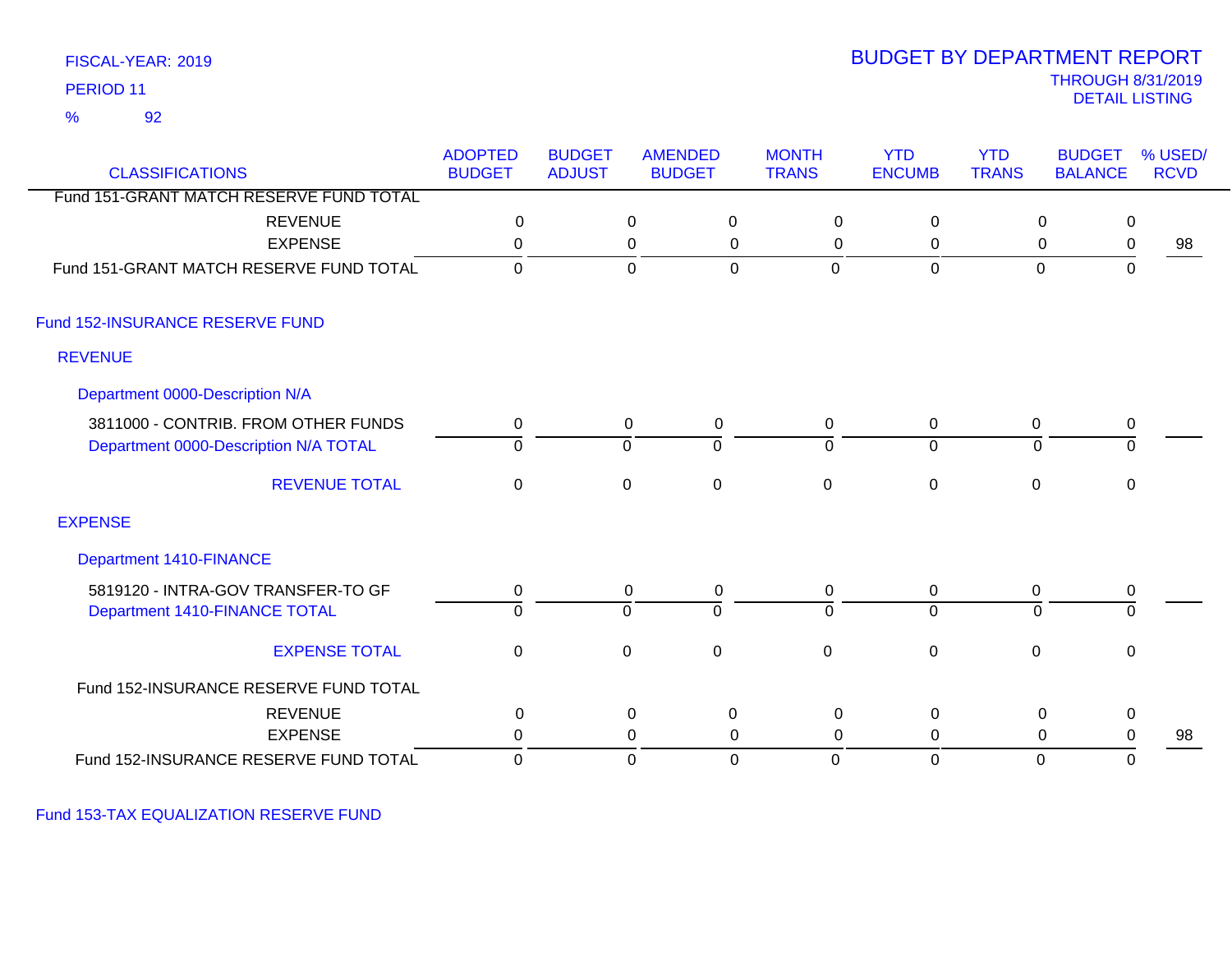| <b>CLASSIFICATIONS</b>                       | <b>ADOPTED</b><br><b>BUDGET</b> | <b>BUDGET</b><br><b>ADJUST</b> | <b>AMENDED</b><br><b>BUDGET</b>  | <b>MONTH</b><br><b>TRANS</b>  | <b>YTD</b><br><b>ENCUMB</b> | <b>YTD</b><br><b>TRANS</b> | <b>BUDGET</b><br><b>BALANCE</b> | % USED/<br><b>RCVD</b> |
|----------------------------------------------|---------------------------------|--------------------------------|----------------------------------|-------------------------------|-----------------------------|----------------------------|---------------------------------|------------------------|
| <b>REVENUE</b>                               |                                 |                                |                                  |                               |                             |                            |                                 |                        |
| Department 0000-Description N/A              |                                 |                                |                                  |                               |                             |                            |                                 |                        |
| 3811000 - CONTRIB. FROM OTHER FUNDS          | 0                               |                                | 0<br>$\mathbf 0$                 | $\mathbf 0$                   | $\pmb{0}$                   | 0                          | 0                               |                        |
| Department 0000-Description N/A TOTAL        | $\overline{0}$                  |                                | $\overline{0}$<br>$\Omega$       | $\Omega$                      | $\Omega$                    | $\Omega$                   | $\overline{0}$                  |                        |
| <b>REVENUE TOTAL</b>                         | $\pmb{0}$                       |                                | $\pmb{0}$<br>$\mathsf 0$         | $\mathbf 0$                   | $\pmb{0}$                   | $\mathbf 0$                | $\mathbf 0$                     |                        |
| <b>EXPENSE</b>                               |                                 |                                |                                  |                               |                             |                            |                                 |                        |
| <b>Department 1410-FINANCE</b>               |                                 |                                |                                  |                               |                             |                            |                                 |                        |
| 5819120 - INTRA-GOV TRANSFER-TO GF           | 0                               |                                | 0<br>$\mathbf 0$                 | $\mathbf 0$                   | $\pmb{0}$                   | 0                          | 0                               |                        |
| Department 1410-FINANCE TOTAL                | $\overline{0}$                  |                                | $\overline{0}$<br>$\overline{0}$ | $\mathbf 0$                   | $\overline{0}$              | $\overline{0}$             | $\overline{0}$                  |                        |
| <b>EXPENSE TOTAL</b>                         | 0                               |                                | $\pmb{0}$<br>$\mathbf 0$         | $\mathbf 0$                   | $\pmb{0}$                   | $\mathbf 0$                | $\mathbf 0$                     |                        |
| Fund 153-TAX EQUALIZATION RESERVE FUND TOTAL |                                 |                                |                                  |                               |                             |                            |                                 |                        |
| <b>REVENUE</b>                               | 0                               |                                | $\pmb{0}$<br>$\boldsymbol{0}$    | $\boldsymbol{0}$              | $\mathbf 0$                 | $\mathsf 0$                | $\pmb{0}$                       |                        |
| <b>EXPENSE</b>                               | 0                               |                                | 0                                | 0<br>0                        | 0                           | 0                          | $\pmb{0}$                       | 98                     |
| Fund 153-TAX EQUALIZATION RESERVE FUND TOTAL | $\mathbf 0$                     |                                | $\mathbf 0$                      | $\overline{0}$<br>$\mathbf 0$ | $\mathbf 0$                 | $\mathbf 0$                | 0                               |                        |
| Fund 154-BUILDING CAPITAL RESERVE FUND       |                                 |                                |                                  |                               |                             |                            |                                 |                        |
| <b>REVENUE</b>                               |                                 |                                |                                  |                               |                             |                            |                                 |                        |
| Department 0000-Description N/A              |                                 |                                |                                  |                               |                             |                            |                                 |                        |
| 3811000 - CONTRIB. FROM OTHER FUNDS          | 0                               |                                | 0<br>$\mathbf 0$                 | 0                             | $\mathbf 0$                 | 0                          | 0                               |                        |
| Department 0000-Description N/A TOTAL        | $\overline{0}$                  |                                | $\overline{0}$<br>$\overline{0}$ | $\Omega$                      | $\overline{0}$              | ō                          | ō                               |                        |
| <b>REVENUE TOTAL</b>                         | $\pmb{0}$                       |                                | $\mathsf 0$<br>0                 | 0                             | $\pmb{0}$                   | 0                          | 0                               |                        |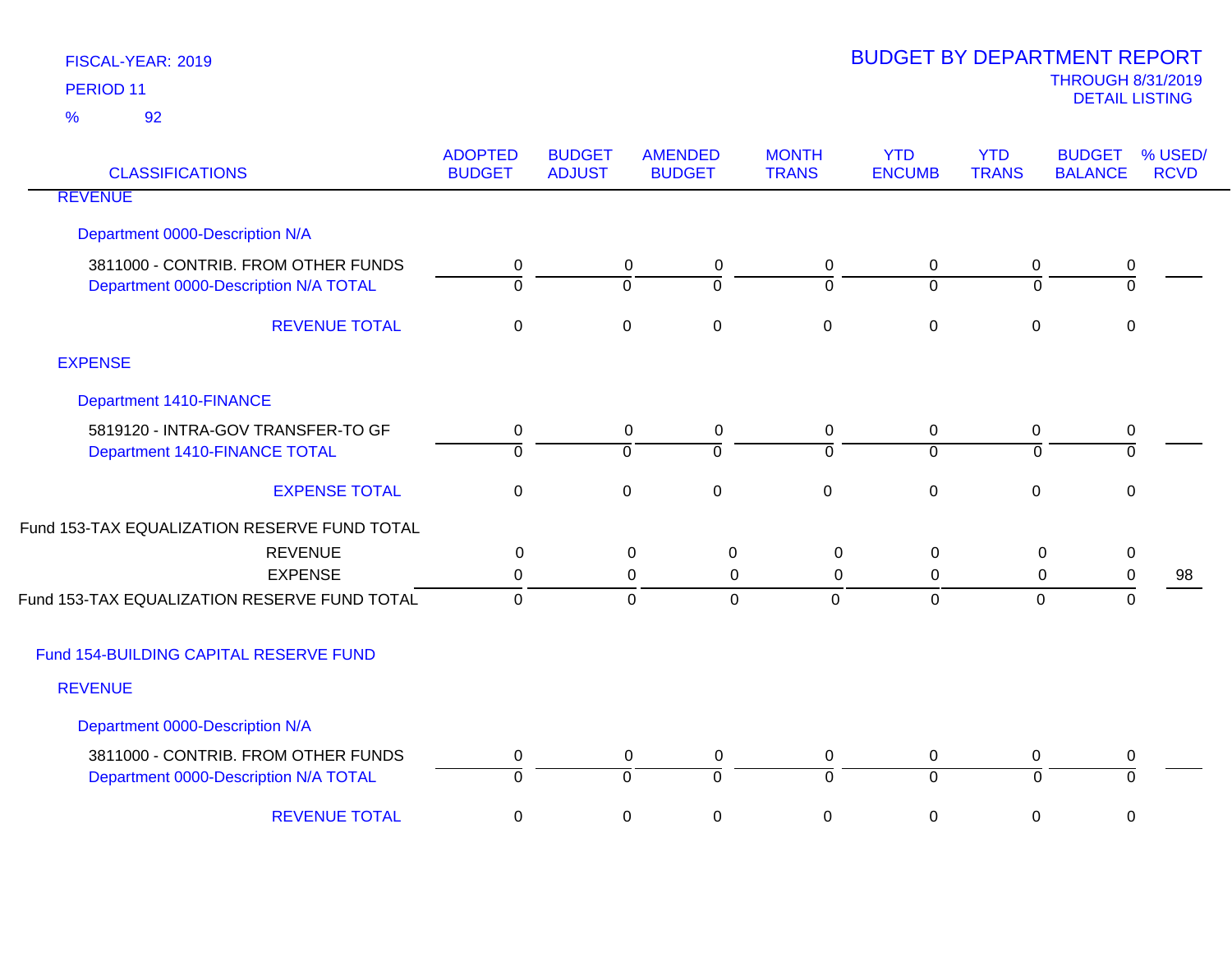| <b>CLASSIFICATIONS</b>                       | <b>ADOPTED</b><br><b>BUDGET</b> | <b>BUDGET</b><br><b>ADJUST</b> | <b>AMENDED</b><br><b>BUDGET</b> | <b>MONTH</b><br><b>TRANS</b> | <b>YTD</b><br><b>ENCUMB</b> | <b>YTD</b><br><b>TRANS</b> | <b>BUDGET</b><br><b>BALANCE</b> | % USED/<br><b>RCVD</b> |
|----------------------------------------------|---------------------------------|--------------------------------|---------------------------------|------------------------------|-----------------------------|----------------------------|---------------------------------|------------------------|
| <b>EXPENSE</b>                               |                                 |                                |                                 |                              |                             |                            |                                 |                        |
| Department 1410-FINANCE                      |                                 |                                |                                 |                              |                             |                            |                                 |                        |
| 5819120 - INTRA-GOV TRANSFER-TO GF           | 0                               |                                | $\mathbf 0$<br>0                | 0                            | $\mathbf 0$                 | 0                          | 0                               |                        |
| Department 1410-FINANCE TOTAL                | $\overline{0}$                  |                                | 0<br>$\mathbf 0$                | $\Omega$                     | $\mathbf 0$                 | $\overline{0}$             | $\overline{0}$                  |                        |
| <b>EXPENSE TOTAL</b>                         | $\pmb{0}$                       |                                | $\pmb{0}$<br>$\mathbf 0$        | $\mathbf 0$                  | $\pmb{0}$                   | $\mathbf 0$                | $\pmb{0}$                       |                        |
| Fund 154-BUILDING CAPITAL RESERVE FUND TOTAL |                                 |                                |                                 |                              |                             |                            |                                 |                        |
| <b>REVENUE</b>                               | $\mathbf 0$                     |                                | $\mathbf 0$<br>$\mathbf 0$      | 0                            | $\mathbf 0$                 | 0                          | $\pmb{0}$                       |                        |
| <b>EXPENSE</b>                               | 0                               |                                | $\mathbf 0$<br>$\mathbf 0$      | 0                            | 0                           | 0                          | $\pmb{0}$                       | 98                     |
| Fund 154-BUILDING CAPITAL RESERVE FUND TOTAL | $\overline{0}$                  |                                | $\mathbf 0$<br>$\Omega$         | $\overline{0}$               | $\overline{0}$              | $\overline{0}$             | $\mathbf 0$                     |                        |
| Fund 155-CITY PARKS ACQUI DEV OPERATION      |                                 |                                |                                 |                              |                             |                            |                                 |                        |
| <b>REVENUE</b>                               |                                 |                                |                                 |                              |                             |                            |                                 |                        |
| Department 0000-Description N/A              |                                 |                                |                                 |                              |                             |                            |                                 |                        |
| 3699201 - MISC. OTHERS                       | 0                               |                                | $\mathbf 0$<br>0                | 0                            | $\mathbf 0$                 | $\mathbf 0$                | 0                               |                        |
| 3811000 - CONTRIB. FROM OTHER FUNDS          | 0                               |                                | $\mathbf 0$<br>0                | 0                            | $\mathbf 0$                 | 0                          | 0                               |                        |
| Department 0000-Description N/A TOTAL        | $\Omega$                        |                                | 0<br>$\Omega$                   | $\Omega$                     | $\mathbf 0$                 | $\mathbf{0}$               | 0                               |                        |
| <b>REVENUE TOTAL</b>                         | $\mathbf 0$                     |                                | $\pmb{0}$<br>$\mathbf 0$        | $\mathbf 0$                  | $\mathbf 0$                 | $\mathbf 0$                | $\mathbf 0$                     |                        |
| <b>EXPENSE</b>                               |                                 |                                |                                 |                              |                             |                            |                                 |                        |
| Department 1410-FINANCE                      |                                 |                                |                                 |                              |                             |                            |                                 |                        |
| 5819120 - INTRA-GOV TRANSFER-TO GF           | 0                               |                                | 0<br>0                          | 0                            | 0                           | 0                          | 0                               |                        |
| Department 1410-FINANCE TOTAL                | $\overline{0}$                  |                                | $\Omega$<br>$\Omega$            | $\Omega$                     | $\Omega$                    | $\Omega$                   | $\Omega$                        |                        |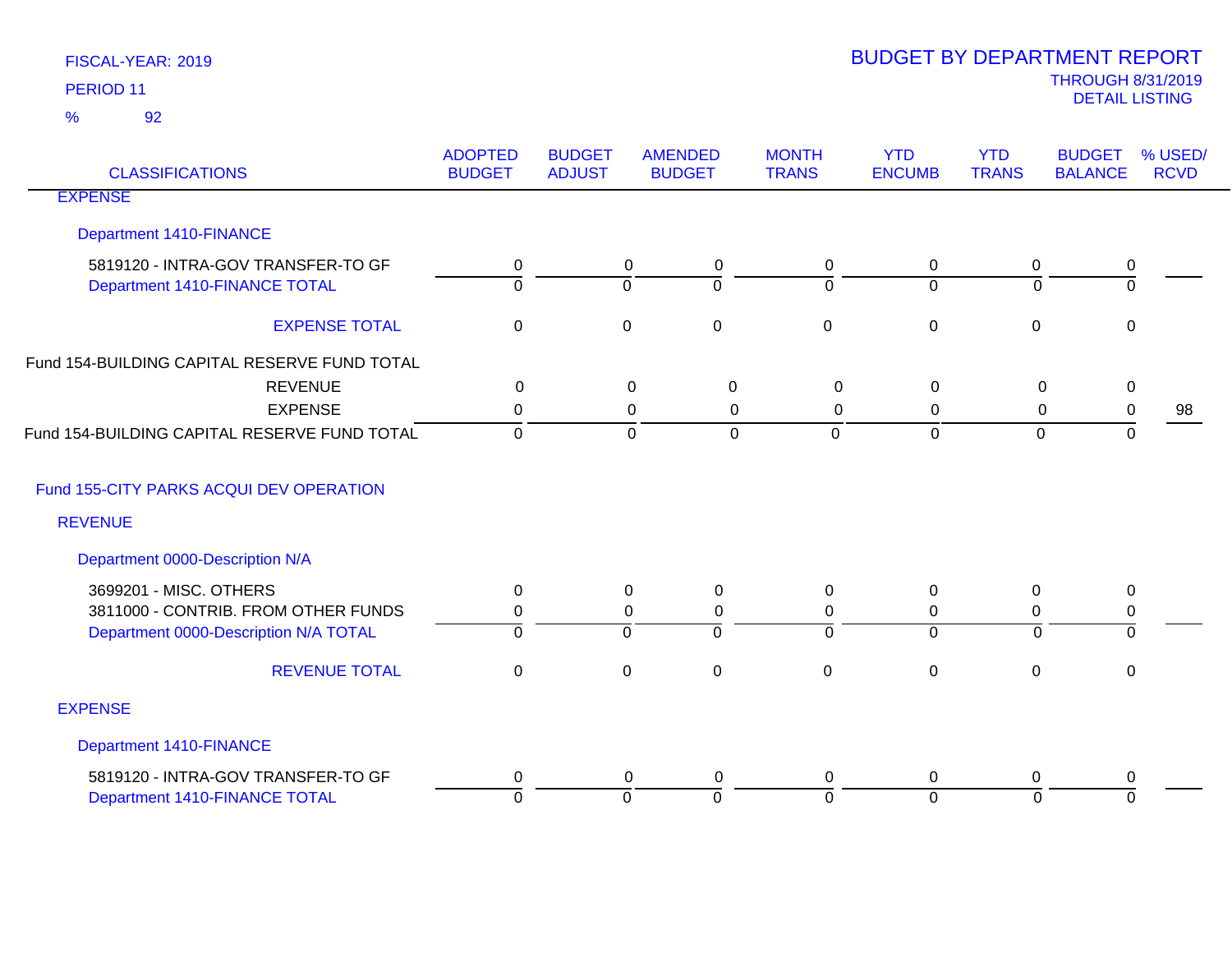92 %

| <b>CLASSIFICATIONS</b>                        | <b>ADOPTED</b><br><b>BUDGET</b> | <b>BUDGET</b><br><b>ADJUST</b> | <b>AMENDED</b><br><b>BUDGET</b> | <b>MONTH</b><br><b>TRANS</b> | <b>YTD</b><br><b>ENCUMB</b> | <b>YTD</b><br><b>TRANS</b> | <b>BUDGET</b><br><b>BALANCE</b> | % USED/<br><b>RCVD</b> |
|-----------------------------------------------|---------------------------------|--------------------------------|---------------------------------|------------------------------|-----------------------------|----------------------------|---------------------------------|------------------------|
| Department 2000-PARKS & RECREATION            |                                 |                                |                                 |                              |                             |                            |                                 |                        |
| 5726110 - LAND ACQUISITION                    | 310,000                         |                                | 310,000<br>$\mathbf 0$          | 0                            | 0                           | $\mathbf 0$                | 310,000                         |                        |
| Department 2000-PARKS & RECREATION TOTAL      | 310,000                         |                                | $\overline{0}$<br>310,000       | $\Omega$                     | $\Omega$                    | $\overline{0}$             | 310,000                         |                        |
|                                               |                                 |                                |                                 |                              |                             |                            |                                 |                        |
| <b>EXPENSE TOTAL</b>                          | 310,000                         |                                | 310,000<br>$\mathbf 0$          | $\mathbf 0$                  | $\mathbf 0$                 | $\mathbf 0$                | 310,000                         |                        |
| Fund 155-CITY PARKS ACQUI DEV OPERATION TOTAL |                                 |                                |                                 |                              |                             |                            |                                 |                        |
| <b>REVENUE</b>                                | $\mathbf 0$                     |                                | 0<br>$\Omega$                   | $\Omega$                     | $\mathbf 0$                 | 0                          | $\Omega$                        |                        |
| <b>EXPENSE</b>                                | 310,000                         |                                | 310,000<br>0                    | $\Omega$                     | 0                           | 0                          | 310,000                         |                        |
| Fund 155-CITY PARKS ACQUI DEV OPERATION       | $-310,000$                      |                                | $\mathbf 0$<br>$-310,000$       | $\mathbf 0$                  | $\mathbf 0$                 | $\mathbf 0$                | $-310,000$                      |                        |
| Fund 156-PEDESTRIAN CROSSING ACQUISITIO       |                                 |                                |                                 |                              |                             |                            |                                 |                        |
| <b>REVENUE</b>                                |                                 |                                |                                 |                              |                             |                            |                                 |                        |
| Department 0000-Description N/A               |                                 |                                |                                 |                              |                             |                            |                                 |                        |
| 3699201 - MISC. OTHERS                        | $\mathbf 0$                     |                                | $\mathbf 0$<br>$\mathbf 0$      | $\pmb{0}$                    | $\Omega$                    | $\mathbf 0$                | $\pmb{0}$                       |                        |
| 3811000 - CONTRIB. FROM OTHER FUNDS           | 0                               |                                | $\mathbf 0$<br>$\mathbf 0$      | 0                            | 0                           | 0                          | 0                               |                        |
| Department 0000-Description N/A TOTAL         | $\overline{0}$                  |                                | $\overline{0}$<br>$\Omega$      | $\Omega$                     | $\overline{0}$              | $\overline{0}$             | ō                               |                        |
| <b>REVENUE TOTAL</b>                          | $\pmb{0}$                       |                                | $\pmb{0}$<br>$\mathbf 0$        | $\mathbf 0$                  | $\mathbf 0$                 | 0                          | $\pmb{0}$                       |                        |
| <b>EXPENSE</b>                                |                                 |                                |                                 |                              |                             |                            |                                 |                        |
| Department 1790-ENGINEERING & CONSTRUCTN      |                                 |                                |                                 |                              |                             |                            |                                 |                        |
| 5196490 - CONSTRUCTION PROJECTS               | $\pmb{0}$                       |                                | 0<br>0                          | $\pmb{0}$                    | 0                           | 0                          | $\pmb{0}$                       |                        |
| Department 1790-ENGINEERING & CONSTRUCTN      | $\overline{0}$                  |                                | $\overline{0}$<br>$\Omega$      | $\Omega$                     | $\overline{0}$              | $\overline{0}$             | $\overline{0}$                  |                        |
| <b>EXPENSE TOTAL</b>                          | $\mathbf 0$                     |                                | $\pmb{0}$<br>0                  | 0                            | 0                           | 0                          | 0                               |                        |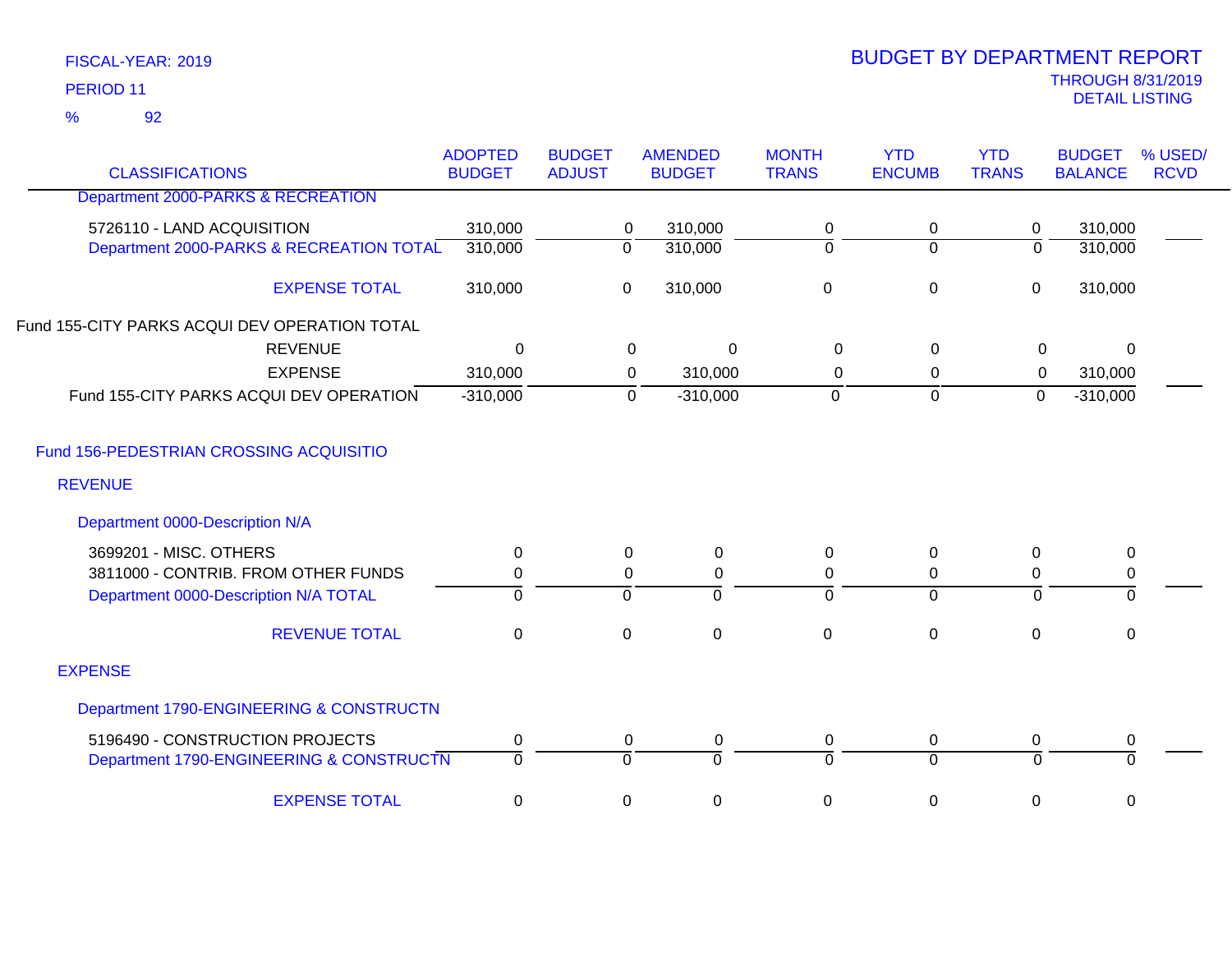92 %

| <b>CLASSIFICATIONS</b>                  | <b>ADOPTED</b><br><b>BUDGET</b> | <b>BUDGET</b><br><b>ADJUST</b> | <b>AMENDED</b><br><b>BUDGET</b> |             | <b>MONTH</b><br><b>TRANS</b> | <b>YTD</b><br><b>ENCUMB</b> | <b>YTD</b><br><b>TRANS</b> | <b>BUDGET</b><br><b>BALANCE</b> | % USED/<br><b>RCVD</b> |
|-----------------------------------------|---------------------------------|--------------------------------|---------------------------------|-------------|------------------------------|-----------------------------|----------------------------|---------------------------------|------------------------|
| Fund 156-PEDESTRIAN CROSSING ACQUISITIO |                                 |                                |                                 |             |                              |                             |                            |                                 |                        |
| <b>REVENUE</b>                          | 0                               |                                | 0                               | 0           | 0                            | 0                           | 0                          | $\mathsf 0$                     |                        |
| <b>EXPENSE</b>                          | $\mathbf 0$                     |                                | 0                               | $\mathbf 0$ | 0                            | 0                           | 0                          | 0                               |                        |
| Fund 156-PEDESTRIAN CROSSING ACQUISITIO | $\mathbf 0$                     |                                | $\mathbf 0$                     | $\mathbf 0$ | $\mathbf 0$                  | $\mathbf 0$                 | $\mathbf 0$                | $\mathbf 0$                     |                        |
| Fund 201-DEBT SERVICE FUND              |                                 |                                |                                 |             |                              |                             |                            |                                 |                        |
| <b>REVENUE</b>                          |                                 |                                |                                 |             |                              |                             |                            |                                 |                        |
| Department 0000-Description N/A         |                                 |                                |                                 |             |                              |                             |                            |                                 |                        |
| 3612000 - INTEREST INCOME               | 2,000                           |                                | 0                               | 2,000       | 397                          | 0                           | 2,946                      | $-946$                          | 147                    |
| 3669000 - HOSPITAL LANDSCAPE REVENU     | 145,246                         |                                | 0                               | 145,246     | 0                            | 0                           | 145,246                    | $\mathbf 0$                     | 100                    |
| 3669300 - RICHMAN PROPERTIES LN PMT     | 703,409                         |                                | 0                               | 703,409     | 0                            | 0                           | 703,409                    | $\Omega$                        | 100                    |
| 3699201 - MISC. OTHERS                  | $\Omega$                        |                                | $\mathbf 0$                     | 0           | 0                            | 0                           | $-57$                      | 57                              |                        |
| 3811100 - TRANSFER IN FROM GEN FUND     | 329,345                         |                                | 0                               | 329,345     | 0                            | 0                           | 329,345                    | $\Omega$                        | 100                    |
| 3841100 - DEBT BB&T LOAN FY15           | 0                               |                                | 0                               | $\Omega$    | 0                            | 0                           | $\mathbf{0}$               | 0                               |                        |
| Department 0000-Description N/A TOTAL   | 1,180,000                       | $\overline{0}$                 | 1,180,000                       |             | $\overline{397}$             | $\overline{0}$              | 1,180,889                  | $-889$                          | 100                    |
| <b>REVENUE TOTAL</b>                    | 1,180,000                       | 0                              | 1,180,000                       |             | 397                          | $\pmb{0}$                   | 1,180,889                  | $-889$                          | 100                    |
| <b>EXPENSE</b>                          |                                 |                                |                                 |             |                              |                             |                            |                                 |                        |
| <b>Department 1410-FINANCE</b>          |                                 |                                |                                 |             |                              |                             |                            |                                 |                        |
| 5197110 - DEBT SERVICE- PRINCIPAL       | 774,000                         |                                | 0                               | 774,000     | 0                            | 0                           | 734,000                    | 40,000                          | 94                     |
| 5197210 - DEBT SERVICE-INTEREST         | 402,000                         |                                | 0                               | 402,000     | 0                            | 0                           | 368,628                    | 33,372                          | 91                     |
| 5197310 - DEBT OTHER COST               | 4,000                           |                                | 0                               | 4,000       | $\mathbf 0$                  | 0                           | 516                        | 3,484                           | 12                     |
| Department 1410-FINANCE TOTAL           | 1,180,000                       | 0                              | 1,180,000                       |             | 0                            | $\overline{0}$              | 1,103,144                  | 76,856                          | $\overline{93}$        |
| Department 1500-CITY ATTORNEY           |                                 |                                |                                 |             |                              |                             |                            |                                 |                        |
| 5147310 - DEBT OTHER COST               | 0                               |                                | 0                               | $\pmb{0}$   | 0                            | 0                           | 0                          | 0                               |                        |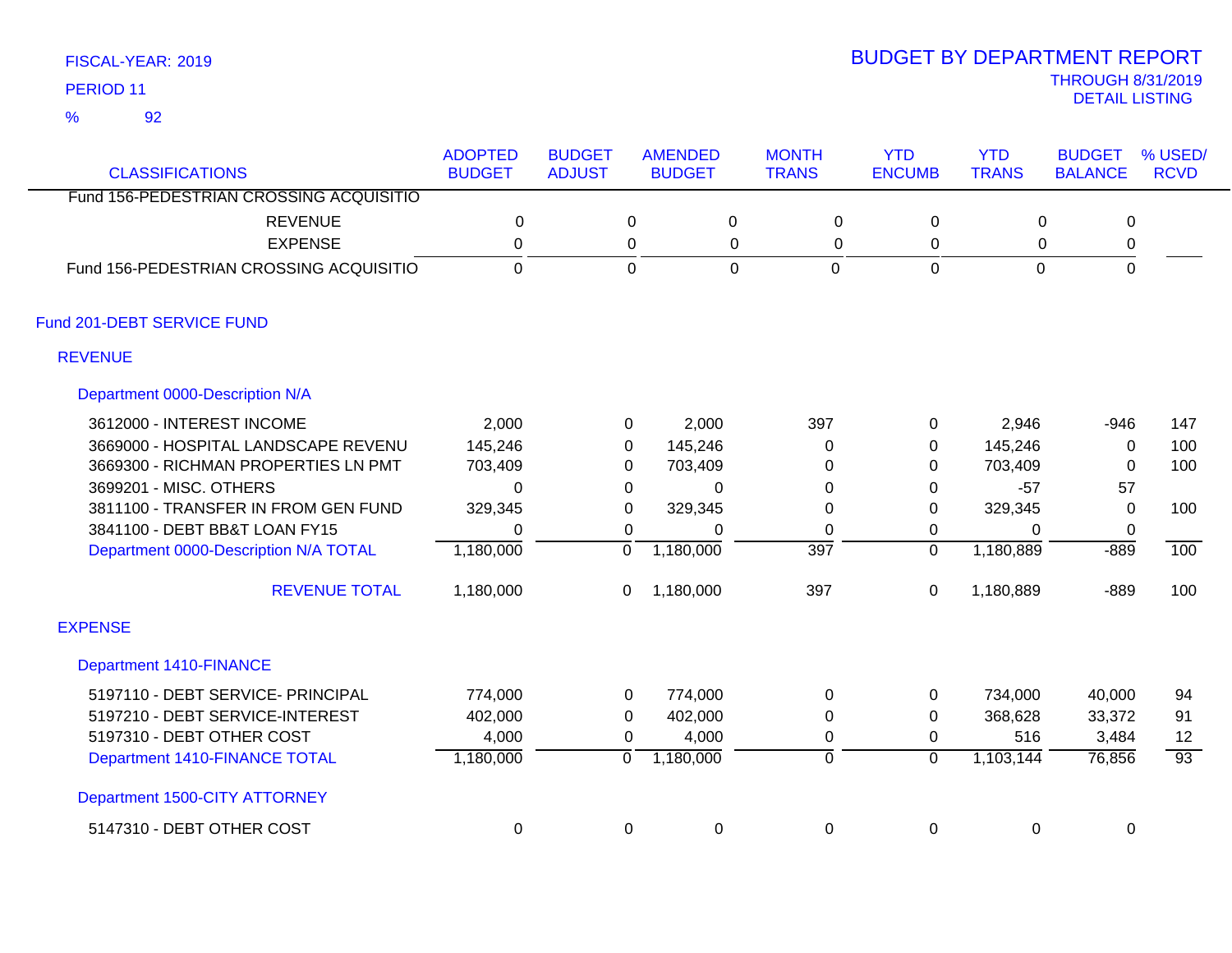| <b>CLASSIFICATIONS</b>                | <b>ADOPTED</b><br><b>BUDGET</b> | <b>BUDGET</b><br><b>ADJUST</b> | <b>AMENDED</b><br><b>BUDGET</b> | <b>MONTH</b><br><b>TRANS</b> | <b>YTD</b><br><b>ENCUMB</b> | <b>YTD</b><br><b>TRANS</b> | <b>BUDGET</b><br><b>BALANCE</b> | % USED/<br><b>RCVD</b> |
|---------------------------------------|---------------------------------|--------------------------------|---------------------------------|------------------------------|-----------------------------|----------------------------|---------------------------------|------------------------|
| 5197310 - DEBT OTHER COST             | 0                               | $\overline{0}$                 | 0                               | $\overline{0}$               | $\overline{0}$              | 0                          | $\overline{0}$                  |                        |
| Department 1500-CITY ATTORNEY TOTAL   | $\overline{0}$                  | $\overline{0}$                 | $\mathbf 0$                     | $\mathbf 0$                  | $\Omega$                    | $\Omega$                   | $\overline{0}$                  |                        |
| <b>EXPENSE TOTAL</b>                  | 1,180,000                       | $\boldsymbol{0}$               | 1,180,000                       | $\mathbf 0$                  | 0                           | 1,103,144                  | 76,856                          | 93                     |
| Fund 201-DEBT SERVICE FUND TOTAL      |                                 |                                |                                 |                              |                             |                            |                                 |                        |
| <b>REVENUE</b>                        | 1,180,000                       | $\overline{0}$                 | 1,180,000                       | 397                          | 0                           | 1,180,889                  | $-889$                          | 100                    |
| <b>EXPENSE</b>                        | 1,180,000                       | $\mathbf 0$                    | 1,180,000                       | $\pmb{0}$                    | 0                           | 1,103,144                  | 76,856                          | 93                     |
| Fund 201-DEBT SERVICE FUND TOTAL      | $\mathbf 0$                     | $\mathbf 0$                    | $\pmb{0}$                       | 397                          | $\mathbf 0$                 | 77,745                     | $-77,745$                       |                        |
| Fund 301-CAPITAL IMPROVEMENT FUND     |                                 |                                |                                 |                              |                             |                            |                                 |                        |
| <b>REVENUE</b>                        |                                 |                                |                                 |                              |                             |                            |                                 |                        |
| Department 0000-Description N/A       |                                 |                                |                                 |                              |                             |                            |                                 |                        |
| 3699294 - PRIOR YEAR ENCUMBRANCES     | $\Omega$                        | 0                              | $\Omega$                        | 0                            | 0                           | 0                          | $\Omega$                        |                        |
| 3811000 - CONTRIB. FROM OTHER FUNDS   | 1,319,392                       | 0                              | 1,319,392                       | 0                            | 0                           | $\mathbf 0$                | 1,319,392                       |                        |
| Department 0000-Description N/A TOTAL | 1,319,392                       | $\overline{0}$                 | 1,319,392                       | $\overline{0}$               | $\overline{0}$              | $\overline{0}$             | 1,319,392                       |                        |
| <b>REVENUE TOTAL</b>                  | 1,319,392                       | 0                              | 1,319,392                       | $\pmb{0}$                    | 0                           | 0                          | 1,319,392                       |                        |
| <b>EXPENSE</b>                        |                                 |                                |                                 |                              |                             |                            |                                 |                        |
| Department 1310-CITY MANAGER          |                                 |                                |                                 |                              |                             |                            |                                 |                        |
| 5136450 - CAPITAL IMPROVEMENT         | $\mathbf 0$                     | 0                              | $\mathbf 0$                     | 0                            | 0                           | $\Omega$                   | $\pmb{0}$                       |                        |
| 5139920 - GENERAL CONTINGENCY         | 0                               | 4,000                          | 4,000                           | 0                            | 4,000                       | 4,000                      | $\mathbf 0$                     | 100                    |
| Department 1310-CITY MANAGER TOTAL    | $\overline{0}$                  | 4,000                          | 4,000                           | 0                            | 4,000                       | 4,000                      | $\overline{0}$                  | 100                    |
| Department 1320-PROCUREMENT DIVISION  |                                 |                                |                                 |                              |                             |                            |                                 |                        |
| 5136430 - EQUIPMENT-OPERATING         | 0                               | $\mathbf 0$                    | $\pmb{0}$                       | 0                            | 0                           | 0                          | 0                               |                        |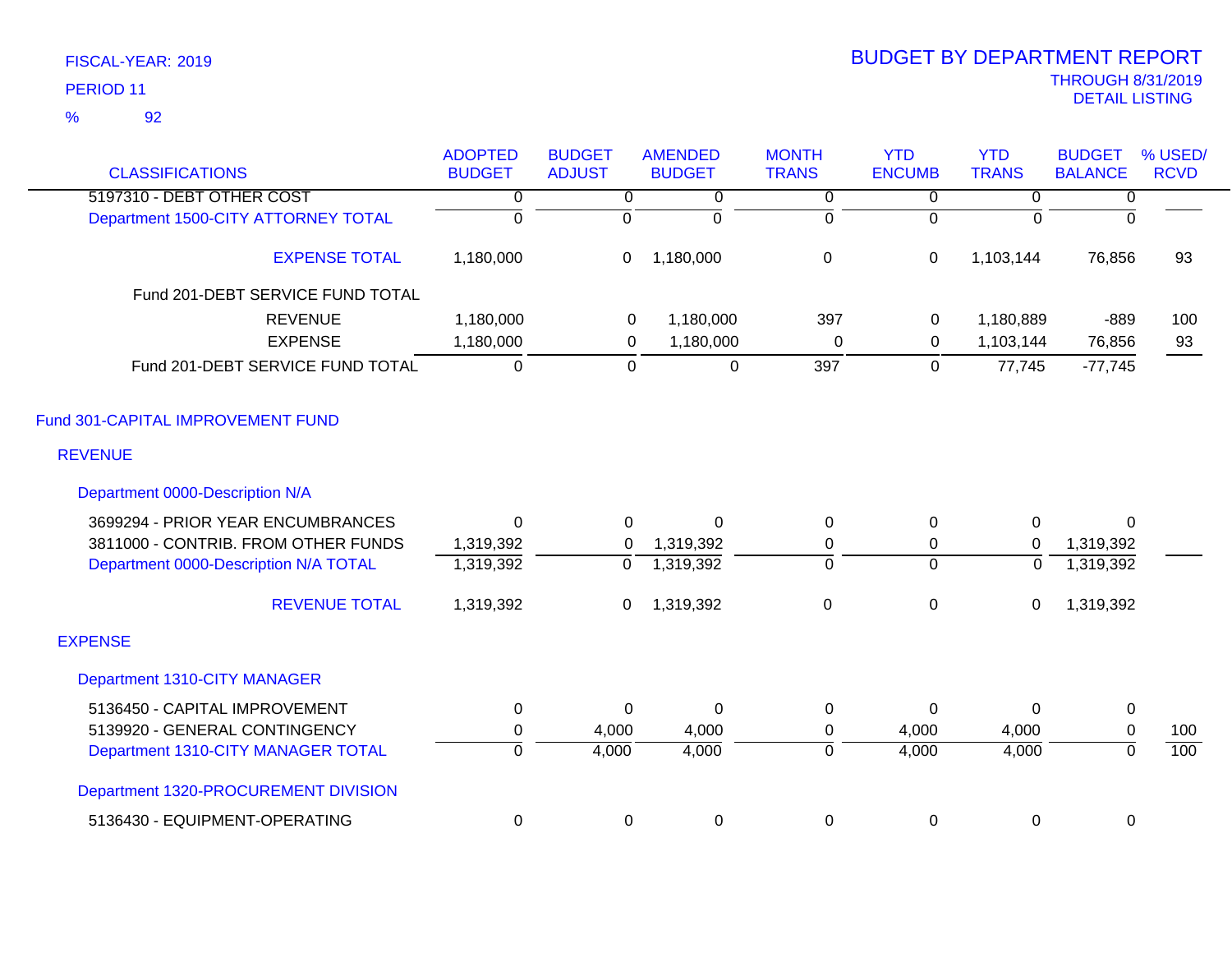92 %

| <b>CLASSIFICATIONS</b>                     | <b>ADOPTED</b><br><b>BUDGET</b> | <b>BUDGET</b><br><b>ADJUST</b> | <b>AMENDED</b><br><b>BUDGET</b> | <b>MONTH</b><br><b>TRANS</b> | <b>YTD</b><br><b>ENCUMB</b> | <b>YTD</b><br><b>TRANS</b> | <b>BUDGET</b><br><b>BALANCE</b> | % USED/<br><b>RCVD</b> |
|--------------------------------------------|---------------------------------|--------------------------------|---------------------------------|------------------------------|-----------------------------|----------------------------|---------------------------------|------------------------|
| Department 1320-PROCUREMENT DIVISION TOTAL | $\overline{0}$                  | 0                              | $\overline{0}$                  | $\overline{0}$               | $\overline{0}$              | $\overline{0}$             | $\overline{0}$                  |                        |
| Department 1340-MANAGEMENT INFO. SYSTEMS   |                                 |                                |                                 |                              |                             |                            |                                 |                        |
| 5133450 - CONTRACTUAL SERVCS-INFRA         | $\mathbf 0$                     | $\mathbf 0$                    | $\Omega$                        | $\Omega$                     | $\Omega$                    | $\Omega$                   | 0                               |                        |
| 5136430 - EQUIPMENT-OPERATING              | 100,000                         | 120,582                        | 220,582                         | 0                            | 120,582                     | 220,497                    | 85                              | 99                     |
| Department 1340-MANAGEMENT INFO. SYSTEMS   | 100,000                         | 120,582                        | 220,582                         | $\mathbf 0$                  | 120,582                     | 220,497                    | $\overline{85}$                 | $\overline{99}$        |
| <b>Department 1410-FINANCE</b>             |                                 |                                |                                 |                              |                             |                            |                                 |                        |
| 5136430 - EQUIPMENT-OPERATING              | 50,000                          | 7,690                          | 57,690                          | $\Omega$                     | 40,148                      | 53,853                     | 3,837                           | 93                     |
| 5136440 - CAPITAL IMPROVEMENTS             | 0                               | $\Omega$                       | 0                               | 0                            | $\Omega$                    | $\Omega$                   | 0                               |                        |
| Department 1410-FINANCE TOTAL              | 50,000                          | 7,690                          | 57,690                          | $\Omega$                     | 40,148                      | 53,853                     | 3,837                           | $\overline{93}$        |
| Department 1610-BUILDING                   |                                 |                                |                                 |                              |                             |                            |                                 |                        |
| 5246440 - CODE VEHICLES                    | $\pmb{0}$                       | $\mathbf 0$                    | $\pmb{0}$                       | $\pmb{0}$                    | $\mathbf 0$                 | $\mathbf 0$                | $\pmb{0}$                       |                        |
| Department 1610-BUILDING TOTAL             | $\Omega$                        | $\Omega$                       | $\Omega$                        | $\Omega$                     | $\Omega$                    | $\Omega$                   | $\Omega$                        |                        |
| Department 1620-PLANNING & ZONING          |                                 |                                |                                 |                              |                             |                            |                                 |                        |
| 5246430 - EQUIPMENT-OPERATING              | 0                               | 0                              | $\pmb{0}$                       | 0                            | $\Omega$                    | 0                          | 0                               |                        |
| 5246810 - SOFTWARE                         | 0                               | 0                              | $\pmb{0}$                       | 0                            | 0                           | 0                          | 0                               |                        |
| Department 1620-PLANNING & ZONING TOTAL    | $\overline{0}$                  | $\overline{0}$                 | $\overline{0}$                  | $\Omega$                     | $\Omega$                    | $\Omega$                   | $\overline{0}$                  |                        |
| Department 1640-CODE ENFORCEMENT           |                                 |                                |                                 |                              |                             |                            |                                 |                        |
| 5246440 - CODE VEHICLES                    | 0                               | 0                              | $\pmb{0}$                       | $\mathbf 0$                  | $\overline{0}$              | $\mathbf 0$                | 0                               |                        |
| Department 1640-CODE ENFORCEMENT TOTAL     | $\overline{0}$                  | $\overline{0}$                 | $\overline{0}$                  | $\Omega$                     | $\Omega$                    | $\Omega$                   | $\overline{0}$                  |                        |
| Department 1720-SOLID WASTE                |                                 |                                |                                 |                              |                             |                            |                                 |                        |
| 5346430 - EQUIPMENT-OPERATING              | $\Omega$                        | 0                              | $\Omega$                        | $\Omega$                     | 0                           | 0                          | 0                               |                        |
| 5346440 - SOLID WASTE VEHICLES             | 288,000                         | 0                              | 288,000                         | $\Omega$                     | $\Omega$                    | 268,343                    | 19,657                          | 93                     |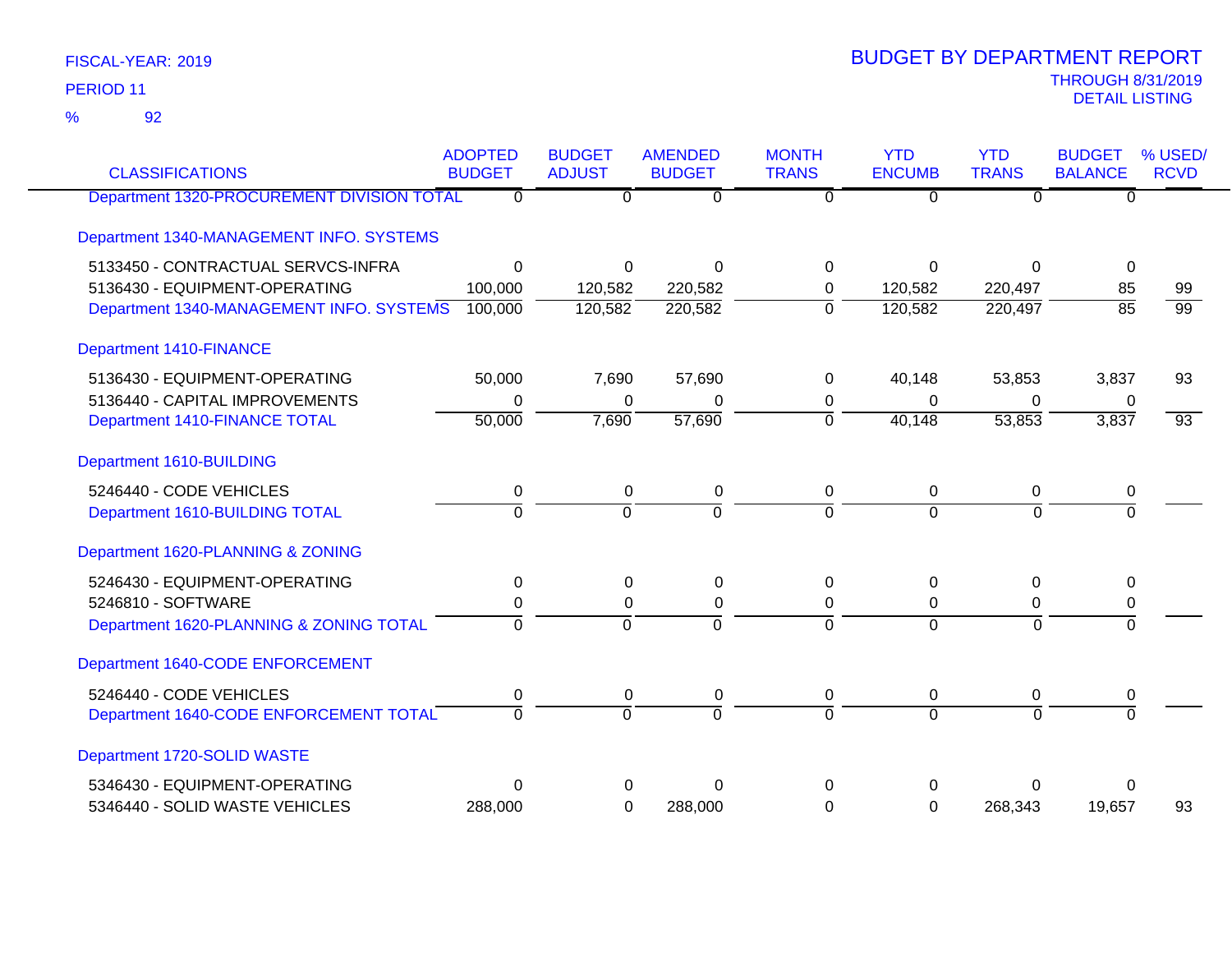| <b>CLASSIFICATIONS</b>                             | <b>ADOPTED</b><br><b>BUDGET</b> | <b>BUDGET</b><br><b>ADJUST</b> | <b>AMENDED</b><br><b>BUDGET</b> | <b>MONTH</b><br><b>TRANS</b> | <b>YTD</b><br><b>ENCUMB</b> | <b>YTD</b><br><b>TRANS</b> | <b>BUDGET</b><br><b>BALANCE</b> | % USED/<br><b>RCVD</b> |
|----------------------------------------------------|---------------------------------|--------------------------------|---------------------------------|------------------------------|-----------------------------|----------------------------|---------------------------------|------------------------|
| Department 1720-SOLID WASTE TOTAL                  | 288,000                         | $\overline{0}$                 | 288,000                         | $\overline{0}$               | $\overline{0}$              | 268,343                    | 19,657                          | $\overline{93}$        |
| Department 1730-STREET MAINTENANCE                 |                                 |                                |                                 |                              |                             |                            |                                 |                        |
| 5414625 - LANDSCAPE MAINTENANCE                    | $\mathbf 0$                     | $\mathbf 0$                    | $\Omega$                        | $\Omega$                     | $\Omega$                    | 0                          | $\Omega$                        |                        |
| 5416450 - SUNSET DR & ST LIGHTING                  | 215,000                         | 30,103                         | 245,103                         | 1,047                        | 10,000                      | 26,907                     | 218,196                         | 10                     |
| Department 1730-STREET MAINTENANCE TOTAL           | 215,000                         | 30,103                         | 245,103                         | 1,047                        | 10,000                      | 26,907                     | 218,196                         | 10                     |
| Department 1760-MOTOR POOL                         |                                 |                                |                                 |                              |                             |                            |                                 |                        |
| 5196450 - CAPITAL OUTLAY                           | 0                               | $\mathbf 0$                    | $\pmb{0}$                       | $\mathbf 0$                  | 0                           | 0                          | 0                               |                        |
| Department 1760-MOTOR POOL TOTAL                   | ō                               | $\overline{0}$                 | ō                               | $\overline{0}$               | $\overline{0}$              | $\overline{0}$             | ō                               |                        |
| Department 1790-ENGINEERING & CONSTRUCTN           |                                 |                                |                                 |                              |                             |                            |                                 |                        |
| 5196450 - CAPITAL OUTLAY                           | 1,200,000                       | 305,006                        | 1,505,006                       | 136,494                      | 456,313                     | 907,271                    | 597,735                         | 60                     |
| Department 1790-ENGINEERING & CONSTRUCTN 1,200,000 |                                 | 305,006                        | 1,505,006                       | 136,494                      | 456,313                     | 907,271                    | 597,735                         | $\overline{60}$        |
| Department 1910-POLICE                             |                                 |                                |                                 |                              |                             |                            |                                 |                        |
| 5216440 - VEHICLES                                 | 332,000                         | 99,556                         | 431,556                         | 2,485                        | 301,817                     | 431,556                    | 0                               | 100                    |
| 5216450 - CAPITAL LEASE                            | 30,000                          | $\Omega$                       | 30,000                          | $\Omega$                     | 0                           | 6,736                      | 23,264                          | 22                     |
| Department 1910-POLICE TOTAL                       | 362,000                         | 99,556                         | 461,556                         | 2,485                        | 301,817                     | 438,292                    | 23,264                          | $\overline{94}$        |
| Department 2000-PARKS & RECREATION                 |                                 |                                |                                 |                              |                             |                            |                                 |                        |
| 5196440 - VEHICLES                                 | 0                               | 0                              | $\Omega$                        | $\Omega$                     | $\Omega$                    | 0                          | 0                               |                        |
| 5196450 - CAPITAL OUTLAY                           | $\Omega$                        | $\Omega$                       | $\Omega$                        | $\Omega$                     | $\Omega$                    | $\Omega$                   | 0                               |                        |
| 5726440 - CAPITAL IMPROVEMENTS                     | 73,000                          | $\mathbf 0$                    | 73,000                          | $\Omega$                     | 9,111                       | 45,430                     | 27,570                          | 62                     |
| 5726450 - MATCHING CONTRIBUTION                    | 1,347,000                       | 308,564                        | 1,655,564                       | 204,924                      | 248,426                     | 1,397,487                  | 258,077                         | 84                     |
| Department 2000-PARKS & RECREATION TOTAL 1,420,000 |                                 | 308,564                        | 1,728,564                       | 204,924                      | 257,537                     | 1,442,917                  | 285,647                         | $\overline{83}$        |
| Department 2010-RECREATION-TENNIS                  |                                 |                                |                                 |                              |                             |                            |                                 |                        |
| 5726450 - MATCHING CONTRIBUTION                    | 0                               | 0                              | 0                               | 0                            | 0                           | 0                          | 0                               |                        |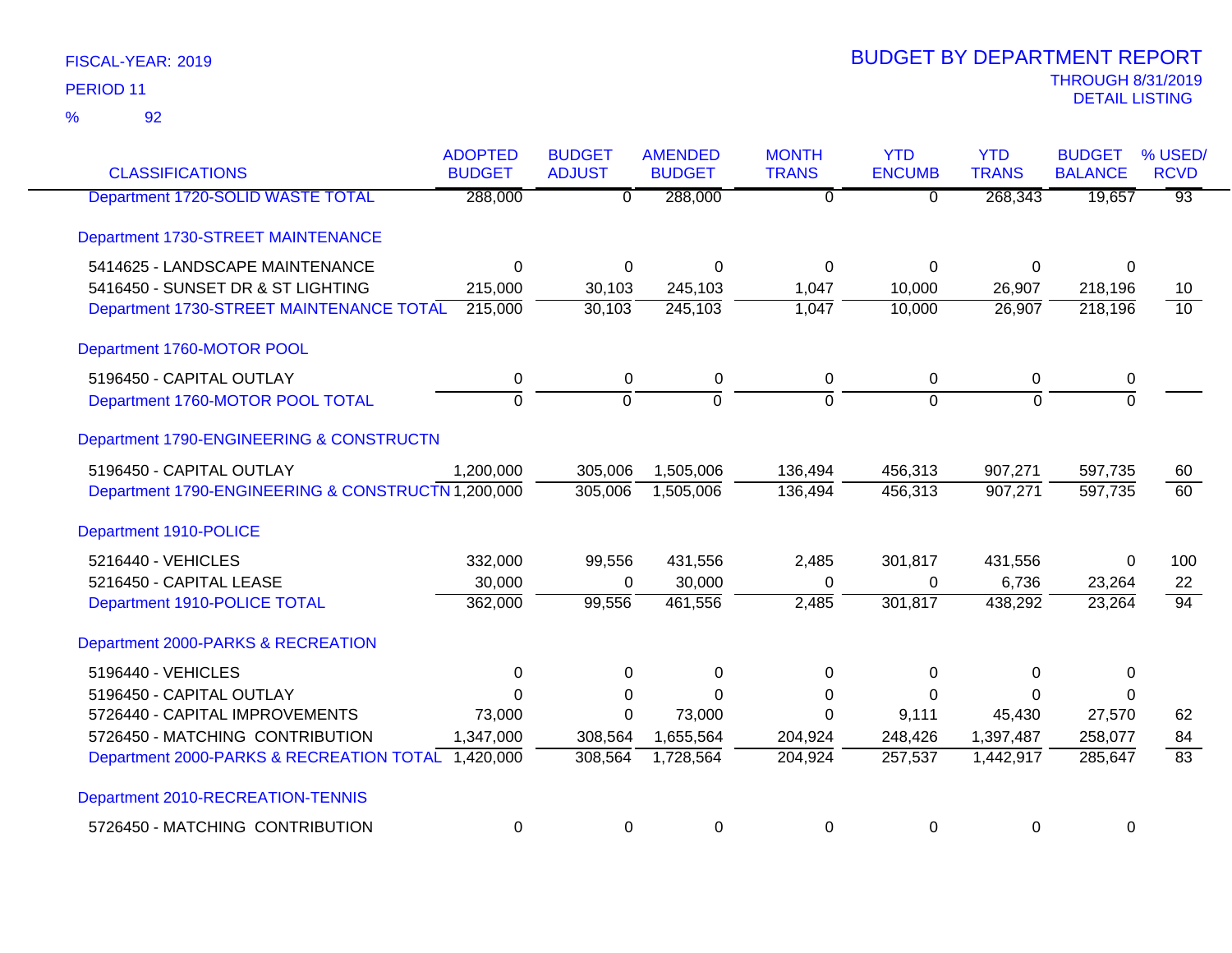92 %

| <b>CLASSIFICATIONS</b>                             | <b>ADOPTED</b><br><b>BUDGET</b> | <b>BUDGET</b><br><b>ADJUST</b> | <b>AMENDED</b><br><b>BUDGET</b> | <b>MONTH</b><br><b>TRANS</b> | <b>YTD</b><br><b>ENCUMB</b> | <b>YTD</b><br><b>TRANS</b> | <b>BUDGET</b><br><b>BALANCE</b> | % USED/<br><b>RCVD</b> |
|----------------------------------------------------|---------------------------------|--------------------------------|---------------------------------|------------------------------|-----------------------------|----------------------------|---------------------------------|------------------------|
| <b>Department 2010-RECREATION-TENNIS TOTAL</b>     | $\overline{0}$                  | $\overline{0}$                 | $\overline{0}$                  | $\overline{0}$               | $\overline{0}$              | $\overline{0}$             | $\overline{0}$                  |                        |
| Department 2020-MULTI PURPOSE CENTER               |                                 |                                |                                 |                              |                             |                            |                                 |                        |
| 5726450 - MATCHING CONTRIBUTION                    | 155,000                         | 0                              | 155,000                         | $\mathbf 0$                  | 115,811                     | 155,000                    | 1                               | 100                    |
| Department 2020-MULTI PURPOSE CENTER TOTAL 155,000 |                                 | $\mathbf{0}$                   | 155,000                         | $\mathbf{0}$                 | 115,811                     | 155,000                    |                                 | 100                    |
| <b>EXPENSE TOTAL</b>                               | 3,790,000                       | 875,501                        | 4,665,501                       | 344,950                      | 1,306,208                   | 3,517,080                  | 1,148,422                       | 75                     |
| Fund 301-CAPITAL IMPROVEMENT FUND TOTAL            |                                 |                                |                                 |                              |                             |                            |                                 |                        |
| <b>REVENUE</b>                                     | 1,319,392                       | 0                              | 1,319,392                       | 0                            | 0                           | 0                          | 1,319,392                       |                        |
| <b>EXPENSE</b>                                     | 3,790,000                       | 875,501                        | 4,665,501                       | 344,950                      | 1,306,208                   | 3,517,080                  | 1,148,422                       | 75                     |
| Fund 301-CAPITAL IMPROVEMENT FUND TOTAL            | $-2,470,608$                    | $-875,501$                     | $-3,346,109$                    | $-344,950$                   | $-1,306,208$                | $-3,517,080$               | 170,970                         |                        |
| Fund 608-STATE FORFEITURE FUND                     |                                 |                                |                                 |                              |                             |                            |                                 |                        |
| <b>REVENUE</b>                                     |                                 |                                |                                 |                              |                             |                            |                                 |                        |
| Department 0000-Description N/A                    |                                 |                                |                                 |                              |                             |                            |                                 |                        |
| 3511000 - CONFISCATED REVENUE                      | 0                               | 0                              | $\mathbf 0$                     | 0                            | 0                           | $\Omega$                   | $\mathbf 0$                     |                        |
| 3612000 - INTEREST INCOME                          | $\mathbf 0$                     | 0                              | $\pmb{0}$                       | 71                           | 0                           | 762                        | $-762$                          |                        |
| Department 0000-Description N/A TOTAL              | $\overline{0}$                  | $\overline{0}$                 | $\overline{0}$                  | $\overline{71}$              | $\overline{0}$              | $\overline{762}$           | $-762$                          |                        |
| <b>REVENUE TOTAL</b>                               | $\mathbf 0$                     | $\mathbf 0$                    | $\mathbf 0$                     | 71                           | 0                           | 762                        | $-762$                          |                        |
| <b>EXPENSE</b>                                     |                                 |                                |                                 |                              |                             |                            |                                 |                        |
| Department 1910-POLICE                             |                                 |                                |                                 |                              |                             |                            |                                 |                        |
| 5213450 - CONTRACTUAL SERVICES                     | $\Omega$                        | $\Omega$                       | 0                               | 0                            | 0                           | $\Omega$                   | $\Omega$                        |                        |
| 5213490 - CRIME PREVENTION PROGRAMS                | 0                               | 0                              | 0                               | 0                            | 0                           | 0                          | 0                               |                        |
| 5214070 - TRAVEL & CONFERENCE                      | $\Omega$                        | 0                              | $\Omega$                        | $\Omega$                     | $\Omega$                    | $\mathbf 0$                | $\Omega$                        |                        |
| 5215210 - SUPPLIES                                 | 30,000                          | $\Omega$                       | 30,000                          | 0                            | $\Omega$                    | $\Omega$                   | 30,000                          |                        |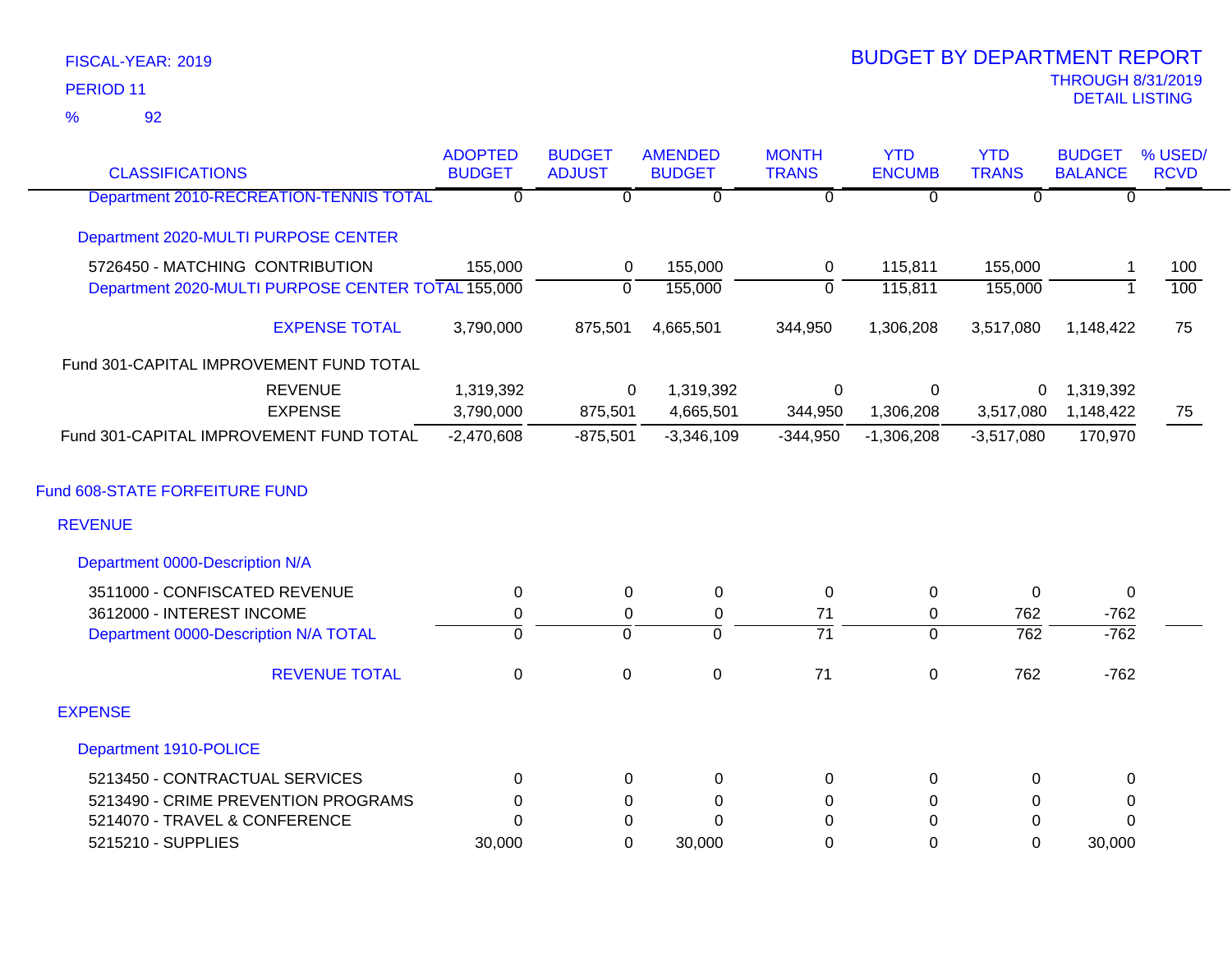| <b>CLASSIFICATIONS</b>                | <b>ADOPTED</b><br><b>BUDGET</b> | <b>BUDGET</b><br><b>ADJUST</b> | <b>AMENDED</b><br><b>BUDGET</b> | <b>MONTH</b><br><b>TRANS</b> | <b>YTD</b><br><b>ENCUMB</b> | <b>YTD</b><br><b>TRANS</b> | <b>BUDGET</b><br><b>BALANCE</b> | % USED/<br><b>RCVD</b> |
|---------------------------------------|---------------------------------|--------------------------------|---------------------------------|------------------------------|-----------------------------|----------------------------|---------------------------------|------------------------|
| Department 1910-POLICE TOTAL          | 30,000                          | $\overline{\mathfrak{o}}$      | 30,000                          | $\overline{0}$               | $\overline{0}$              | $\overline{0}$             | 30,000                          |                        |
| <b>EXPENSE TOTAL</b>                  | 30,000                          | $\mathbf 0$                    | 30,000                          | $\boldsymbol{0}$             | $\pmb{0}$                   | $\mathbf 0$                | 30,000                          |                        |
| Fund 608-STATE FORFEITURE FUND TOTAL  |                                 |                                |                                 |                              |                             |                            |                                 |                        |
| <b>REVENUE</b>                        | 0                               | 0                              | $\mathbf 0$                     | 71                           | 0                           | 762                        | $-762$                          |                        |
| <b>EXPENSE</b>                        | 30,000                          | 0                              | 30,000                          | $\mathbf 0$                  | 0                           | 0                          | 30,000                          |                        |
| Fund 608-STATE FORFEITURE FUND TOTAL  | $-30,000$                       | 0                              | $-30,000$                       | 71                           | $\mathbf 0$                 | 762                        | $-30,762$                       |                        |
| Fund 610-CRA TRUST FUND               |                                 |                                |                                 |                              |                             |                            |                                 |                        |
| <b>REVENUE</b>                        |                                 |                                |                                 |                              |                             |                            |                                 |                        |
| Department 0000-Description N/A       |                                 |                                |                                 |                              |                             |                            |                                 |                        |
| 3111000 - OPERATING REVENUE           | 1,540,691                       | 0                              | 1,540,691                       | 0                            | 0                           | 801,802                    | 738,889                         | 52                     |
| 3612000 - INTEREST INCOME             | 0                               | 0                              | 0                               | 0                            | 0                           | 0                          | $\overline{0}$                  |                        |
| 3612100 - INTEREST INCOME-TIF         | 4,250                           | 0                              | 4,250                           | 1,755                        | 0                           | 5,176                      | $-926$                          | 121                    |
| 3625100 - RENTAL PROPERTIES           | 33,000                          | 0                              | 33,000                          | 1,045                        | 0                           | 22,985                     | 10,015                          | 69                     |
| 3699201 - MISC. OTHERS                | 0                               | 0                              | 0                               | 0                            | 0                           | 209                        | $-209$                          |                        |
| 3811900 - TRANSFER FR GENERAL FUND    | $\Omega$                        | 0                              | $\Omega$                        | 0                            | 0                           | $\Omega$                   | $\Omega$                        |                        |
| Department 0000-Description N/A TOTAL | 1,577,941                       | $\overline{0}$                 | 1,577,941                       | 2,800                        | $\overline{0}$              | 830,172                    | 747,769                         | $\overline{52}$        |
| <b>REVENUE TOTAL</b>                  | 1,577,941                       | 0                              | 1,577,941                       | 2,800                        | $\pmb{0}$                   | 830,172                    | 747,769                         | 52                     |
| <b>EXPENSE</b>                        |                                 |                                |                                 |                              |                             |                            |                                 |                        |
| Department 1110-CRA BOARD FOR TIF     |                                 |                                |                                 |                              |                             |                            |                                 |                        |
| 5131210 - REGULAR                     | 143,945                         | 0                              | 143,945                         | 15,689                       | 0                           | 125,019                    | 18,926                          | 86                     |
| 5132110 - F.I.C.A.                    | 11,012                          | 0                              | 11,012                          | 1,194                        | $\mathbf 0$                 | 9,492                      | 1,520                           | 86                     |
| 5132210 - PENSION PLAN CONTRIBUTION   | 1,633                           | 0                              | 1,633                           | $\mathbf 0$                  | 0                           | 1,557                      | 76                              | 95                     |
| 5132220 - DEFERRED COMP CONTRIB.      | 7,960                           | $\Omega$                       | 7,960                           | 876                          | $\Omega$                    | 6,864                      | 1,096                           | 86                     |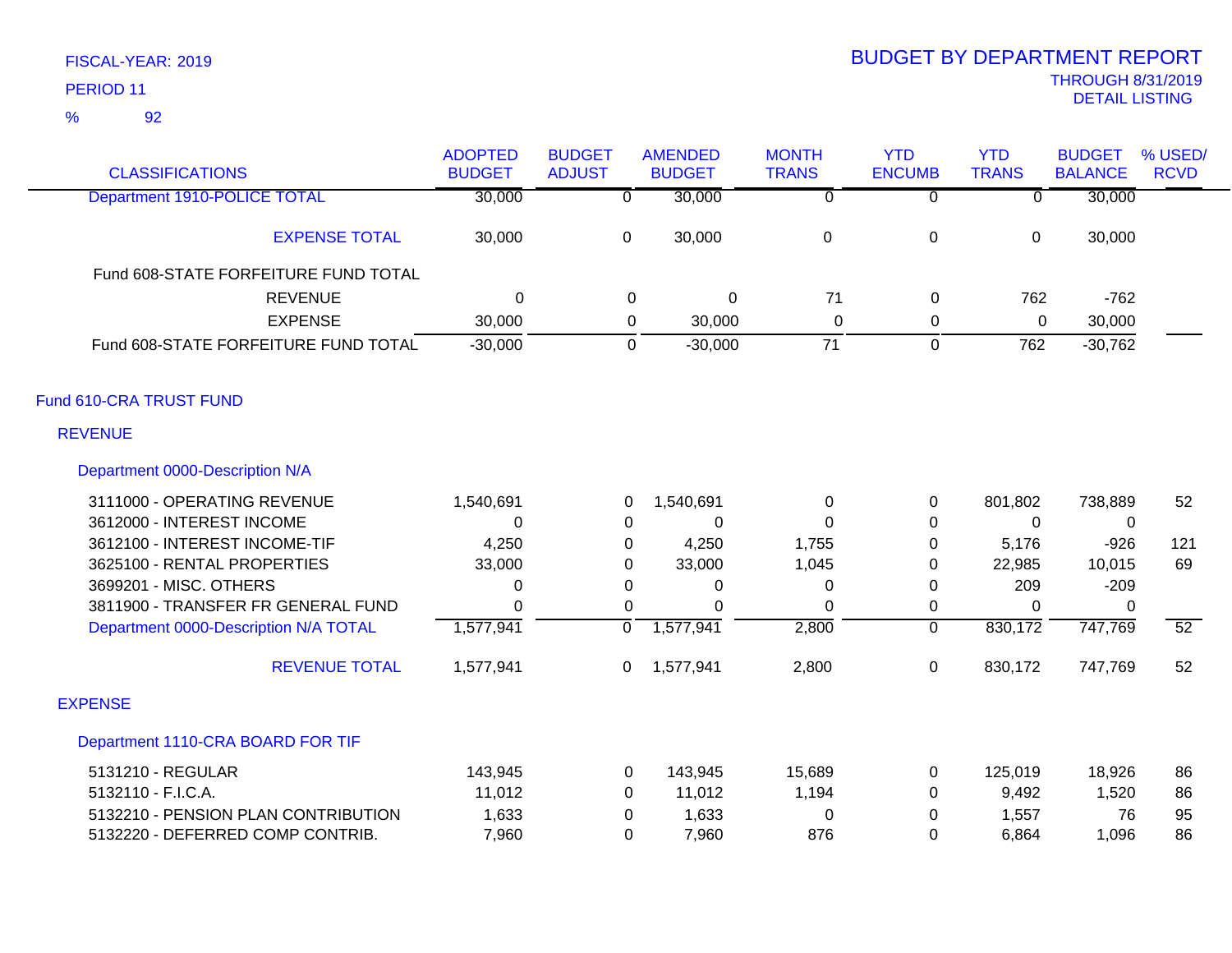92 %

|                                     | <b>ADOPTED</b> | <b>BUDGET</b> | <b>AMENDED</b> | <b>MONTH</b> | <b>YTD</b>     | <b>YTD</b>   | <b>BUDGET</b>  | % USED/         |
|-------------------------------------|----------------|---------------|----------------|--------------|----------------|--------------|----------------|-----------------|
| <b>CLASSIFICATIONS</b>              | <b>BUDGET</b>  | <b>ADJUST</b> | <b>BUDGET</b>  | <b>TRANS</b> | <b>ENCUMB</b>  | <b>TRANS</b> | <b>BALANCE</b> | <b>RCVD</b>     |
| 5132310 - GROUP HEALTH INSURANCE    | 17,194         | $\Omega$      | 17,194         | 591          | $\overline{0}$ | 6,224        | 10,970         | $\overline{36}$ |
| 5132410 - WORKERS' COMPENSATION     | 432            | 0             | 432            | $\Omega$     | 0              | 342          | 90             | 79              |
| 5134060 - AUTO ALLOWANCE            | 4,010          | 0             | 4,010          | 325          | 0              | 3,413        | 598            | 85              |
| 5211210 - REGULAR                   | 134,591        | 0             | 134,591        | 16,106       | 0              | 122,912      | 11,679         | 91              |
| 5211410 - OVERTIME                  | $\Omega$       | $\Omega$      | $\Omega$       | $\Omega$     | $\Omega$       | $\Omega$     | 0              |                 |
| 5212110 - F.I.C.A.                  | 10,296         | 0             | 10,296         | 1,274        | 0              | 9,605        | 691            | 93              |
| 5212210 - PENSION PLAN CONTRIBUTION | 20,323         | 0             | 20,323         | $\Omega$     | 0              | 18,232       | 2,091          | 89              |
| 5212310 - GROUP HEALTH INSURANCE    | 17,194         | 0             | 17,194         | 1,164        | 0              | 12,215       | 4,979          | 71              |
| 5212410 - WORKERS' COMPENSATION     | 6,176          | 0             | 6,176          | 0            | 0              | 4,890        | 1,286          | 79              |
| 5215220 - UNIFORMS                  | $\Omega$       | 0             | $\Omega$       | 0            |                | 0            | 0              |                 |
| 5413120 - PROFESSIONAL SERVS-ST BEA | 0              | 0             | $\Omega$       | 0            |                | 0            |                |                 |
| 5413450 - CONTRACTUAL SERVICES      | 70,000         | $\Omega$      | 70,000         | $\Omega$     | 0              | 0            | 70,000         |                 |
| 5414670 - MAINT & REP-GRDS & STRUCT | 0              | 8,960         | 8,960          | 0            | 8,960          | 8,960        | 0              | 100             |
| 5414710 - PRINTING MATERIAL-INFRAST | 0              | 0             | $\Omega$       | 0            | 0              | 0            | 0              |                 |
| 5416340 - CAPITAL IMPROVEMENTS      | 100,000        | 0             | 100,000        | 0            | 92,210         | 92,210       | 7,791          | 92              |
| 5416450 - SUNSET DR & ST LIGHTING   | 0              | 0             | 0              | $\Omega$     | 0              | 0            | 0              |                 |
| 5419930 - STREET BEAUTIFICATION     | 0              | 0             | 0              | 0            |                | 0            |                |                 |
| 5511310 - PART TIME                 |                | 0             |                | <sup>0</sup> |                | U            |                |                 |
| 5512110 - FICA                      |                | U             |                | <sup>0</sup> |                | U            |                |                 |
| 5512410 - WORKER'S COMPENSATION     |                | 0             |                | 0            |                | 0            |                |                 |
| 5513120 - PROFF.SVC/ECONOMIC DEVLOP | U              | U             | <sup>n</sup>   | 0            |                | 0            |                |                 |
| 5514710 - PRINTING MATERIALS-ECO.DE |                | 0             | <sup>0</sup>   | 0            | O              | 0            |                |                 |
| 5515210 - Supplies                  | <sup>n</sup>   | 0             | $\Omega$       | 0            |                | 0            |                |                 |
| 5519932 - ECONOMIC DEVELOPMENT PRGM | U              | 0             | $\Omega$       | 0            |                | 0            |                |                 |
| 5519933 - BUSINESS STARTUP ASSTNCE  | 20,000         | 0             | 20,000         | 0            | 0              | 7,187        | 12,813         | 35              |
| 5523120 - PROFF.SVC-COMM.BLDG REHAB | $\Omega$       | 0             | $\Omega$       | 0            | O              | 0            | 0              |                 |
| 5523450 - CONTRACTUAL SRVCS-COMMERC | 0              | 0             |                | $\Omega$     | 0              | 0            |                |                 |
| 5524710 - PRINTING-MATERIALS-COMMER | $\Omega$       | 0             | $\Omega$       | $\Omega$     |                | 0            | 0              |                 |
| 5541210 - REGULAR                   | 21,864         | 0             | 21,864         | 3,006        | 0              | 24,091       | $-2,227$       | 110             |
| 5542110 - FICA                      | 1,673          | 0             | 1,673          | 230          |                | 1,843        | $-170$         | 110             |
| 5542210 - PENSION PLAN              | $\Omega$       | 0             | $\Omega$       | 0            | 0              | 0            | 0              |                 |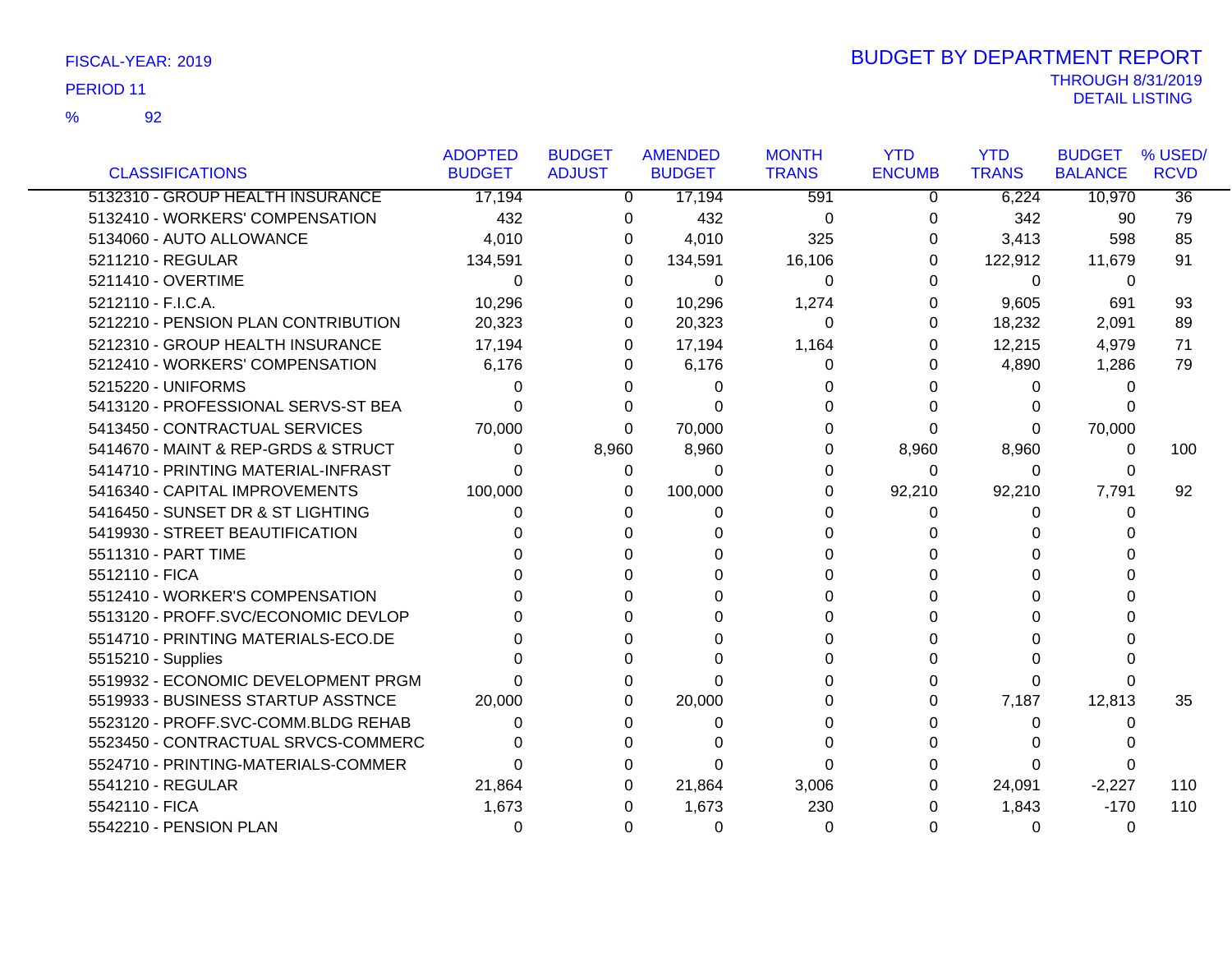92

%

|                                          | <b>ADOPTED</b> | <b>BUDGET</b> | <b>AMENDED</b> | <b>MONTH</b> | <b>YTD</b>    | <b>YTD</b>   | <b>BUDGET</b>  | % USED/         |
|------------------------------------------|----------------|---------------|----------------|--------------|---------------|--------------|----------------|-----------------|
| <b>CLASSIFICATIONS</b>                   | <b>BUDGET</b>  | <b>ADJUST</b> | <b>BUDGET</b>  | <b>TRANS</b> | <b>ENCUMB</b> | <b>TRANS</b> | <b>BALANCE</b> | <b>RCVD</b>     |
| 5542220 - DEFERRED COMP CONTRIB.         | 1,530          | 0             | 1,530          | 60           | $\mathbf 0$   | 472          | 1,058          | $\overline{30}$ |
| 5542310 - GROUP HEALTH INSURANCE         | 4,299          | 0             | 4,299          | 575          | 0             | 6,032        | $-1,733$       | 140             |
| 5542410 - WORKER'S COMPENSATION          | 66             | 0             | 66             | 0            | 0             | 52           | 14             | 78              |
| 5543120 - LEGAL SERVICES                 | 10,000         | 0             | 10,000         | 1,440        | O             | 1,440        | 8,560          | 14              |
| 5543210 - AUDITOR'S FEES                 | 8,000          | $\Omega$      | 8,000          | 0            | 0             | 5,000        | 3,000          | 62              |
| 5543460 - Madison Land Adquisition & Dev | 2,300,218      | 0             | 2,300,218      | 2,248        | 56,470        | 505,684      | 1,794,534      | 21              |
| 5544070 - TRAVEL & CONFERENCE            | 1,300          | $\Omega$      | 1,300          | 0            | 0             | 1,224        | 76             | 94              |
| 5544080 - EMPLOYEE EDUCATION & TRAIN     | 0              | $\Omega$      | 0              | 0            |               | $\Omega$     | 0              |                 |
| 5544631 - COMMUNICATION EQUIPMENT        | 1,250          | 0             | 1,250          | 0            |               | 532          | 718            | 42              |
| 5544710 - PRINTING, BINDING, PHOTOCOP    | 1,200          | 0             | 1,200          | 0            |               | 75           | 1,125          | 6               |
| 5544850 - NON-LEGAL ADVERTISING          | 0              | 0             | 0              | 0            |               | 0            | 0              |                 |
| 5544910 - LEGAL ADS-NON TIF              | 0              | $\Omega$      | $\Omega$       | 0            |               | $\Omega$     | 0              |                 |
| 5545210 - SUPPLIES                       | 2,500          | 0             | 2,500          | 0            |               | 455          | 2,045          | 18              |
| 5545410 - MEMBERSHIPS & SUBSCRIPTIO      | 1,250          | 0             | 1,250          | 0            | O             | 85           | 1,165          | 6               |
| 5549140 - CRA SEC/GRNT ADM/MISC EXP      | $\Omega$       | 0             | $\Omega$       | $\Omega$     | 0             | $\Omega$     | $\Omega$       |                 |
| 5549915 - MISCELLANEOUS-CITY CONTRB      | 12,027         | 0             | 12,027         | 0            | 0             | 12,027       | 0              | 100             |
| 5549920 - GENERAL CONTINGENCY            | 5,000          | 0             | 5,000          | 0            | 0             | 625          | 4,375          | 12              |
| 5549925 - CRA BOARD MEMBRS DISCRT F      | 7,000          | 0             | 7,000          | 0            | 0             | 2,697        | 4,303          | 38              |
| 5553120 - PROF SERVICES-INFILL PROG      | 0              | $\Omega$      | $\Omega$       | 0            | U             | 0            | 0              |                 |
| 5593120 - PROFESSNL SERV-TECH ASSTC      | 0              | 0             | $\Omega$       | $\Omega$     |               | 0            | 0              |                 |
| 5593450 - WORK STUDY PROGRAM             | 15,000         | 0             | 15,000         | $\Omega$     |               | 0            | 15,000         |                 |
| 5599931 - SUMMER YOUTH & AFTER SCHOOL    | 0              | 0             | 0              | 0            |               | 0            | 0              |                 |
| 5599932 - SCHOOL ASSISTANCE PROGRAM      | 0              | 0             | 0              | 0            |               | 0            | $\Omega$       |                 |
| 5643120 - PROFESSIONAL SERV-LEGAL S      | 5,000          | 0             | 5,000          | 0            |               | 0            | 5,000          |                 |
| 5643450 - CONTRACTUAL                    | 0              | $\Omega$      | 0              | 0            |               | O            | 0              |                 |
| 5649921 - MULTI-FAMILY REHAB PROGRM      | 0              | 0             | 0              | $\Omega$     |               | 0            | 0              |                 |
| 5649930 - SINGLE FAMILY REHAB PRGRM      | 100,000        | 0             | 100,000        | 2,700        | 14,917        | 45,778       | 54,222         | 45              |
| 5649935 - ASSISTANCE PROGRAM             | 25,000         | 0             | 25,000         | 0            | 0             | 0            | 25,000         |                 |
| 5691210 - REGULAR                        | 30,236         | 0             | 30,236         | 3,822        | 0             | 29,944       | 292            | 99              |
| 5692110 - FICA                           | 2,313          | 0             | 2,313          | 292          | 0             | 2,291        | 22             | 99              |
| 5692210 - PENSION PLAN                   | 1,633          | $\Omega$      | 1,633          | $\Omega$     | 0             | 1,557        | 76             | 95              |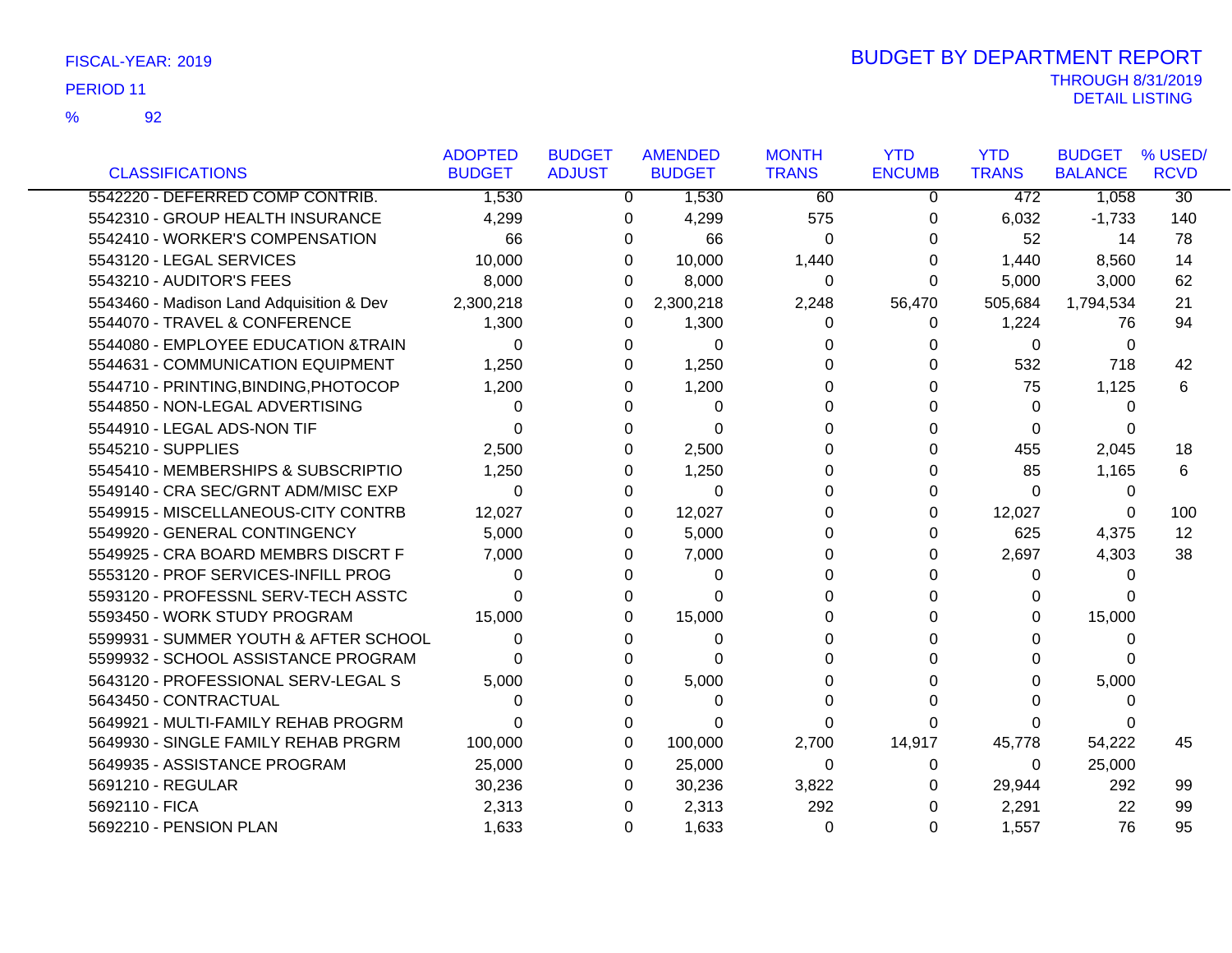| FISCAL-YEAR: 2019 |  |
|-------------------|--|
|-------------------|--|

92 %

## THROUGH 8/31/2019<br>DETAIL LISTING DETAIL LISTING PERIOD <sup>11</sup> BUDGET BY DEPARTMENT REPORT

|                                          | <b>ADOPTED</b> | <b>BUDGET</b> | <b>AMENDED</b> | <b>MONTH</b> | <b>YTD</b>    | <b>YTD</b>   | <b>BUDGET</b>  | % USED/         |
|------------------------------------------|----------------|---------------|----------------|--------------|---------------|--------------|----------------|-----------------|
| <b>CLASSIFICATIONS</b>                   | <b>BUDGET</b>  | <b>ADJUST</b> | <b>BUDGET</b>  | <b>TRANS</b> | <b>ENCUMB</b> | <b>TRANS</b> | <b>BALANCE</b> | <b>RCVD</b>     |
| 5692310 - GROUP HEALTH INSURANCE         | 4,299          | 0             | 4,299          | 580          | 0             | 6,076        | $-1,777$       | 141             |
| 5692410 - WORKER'S COMPENSATION          | 91             | 0             | 91             | 0            |               | 72           | 19             | 79              |
| 5723120 - PROF. SVC-PARK IMPROVEMNT      | U              | 0             | 0              | 0            |               | 0            | 0              |                 |
| 5723450 - CONTRACTUAL                    |                |               |                |              |               | 0            |                |                 |
| 5726450 - MATCHING CONTRIBUTION          |                | O             |                | 0            |               | 0            |                |                 |
| 5741210 - SPECIAL EVENTS PLANNING        |                | n             | U              | 0            |               | 0            |                |                 |
| 5742110 - FICA                           |                | O             | O              | 0            |               | 0            |                |                 |
| 5742210 - PENSION                        |                |               |                |              |               |              |                |                 |
| 5742310 - HEALTH INSURANCE               |                |               |                | 0            |               | 0            |                |                 |
| 5742410 - WORKER'S COMPENSATION          |                | 0             | O              | 0            |               | 0            |                |                 |
| 5743120 - PROFESSIONAL SERV-MRKTNG       | 25,500         | 0             | 25,500         | 0            | $^{(1)}$      | 10,961       | 14,539         | 42              |
| 5819120 - INTRA-GOV TRANSFER-TO GF       |                | 0             | 0              |              |               | 0            |                |                 |
| 5819140 - INTRA GOV-CAPITAL IMP PROJ FUN |                | 0             |                |              |               |              |                |                 |
| 5819500 - REIMB CITY/MADISON SQUARE /EXP | 210,965        | 0             | 210,965        | 0            | 57,824        | 209,465      | 1,500          | 99              |
| 5833120 - - PROFESSIONAL SERVICES        | 0              | 0             | 0              | 0            | $\Omega$      | 0            | 0              |                 |
| 5833125 - PROPERTY MANAGEMENT            | 40,000         | 0             | 40,000         | 272          | 4,400         | 29,942       | 10,058         | 74              |
| 5833455 - PROPERTY MAINTENANCE           | 40,000         | 0             | 40,000         | 1,464        | 0             | 13,698       | 26,302         | 34              |
| 5836110 - LAND ACQUISITION               |                |               |                | 0            |               |              |                |                 |
| 5837110 - REGIONS BANK LOAN \$2,730,     |                |               |                |              |               |              |                |                 |
| 5837210 - REGIONS LN 2006 - \$2,730M     |                |               |                |              |               |              |                |                 |
| Department 1110-CRA BOARD FOR TIF TOTAL  | 3,443,980      | 8,960         | 3,452,940      | 53,908       | 234,781       | 1,341,240    | 2,111,702      | $\overline{38}$ |
| <b>EXPENSE TOTAL</b>                     | 3,443,980      | 8,960         | 3,452,940      | 53,908       | 234,781       | 1,341,240    | 2,111,702      | 38              |
| Fund 610-CRA TRUST FUND TOTAL            |                |               |                |              |               |              |                |                 |
| <b>REVENUE</b>                           | 1,577,941      | 0             | 1,577,941      | 2,800        | 0             | 830,172      | 747,769        | 52              |
| <b>EXPENSE</b>                           | 3,443,980      | 8,960         | 3,452,940      | 53,908       | 234,781       | 1,341,240    | 2,111,702      | 38              |
| Fund 610-CRA TRUST FUND TOTAL            | $-1,866,039$   | $-8,960$      | $-1,874,999$   | $-51,108$    | $-234,781$    | $-511,068$   | $-1,363,933$   |                 |

Fund 615-FEDERAL FORFEITURE FUND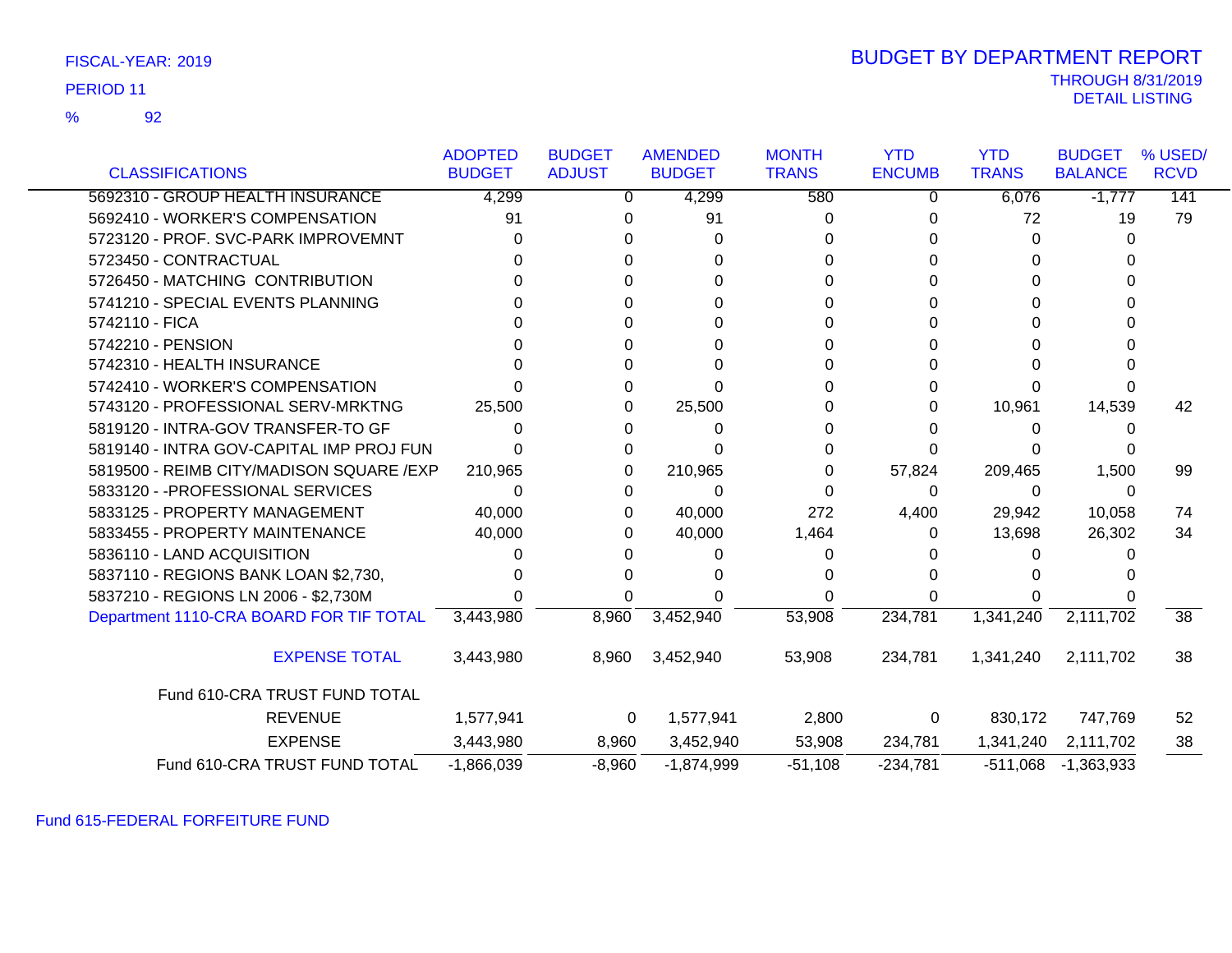| <b>CLASSIFICATIONS</b>                | <b>ADOPTED</b><br><b>BUDGET</b> | <b>BUDGET</b><br><b>ADJUST</b> | <b>AMENDED</b><br><b>BUDGET</b> | <b>MONTH</b><br><b>TRANS</b> | <b>YTD</b><br><b>ENCUMB</b> | <b>YTD</b><br><b>TRANS</b> | <b>BUDGET</b><br><b>BALANCE</b> | % USED/<br><b>RCVD</b> |
|---------------------------------------|---------------------------------|--------------------------------|---------------------------------|------------------------------|-----------------------------|----------------------------|---------------------------------|------------------------|
| <b>REVENUE</b>                        |                                 |                                |                                 |                              |                             |                            |                                 |                        |
| Department 0000-Description N/A       |                                 |                                |                                 |                              |                             |                            |                                 |                        |
| 3511000 - CONFISCATED REVENUE         | $\Omega$                        |                                | 0<br>0                          | 0                            | 0                           | 30,629                     | $-30,629$                       |                        |
| 3612000 - INTEREST INCOME             | 16,000                          |                                | 0<br>16,000                     | 1,519                        | 0                           | 17,391                     | $-1,391$                        | 108                    |
| 3699200 - MISC OTHERS                 | 30,000                          |                                | 30,000<br>0                     | 0                            | 0                           | 2,404                      | 27,596                          | 8                      |
| Department 0000-Description N/A TOTAL | 46,000                          | 0                              | 46,000                          | 1,519                        | 0                           | 50,424                     | $-4,424$                        | 109                    |
| <b>REVENUE TOTAL</b>                  | 46,000                          | $\Omega$                       | 46,000                          | 1,519                        | $\Omega$                    | 50,424                     | $-4,424$                        | 109                    |
| <b>EXPENSE</b>                        |                                 |                                |                                 |                              |                             |                            |                                 |                        |
| Department 1910-POLICE                |                                 |                                |                                 |                              |                             |                            |                                 |                        |
| 5211410 - OVERTIME                    | 50,000                          |                                | 50,000<br>0                     | 0                            | 0                           | 0                          | 50,000                          |                        |
| 5211414 - OVERTIME SPECIAL UNIT       | 50,000                          |                                | 50,000<br>0                     | 0                            | 0                           | 0                          | 50,000                          |                        |
| 5213450 - CONTRACTUAL SERVICES        | 82,224                          |                                | 82,224<br>0                     | 5,998                        | 4,631                       | 75,391                     | 6,833                           | 91                     |
| 5214070 - TRAVEL & CONFERENCE         | 30,000                          |                                | 30,000<br>0                     | $-425$                       | 0                           | 5,581                      | 24,419                          | 18                     |
| 5214450 - LEASE -POL VEHCLE           | 50,000                          |                                | 50,000<br>0                     | 2,848                        | 34,417                      | 50,000                     | $\Omega$                        | 100                    |
| 5215205 - COMPUTER SUPPLIES           | 30,000                          |                                | 30,000<br>0                     | 0                            | 0                           | 25,324                     | 4,676                           | 84                     |
| 5215210 - SUPPLIES                    | 20,000                          |                                | 20,000<br>0                     | 0                            | 0                           | 70                         | 19,930                          |                        |
| 5215220 - UNIFORMS                    | 32,000                          |                                | 32,000<br>0                     | 0                            | 0                           | 0                          | 32,000                          |                        |
| 5216430 - EQUIPMENT OPERATING         | $\Omega$                        |                                | 0<br>$\Omega$                   | $\Omega$                     | 0                           | $\Omega$                   | $\Omega$                        |                        |
| 5216440 - VEHICLES                    | 90,000                          |                                | 90,000<br>0                     | 0                            | 45,916                      | 45,916                     | 44,084                          | 51                     |
| 5216450 - CAPITAL LEASE               | 0                               |                                | 0<br>0                          | 0                            | 0                           | 0                          | 0                               |                        |
| 5216800 - INTANGIBLE ASSETS           | 0                               |                                | 0<br>$\Omega$                   | 0                            | 0                           | 0                          | 0                               |                        |
| Department 1910-POLICE TOTAL          | 434,224                         | $\Omega$                       | 434,224                         | 8,421                        | 84,964                      | 202,282                    | 231,942                         | 46                     |
| <b>EXPENSE TOTAL</b>                  | 434,224                         | $\Omega$                       | 434,224                         | 8,421                        | 84,964                      | 202,282                    | 231,942                         | 46                     |